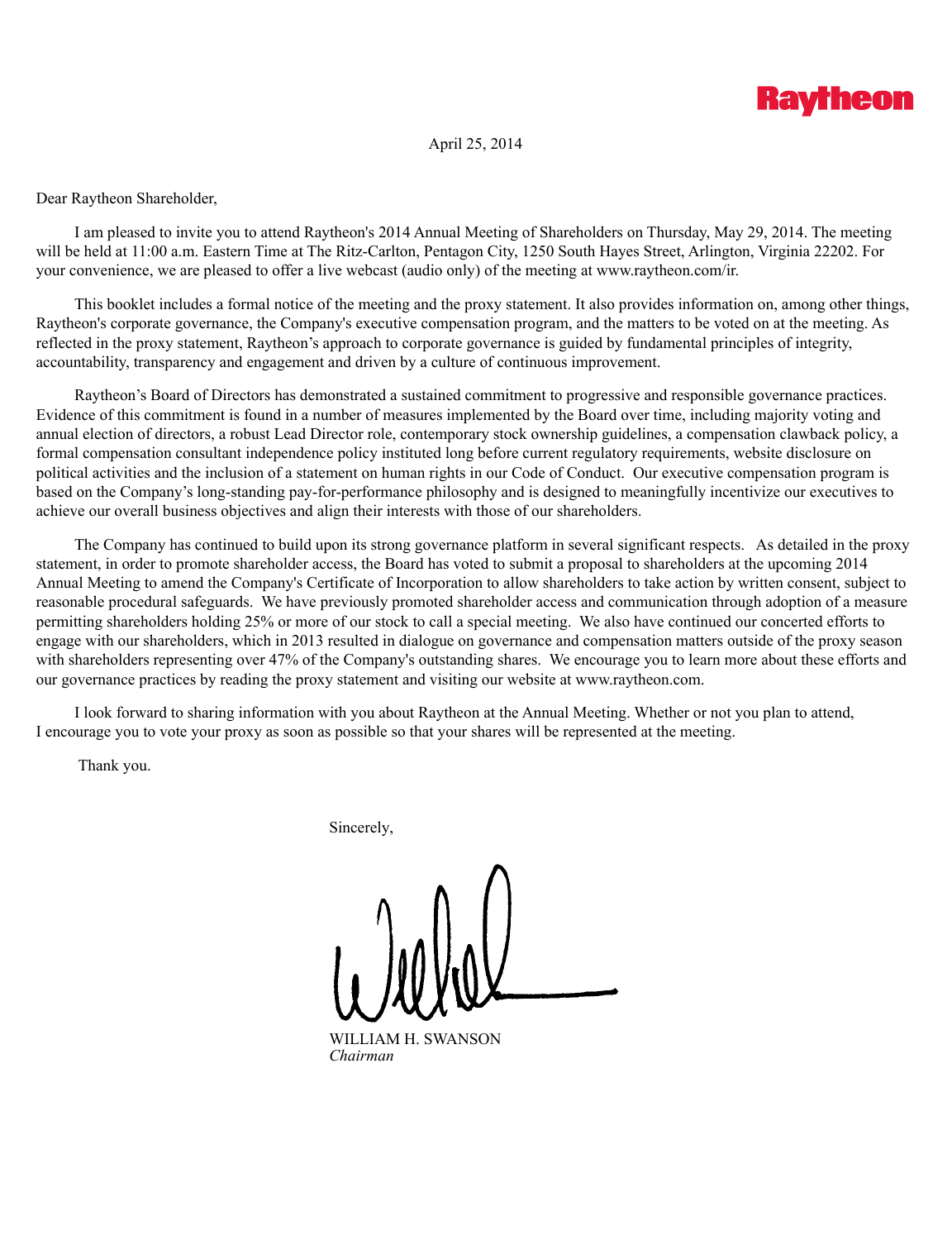

### **NOTICE OF 2014 ANNUAL MEETING OF SHAREHOLDERS**

*Time:* 11:00 a.m. Eastern Time

*Date:* Thursday, May 29, 2014

- *Place:* The Ritz-Carlton, Pentagon City 1250 South Hayes Street Arlington, Virginia 22202
- *Record Date:* Shareholders of record at the close of business on Tuesday, April 8, 2014 are entitled to notice of and to vote at the meeting.
- *Purpose:* (1) Elect ten directors nominated by the Company's Board to hold office until the next annual shareholders' meeting or until their respective successors have been elected.
	- (2) Consider an advisory vote on the compensation of the Company's named executive officers.
	- (3) Ratify the selection of PricewaterhouseCoopers LLP as Raytheon's independent auditors.
	- (4) Approve an amendment to the Company's Restated Certificate of Incorporation, as amended, to authorize shareholder action by written consent.
	- (5) Consider and act upon such other business, including shareholder proposals if properly presented, as may properly come before the meeting or any adjournment thereof.
- *Proxy Voting:* You can vote your shares by completing and returning the proxy card or voting instruction form sent to you. Most shareholders can also vote their shares over the Internet or by telephone. Please check your proxy card or the information forwarded by your broker, bank, trust or other holder of record to see which options are available to you. You can revoke a proxy at any time prior to its exercise by following the instructions in the proxy statement.

By Order of the Board of Directors,

gB. Stephend

JAY B. STEPHENS *Secretary*

Waltham, Massachusetts April 25, 2014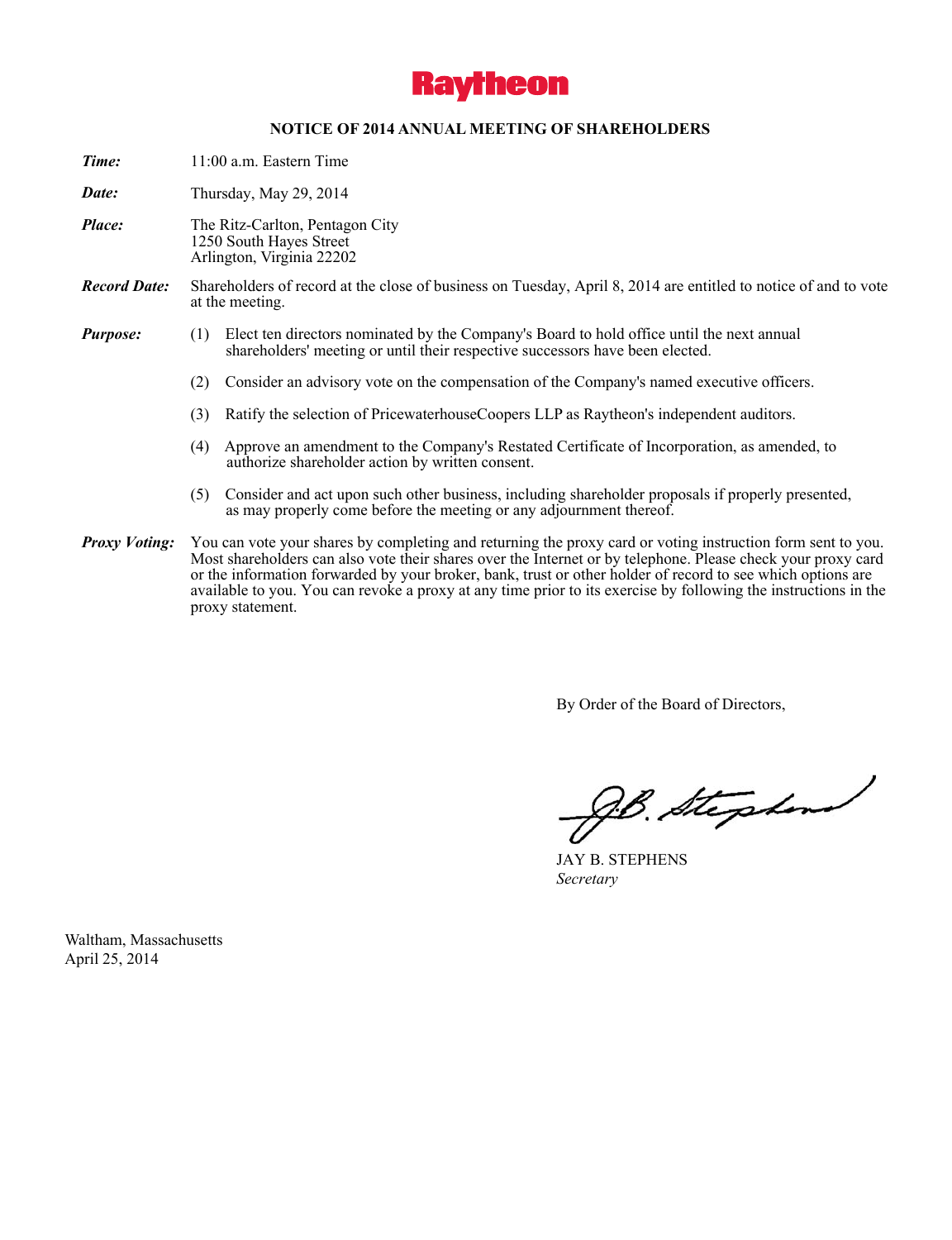# **RAYTHEON COMPANY 870 Winter Street, Waltham, Massachusetts 02451**

# **PROXY STATEMENT FOR 2014 ANNUAL MEETING OF SHAREHOLDERS**

# **TABLE OF CONTENTS**

|                                                                                            | Page           |
|--------------------------------------------------------------------------------------------|----------------|
|                                                                                            | $\mathbf{1}$   |
|                                                                                            | $\mathbf{1}$   |
|                                                                                            | -1             |
|                                                                                            | $\overline{2}$ |
|                                                                                            | 3              |
|                                                                                            | 3              |
|                                                                                            | 3              |
| Important Notice Regarding the Availability of Proxy Materials for the Shareholder Meeting | 3              |
|                                                                                            | 3              |
|                                                                                            | $\overline{4}$ |
|                                                                                            | $\overline{4}$ |
|                                                                                            | 5              |
|                                                                                            | 5              |
|                                                                                            | 5              |
|                                                                                            | 6              |
|                                                                                            | 7              |
|                                                                                            | 7              |
|                                                                                            | 8              |
|                                                                                            | 8              |
|                                                                                            | 8              |
|                                                                                            | 8              |
|                                                                                            | 9              |
|                                                                                            | 9              |
|                                                                                            | 9              |
|                                                                                            | 9              |
|                                                                                            | 9              |
|                                                                                            | 9              |
|                                                                                            | 10             |
|                                                                                            | 10             |
|                                                                                            | 10             |
|                                                                                            | 12             |
|                                                                                            | 13             |
|                                                                                            | 13             |
|                                                                                            | 14             |
|                                                                                            | 14             |
|                                                                                            | 15             |
|                                                                                            | 15             |
|                                                                                            |                |
|                                                                                            | 15             |
|                                                                                            | 16             |
|                                                                                            | 17<br>18       |
|                                                                                            |                |
|                                                                                            | 18             |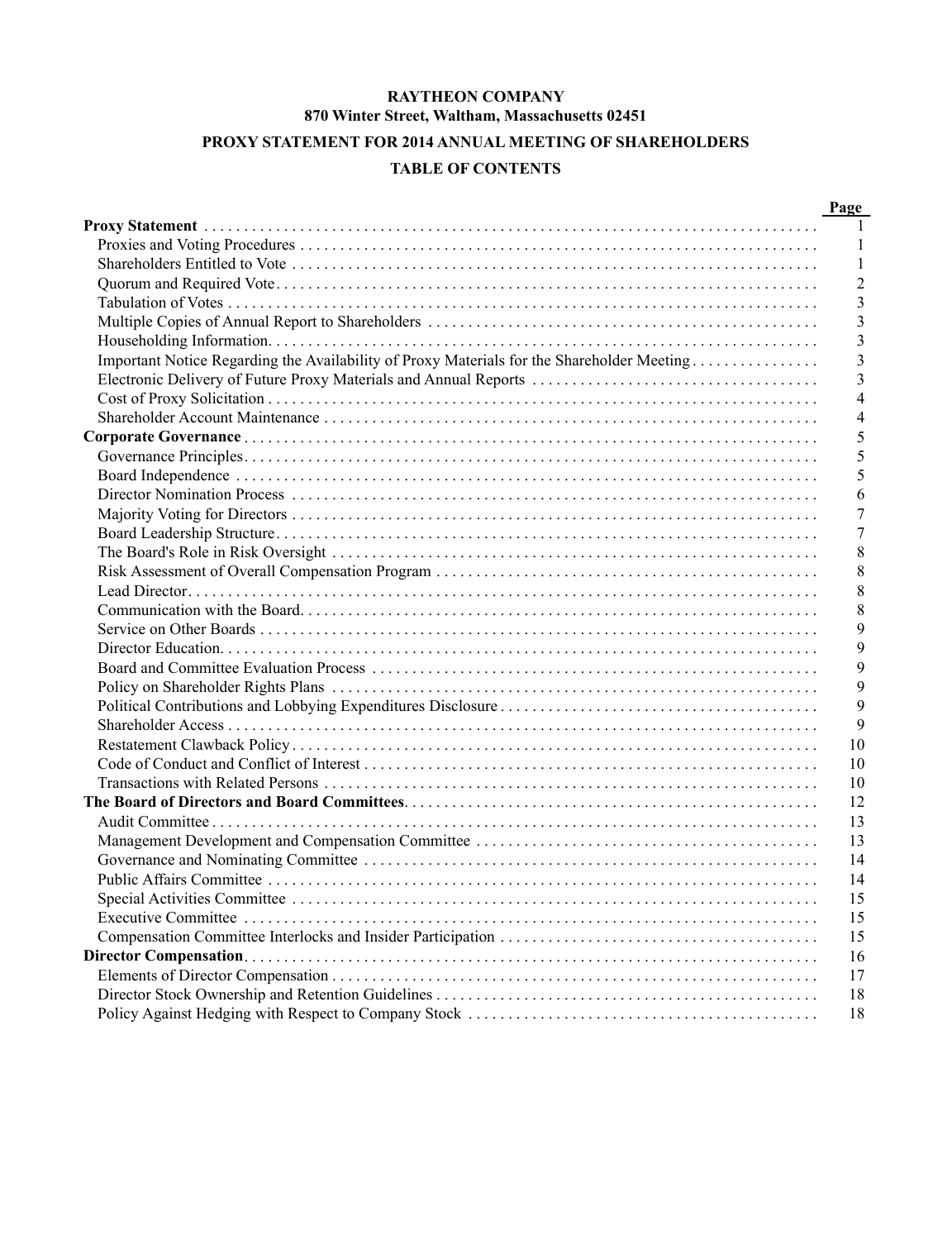|                                                                                         | 19      |
|-----------------------------------------------------------------------------------------|---------|
|                                                                                         | 19      |
|                                                                                         | 25      |
|                                                                                         | 25      |
|                                                                                         | 25      |
|                                                                                         | 26      |
|                                                                                         | 27      |
|                                                                                         | 27      |
|                                                                                         | 45      |
|                                                                                         | 46      |
|                                                                                         | 50      |
|                                                                                         | 54      |
|                                                                                         | 55      |
|                                                                                         | 56      |
|                                                                                         | 58      |
|                                                                                         | 59      |
|                                                                                         | 64      |
|                                                                                         | 65      |
|                                                                                         | 66      |
|                                                                                         | 66      |
| <b>Approval of Amendment to Restated Certificate of Incorporation</b>                   | 67      |
|                                                                                         | 69      |
|                                                                                         | 73      |
| Appendix A - Amendment to Article V of Restated Certificate of Incorporation as Amended | $A - 1$ |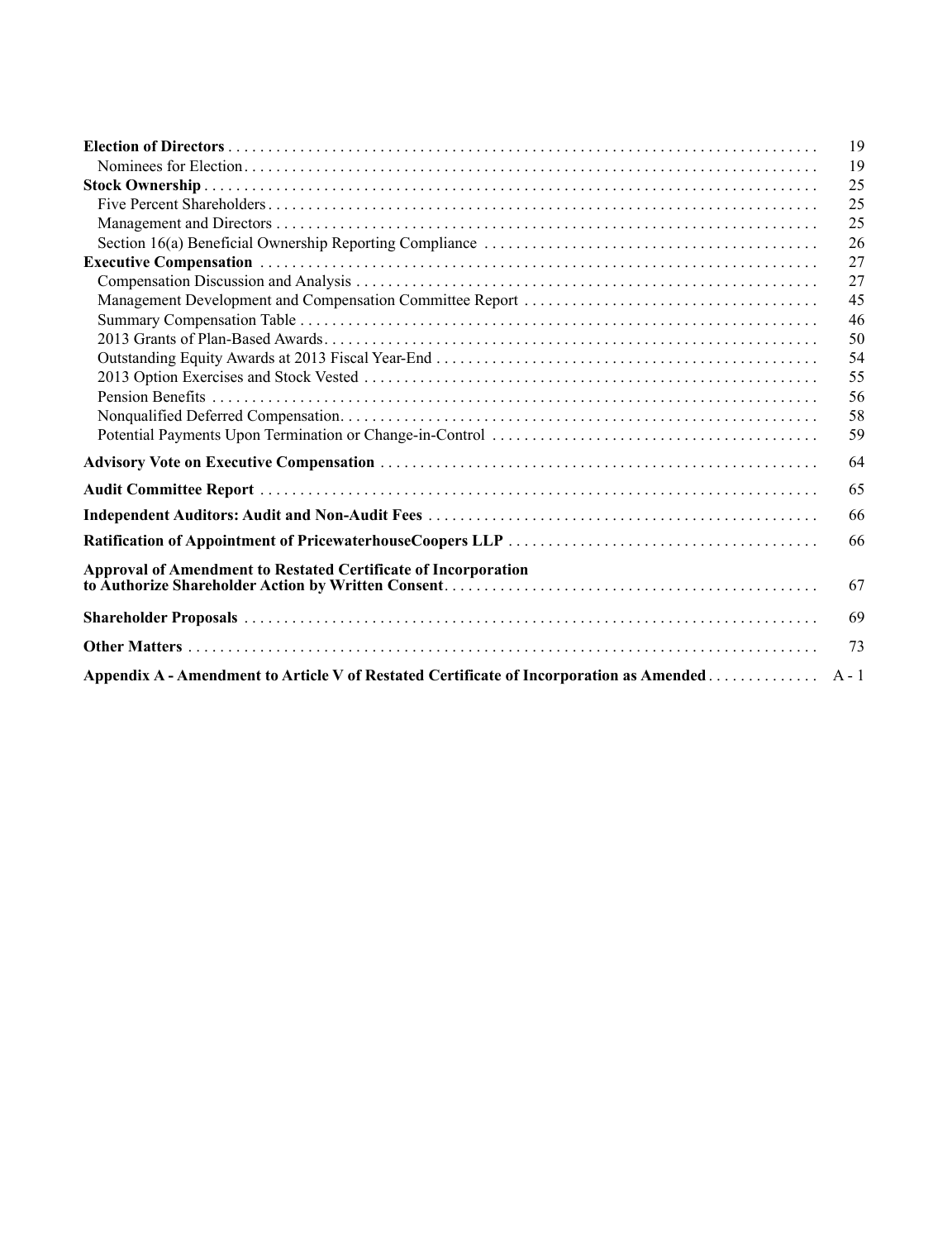# **RAYTHEON COMPANY 870 Winter Street, Waltham, Massachusetts 02451**

# **PROXY STATEMENT FOR 2014 ANNUAL MEETING OF SHAREHOLDERS**

We are providing these proxy materials in connection with the solicitation by the Board of Directors of Raytheon Company (Raytheon or the Company) of proxies to be voted at our 2014 Annual Meeting of Shareholders and at any meeting following adjournment thereof.

You are cordially invited to attend Raytheon's Annual Meeting on Thursday, May 29, 2014 beginning at 11:00 a.m. Eastern Time. Shareholders will be admitted beginning at 10:30 a.m. The meeting will be held at The Ritz-Carlton, Pentagon City, 1250 South Hayes Street, Arlington, Virginia 22202.

We are first mailing this proxy statement and accompanying forms of proxy and voting instructions on or about April 25, 2014 to holders of shares of our common stock as of Tuesday, April 8, 2014, the record date for the meeting.

If you are a shareholder of record as of the record date for the meeting, you will find an admission ticket attached to the proxy card sent to you. If you plan to attend the meeting in person, please detach the admission ticket from the proxy card and bring it with you to the meeting. For security purposes, to enter the meeting, you will be asked to present a valid picture identification, such as a driver's license or passport, with your admission ticket.

If your shares are held through a broker, bank, trust or other holder of record and you plan to attend the meeting in person, we will admit you only if we are able to verify that you are a Raytheon shareholder as of the record date. You should bring a letter or account statement demonstrating that you are the beneficial owner of our common stock on the record date, along with a valid picture identification to be admitted to the meeting. To vote your shares at the meeting, please see below.

#### **Proxies and Voting Procedures**

Your vote is important. Because many shareholders cannot attend the meeting in person, it is necessary that a large number of shareholders be represented by proxy. Most shareholders have a choice of voting over the Internet, by using a toll-free telephone number, or by completing a proxy card or voting instruction form and mailing it in the envelope provided. Please check your proxy card or the information forwarded by your broker, bank, trust or other holder of record to see which options are available to you. The Internet and

telephone voting facilities for shareholders of record will close at 11:59 p.m. Eastern Time on Wednesday, May 28, 2014. The Internet and telephone voting procedures have been designed to authenticate shareholders, to allow you to vote your shares and to confirm that your instructions have been properly recorded. If your shares are held through a broker, bank, trust or other holder of record and Internet or telephone facilities are made available to you, these facilities may close sooner than facilities for shareholders of record.

You can revoke your proxy at any time before it is exercised by timely delivery of a properly executed, laterdated proxy (including an Internet or telephone vote) or by voting by ballot at the meeting. By providing your voting instructions promptly, you may save the Company the expense of a second mailing and help avoid unnecessary resource consumption.

The method by which you vote will not limit your right to vote at the meeting if you later decide to attend in person. If your shares are held in the name of a broker, bank, trust or other holder of record, you must obtain a proxy, executed in your favor, from the holder of record to be able to vote at the meeting.

All shares entitled to vote and represented by properly executed proxies received prior to the meeting and not revoked will be voted at the meeting in accordance with your instructions. If you sign and return your proxy but do not indicate how your shares should be voted on a matter, the shares represented by your proxy will be voted as the Board of Directors recommends.

### **Shareholders Entitled to Vote**

Shareholders of our common stock at the close of business on the record date are entitled to notice of and to vote at the meeting. On April 8, 2014, there were 312,857,218 shares of our common stock outstanding.

If you are a participant in our Dividend Reinvestment Plan, shares acquired under the plan may be voted in the same manner as the shares that generated the dividends for reinvestment. Thus, these shares may be voted by following the same procedures as those described above.

If you are a participant in the Raytheon Savings and Investment Plan, your vote will serve as the voting instruction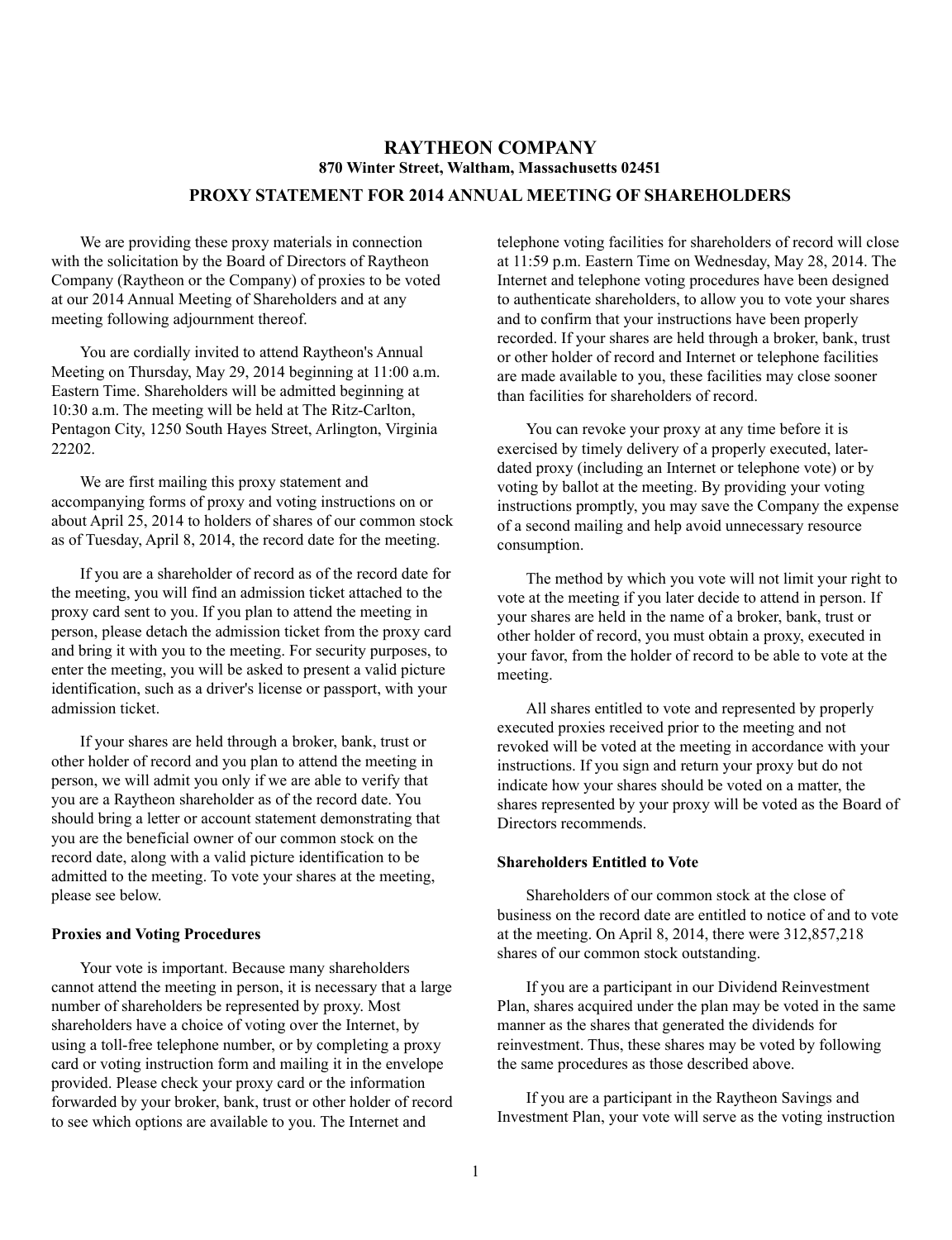to the trustee of the plan for all shares you own through the plan. If you own shares through this plan and do not provide voting instructions to the trustee, the trustee will vote those shares at the meeting in the same proportion as shares for which instructions were received under the plan.

### **Quorum and Required Vote**

#### *Quorum*

The presence, in person or by proxy, of the holders of a majority of the shares entitled to vote for the election of directors is necessary to constitute a quorum. Abstentions and "broker non-votes" are counted as present and entitled to vote for purposes of determining a quorum. A broker non-vote occurs when a nominee holding shares for a beneficial owner (i.e., in "street name") does not vote on a particular proposal because the nominee does not have discretionary voting power with respect to that item and has not received instructions from the beneficial owner. We believe that nominees only have discretionary voting power with respect to the ballot item on ratification of auditors described in this proxy statement.

#### *Required Vote - Election of Directors*

In uncontested elections of directors (as is the case for this annual meeting), each nominee must receive a majority of votes cast to be elected. That means that the number of votes cast "for" that nominee must exceed the votes cast "against" that nominee. An abstention does not count as a vote cast. Our Governance Principles require any incumbent nominee who fails to receive such a majority to tender his or her resignation to our Governance and Nominating Committee. For more information, see "Corporate Governance - Majority Voting for Directors" on page 7. A nominee holding shares in street name does not have discretionary voting power with respect to the election of directors and may not vote shares unless the nominee receives voting instructions from the beneficial owner. Accordingly, a broker non-vote is not counted for voting purposes with respect to, and has no effect on, the election of directors.

#### *Required Vote - Advisory Vote on Executive Compensation*

The affirmative vote of the holders of a majority of shares of our common stock, present in person or represented by proxy and entitled to vote, is required for approval with respect to the advisory vote on executive compensation. An abstention is treated as present and entitled to vote and therefore has the effect of a vote against the advisory vote on executive compensation. A nominee holding shares in street name does not have discretionary voting power with respect to this proposal and may not vote shares unless the nominee receives voting instructions from the beneficial owner. Accordingly, a broker non-vote is not counted for voting

purposes with respect to, and has no effect on, the advisory vote on executive compensation.

#### *Required Vote - Ratification of Auditors*

The affirmative vote of the holders of a majority of shares of our common stock, present in person or represented by proxy and entitled to vote, is required to ratify the selection of our independent auditors. An abstention is treated as present and entitled to vote and therefore has the effect of a vote against ratification of the independent auditors. Because the New York Stock Exchange (NYSE) considers the ratification of the independent auditors to be routine, a nominee holding shares in street name may vote on this proposal in the absence of instructions from the beneficial owner.

# *Required Vote - Amendment to Restated Certificate of Incorporation to Authorize Shareholder Action by Written Consent*

The affirmative vote of the holders of a majority of our outstanding shares of common stock is required to approve an amendment to our Restated Certificate of Incorporation, as amended, to authorize shareholder action by written consent. An abstention has the effect of a vote against the proposal. A nominee holding shares in street name does not have discretionary voting power with respect to this proposal and may not vote shares unless the nominee receives voting instructions from the beneficial owner. A broker non-vote also has the effect of a vote against the proposal.

### *Required Vote - Shareholder Proposals*

The affirmative vote of the holders of a majority of shares of our common stock, present in person or represented by proxy and entitled to vote, is required to approve a shareholder proposal. An abstention is treated as present and entitled to vote on the shareholder proposal and therefore has the effect of a vote against the proposal. A nominee holding shares in street name does not have discretionary voting power with respect to a shareholder proposal and may not vote shares unless the nominee receives voting instructions from the beneficial owner. Accordingly, a broker non-vote is not counted for voting purposes with respect to, and has no effect on, the shareholder proposals.

### *Other Matters*

If any other matters are properly presented for consideration at the meeting, including, among other things, consideration of a motion to adjourn the meeting to another time or place, the persons named in the proxy card will have discretion to vote on those matters according to their best judgment to the same extent as the person signing the proxy would be entitled to vote. At the date of this proxy statement,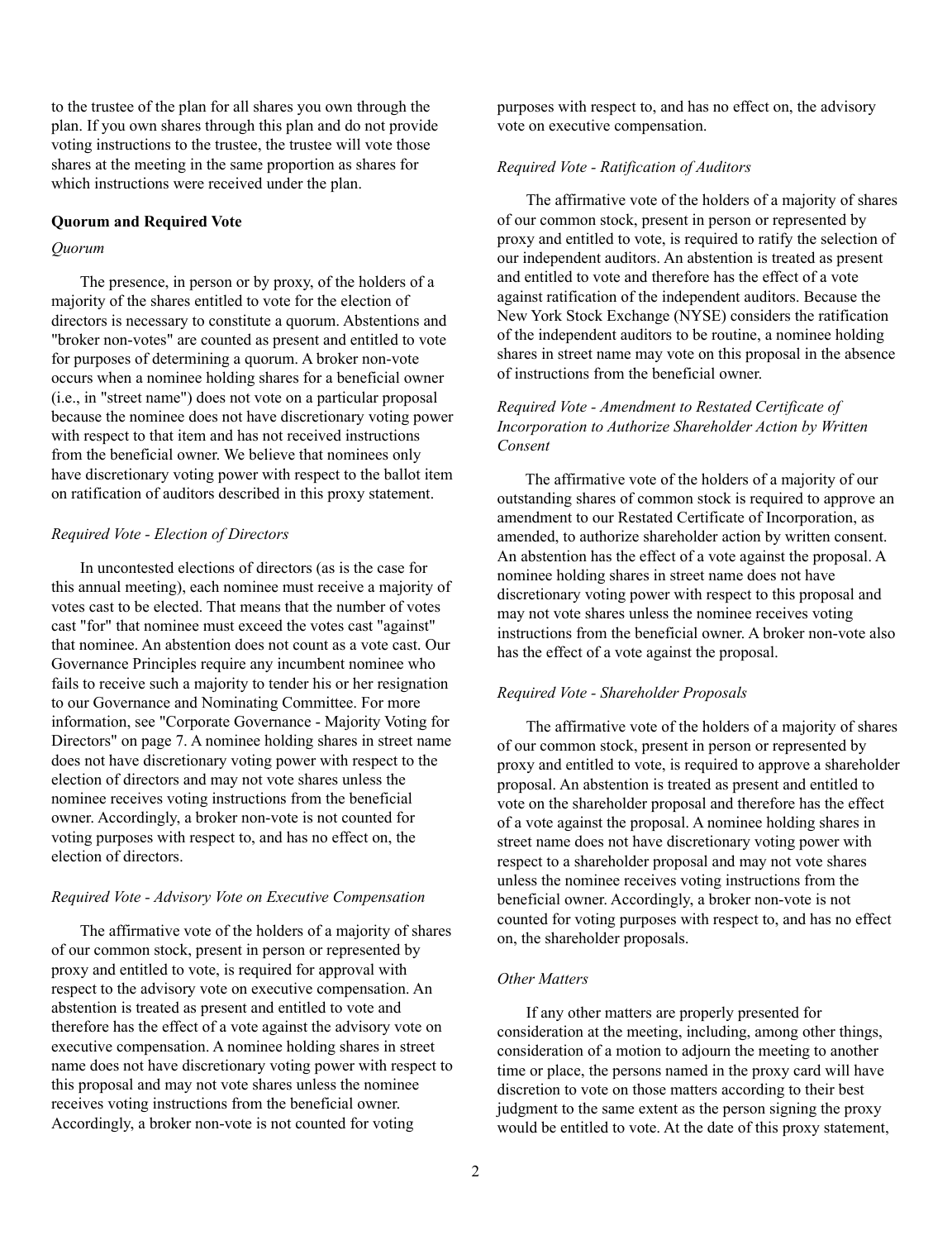we do not anticipate that any other matters will be raised at the meeting.

In accordance with our Restated Certificate of Incorporation, as amended, each share of our common stock is entitled to one vote.

### **Tabulation of Votes**

All votes, whether by proxy or ballot, will be tabulated by an independent business entity, which will not disclose your vote except as:

• required by law;

necessary in connection with a judicial or regulatory action or proceeding;

necessary in connection with a contested proxy solicitation; or

• requested or otherwise disclosed by you.

If a comment written on a proxy card is provided to our Corporate Secretary, it will be done so without disclosing your vote unless necessary to an understanding of the comment.

#### **Multiple Copies of Annual Report to Shareholders**

A copy of our 2013 Annual Report is enclosed. If you received more than one copy of the annual report and wish to reduce the number of reports you receive to save us the cost of producing and mailing the annual report, we will discontinue the mailing of reports on the accounts you select if you follow the instructions regarding electronic access when you vote over the Internet.

At least one account must continue to receive annual reports and proxy statements, unless you elect to view future annual reports and proxy statements over the Internet. Mailing of dividends, dividend reinvestment statements and special notices will not be affected by your election to discontinue duplicate mailings of the annual report and proxy statement.

#### **Householding Information**

We have adopted a procedure approved by the Securities and Exchange Commission (SEC) called "householding." Under this procedure, we are permitted to deliver a single copy of our proxy statement and annual report to shareholders sharing the same address. Householding allows us to reduce our printing and postage costs and reduces the volume of duplicative information received at your household.

For certain holders who share a single address, we are sending only one annual report and proxy statement to that address unless we received instructions to the contrary from any shareholder at that address. If you wish to receive an additional copy of our annual report or proxy statement this year, you may obtain one by calling the Raytheon Investor Relations Information Line toll free at 1-877-786-7070 (Option 1) or by writing to the Corporate Secretary at Raytheon Company, 870 Winter Street, Waltham, Massachusetts 02451. You also may request copies of our annual disclosure documents on our website at www.raytheon.com under the heading "Investor Relations/ Request Information." If you are a street name holder and wish to revoke your consent to householding and receive additional copies of our proxy statement and annual report in future years, you may call Broadridge Investor Communications Services toll-free at 1-800-542-1061 or write to Broadridge Investor Communications Services, Householding Department, 51 Mercedes Way, Edgewood, New York 11717. If you are a shareholder of record and wish to revoke your consent to householding and receive additional copies of our proxy statement and annual report in future years, you may call Raytheon Shareholder Services toll-free at 1-800-360-4519 or write to Raytheon Shareholder Services, c/o American Stock Transfer & Trust Company, 6201 15th Avenue, Brooklyn, New York 11219.

# **Important Notice Regarding the Availability of Proxy Materials for the Shareholder Meeting to Be Held on Thursday, May 29, 2014**

This proxy statement and our 2013 Annual Report are also available on our website at www.raytheon.com/proxy.

# **Electronic Delivery of Future Proxy Materials and Annual Reports**

Most shareholders can elect to view future proxy statements and annual reports, as well as vote their shares of our common stock, over the Internet instead of receiving paper copies in the mail. This will save the Company the cost of producing and mailing these documents and help avoid unnecessary resource consumption.

If you are a shareholder of record, you may choose this option by following the instructions provided when you vote over the Internet. You may also elect to receive annual disclosure documents electronically by following the instructions published on our website at www.raytheon.com/ proxy. If you choose to view future proxy statements and annual reports over the Internet, you will receive an e-mail message next year containing the Internet address to access our annual report and proxy statement. Your choice will remain in effect until you cancel your election at www.raytheon.com/proxy. You do not have to elect Internet access each year.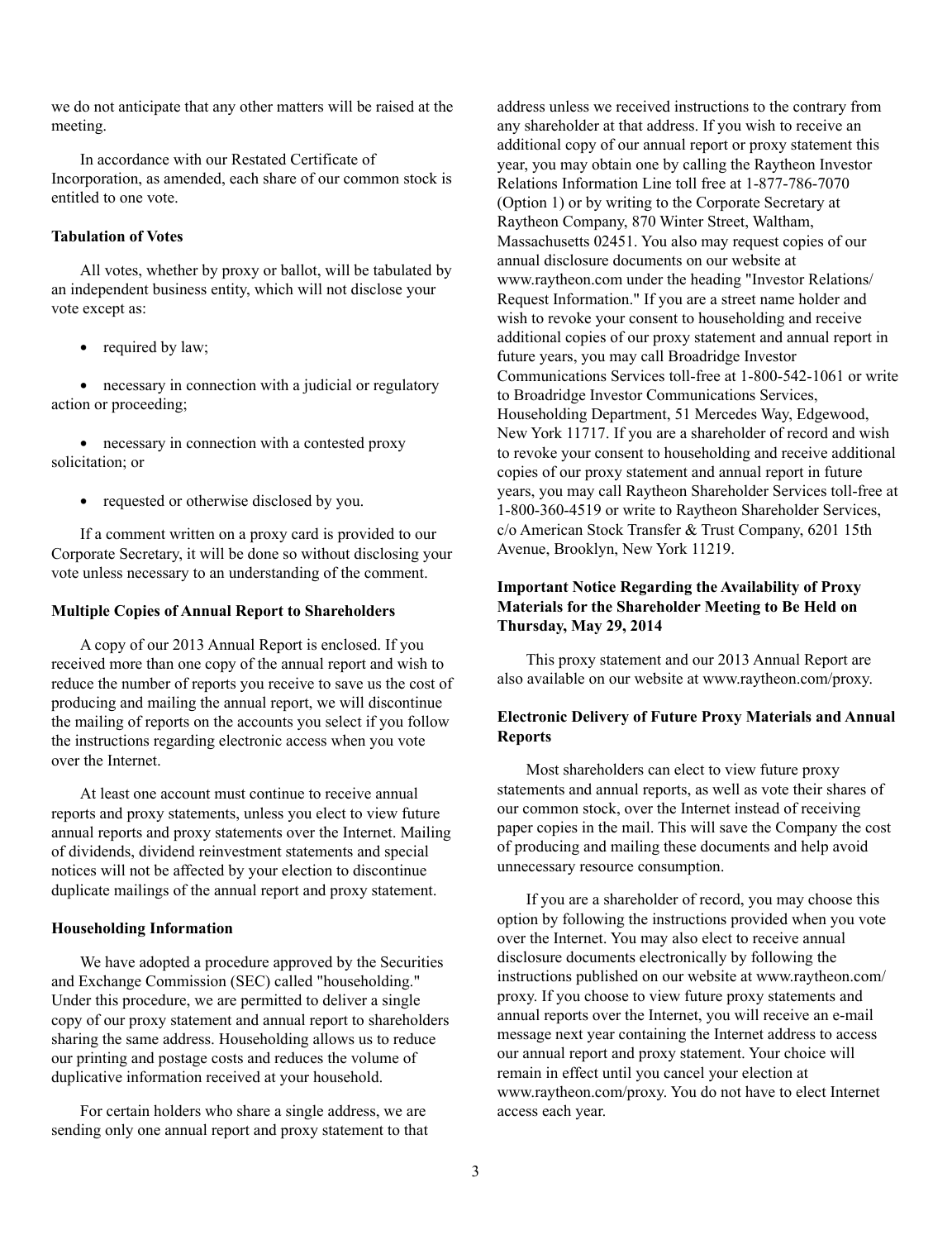If you hold our common stock through a broker, bank, trust or other holder of record, please refer to the information provided by your broker, bank, trust or other holder of record regarding the availability of electronic delivery. If you hold our common stock through a broker, bank, trust or other holder of record and you have elected electronic access, you will receive information from your broker, bank, trust or other holder of record containing the Internet address for use in accessing our proxy statement and annual report.

#### **Cost of Proxy Solicitation**

We will pay the cost of soliciting proxies. Proxies may be solicited on behalf of Raytheon by directors, officers or employees of Raytheon in person or by telephone, facsimile or other electronic means. We have retained D. F. King & Co., Inc. (DF King) to assist in the distribution and solicitation of proxies. Based on our agreement with DF King, we anticipate paying it fees ranging from approximately \$30,000 up to approximately \$100,000, plus-out-of-pocket expenses, for these services, depending upon the extent of proxy solicitation efforts undertaken.

As required by the SEC and the NYSE, we will also reimburse brokerage firms and other custodians, nominees and fiduciaries for their expenses incurred in sending proxies and proxy materials to beneficial owners of our common stock.

#### **Shareholder Account Maintenance**

Our transfer agent is American Stock Transfer & Trust Company (AST). All communications concerning accounts of shareholders of record, including address changes, name changes, inquiries as to requirements to transfer Raytheon stock and similar issues, can be handled by calling Raytheon Shareholder Services toll-free at 1-800-360-4519 or by accessing AST's website at www.amstock.com.

For other Raytheon information, you can visit our website at www.raytheon.com. We make our website content available for information purposes only. It should not be relied upon for investment purposes, nor is it incorporated by reference into this proxy statement.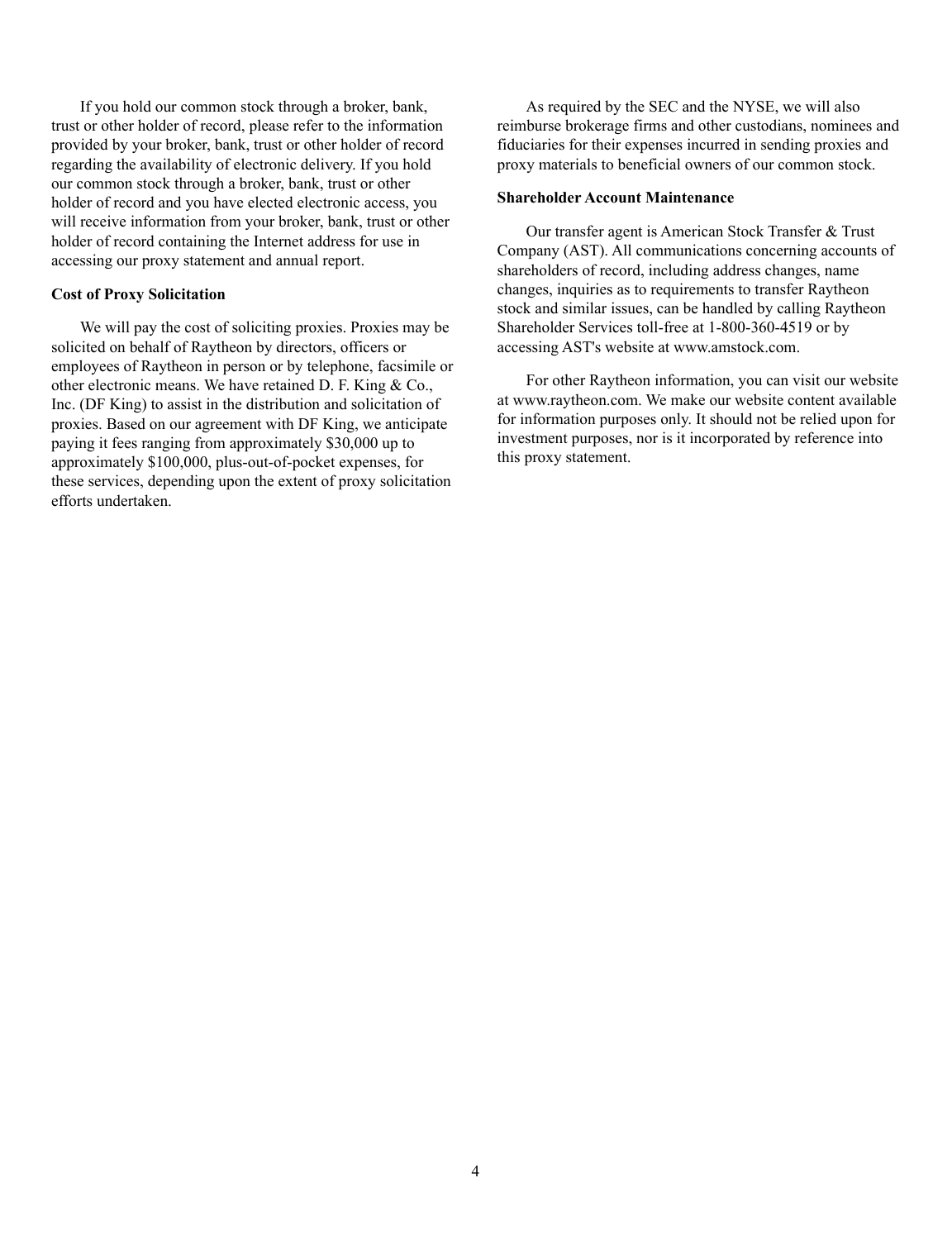### **CORPORATE GOVERNANCE**

The Board of Directors is committed to being a leader in corporate governance. The Board believes that good governance enhances shareholder value and goes beyond simply complying with applicable requirements. It means adhering to the highest standards of ethics and integrity. To that end, the Board has adopted a number of policies and processes to ensure effective governance. Our key governance documents are described below and are available on our website at www.raytheon.com under the heading "Investor Relations/Corporate Governance."

## **Governance Principles**

Our Governance Principles provide the framework for the oversight of our business and operations. The Governance Principles address, among other things, the following:

- $\bullet$ A substantial majority of the Board should be independent directors. In addition, the Audit, Management Development and Compensation, and Governance and Nominating Committees must consist entirely of independent directors.
- The non-management directors designate a Lead Director with the role and responsibilities set forth in the Governance Principles. More information regarding the Lead Director's role and responsibilities may be found on page 8 under the heading "Lead Director<sup>"</sup>
- The limit on the number of public company boards  $\bullet$ (including Raytheon) on which a director may serve is five, or three in the case of a director who is a chief executive officer of a public company.
- $\bullet$ The Board regularly reviews our long-term strategic and business plans.
- A director must retire at the expiration of his or her term following attaining age 74.
- $\bullet$ The Board has established a process, led and implemented by the Management Development and Compensation Committee, through which the performance of the CEO is evaluated annually by the independent directors.
- The CEO provides a periodic report on succession planning and management development to the Management Development and Compensation Committee and the Board.
- The Board oversees the review of various risks potentially affecting the Company. Management may address such risks with the full Board directly or with an appropriate Board committee in accordance with the responsibilities of such committee under its charter.
- $\bullet$ The Board is subject to the Company's Code of Conduct and Conflict of Interest policies, and engages in periodic reviews of the Company's ethics program.
- A Restatement Clawback Policy gives the Board the  $\bullet$ right to recover any incentive payments and stock awards made on or after January 1, 2009 to any elected officer, to the extent that such payments or awards were inflated due to erroneous financial statements substantially caused by the executive's knowing or intentionally fraudulent or illegal conduct.
- The Board has adopted stock ownership guidelines  $\bullet$ applicable to officers and directors. In 2013, the Board amended the Governance Principles to increase the multiple of base salary necessary to satisfy the stock ownership requirement applicable to the CEO from 5.0 to 6.0, while also increasing the multiple applicable to certain other categories of elected officers. In 2011, the Board revised the stock ownership guidelines applicable to non-employee directors to provide that each director is expected to own shares of Raytheon stock with a market value of at least four times the cash component of the director's annual retainer for service on the Board.

The Governance Principles are available on our website at www.raytheon.com under the heading "Investor Relations/ Corporate Governance/Governance Principles" and are also available in print to any shareholder who requests them by writing to Raytheon Company, Investor Relations, 870 Winter Street, Waltham, Massachusetts 02451 or by emailing invest@raytheon.com.

### **Board Independence**

The Governance Principles also include criteria adopted by the Board to assist it in making determinations regarding the independence of its members. The criteria are consistent with the NYSE listing standards regarding director independence. To be considered independent, the Board must determine that a director does not have a material relationship, directly or indirectly, with Raytheon. A director will not be considered independent if he or she is a current partner or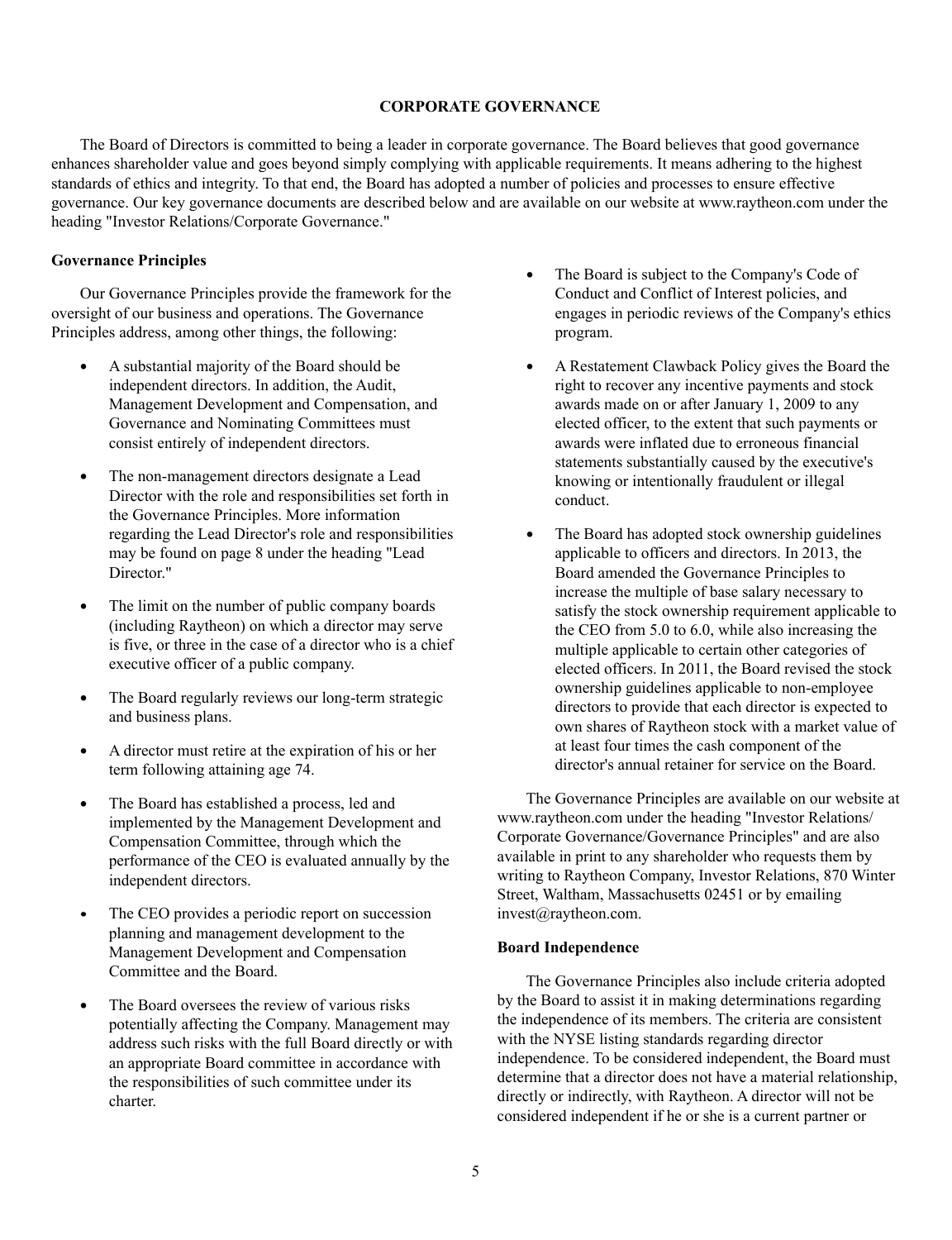employee of an internal or external auditor of Raytheon, or if his or her immediate family member is a current partner of an internal or external auditor of Raytheon, or if he or she, or an immediate family member, has been within the last three years:

- an executive officer of Raytheon;  $\bullet$
- $\bullet$ a partner or employee of an internal or external auditor of Raytheon who personally worked on a Raytheon audit;
- an executive officer of a public company that has an executive officer of Raytheon on its compensation committee;
- a paid advisor or consultant to Raytheon receiving in excess of \$120,000 per year in direct compensation from Raytheon (other than fees for service as a director); or
- an employee (or in the case of an immediate family member, an executive officer) of a company that does business with Raytheon and the annual payments to or from Raytheon exceeded the greater of \$1 million or 2% of the other company's annual gross revenues.

A director will also not be considered independent if he or she, or an immediate family member, has been an executive officer of a tax-exempt entity that receives contributions in any fiscal year from Raytheon exceeding the greater of \$1 million or 2% of the entity's gross revenues.

The Board has considered the independence of its members in light of its independence criteria, and has reviewed Raytheon's relationships with organizations with which our directors are affiliated. In this regard, the Board considered that subsidiaries of Tyco International where Mr. Oliver serves as CEO provide products and services to Raytheon in the ordinary course of business including fire protection and security system equipment and services. The amounts paid to, and received from, Tyco International were well below the relevant thresholds referenced above, and the Board further concluded that Mr. Oliver did not have a material interest, either directly or indirectly, in these transactions.

The Board also considered that Ms. Stuntz's son and his spouse are employees of Deloitte LLP, which performs various non-audit related services for the Company and receives certain training services from the Company. Deloitte does not serve as the Company's independent auditors, a role which for many years has, and continues to be, performed by PricewaterhouseCoopers LLP. Ms. Stuntz's son and his spouse are in the early stages of their careers with Deloitte, neither participates in any of the arrangements between

Raytheon and Deloitte, and neither of them is an officer or partner of the firm. The Company played no role in the hiring of Ms. Stuntz's son or his spouse by Deloitte. The amounts paid to, and received from, Deloitte represent a very small fraction of one-percent of Deloitte's annual revenues. The Board strongly believes that Ms. Stuntz's independence is not affected by these relationships and that she is fully compliant with applicable NYSE independence standards, the Company's Governance Principles and SEC rules governing Audit Committee independence. In the remote event that any decision relating to Deloitte comes before the Board, the Governance and Nominating Committee or the Management Development and Compensation Committee, Ms. Stuntz would recuse herself.

Although none of our directors or their spouses is an executive officer of a not-for-profit organization, the Board reviewed charitable contributions to not-for-profit organizations with which our directors or their spouses are affiliated. None of the contributions approached the thresholds set forth in our independence criteria.

The Board has determined that Messrs. Cartwright, Clark, Hadley, Oliver, Ruettgers, Skates and Spivey, and Ms. Stuntz, do not directly or indirectly have a material relationship with the Company, nor do they directly or indirectly have a material interest in any transaction involving the Company, and each of them satisfies the independence criteria set forth in the Governance Principles and the NYSE standards.

#### **Director Nomination Process**

The Governance and Nominating Committee's frame of reference for considering director candidates is set forth in the Board Selection section of the Governance Principles, which identifies diversity of experience, expertise and business judgment as key objectives. The Governance Principles also provide that the Committee, in consultation with the Board, will be guided by a number of other criteria, including that each director candidate should be chosen without regard to gender, race, religion, age, sexual orientation or national origin. The Committee considers the effectiveness of the framework established in the Governance Principles periodically when considering the attributes and experience that might be most valuable in a new Board member. The Committee seeks to have a balanced, engaged and collegial board whose members possess the skills and background necessary to ensure that shareholder value is maximized in a manner consistent with all legal requirements and the highest ethical standards.

The Committee reviews each candidate's qualifications in accordance with the director qualification criteria contained in our Governance Principles and determines whether the candidate should be nominated for election to the Board.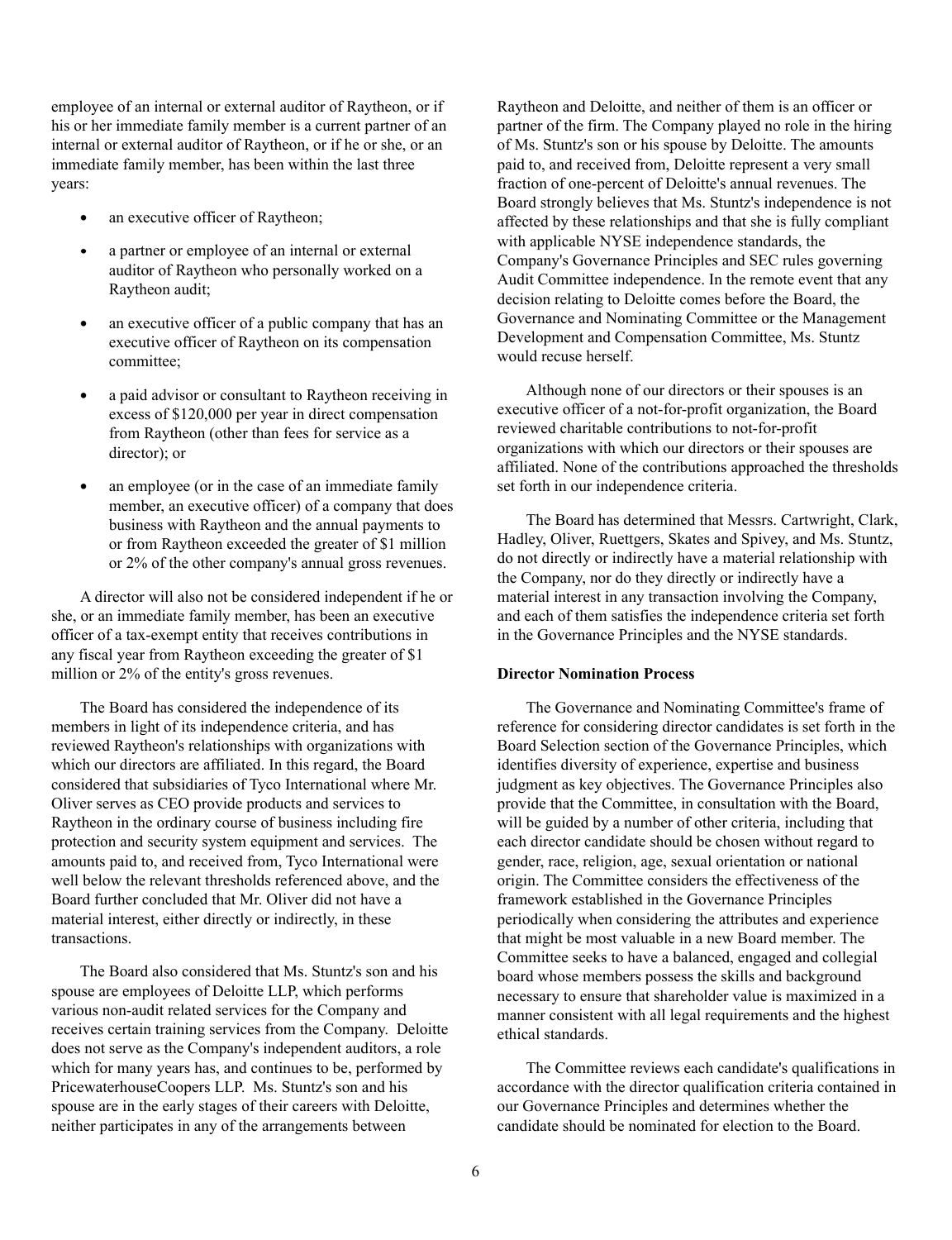There is no difference in the way in which the Committee evaluates nominees for director positions based on the source of the nomination. From time to time, the Committee may engage a third party for a fee to assist it in identifying potential director candidates.

Shareholders wishing to propose a director candidate may do so by sending the candidate's name, biographical information and qualifications to the Chair of the Governance and Nominating Committee, in care of the Corporate Secretary, Raytheon Company, 870 Winter Street, Waltham, Massachusetts 02451. All director nominations should be made in accordance with the provisions set forth in our By-Laws, which are published on our website at www.raytheon.com under the heading "Investor Relations/ Corporate Governance." You also may obtain a copy of our By-Laws by writing to the Corporate Secretary at the address set forth above.

Under our By-Laws, nominations for director may be made only by the Board or a Board committee, or by a shareholder entitled to vote who complies with the advance notice provision in our By-Laws. For our 2015 Annual Meeting of Shareholders, we must receive this notice between January 29, 2015 and February 28, 2015. However, in no event are we obligated to include any such nomination in our proxy materials.

# **Majority Voting for Directors**

Our By-Laws contain a majority of votes cast standard for uncontested elections of directors. Under the majority of votes cast standard, a director nominee is elected if the number of votes cast "for" the nominee exceeds the number of votes cast "against" the nominee. In contested elections (that is, those in which the number of nominees exceeds the number of directors to be elected), the voting standard is a plurality of votes cast.

Our Governance Principles also provide that any incumbent director in an uncontested election who fails to receive the requisite majority of votes cast "for" his or her election will tender his or her resignation to the Governance and Nominating Committee. The Governance and Nominating Committee will make a recommendation to the Board as to whether to accept or reject the director's resignation. The Board will act on the resignation and publicly disclose its decision and the rationale behind it within 90 days from the date of the certification of results. The director whose resignation is under consideration will abstain from participating in both the Governance and Nominating Committee's recommendation and the Board's decision with respect to the resignation. If a resignation is not accepted by the Board, the director may continue to serve.

processes, which it believes represent best practices with respect to the election of directors: The Board also maintains the following policies and

- the annual election of all directors;
- $\bullet$ a policy that a substantial majority of the Board shall be independent;
- $\bullet$ a rigorous nomination process conducted by the independent Governance and Nominating Committee; and
- disclosure of a process through which shareholders  $\bullet$ may nominate director candidates.

The Board believes that the foregoing policies and practices help ensure the integrity of the election process by providing shareholders with a meaningful voice in director elections, thereby increasing the Board's accountability to shareholders.

# **Board Leadership Structure**

On January 15, 2014, the Company announced that the Board had elected Thomas A. Kennedy to serve as Chief Executive Officer effective March 31, 2014. The Board also elected Mr. Kennedy to serve as a director of the Company effective on January 15, 2014. Prior to becoming CEO, Mr. Kennedy had served as the Company's Executive Vice President and Chief Operating Officer. The Board's actions followed notice to the Board by Chairman of the Board and CEO, William H. Swanson, that he intended to step down from his position as CEO, effective March 31, 2014. At the Board's request, Mr. Swanson will continue as Chairman of the Board while the Company completes the transition to the new CEO.

The role of Lead Director has continued in place unchanged. The position of Lead Director serves to strengthen independent Board oversight in accordance with Raytheon's contemporary governance practices. The Lead Director must qualify as "independent" under our Governance Principles, which comply with NYSE listing standards. The Lead Director is empowered with broad leadership authority and responsibilities, including working with the Chairman to develop and approve Board agendas, advising on the quality, quantity and timeliness of information provided by management to the Board, and acting as a liaison between the independent directors and the Chairman and the CEO. The Lead Director also chairs executive sessions of the independent directors not attended by management in conjunction with each regularly scheduled Board meeting. The Lead Director's role is described in greater detail below.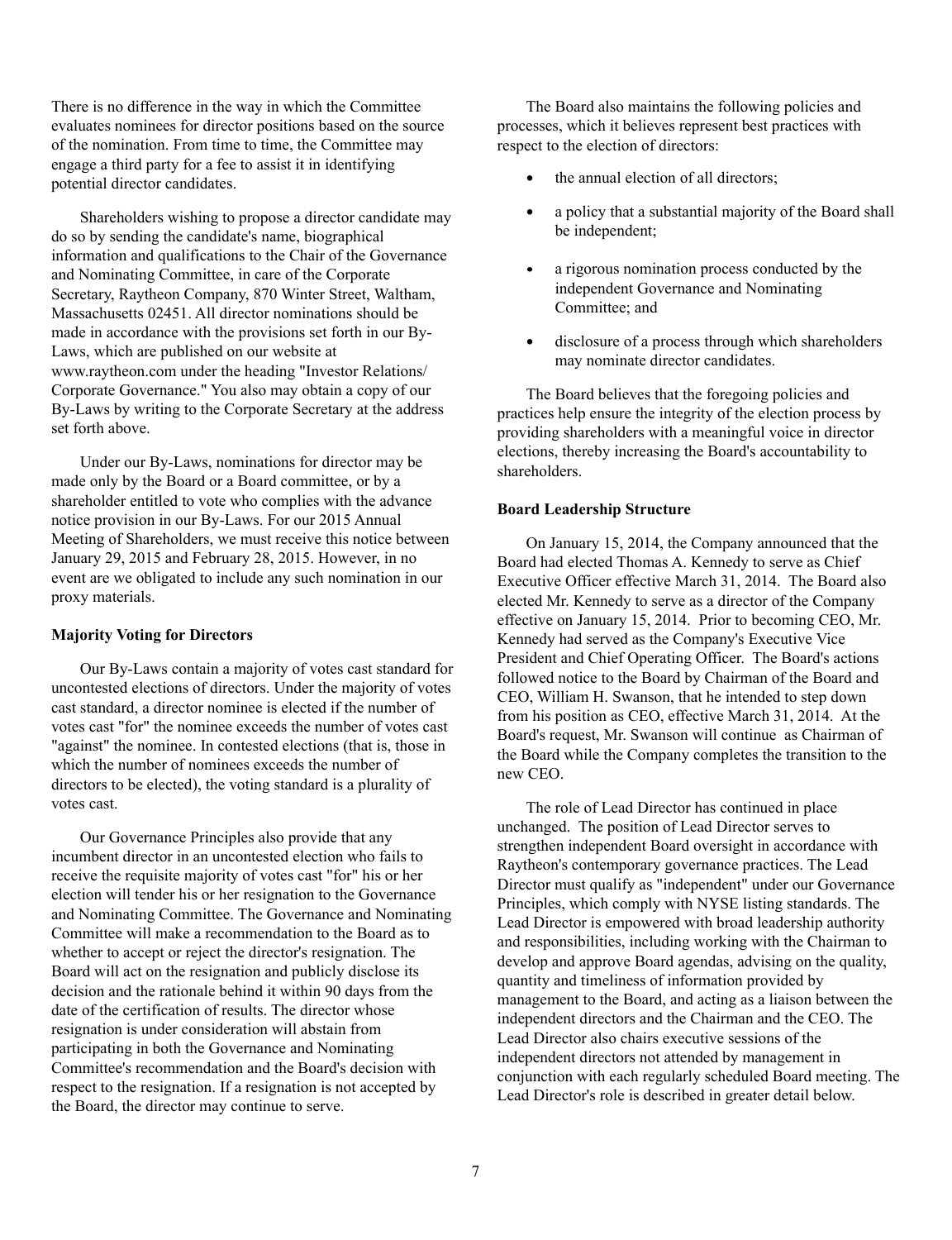The Board believes that no single leadership model is universally or permanently appropriate, but that the current leadership structure is the most effective and best serves the Company at this juncture. The Board will continue to review and consider whether the roles of the Chairman and CEO should be combined or separated in the future as part of its regular review of the Company's governance structure.

#### **The Board's Role in Risk Oversight**

The Board oversees various risks potentially affecting the Company, both directly and indirectly, through its committees. The Company has in place an enterprise risk management (ERM) process that, among other things, is designed to identify risks across the Company with input from each business unit and function. Under the ERM process, various business risks are identified, assessed and prioritized. The top risks to the Company, and any mitigation plans associated with those risks, are reported to the Board. The ERM process is reviewed with the Board from time to time and is the subject of periodic review by the Audit Committee of the Board. The Company also manages risk through numerous controls and processes embedded in its operations. Such controls and processes also are reviewed from time to time with the Board and/or the relevant Board committees as noted below.

Risk considerations also are raised in the context of a range of matters that are reported by management to the Board or one of the Board's committees for review. For example, elements of risk are discussed by the full Board in presentations concerning annual operating plans, merger and acquisition opportunities, market environment updates, international business activities and other strategic discussions. Elements of risk related to financial reporting, internal audit, auditor independence and related areas of law and regulation are reviewed by the Audit Committee. Elements of risk related to various aspects of U.S. and international regulatory compliance, social responsibility, environmental matters, export/import controls and crisis management are reviewed by the Public Affairs Committee. Elements of risk related to compensation policies and practices and talent management are reviewed by the Management Development and Compensation Committee (MDCC), as further discussed below. Elements of risk applicable to classified business are reviewed by the Special Activities Committee. Similarly, elements of risk related to governance issues are reviewed by the Governance and Nominating Committee.

# **Risk Assessment of Overall Compensation Program**

The MDCC has reviewed with management the design and operation of our incentive compensation arrangements for all employees, including executive officers, for the purpose of determining whether such programs might encourage inappropriate risk-taking that would be reasonably likely to have a material adverse effect on the Company. The MDCC considered the incentive award elements of the Company's compensation program and the features of the program that are designed to mitigate compensation-related risk, such as those described on page 32 under the caption "Management of Compensation-Related Risk." While risk is inherent in numerous aspects of our business operations, our compensation program does not unduly effect these inherent business risks. The MDCC concluded that the Company's compensation plans, programs and policies, considered as a whole, including applicable risk-mitigation features, are not reasonably likely to have a material adverse effect on the Company.

## **Lead Director**

The Board has created the position of independent Lead Director. The Board believes that a Lead Director is an integral part of a Board structure that promotes strong, independent oversight of Raytheon's management and affairs. The Lead Director must be independent as determined by the Board in accordance with the criteria included in our Governance Principles, which are summarized above. The Lead Director's duties include working with the Chairman to develop and approve Board agendas, developing and approving meeting schedules with the Chairman to ensure there is sufficient time for discussion of agenda topics, advising the Chairman as to the quality, quantity and timeliness of the information sent to the Board by management, developing agendas for and chairing executive sessions of the Board (in which the non-management directors meet without management), acting as a liaison between the independent directors and the Chairman and the CEO, and performing such other duties as the Board may determine from time to time. The designation of a Lead Director is not intended to inhibit communication among the directors or between any of them and the Chairman or the CEO. Annually, the Board reviews the role and function of the Lead Director.

The position of Lead Director is currently held by Vernon E. Clark. Admiral Clark was first elected Lead Director by the Board in May 2013.

### **Communication with the Board**

Interested parties may communicate with our Board through our Lead Director in writing, in care of the Corporate Secretary, Raytheon Company, 870 Winter Street, Waltham, Massachusetts 02451. Interested parties also may contact the Lead Director electronically by submitting comments on our website at www.raytheon.com in the section entitled, "Contact the Board," under the heading "Investor Relations/Corporate Governance/Contact the Company." Communications will be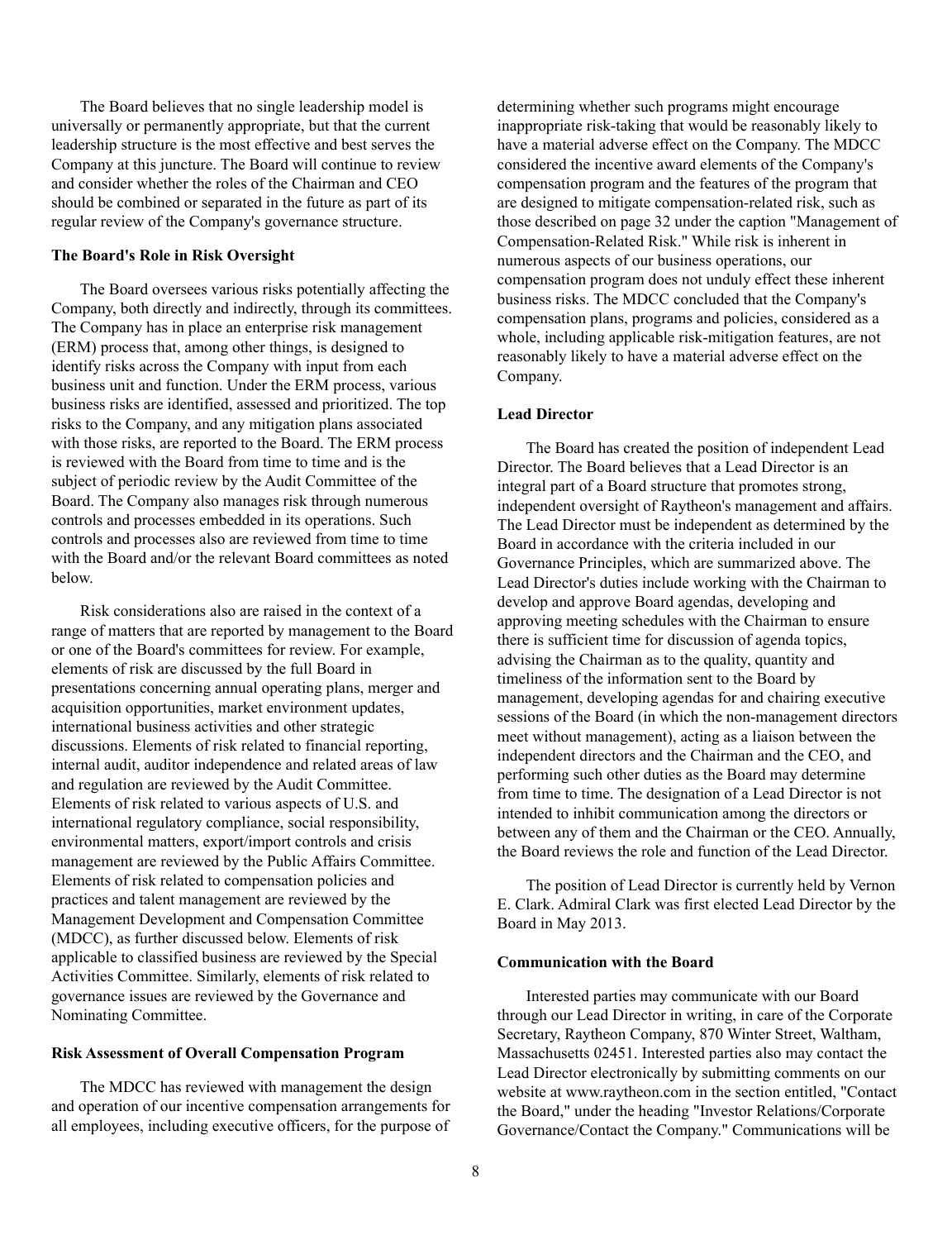referred to the Lead Director and tracked by the Office of the General Counsel.

Anyone who has a concern regarding our accounting, internal controls over financial reporting or auditing matters may communicate that concern to the Audit Committee. You may contact the Audit Committee by writing to Raytheon Audit Committee, Raytheon Company, 870 Winter Street, Waltham, Massachusetts 02451. Interested parties may also contact the Audit Committee electronically by submitting comments on our website at www.raytheon.com in the section entitled, "Contact the Audit Committee Regarding Accounting, Internal Controls or Auditing Matters," under the heading, "Investor Relations/Corporate Governance/Contact the Company." Communications will be referred to the Audit Committee and will be tracked and investigated in the ordinary course by our Ethics Office with the assistance of the Office of the General Counsel unless otherwise instructed by the Audit Committee.

### **Service on Other Boards**

Our Governance Principles limit the number of public company boards (including Raytheon) on which a director may serve to five, or three in the case of a director who currently serves as a CEO of a public company. This latter limitation applies to the Company's CEO. The Governance Principles provide that a director who is considering joining the board of another public company must notify the Chairman of the Board and the Chair of the Governance and Nominating Committee regarding the proposed board service and shall not accept the position until advised by the Chairman of the Board that service on the other board would not conflict with a Raytheon policy or service on the Raytheon Board.

#### **Director Education**

Our director education program consists of visits to Raytheon facilities, education regarding our Code of Conduct and other policies and practices relevant to our business and operations. In addition, we provide updates on relevant topics of interest to the Board. We also encourage directors to attend accredited director education programs and institutes sponsored by various educational institutions.

## **Board and Committee Evaluation Process**

The Governance and Nominating Committee leads an annual assessment of the Board's performance and contribution as a whole. In addition, each of the Audit Committee, Governance and Nominating Committee, Management Development and Compensation Committee, Public Affairs Committee and Special Activities Committee of the Board annually reviews its performance. A number of the

changes to the Governance Principles, committee charters and Board governance practices in general have resulted from the annual evaluation process. The Board views the annual selfassessment review as an integral part of its commitment to achieving high levels of Board and committee performance.

### **Policy on Shareholder Rights Plans**

We do not have a shareholder rights plan. The Board will obtain shareholder approval prior to adopting a shareholder rights plan unless the Board, in the exercise of its fiduciary duties, determines that, under the circumstances then existing, it would be in the best interests of Raytheon and our shareholders to adopt a rights plan without prior shareholder approval. If a rights plan is adopted by the Board without prior shareholder approval, the plan must provide that it will expire within one year of adoption unless ratified by shareholders.

# **Political Contributions and Lobbying Expenditures Disclosure**

We disclose on our website a description of our oversight process for political contributions and a summary of direct corporate contributions, including those to state and local parties and candidates, and, from time to time, to organizations operated in accordance with Section 527 of the U.S. Internal Revenue Code. This section of the website also includes information on lobbying activities at the federal and state level. This disclosure is available on our website at www.raytheon.com under the heading "Investor Relations/ Corporate Governance/Political Contributions and Lobbying Expenditures."

#### **Shareholder Access**

In recent years, the Company has taken significant steps to enhance shareholder access. In 2010, shareholders voted in favor of a proposal, recommended by the Board, to amend the Certificate of Incorporation to permit shareholders owning 25% or more of the Company's stock to call a special meeting of shareholders.

Additionally, the Board has carefully considered the interest of shareholders in having a written consent measure available. As described on pages 67 to 68, the Board, acting upon the recommendation of the Governance and Nominating Committee, is proposing for shareholder approval an amendment to the Company's Restated Certificate of Incorporation, as amended, that would permit shareholders to take action by written consent without a meeting (the Written Consent Amendment). The Board has in the past opposed shareholder proposals on written consent because it believed that, without procedural safeguards, written consent solicitations could lead to disruptive shareholder action for the benefit of special interest groups to the detriment of other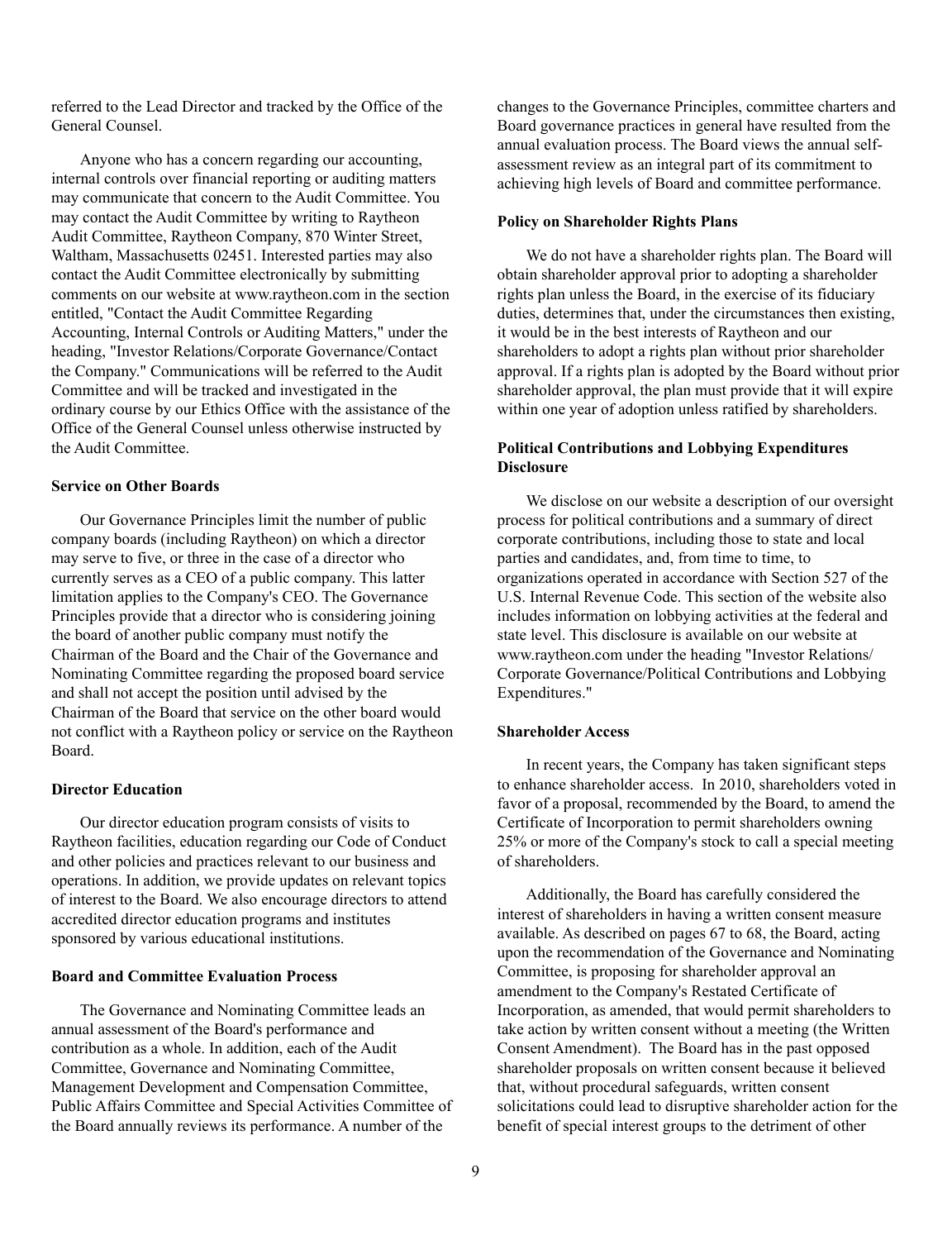shareholders and effective management of the Company. Under the Company's proposal, the right to act by written consent would be subject to certain procedural requirements which, in the Board's view, would address those concerns. If the Written Consent Amendment is approved, subject to those procedural requirements, any action required or permitted to be taken at any meeting of shareholders could be taken by the written consent of shareholders having at least the minimum number of votes that would be necessary to take that action at a meeting at which all shares entitled to vote thereon were present and voted.

The Company has also made a concerted effort to engage with shareholders outside the proxy season. In 2013, these outreach efforts resulted in dialogue with shareholders representing over 47% of the Company's outstanding shares to solicit their input on a range of topics related to executive compensation and governance matters. In addition to outreach with institutional shareholders, the Company has also engaged in conversations and correspondence with a number of other investors, as well as proxy advisory and corporate governance research firms.

### **Restatement Clawback Policy**

Our Governance Principles contain a Restatement Clawback Policy which gives the Board the right to recover Results-Based Incentive Plan payments, Long-Term Performance Plan awards and restricted stock awards made on or after January 1, 2009 to any elected officer, to the extent that such payments or awards were inflated due to erroneous financial statements substantially caused by the executive's knowing or intentionally fraudulent or illegal conduct. The policy is designed to maximize the likelihood that the Company will be successful if it seeks to recover the portion of an executive's incentive compensation attributable to inflated financial results caused by the executive's malfeasance.

#### **Code of Conduct and Conflict of Interest**

We have adopted a Code of Conduct and Conflict of Interest policies which apply to all officers, directors, employees and representatives. The Code of Conduct and the Conflict of Interest policies are the foundation of our ethics and compliance program and cover a wide range of areas. Many of our policies are summarized in the Code of Conduct, including our policies regarding conflict of interest, insider trading, discrimination and harassment, confidentiality and compliance with laws and regulations applicable to the conduct of our business. All officers, directors, employees and representatives are required to comply with the Code of Conduct and are subject to disciplinary action, including termination, for violations. We provide ethics education for directors, officers and employees. The Code of Conduct is

published on our website at www.raytheon.com under the heading "Investor Relations/Corporate Governance/Code of Conduct" and is also available in print to any shareholder who requests it by writing to Raytheon Company, Investor Relations, 870 Winter Street, Waltham, Massachusetts 02451 or by emailing invest@raytheon.com. Any amendments to the Code of Conduct or the grant of a waiver from a provision of the Code of Conduct requiring disclosure under applicable SEC rules will be disclosed on our website.

Under our Conflict of Interest policy, directors, officers and employees are expected to bring to the attention of the Senior Vice President, General Counsel and Secretary or the Vice President - Ethics and Business Conduct any actual or potential conflict of interest. Anyone may report matters of concern to Raytheon's Ethics Office through our anonymous, confidential toll-free EthicsLine at 1-800-423-0210, by writing to the Ethics Office, Raytheon Company, 235 Wyman Street, Waltham, Massachusetts 02451, or by submitting comments on our website at www.raytheon.com in the section entitled, "Contact the Ethics Office," under the heading "Investor Relations/Corporate Governance/Contact the Company."

### **Transactions with Related Persons**

Our Board has adopted a written Related Party Transactions Policy. Related party transactions include all transactions and relationships involving amounts in excess of \$120,000 between (a) the Company (including subsidiaries) and (b) any director, executive officer or 5% shareholder, including immediate family members and certain entities in which they have a significant interest. Under the policy, the General Counsel (or the CEO, in the case of a matter involving the General Counsel) provides information regarding any related party transaction or relationship to the Governance and Nominating Committee based on information solicited by the General Counsel (or the CEO, in the case of a matter involving the General Counsel). The Governance and Nominating Committee reviews the material facts of all related party transactions and determines whether to approve, disapprove or ratify the transaction or relationship involved. Certain transactions and relationships have been pre-approved by the Governance and Nominating Committee for purposes of the policy, including (a) executive officer compensation approved by the Board, (b) director compensation, (c) certain relatively small transactions between the Company and other companies, (d) certain charitable contributions made by the Company and (e) matters considered by the Board in its director independence determinations.

In a Schedule 13G filing made with the SEC, BlackRock, Inc., including its subsidiaries (BlackRock), reported beneficial ownership of 9.3% of our outstanding common stock as of December 31, 2013. Under a previously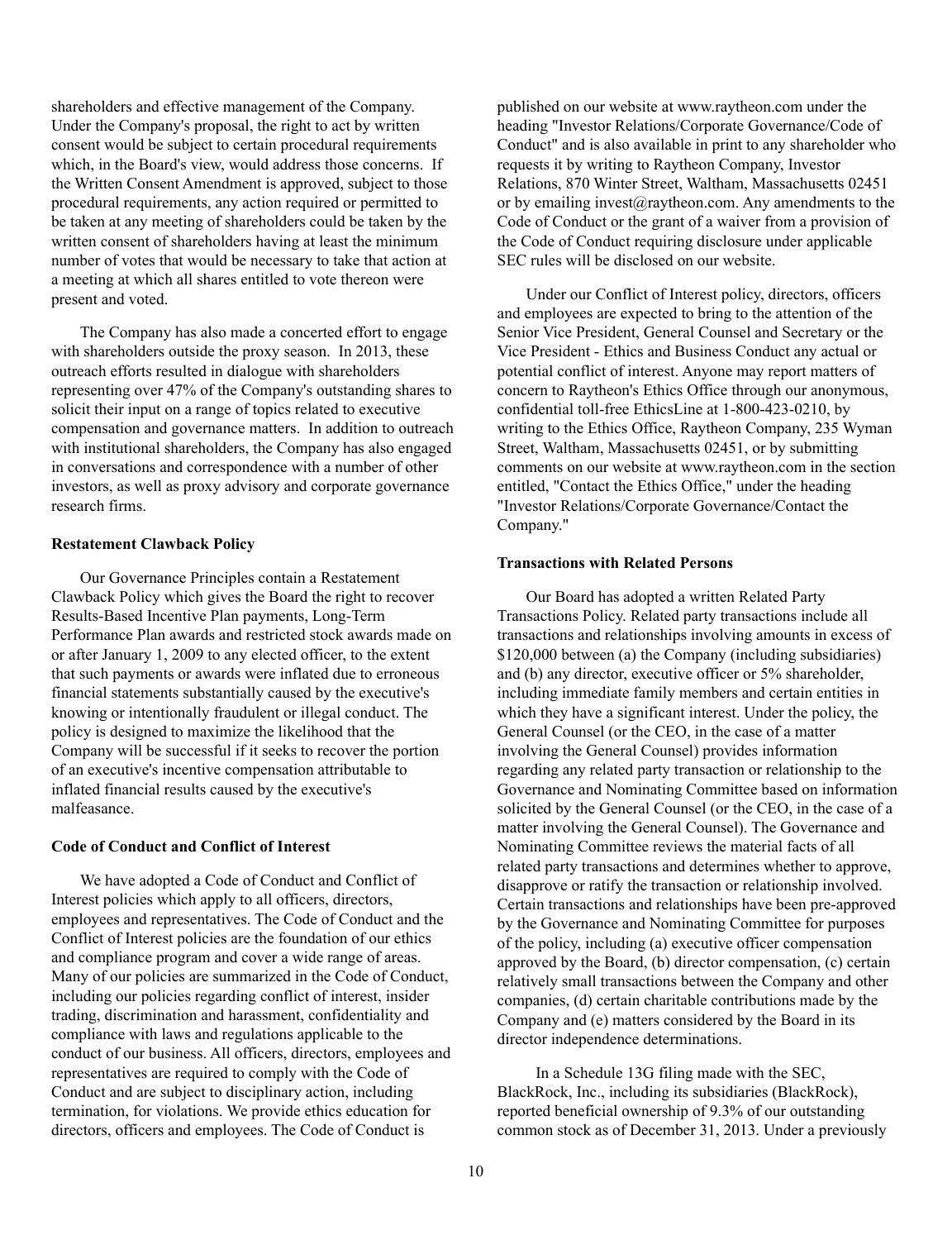established business relationship, BlackRock has provided investment management services for the benefit of the Raytheon Master Benefit Pension Trust. For providing such investment management services, BlackRock received fees of \$2.2 million in 2013. In accordance with the Related Party Transactions Policy referenced above, the Governance and Nominating Committee has reviewed this relationship. The Committee ratified the relationship on the basis that BlackRock's ownership of Raytheon stock plays no role in the business relationship between the two companies and that the engagement of BlackRock has been on terms no more favorable to it than terms that would be available to unaffiliated third parties under the same or similar circumstances.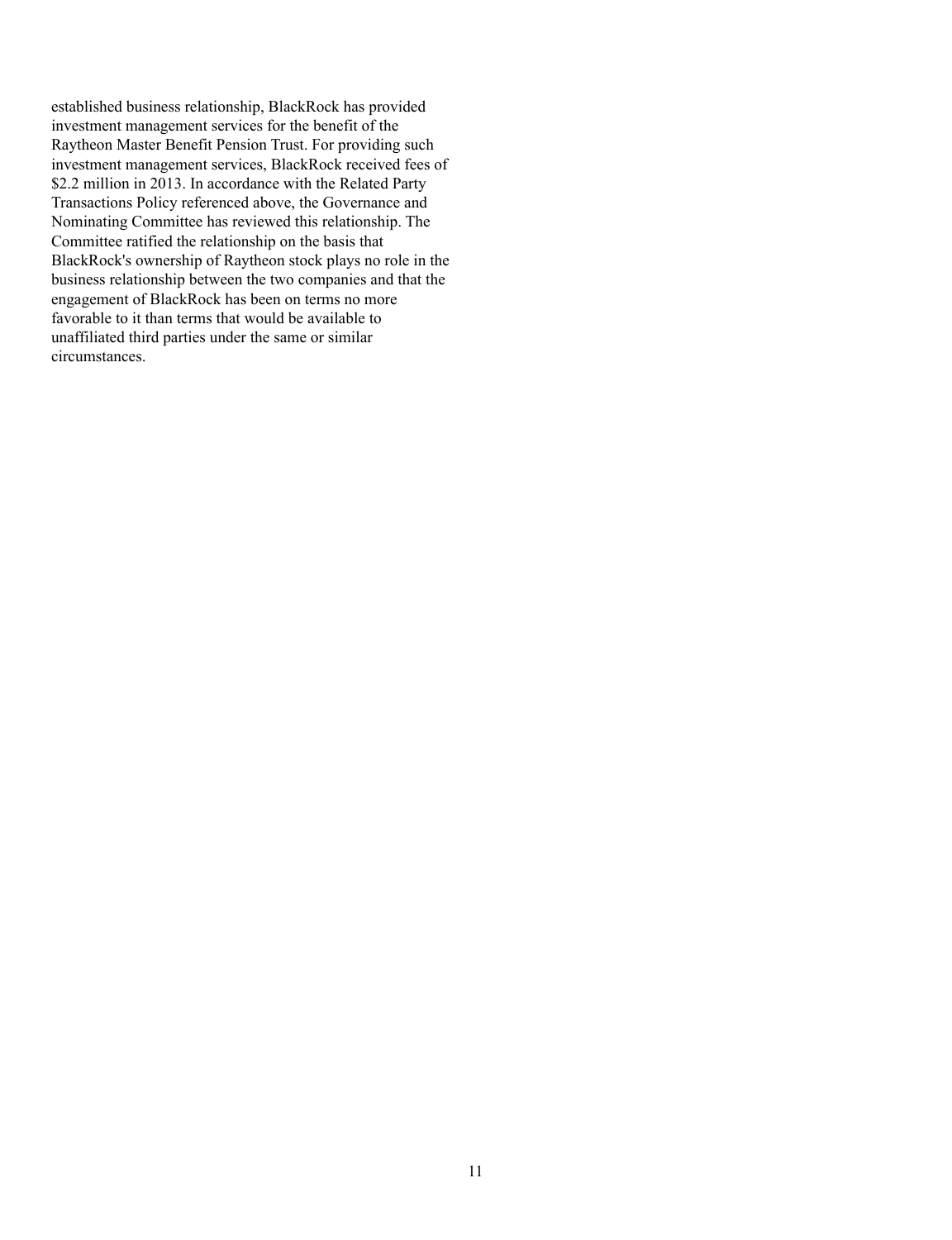### **THE BOARD OF DIRECTORS AND BOARD COMMITTEES**

Our business, property and affairs are managed under the direction of the Board. Directors are kept informed of our business through discussions with the Lead Director, the Chairman, the CEO and other officers, by reviewing materials provided to them and by participating in meetings of the Board and its committees. The Board has a separately designated Audit Committee established in accordance with the Securities Exchange Act of 1934, as well as a standing Governance and Nominating Committee, Management Development and Compensation Committee, Public Affairs Committee, Special Activities Committee and Executive Committee. Each committee's charter (other than the Executive Committee) is published on our website at www.raytheon.com under the heading "Investor Relations/Corporate Governance/Committees" and is also available in print to any shareholder who requests it by writing to Raytheon Company, Investor Relations, 870 Winter Street, Waltham, Massachusetts 02451 or by emailing invest@raytheon.com.

The table below provides current membership information regarding the Board and Board committees as of the date of this proxy statement. During 2013, the Board met 8 times. The Board and certain committees also engaged in other discussions and actions during 2013 apart from these meetings. During 2013, the average attendance for directors at Board and committee meetings was 97%; no director attended less than 75% of the total of all Board and committee meetings on which they served. All directors are expected to attend the 2014 Annual Meeting of Shareholders. In 2013, all of the directors who were members of the Board and standing for election at that time attended the annual meeting.

The non-management directors, all of whom are independent, meet in an executive session chaired by the Lead Director at the conclusion of regularly scheduled Board meetings. In addition, committee members generally meet in executive session, without management present, at the conclusion of regularly scheduled committee meetings. Each of the committees, except for the Executive Committee, is comprised solely of independent directors.

|                                   | Audit<br>Committee | Governance<br>and<br><b>Nominating</b><br>Committee | <b>Management</b><br>Development<br>and<br>Compensation<br>Committee | <b>Public</b><br><b>Affairs</b><br>Committee | <b>Special</b><br><b>Activities</b><br>Committee | Executive<br>Committee |
|-----------------------------------|--------------------|-----------------------------------------------------|----------------------------------------------------------------------|----------------------------------------------|--------------------------------------------------|------------------------|
| <b>Independent Directors</b>      |                    |                                                     |                                                                      |                                              |                                                  |                        |
|                                   | Χ                  | X                                                   | X                                                                    |                                              |                                                  |                        |
|                                   |                    |                                                     |                                                                      |                                              | Chair                                            | X                      |
|                                   | X                  |                                                     |                                                                      | Chair                                        | X                                                | X                      |
|                                   | X                  |                                                     |                                                                      | X                                            |                                                  |                        |
|                                   | X                  |                                                     |                                                                      |                                              | X                                                |                        |
|                                   | Chair              |                                                     | X                                                                    | X                                            |                                                  | X                      |
|                                   |                    | X                                                   | Chair                                                                |                                              |                                                  | X                      |
|                                   |                    | Chair                                               | X                                                                    | X                                            |                                                  | X                      |
| <b>Inside Directors</b>           |                    |                                                     |                                                                      |                                              |                                                  |                        |
|                                   |                    |                                                     |                                                                      |                                              |                                                  | Chair                  |
|                                   |                    |                                                     |                                                                      |                                              |                                                  | X                      |
| <b>Number of Meetings in 2013</b> | 9                  | 6                                                   | 6                                                                    | 6                                            | 8                                                |                        |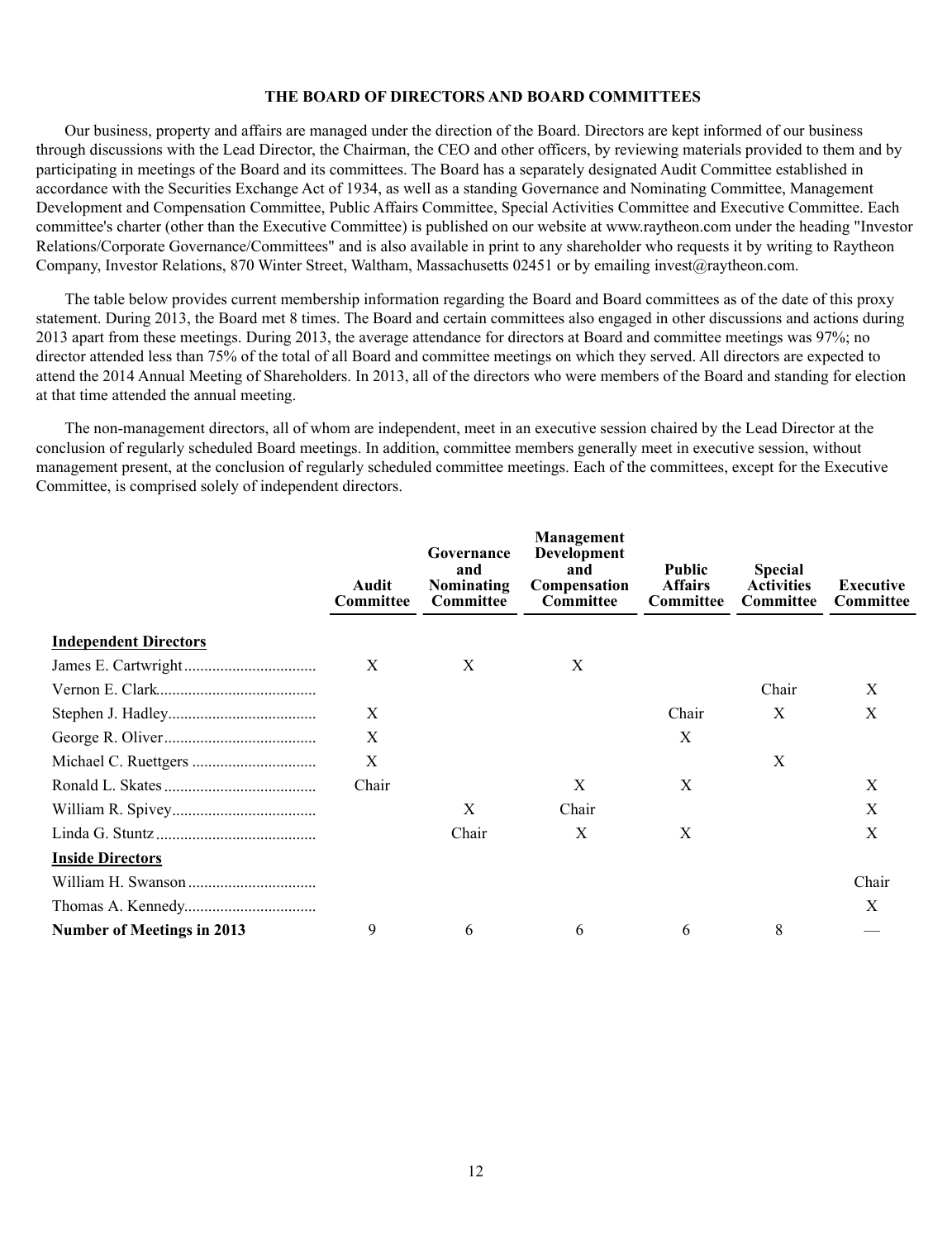# **Audit Committee**

The Audit Committee:

- Oversees the integrity of our financial statements;
- Evaluates the independent auditors' qualifications, performance and independence;
- Oversees our internal audit function;
- Meets with management to consider the adequacy of our internal controls and the objectivity of financial reporting;
- Reviews the independent auditors' audit of the  $\bullet$ effectiveness of the Company's internal controls;
- Prepares the Audit Committee Report found on page  $\bullet$ 65;
- Meets with the independent auditors, internal auditors and appropriate financial personnel;
- Appoints the independent auditors;
- Pre-approves all audit fees and terms, as well as all non-audit engagements, with the independent auditors;
- $\bullet$ Reviews annual and periodic reports and earnings press releases and recommends to the Board whether the annual audited financial statements should be included in the Company's Form 10-K;
- Reviews and discusses with management the Company's risk assessment and risk management policies, including ERM, the Company's major financial risk exposures and steps to monitor and control such exposures;
- Has established a process for employees and others to confidentially and anonymously report concerns or complaints regarding accounting, internal control or auditing matters. More information regarding this process is available on page 8 under the heading "Corporate Governance - Communication with the Board";
- Reviews compliance with our Code of Conduct with  $\bullet$ respect to certain financial reporting, controls and allegations of financial misconduct; and
- $\bullet$ Has the authority to hire independent counsel and other advisers.

The Board has determined that each member of the Audit Committee is independent in accordance with the rules of the

NYSE and the SEC applicable to audit committee members. The Board also has determined that Ronald L. Skates, the Chair of the Committee, is an "audit committee financial expert," as defined by SEC rules, based upon Mr. Skates' experience and training.

## **Management Development and Compensation Committee**

The Management Development and Compensation Committee (MDCC):

- $\bullet$ Reviews and oversees compensation and benefits, as well as personnel plans, policies and programs;
- $\bullet$ Reviews and recommends to the Board the compensation of the CEO and the other four most highly compensated executive officers;
- $\bullet$ Reviews and approves the compensation of other officers and key employees;
- $\bullet$ Reviews peer company practices to ensure competitiveness and seeks to align compensation with the performance of the Company;
- Periodically reviews succession plans for the CEO,  $\bullet$ the other named executive officers and elected officers of the Company;
- Periodically reviews career development plans for  $\bullet$ elected officers and other key employees;
- $\bullet$ Administers and makes awards under our equity compensation plans;
- $\bullet$ Reviews and discusses with management the "Compensation Discussion and Analysis" section of this proxy statement beginning on page 27;
- Prepares the Management Development and  $\bullet$ Compensation Committee Report found on page 45;
- Has the sole authority and responsibility for the  $\bullet$ appointment, compensation and oversight of any outside compensation consultant, outside legal counsel or other committee adviser, who may only be selected after the MDCC considers all factors relevant to such adviser's independence from management, including those specified in the NYSE listing standards; and
- Annually assesses the independence of its outside compensation consultants or advisers, considering all relevant factors, including those specified in the NYSE listing standards, and pre-approves any services proposed to be provided by such consultants or advisers to the Company.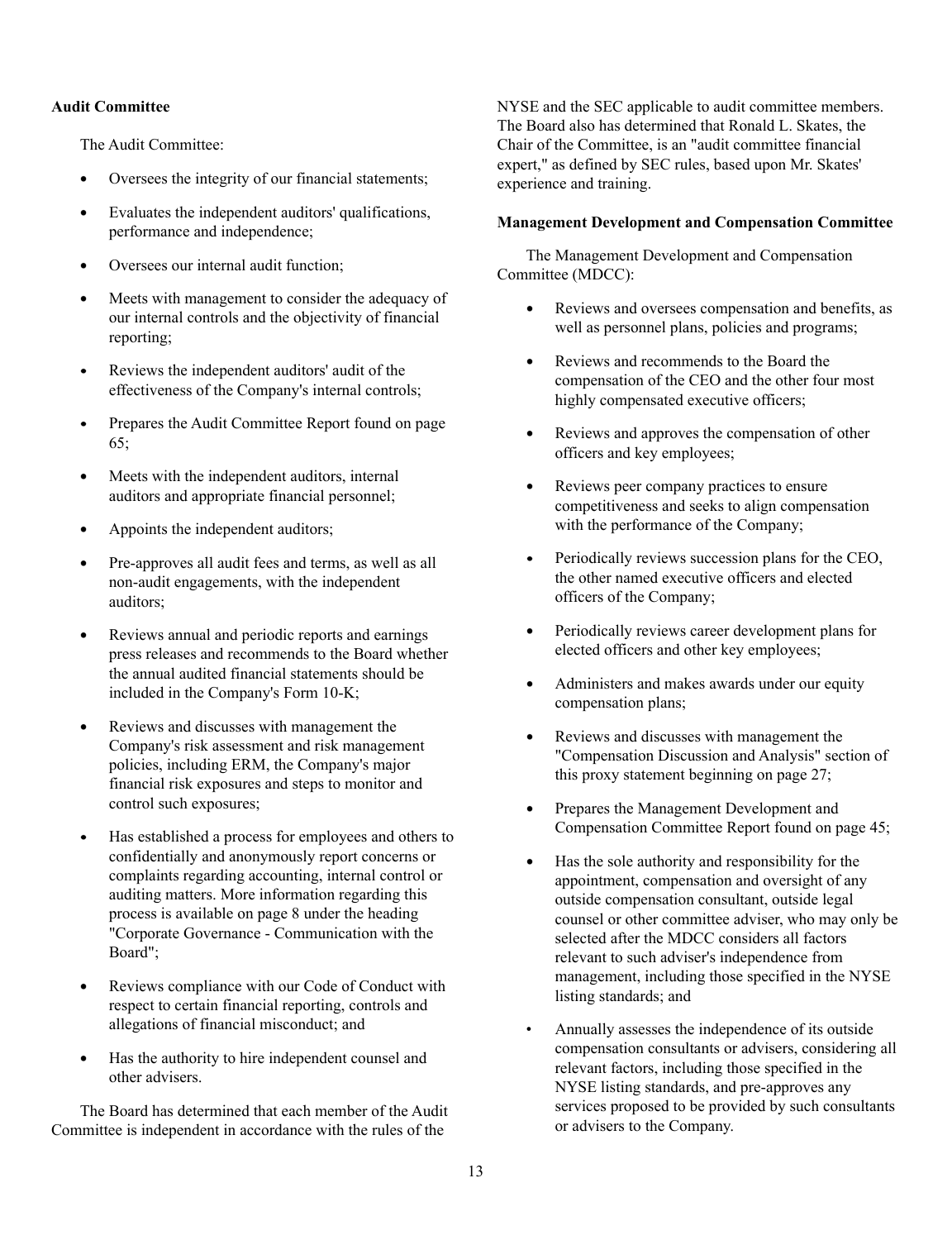While the Board bears the ultimate responsibility for approving compensation of our named executive officers, the MDCC assists the Board in discharging these responsibilities. The Chair reports the MDCC's actions and its recommendations on named executive officer compensation to the Board. The agenda for MDCC meetings is determined by its Chair, with the assistance of our Senior Vice President - Global Human Resources and Security and our Senior Vice President, General Counsel and Secretary, who also regularly attend MDCC meetings. At each meeting, the MDCC meets in executive session. Using its authority to hire independent advisers, the MDCC has retained Pearl Meyer & Partners (PM&P), an independent compensation consulting firm, to assist it in evaluating executive compensation and to assist the Governance and Nominating Committee in evaluating director compensation. For more information on the MDCC and the services provided to the MDCC by PM&P, see the section entitled "Executive Compensation - Compensation Discussion and Analysis" beginning on page 27.

The Board has determined that each member of the MDCC is independent in accordance with NYSE rules applicable to compensation committee members.

### **Governance and Nominating Committee**

The Governance and Nominating Committee:

- Reviews and reports to the Board on a periodic basis  $\bullet$ with regard to matters of corporate governance;
- Establishes procedures for the nomination of directors and recommends candidates for election to the Board;
- Considers director nominees proposed by  $\bullet$ shareholders;
- $\bullet$ Reviews and assesses the effectiveness of our Governance Principles and recommends proposed revisions to the Board;
- Reviews and approves or ratifies transactions and relationships under our Related Party Transactions Policy;
- Reviews proposals by shareholders in connection with the annual meeting of shareholders and makes recommendations to the Board for action on such proposals;
- Makes recommendations to the Board regarding the size and composition of the Board;
- $\bullet$ Oversees the orientation program for new directors and the continuing education program for existing directors;
- $\bullet$ Approves director compensation with the concurrence of the Board; and
- $\bullet$ Has the authority to hire independent counsel and other advisers.

## **Public Affairs Committee**

The Public Affairs Committee:

- Reviews, identifies and brings to the attention of the Board political, social and legal trends and issues that may have an impact on our business, operations, financial performance or public image;
- Reviews our policies and practices in the areas of  $\bullet$ legal and social responsibility, and recommends to the Board such policies and practices, including those involving:
	- environmental protection;
	- health and safety of employees;
	- $\bullet$ ethics;
	- $\bullet$ export control;
	- regulatory compliance (except financial matters);
	- charitable contributions and community  $\bullet$ relations;
	- government relations and legislative policy;
	- political contributions and lobbying;
	- foreign and domestic consultants and representatives;
	- offsets;  $\bullet$
	- crisis management and emergency preparedness;
	- $\bullet$ pension plan performance, management and governance; and
	- government contracting and defense procurement policies;
- $\bullet$ Reviews, monitors and makes recommendations to the Board on corporate policies and practices that relate to public policy; and
- $\bullet$ Has the authority to hire independent counsel and other advisers.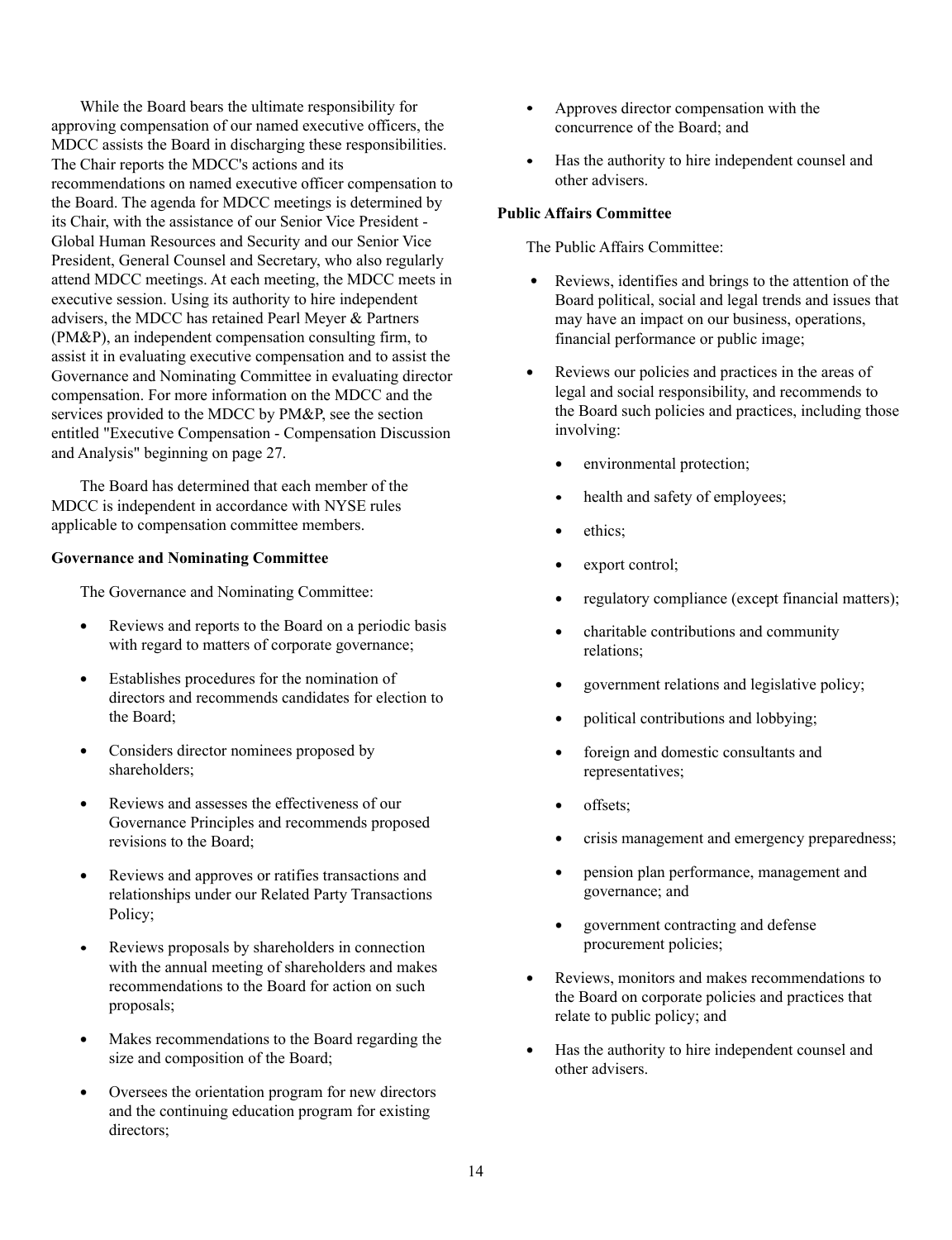## **Special Activities Committee**

The Special Activities Committee:

- $\bullet$ Reviews Company programs, activities and potential acquisitions involving classified business which involve special performance, financial, reputational or other risks; and
- Reviews policies, processes, practices, procedures,  $\bullet$ risk management and internal controls applicable to the Company's classified business to the extent that they deviate from those applicable to the Company's non-classified business activities.

# **Executive Committee**

The Executive Committee is empowered to act for the full Board during intervals between Board meetings, with the exception of certain matters that by law may not be delegated. The Executive Committee did not meet in 2013.

# **Compensation Committee Interlocks and Insider Participation**

Directors who served as members of our MDCC during fiscal year 2013 were James E. Cartwright, Vernon E. Clark, John M. Deutch, Frederic M. Poses, Ronald L. Skates, William R. Spivey and Linda G. Stuntz. None of these members is or has ever been an officer or employee of the Company. To our knowledge, there were no relationships involving members of the MDCC or our other directors which require disclosure in this proxy statement as a Compensation Committee interlock.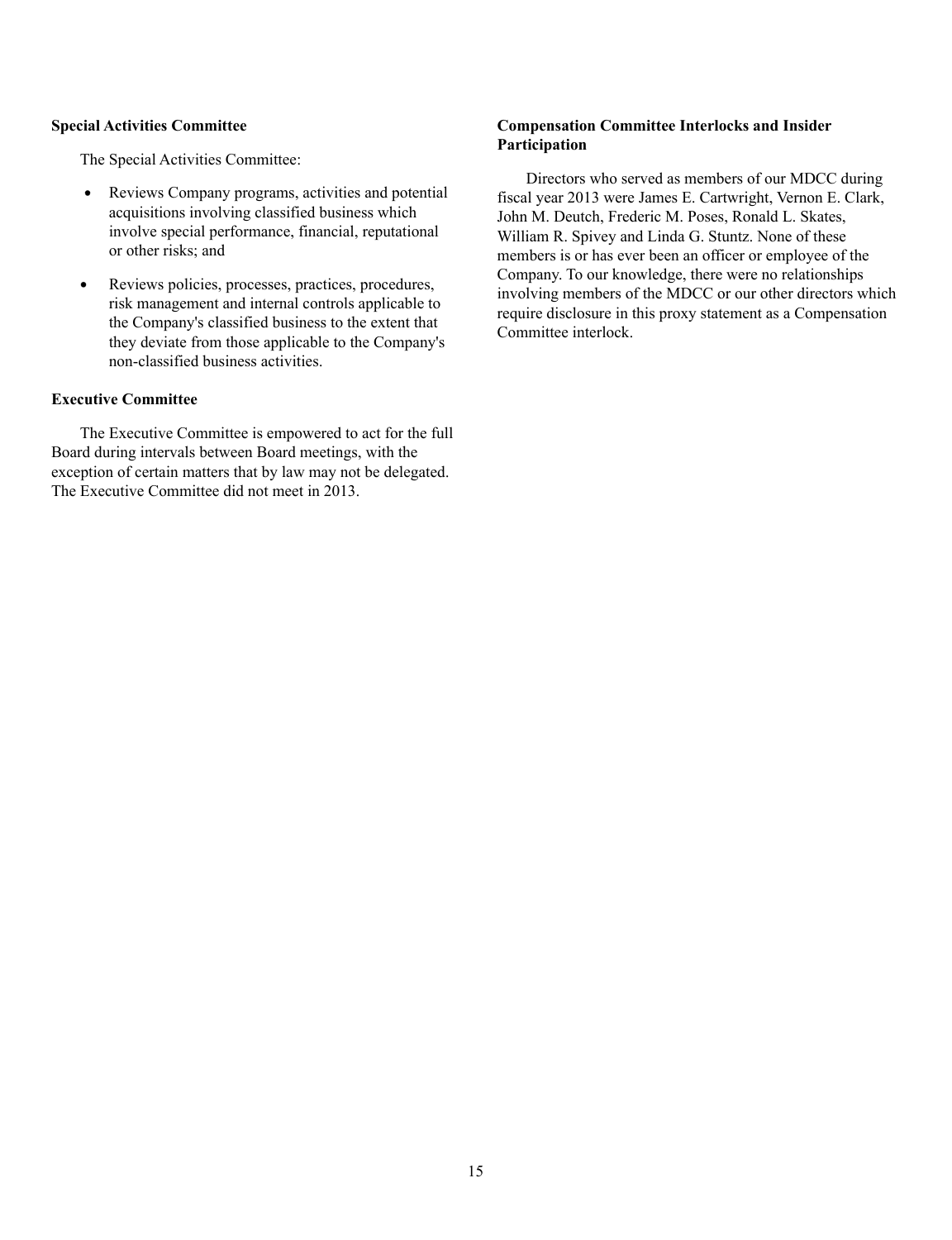#### **DIRECTOR COMPENSATION**

Set forth below is information regarding the compensation of our non-employee directors for 2013.

| Name                 | Fees<br>Earned<br><sub>or</sub><br>Paid in<br>$\text{Cash}^{(1)}$<br><b>(\$)</b> | <b>Stock</b><br>$Awards^{(2)}$<br><b>(\$)</b> | Option<br>Awards<br><b>(\$)</b> | <b>Non-Equity</b><br><b>Incentive Plan</b><br>Compensation<br>(S) | Change in<br><b>Pension Value</b><br>and<br>Nonqualified<br><b>Deferred</b><br>Compensation<br>Earnings<br>$\left( \mathbf{S}\right)$ | <b>All Other</b><br>Compensation<br>(S) |     | Total<br><b>(\$)</b> |
|----------------------|----------------------------------------------------------------------------------|-----------------------------------------------|---------------------------------|-------------------------------------------------------------------|---------------------------------------------------------------------------------------------------------------------------------------|-----------------------------------------|-----|----------------------|
| James E. Cartwright  | \$125,500                                                                        | \$119,982                                     |                                 |                                                                   |                                                                                                                                       | \$                                      |     | \$245,482            |
| Vernon E. Clark      | 140,000                                                                          | $171,018$ <sup>(3)</sup>                      |                                 |                                                                   |                                                                                                                                       | $10,000$ <sup>(4)</sup>                 |     | 321,018              |
| John M. Deutch*      | 54,500                                                                           |                                               |                                 |                                                                   |                                                                                                                                       |                                         |     | 54,500               |
| Stephen J. Hadley    | 133,500                                                                          | 119,982                                       |                                 |                                                                   |                                                                                                                                       |                                         |     | 253,482              |
| George R. Oliver**   | 3,000                                                                            | (5)<br>60,021                                 |                                 |                                                                   |                                                                                                                                       | $10,000$ <sup>(4)</sup>                 |     | 73,021               |
| Frederic M. Poses*   | 64,000                                                                           |                                               |                                 |                                                                   |                                                                                                                                       | $5,000^{-(4)}$                          |     | 69,000               |
| Michael C. Ruettgers | 124,000                                                                          | 119,982                                       |                                 |                                                                   |                                                                                                                                       | $10,000$ <sup>(4)</sup>                 |     | 253,982              |
| Ronald L. Skates     | 145,500                                                                          | 119,982                                       |                                 |                                                                   |                                                                                                                                       | 10,000                                  | (4) | 275,482              |
| William R. Spivey    | 125,000                                                                          | 119,982                                       |                                 |                                                                   |                                                                                                                                       |                                         |     | 244,982              |
| Linda G. Stuntz      | 131,000                                                                          | 119,982                                       |                                 |                                                                   |                                                                                                                                       | 5,000                                   | (4) | 255,982              |

\* John M. Deutch and Frederic M. Poses retired from the Board effective May 30, 2013.

\*\* George R. Oliver was elected to the Board in November 2013. Upon such election he was granted 702 shares of restricted stock and began to receive meeting and retainer fees applicable to all directors.

- (1) Detailed information on cash amounts is set forth below under the heading, "Cash Amounts".
- (2) Detailed information on stock award amounts is set forth below under the heading, "Stock Awards".
- (3) This amount represents Mr. Clark's annual stock retainer in his capacity as the Lead Director.

(4) Represents Raytheon contributions under our matching gift and charitable awards program, which is available to all employees and directors.

(5) Upon election to the Board on November 20, 2013, Mr. Oliver was granted 702 shares of restricted stock which represented his pro-rated portion of the 2013 - 2014 annual stock retainer. Such restricted shares will vest on May 29, 2014, the date of the 2014 Annual Meeting.

*Cash Amounts*

Cash amounts consist of the following:

| <b>Director</b> | <b>Roles</b>                                                         | Annual<br>Board<br>Cash<br>Retainer<br><b>(S)</b> | Annual<br>Committee<br><b>Chair or</b><br><b>Lead Director</b><br>Cash<br>Retainer<br><b>(S)</b> | Meeting<br>Fees<br><b>(\$)</b> |
|-----------------|----------------------------------------------------------------------|---------------------------------------------------|--------------------------------------------------------------------------------------------------|--------------------------------|
| Mr. Cartwright  | Director                                                             | \$<br>85,000                                      | \$                                                                                               | \$<br>40,500                   |
| $Mr. Clark$     | Chair, Special Activities Committee and Lead Director <sup>(a)</sup> | 85,000                                            | 22,000                                                                                           | 33,000                         |
| Mr. Deutch      | Director $(b)$                                                       | 42,500                                            |                                                                                                  | 12,000                         |
| Mr. Hadley      | Chair, Public Affairs Committee <sup>(c)</sup>                       | 85,000                                            | 5,000                                                                                            | 43,500                         |
| Mr. Oliver      | Director                                                             |                                                   |                                                                                                  | 3,000                          |
| Mr. Poses       | Chair, MDCC <sup>(b)</sup>                                           | 42,500                                            | 5,000                                                                                            | 16,500                         |
| Mr. Ruettgers   | Director $(d)$                                                       | 85,000                                            | 12,000                                                                                           | 27,000                         |
| Mr. Skates      | Chair, Audit Committee                                               | 85,000                                            | 20,000                                                                                           | 40,500                         |
| Mr. Spivey      | Chair, MDCC <sup>(e)</sup>                                           | 85,000                                            | 10,000                                                                                           | 30,000                         |
| Ms. Stuntz      | Chair, Governance and Nominating Committee                           | 85,000                                            | 10.000                                                                                           | 36,000                         |

(a) Mr. Clark was appointed Lead Director effective May 30, 2013.

(b) Messrs. Deutch and Poses retired from the Board effective May 30, 2013.

(c) Mr. Hadley was appointed Chair, Public Affairs Committee effective May 30, 2013.

(d) Mr. Ruettgers served as Lead Director until May 30, 2013.

(e) Mr. Spivey served as Chair, Public Affairs Committee until May 30, 2013. He was appointed Chair, MDCC effective May 30, 2013.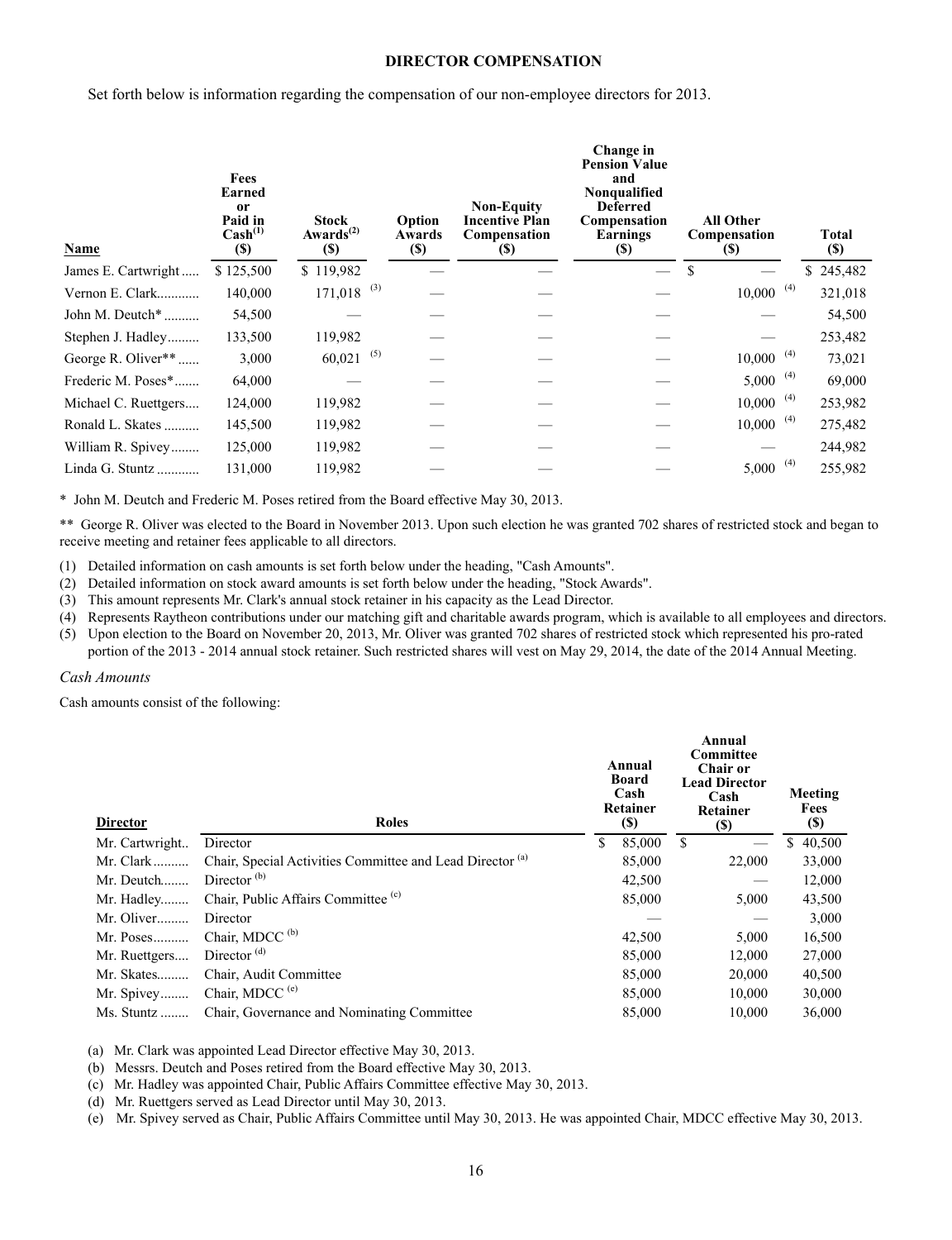#### *Stock Awards*

 Stock Award amounts represent the aggregate grant date fair value of awards of restricted stock paid as the annual stock retainer in accordance with the accounting standard for share-based payments. The grant date fair value of the restricted stock awards is based on the stock price on the date of grant and the number of shares (or the intrinsic value method). For more information on the assumptions used by us in calculating the grant date fair values for restricted stock awards, see Note 12: Stock-based Compensation Plans to our financial statements in our Annual Report on Form 10-K for the year ended December 31, 2013.

The aggregate number of shares of unvested restricted stock held by each director as of December 31, 2013 were as follows:

| <b>Director</b> | <b>Restricted Stock</b><br>(#) |
|-----------------|--------------------------------|
|                 |                                |
|                 |                                |
|                 |                                |
|                 |                                |
|                 |                                |
|                 |                                |
|                 |                                |
|                 |                                |
|                 |                                |
|                 |                                |

The following table shows the shares of restricted stock awarded to each director during 2013 and the aggregate grant date fair value for each award.

| <b>Director</b> | Grant<br>Date | <b>All Stock</b><br><b>Awards: Number</b><br>of Shares of Stock<br>or $Units(f)$ | <b>Full Grant Date</b><br>Value of Award(\$) |
|-----------------|---------------|----------------------------------------------------------------------------------|----------------------------------------------|
|                 | 5/30/2013     | 1.782                                                                            | 119,982                                      |
|                 | 5/30/2013     | 2.540                                                                            | 171.018                                      |
|                 | N/A           |                                                                                  |                                              |
|                 | 5/30/2013     | 1.782                                                                            | 119.982                                      |
|                 | 11/20/2013    | 702                                                                              | 60.021                                       |
|                 | N/A           |                                                                                  |                                              |
|                 | 5/30/2013     | 1.782                                                                            | 119,982                                      |
|                 | 5/30/2013     | 1.782                                                                            | 119.982                                      |
|                 | 5/30/2013     | 1.782                                                                            | 119.982                                      |
| Ms Stuntz       | 5/30/2013     |                                                                                  | 119.982                                      |

#### **Elements of Director Compensation**

The principal features of the compensation received by our non-employee directors for 2013 are described below.

*Annual Retainers*. All of our non-employee directors are paid an annual cash retainer and an annual stock retainer (as further discussed below) for service on the Board. The Lead Director and each of the committee chairs are also paid an additional annual cash retainer for their service in such roles. Directors may elect to receive their annual retainers in shares of our common stock in lieu of cash. We pay the cash retainers quarterly and the stock retainer, including stock in lieu of cash, annually. The Governance and Nominating Committee and the Board review non-employee director compensation annually.

| <b>Annual Cash Retainers</b>                               | 2013     |
|------------------------------------------------------------|----------|
| <b>Board of Directors</b>                                  | \$85,000 |
| Lead Director                                              | \$24,000 |
| Governance and Nominating Committee Chair                  | \$10,000 |
| <b>Audit Committee Chair</b>                               | \$20,000 |
| Management Development and Compensation<br>Committee Chair | \$10,000 |
| Public Affairs Committee Chair                             | \$10,000 |
| Special Activities Committee Chair                         | \$10,000 |

*Meeting Fees.* Our non-employee directors receive a \$1,500 meeting fee for each Board or committee meeting attended in person or held by teleconference. Non-employee directors who are not members of the Audit Committee are invited each year to attend the February Audit Committee meeting, for review of the draft Annual Report on Form 10-K, and receive a meeting fee for such attendance.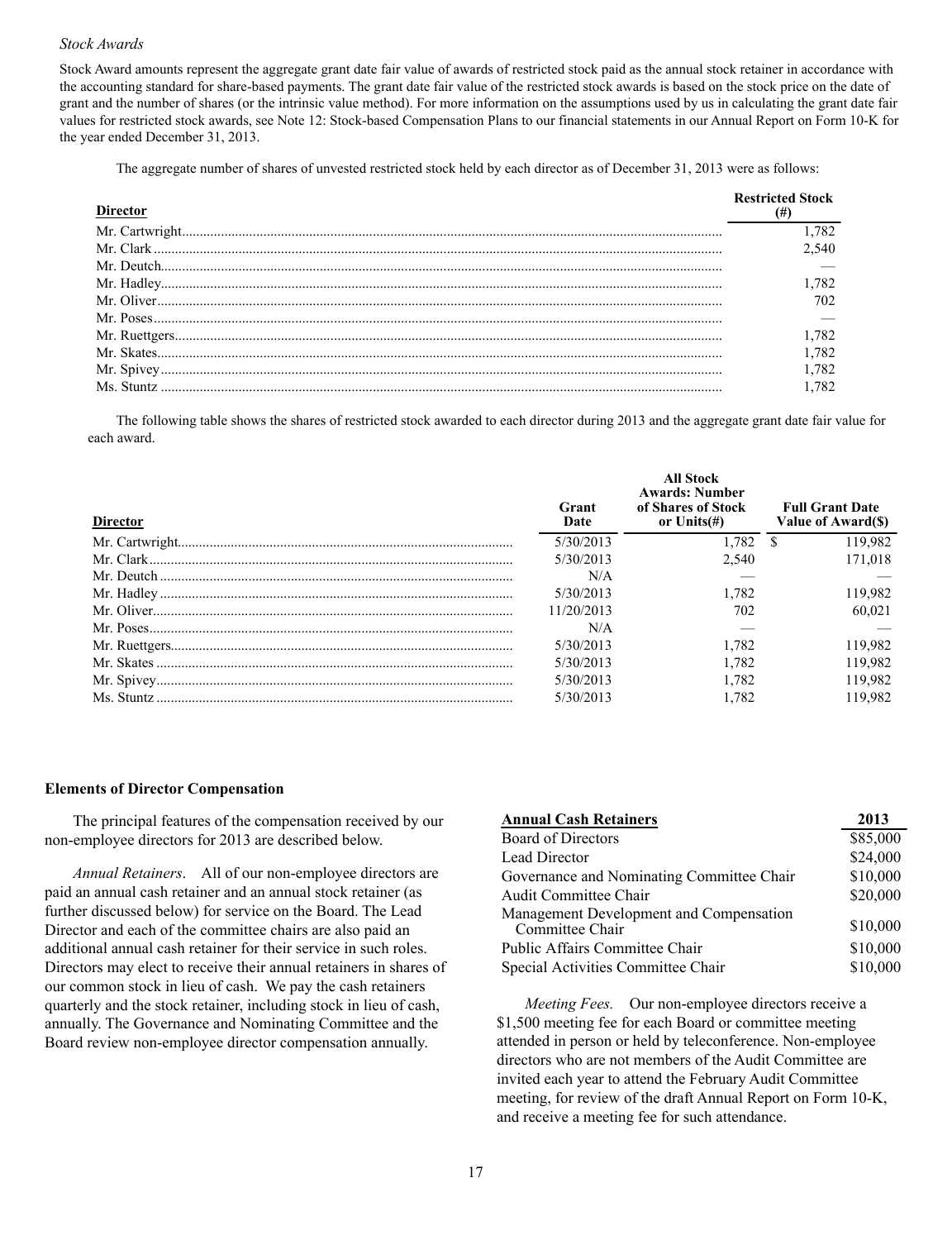*Equity Awards.* Each non-employee director receives an annual stock retainer in the form of a grant of restricted stock under the Raytheon 2010 Stock Plan (2010 Stock Plan) which is entitled to full dividend and voting rights. Unless otherwise provided by the Board, the restricted stock vests (becomes nonforfeitable) on the date of the annual meeting of shareholders in the calendar year following the year of grant, or upon the earlier occurrence of the director's termination as a director after a change-in-control of Raytheon or the director's death. Upon a director's termination of service on the Board for any other reason, his or her unvested restricted stock award will be forfeited to Raytheon. Regardless of the vesting date, the shares will remain subject to transfer restriction for at least six months after the grant date. In 2013, each non-employee director was awarded \$120,000 of restricted stock, except for Mr. Clark and Mr. Oliver. Mr. Clark was awarded \$171,000 of restricted stock in his capacity as the Lead Director. Mr. Oliver was awarded \$60,000 of restricted stock, his pro-rata portion of the 2013 - 2014 annual stock retainer, upon his election to the Board on November 20, 2013.

An assessment by PM&P of 2012 data showed that total direct compensation (the sum of the annual retainer, committee fees, meeting fees and the annual equity award) for our nonemployee directors is close to the 50th percentile relative to the Company's core and broader peer groups. For more information on the Company's core and broader peer groups, see the section entitled "Compensation Discussion and Analysis - How We Determine and Assess Executive Compensation - Market Data" beginning on page 33.

*Benefits*. We reimburse our non-employee directors for actual expenses incurred in the performance of their service as directors, including attendance at director education programs sponsored by educational and other institutions. We also maintain a business travel accident insurance policy which provides non-employee directors with up to \$1,000,000 of coverage per incident when traveling on Raytheon business. In addition, all directors are eligible to participate in our matching gift and charitable awards program available to all employees. We match eligible gifts up to \$10,000 per donor per calendar year.

Pursuant to our Deferred Compensation Plan, directors may defer receipt of their cash retainers and/or meeting fees until retirement from the Board. Directors also may elect to receive their cash retainers in shares of our common stock, which can be received currently but cannot be deferred.

# **Director Stock Ownership and Retention Guidelines**

As stated in our Governance Principles, the Board believes that directors should be shareholders and have a financial stake in the Company. Accordingly, independent directors are paid a substantial portion of their compensation in equity awards. Further, each director is expected to own shares of our common stock with a market value of at least four times the cash component of a non-employee director's annual retainer for service on the Board, with five years to achieve the target ownership threshold. In 2011, the Governance Principles were amended to change this threshold from a previous requirement to own two times the aggregate stock and cash retainer amounts. The Governance Principles also provide that a director may not dispose of Company stock until attaining the requisite ownership threshold and thereafter must maintain such equity ownership level.

### **Policy Against Hedging with Respect to Company Stock**

To assure alignment with the long-term interests of our other shareholders, under the Company's Insider Trading Policy, directors, officers and employees may not engage in short sales of Company stock or transactions in any derivative of a Company security, including, but not limited to, puts, calls and options (other than the receipt and exercise of options that might be granted by the Company pursuant to a Company compensation plan), nor in any type of hedging or similar monetization transaction that would permit the holder to own Company securities without the full risks and rewards of ownership.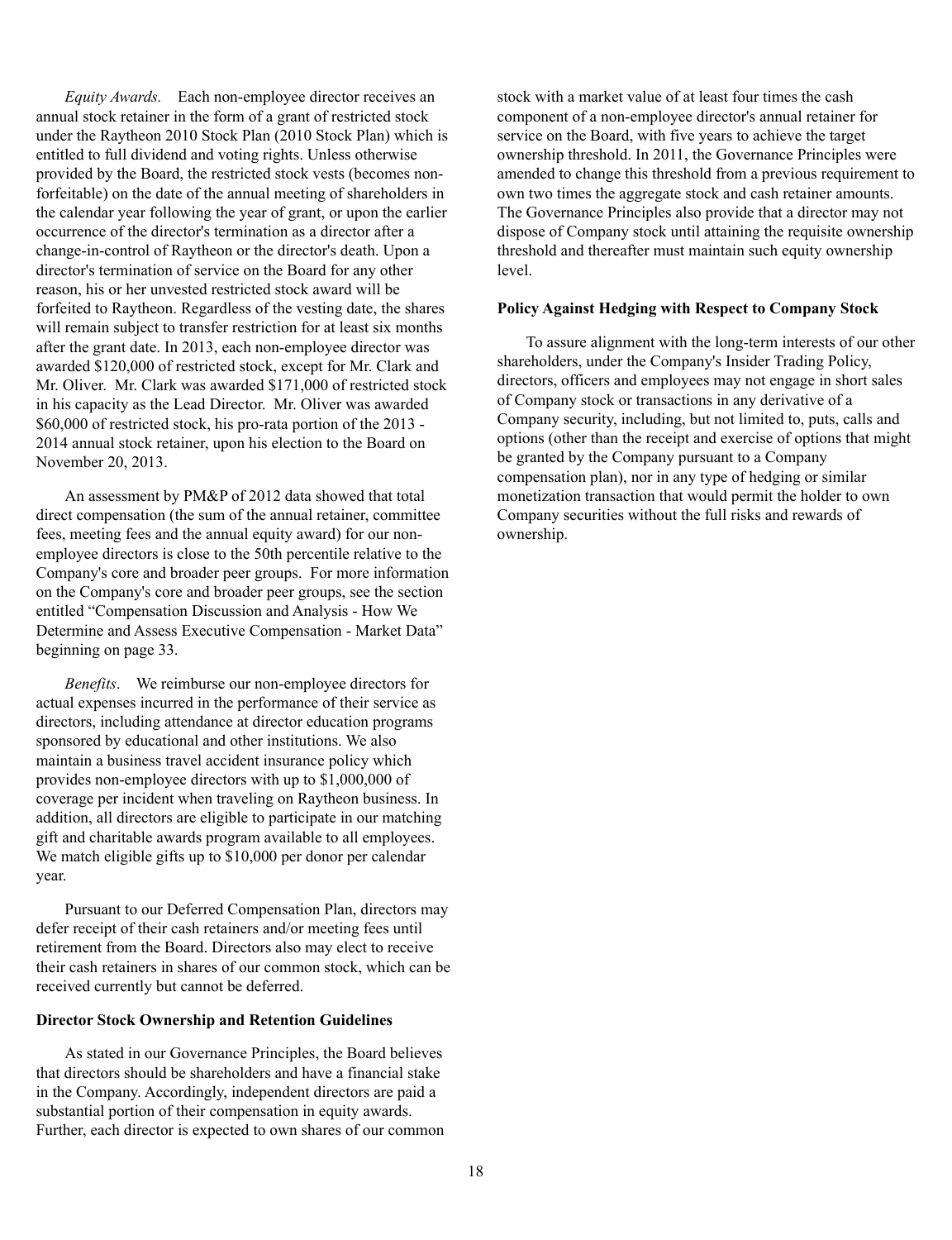# **ELECTION OF DIRECTORS (Item No. 1 on the proxy card)**

The Board is subject to annual election by the shareholders. The Board has nominated James E. Cartwright, Vernon E. Clark, Stephen J. Hadley, Thomas A. Kennedy, George R. Oliver, Michael C. Ruettgers, Ronald L. Skates, William R. Spivey, Linda G. Stuntz and William H. Swanson to serve one-year terms that will expire at the 2015 Annual Meeting of Shareholders.

We have included below the principal occupation and employment during the past five years and other information about the nominees, including a discussion of the specific considerations relating to the experience, qualifications, attributes or skills considered by the Governance and Nominating Committee in support of each individual's nomination to serve as a director. If elected, the nominees will continue in office until their successors have been duly elected and qualified, or until the earlier of their death, resignation or retirement. We expect each of the nominees to be able to serve if elected. If any of these persons is unable to serve or for good cause will not serve, the proxies may be voted for a substitute nominee designated by the Board.

### **Nominees for Election**

# **JAMES E. CARTWRIGHT**

- Director of the Company since January 2012.  $\bullet$
- $\bullet$ Harold Brown Chair in Defense Policy Studies, the Center for Strategic and International Studies, since September 2011.
- General, United States Marine Corps; Vice Chairman of the Joint Chiefs of Staff from 2007 to 2011 (retired in August  $\bullet$ 2011).
- 40-year career in the United States Marines, serving in a series of staff and operational positions with increasing  $\bullet$ responsibility including Commanding General, 1<sup>st</sup> Marine Aircraft Wing (2000 to 2002); Director for Force Structure, Resources and Assessment, J-8 the Joint Staff (2002 to 2004); and Commander, U.S. Strategic Command (2004 to 2007).
- Age 64.  $\bullet$

General Cartwright's qualifications to serve on the Board include his mastery of defense matters and broad background in military operations and national security, his deep understanding of organizational management in a complex, technologically advanced environment, and practical knowledge of customer needs, based on his varied and challenging assignments in the U.S. Military that culminated in his service as Vice Chair of the Joint Chiefs.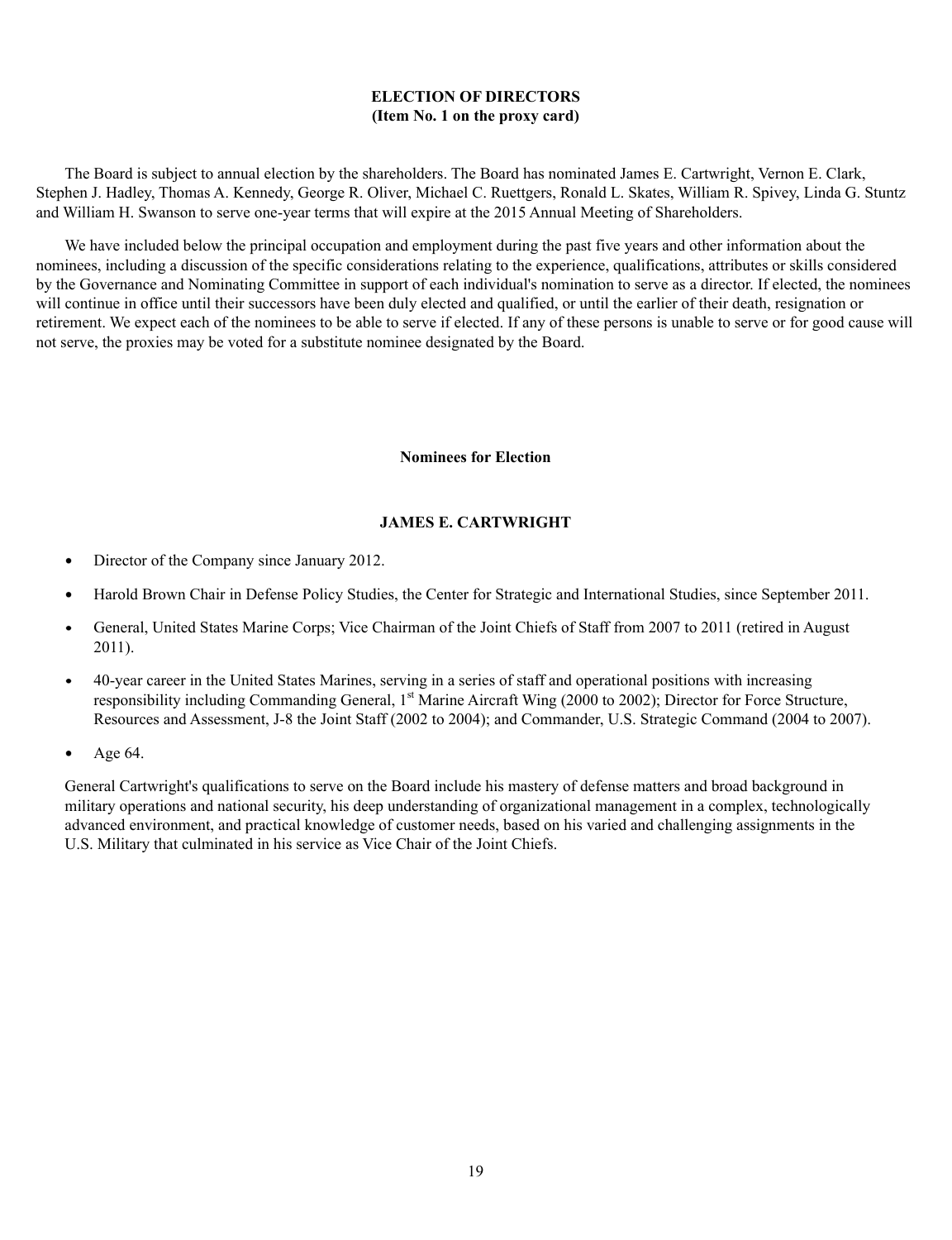# **VERNON E. CLARK**

- Director of the Company since 2005.  $\bullet$
- Chief of Naval Operations, the senior uniformed executive of the United States Navy and member of the Joint Chiefs of  $\bullet$ Staff, from 2000 to 2005 (retired in 2005).
- 37-year career in the United States Navy, serving in various positions of increasing responsibility; commanded a patrol  $\bullet$ gunboat and concluded as the Chief of Naval Operations.
- $\bullet$ Current Directorship: Rolls Royce North America (aerospace, marine and energy-related manufacturer) since 2006.
- $\bullet$ Past Directorship: Horizon Lines, Inc. (ocean shipping and integrated logistics company) from 2007 to November 2011.
- Affiliations: Visiting Professor, Regent University; Director of SRI International (Stanford Research Institute); and served with the Defense Policy Board and the Defense Business Board.
- Age 69.

Admiral Clark's qualifications to serve on the Board include his extensive knowledge of, and experience with, the products used by and the needs of our customers based on his extensive career as an officer in the United States Navy, coupled with his organizational acumen and leadership ability illustrated by his service as Chief of Naval Operations.

# **STEPHEN J. HADLEY**

- $\bullet$ Director of the Company since 2009.
- Principal in RiceHadleyGates, LLC (international strategic consulting firm) since 2009. .
- Assistant to the President for National Security Affairs from 2005 to 2009 .
- . Assistant to the President and Deputy National Security Advisor from 2001 to 2005.
- Partner in the Washington, D.C. law firm of Shea & Gardner and a principal in The Scowcroft Group (international  $\bullet$ consulting firm) from 1993 to 2001.
- Current Directorships: The Bessemer Group, Incorporated (including service on its Compensation Committee since 2012  $\bullet$ and its Audit Committee since 2013), Bessemer Securities Corporation, (including service on its Audit Committee since 2011 and Asset Allocation Committee since 2010), and certain related entities (all privately held financial services companies) since 2009.
- Affiliations: Director (and member of the Executive Committee) of the Atlantic Council of the United States since 2010;  $\bullet$ Member of the Board of Managers of the John Hopkins University Applied Physics Laboratory since 2011; Member of U.S. Secretary of State's Foreign Affairs Policy Board since 2011; Chairman of the Advisory Board of the RAND Center for Middle East Public Policy since 2011; Member of Yale University's Kissinger Papers Advisory Board since 2011; and Member, Board of Directors, U.S. Institute of Peace since 2013 and Chairman since 2014.
- $\bullet$ Age 67.

Mr. Hadley's qualifications to serve on the Board include his extensive knowledge and experience relating to national security, international affairs, public policy, legal matters and formulation of strategy, based on his varied high level roles in government, consulting and the practice of law.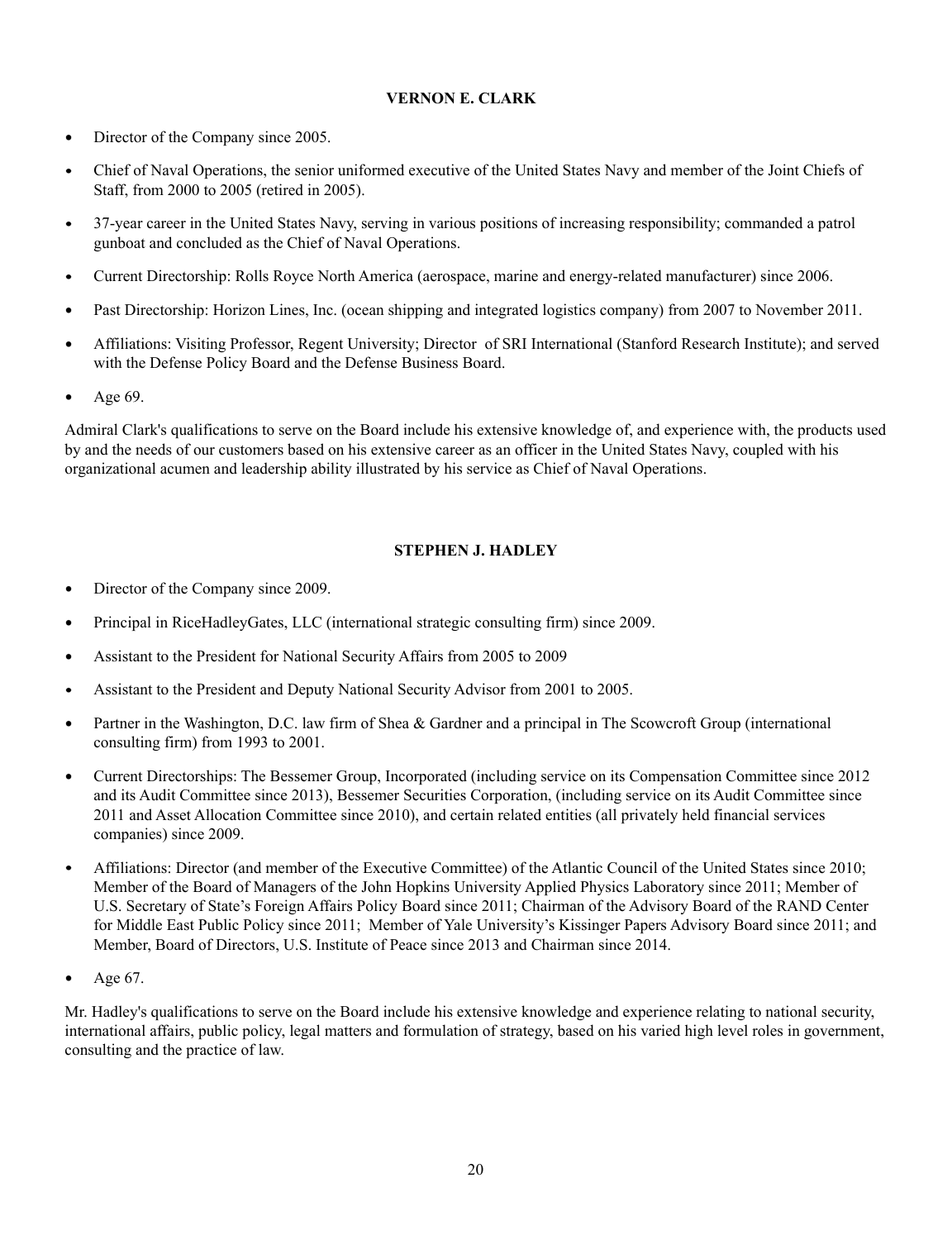# **THOMAS A. KENNEDY**

- Director of the Company since January 2014.  $\bullet$
- $\bullet$ Chief Executive Officer of the Company since March 2014.
- $\bullet$ Executive Vice President and Chief Operating Officer of the Company from April 2013 to March 2014.
- . Vice President and President of the Integrated Defense Systems business unit of the Company from June 2010 to March 2013.
- $\bullet$ Vice President of the Tactical Airborne Systems product line within the Space and Airborne Systems business unit of the Company from July 2007 to June 2010.
- In the 31<sup>st</sup> year of his career at the Company which has included a wide range of leadership positions.  $\bullet$
- Affiliations: Rutgers University School of Engineering Industry Advisory Board.  $\bullet$
- Age 59.  $\bullet$

Dr. Kennedy's qualifications to serve on the Board include his extensive business experience, skills and acumen developed while holding leadership roles of increasing responsibility with the Company overseeing broad and diverse portfolios including weapons, sensors, radar, electronic warfare and integration systems, while gaining a deep understanding of the Company's domestic and international customers and the global marketplace.

# **GEORGE R. OLIVER**

- $\bullet$ Director of the Company since November 2013.
- $\bullet$ CEO and member of the board of directors of Tyco International Ltd. since 2012.
- $\bullet$ President of Tyco Fire Protection from 2011 to 2012; President of Tyco Electrical and Metal Products from 2007 to 2010; and President of Tyco Safety Products from 2006 to 2010.
- $\bullet$ President of GE Water and Process Technologies until 2006; prior to this position, held a series of leadership roles of increasing responsibility at several General Electric divisions.
- Affiliations: Trustee of Worcester Polytechnic Institute.  $\bullet$
- Age 53.  $\bullet$

Mr. Oliver's qualifications to serve on the Board include his extensive business experience, skills and acumen reflected in his positions as a CEO of a large public company and business president at two technology-driven industrial companies.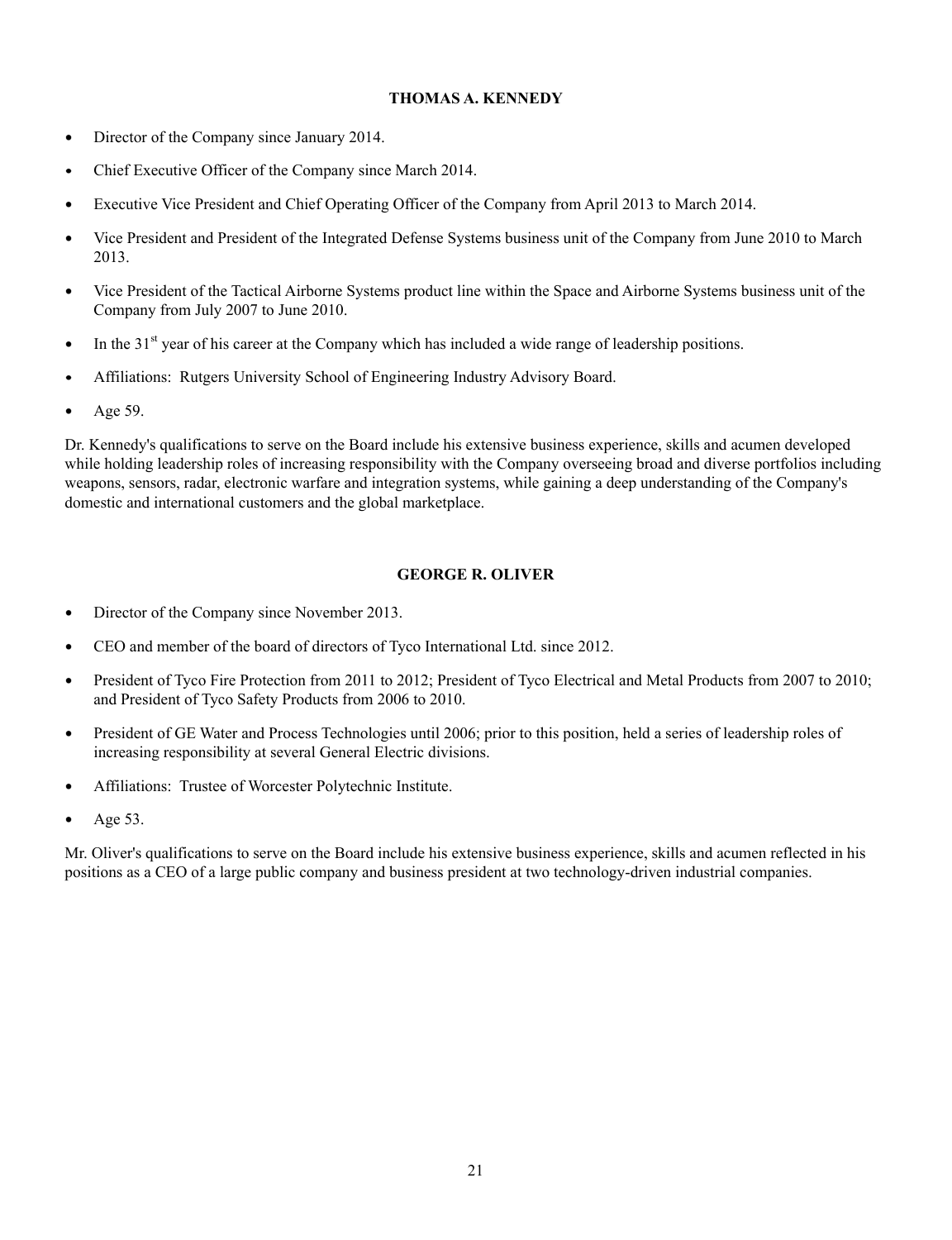# **MICHAEL C. RUETTGERS**

- Director of the Company since 2000.  $\bullet$
- Chairman of EMC Corporation (data storage and management products and services provider) from January 2004 to  $\bullet$ December 2005.
- Executive Chairman (from 2001 to 2004) and CEO (from 1992 to 2001) of EMC Corporation; held a variety of senior  $\bullet$ executive positions at EMC Corporation from 1988 to 1992.
- $\bullet$ Current Directorship: Non-executive Chairman of the Board of Wolfson Microelectronics plc (manufacturer of semiconductor chips used in audio, video and imaging applications) since 2008; and Director of Gigamon Inc. (computer networking solutions company) since 2010.
- $\bullet$ Past Directorship: EMC Corporation from 1992 to 2005.
- $\bullet$ Age 71.

Mr. Ruettgers' qualifications to serve on the Board include his extensive business experience, skills and acumen reflected in his positions as chairman and CEO of a large public company operating in the technology sector.

# **RONALD L. SKATES**

- Director of the Company since 2003.  $\bullet$
- $\bullet$ Private investor since 1999.
- President and CEO of Data General Corporation (data storage and enterprise solutions supplier) from 1989 to 1999; held  $\bullet$ other positions at Data General Corporation from 1986 to 1989.
- $\bullet$ Partner at Price Waterhouse (now PricewaterhouseCoopers LLP) from 1976 to 1986.
- $\bullet$ Current Directorships: State Street Corporation (financial services company) since 2002; Courier Corporation (book manufacturer and specialty publisher) since 2003; and Gilbane, Inc. (privately held real estate development and construction company) since 2002.
- Affiliations: Trustee of Massachusetts General Physicians Organization and Trustee Emeritus of Massachusetts General  $\bullet$ Hospital.
- Age 72.  $\bullet$

Mr. Skates' qualifications to serve on the Board include his extensive business experience, skills and acumen evidenced by his service as president and CEO of a large public technology company, coupled with his accounting expertise derived from being a certified public accountant and partner of a major accounting firm.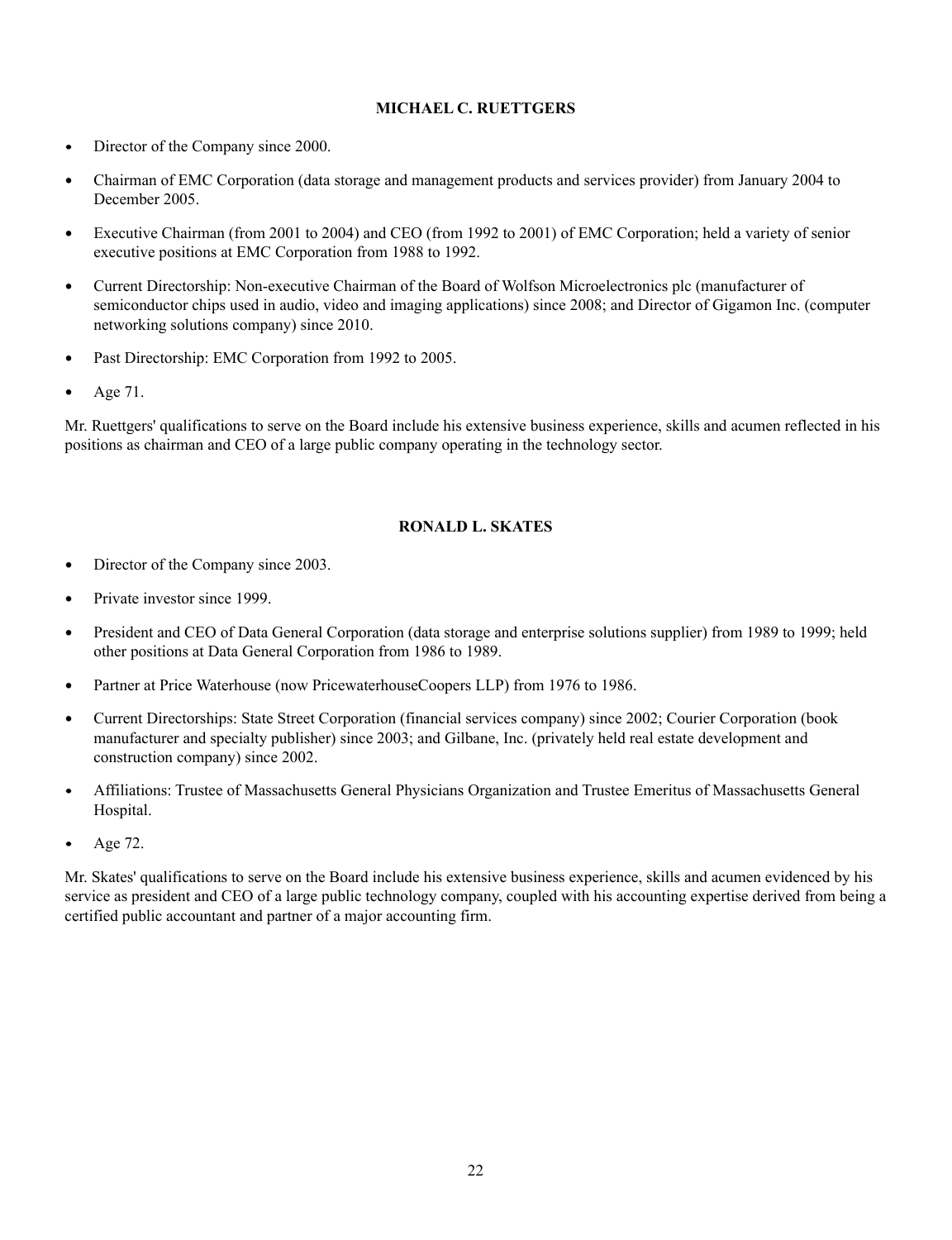# **WILLIAM R. SPIVEY**

- Director of the Company since 1999.  $\bullet$
- President and CEO of Luminent, Inc. (fiber-optic transmission products provider) from 2000 to 2001.  $\bullet$
- Group President, Network Products Group, Lucent Technologies Inc. from 1997 to 2000. .
- Vice President, Systems & Components Group, AT&T Corporation from 1994 to 1997.  $\bullet$
- Group Vice President and President, Tektronix Development Company, Tektronix, Inc. from 1991 to 1994.
- Current Directorships: Cascade Microtech, Inc. (advanced wafer probing solutions provider) since 1998 and Lam Research Corporation (advanced process equipment provider) since 2012.
- Past Directorships: Lyondell Chemical Company (manufacturer of basic chemicals and derivatives) from 2000 to 2007;  $\bullet$ ADC Telecommunications, Inc. (supplier of network infrastructure products and services) from 2004 to 2010; Novellus Systems, Inc. (advanced process equipment provider) from 1998 to 2012; and Laird PLC (electronics components and systems provider) from 2002 to 2012.
- Age 67.

Mr. Spivey's qualifications to serve on the Board include his extensive business experience, skills and acumen reflected in his positions as a business unit head at three public technology companies and CEO of another public technology company.

# **LINDA G. STUNTZ**

- Director of the Company since 2004.  $\bullet$
- Partner in the law firm of Stuntz, Davis & Staffier, P.C. since 1995.  $\bullet$
- Partner in the law firm of Van Ness Feldman from 1993 to 1995.
- Deputy Secretary of, and held senior policy positions in, the United States Department of Energy from 1989 to 1993.  $\bullet$
- Associate Minority Counsel and Minority Counsel to the U.S. House of Representatives Energy and Commerce Committee  $\bullet$ from 1981 to 1987.
- Current Directorships: Royal Dutch Shell plc (an oil and gas exploration and production company) since 2011(which  $\bullet$ includes service on its Audit Committee), and nominee for election to the board of Edison International (an electric utility holding company).
- Past Directorship: Schlumberger Ltd. (oilfield services company) from 1993 to 2010.  $\bullet$
- Affiliations: Member, Board of Advisors, Frank Batten School of Leadership and Public Policy, University of Virginia,  $\bullet$ since 2011.
- Age 59.  $\bullet$

Ms. Stuntz's qualifications to serve on the Board include her extensive knowledge and experience relating to corporate governance, public policy and legal matters, as well as legislative and regulatory affairs, based on her varied high-level roles in both the executive and legislative branches of government, her substantial experience as a corporate director, as well as the practice of law.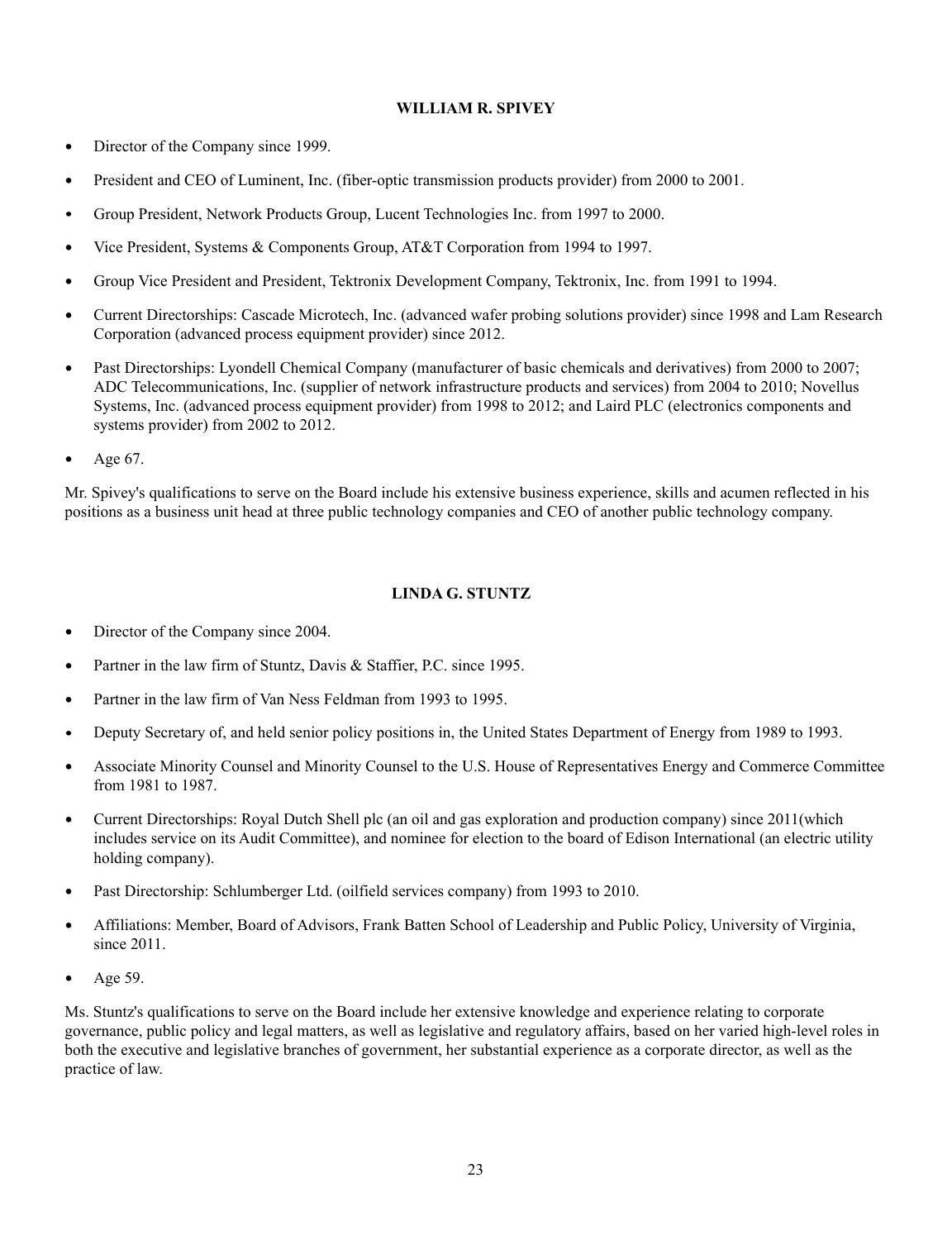# **WILLIAM H. SWANSON**

- Chairman of the Board since 2004.  $\bullet$
- Director of the Company since 2003.  $\bullet$
- CEO of the Company from 2003 to March 2014.  $\bullet$
- President of the Company from July 2002 to May 2004.  $\bullet$
- Executive Vice President of the Company and President of Electronic Systems from January 2000 to July 2002.  $\bullet$
- $\bullet$ Executive Vice President of the Company and Chairman and CEO of Raytheon Systems Company from January 1998 to January 2000.
- In the 42nd year of his career at the Company, which has included a wide range of leadership positions.
- Current Directorship: NextEra Energy, Inc. (formerly FPL Group, Inc.) (a clean energy company) since 2009.
- $\bullet$ Past Directorship: Sprint Nextel Corporation (wireless and wireline communications services provider) from 2004 to 2008.
- $\bullet$ Affiliations: Congressional Medal of Honor Foundation Board of Directors; California Polytechnic State University President's Cabinet; Vice Chairman, California Polytechnic State University Foundation Board of Directors; Vice Chairman of the John F. Kennedy Library Foundation Board of Directors; Chairman Emeritus of the Business-Higher Education Forum Executive Committee; Chairman Emeritus of the Aerospace Industries Association Executive Committee; and Member of the President's National Security Telecommunications Advisory Committee.
- $\bullet$ Age 65.

Mr. Swanson's qualifications to serve on the Board include his extensive business experience, skills and acumen developed over his long career with the Company during which he has held a wide range of leadership positions, including general manager of Missile Systems, head of Electronic Systems, CEO of Raytheon Systems Company, President of the Company and, from 2003 to March 2014, CEO.

 **The Board unanimously recommends that shareholders vote FOR each of the nominees for election. Proxies solicited by the Board will be so voted unless shareholders specify otherwise in their proxies.**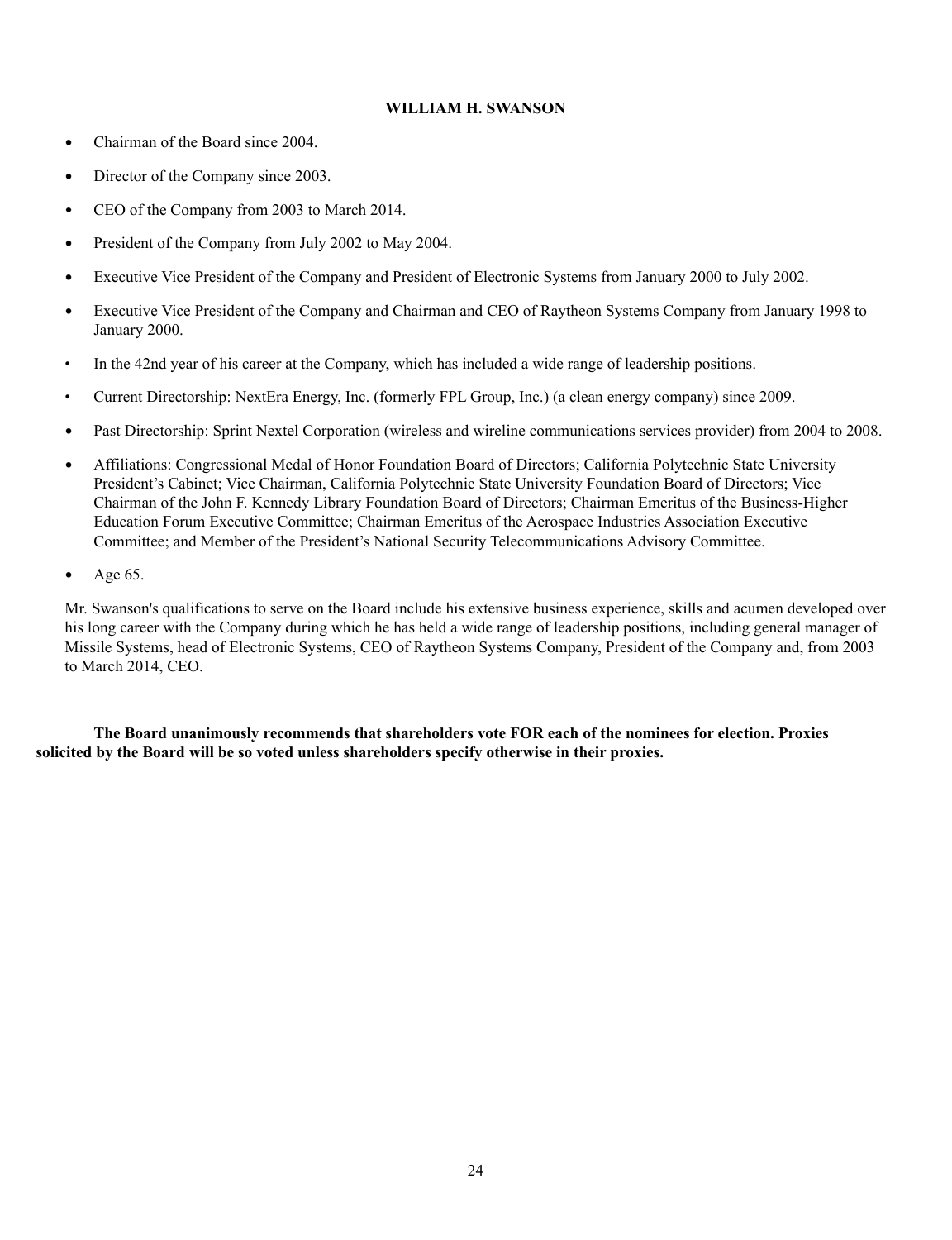### **STOCK OWNERSHIP**

# **Five Percent Shareholders**

The following table lists those persons or groups (based solely on our examination of Schedules 13G filed with the SEC or furnished to us) who are beneficial owners of more than 5% of our common stock as of December 31, 2013.

| <b>Name and Address of Beneficial Owner</b> | Common<br><b>Stock</b> | <b>Percent of</b><br>Class |
|---------------------------------------------|------------------------|----------------------------|
| BlackRock, Inc.                             | 29,781,884             | $9.30\%$                   |
| Barrow, Hanley, Mewhinney & Strauss, LLC    | 22,014,242             | 6.89%                      |
| The Vanguard Group                          | 16,190,515             | $5.06\%$                   |

### **Management and Directors**

 $\frac{1}{2}$ 

The following table contains information regarding the beneficial ownership of shares of our common stock as of February 28, 2014 for (a) each director and nominee for director, including our Chairman and our CEO, (b) our CFO and our two other most highly compensated executive officers who are not also directors, and (c) the directors, nominees and all executive officers as a group. Except as otherwise noted below, to the Company's knowledge, the named persons possessed sole voting and investment power over their shares, and the shares are not subject to any pledge. No individual director or nominee for director or named executive officer beneficially owns 1% or more of the outstanding shares of common stock. The directors and executive officers as a group own less than 1% of the outstanding shares of common stock.

| <b>Name of Beneficial Owner</b>                                                     | <b>Number of Shares</b><br>and Nature of<br><b>Beneficial Ownership</b> |                    |
|-------------------------------------------------------------------------------------|-------------------------------------------------------------------------|--------------------|
| (a)                                                                                 |                                                                         |                    |
|                                                                                     | $886,620$ (1)(2)(3)                                                     |                    |
|                                                                                     | 5,374 $(4)$                                                             |                    |
|                                                                                     | 7,488 <sup>(4)</sup>                                                    |                    |
|                                                                                     | 11,477                                                                  | (4)                |
|                                                                                     | 103,034                                                                 | (1)(2)             |
|                                                                                     | 702                                                                     | (4)                |
|                                                                                     | 23,675                                                                  | (3)(4)             |
|                                                                                     | 25,469                                                                  | (4)(5)             |
|                                                                                     | 37,231                                                                  | (4)                |
|                                                                                     | 21,731                                                                  | (4)                |
| (b)                                                                                 |                                                                         |                    |
|                                                                                     | 108,714                                                                 | (1)(2)             |
|                                                                                     | $113,957$ <sup>(1)(2)</sup>                                             |                    |
|                                                                                     | $101, 165$ <sup>(1)(2)(3)</sup>                                         |                    |
| (c)                                                                                 |                                                                         |                    |
| All directors, nominees for director and executive officers as a group (20 persons) | 1,833,975                                                               | (1)(2)(3)(4)(5)(6) |

(1) Includes shares owned outright as follows: Mr. Swanson 520,250; Mr. Kennedy - 43,851; Mr. Wajsgras - 49,316; Mr. Stephens - 60,503; Mr. Crowley - 45,843; and all executive officers and directors as a group - 957,145.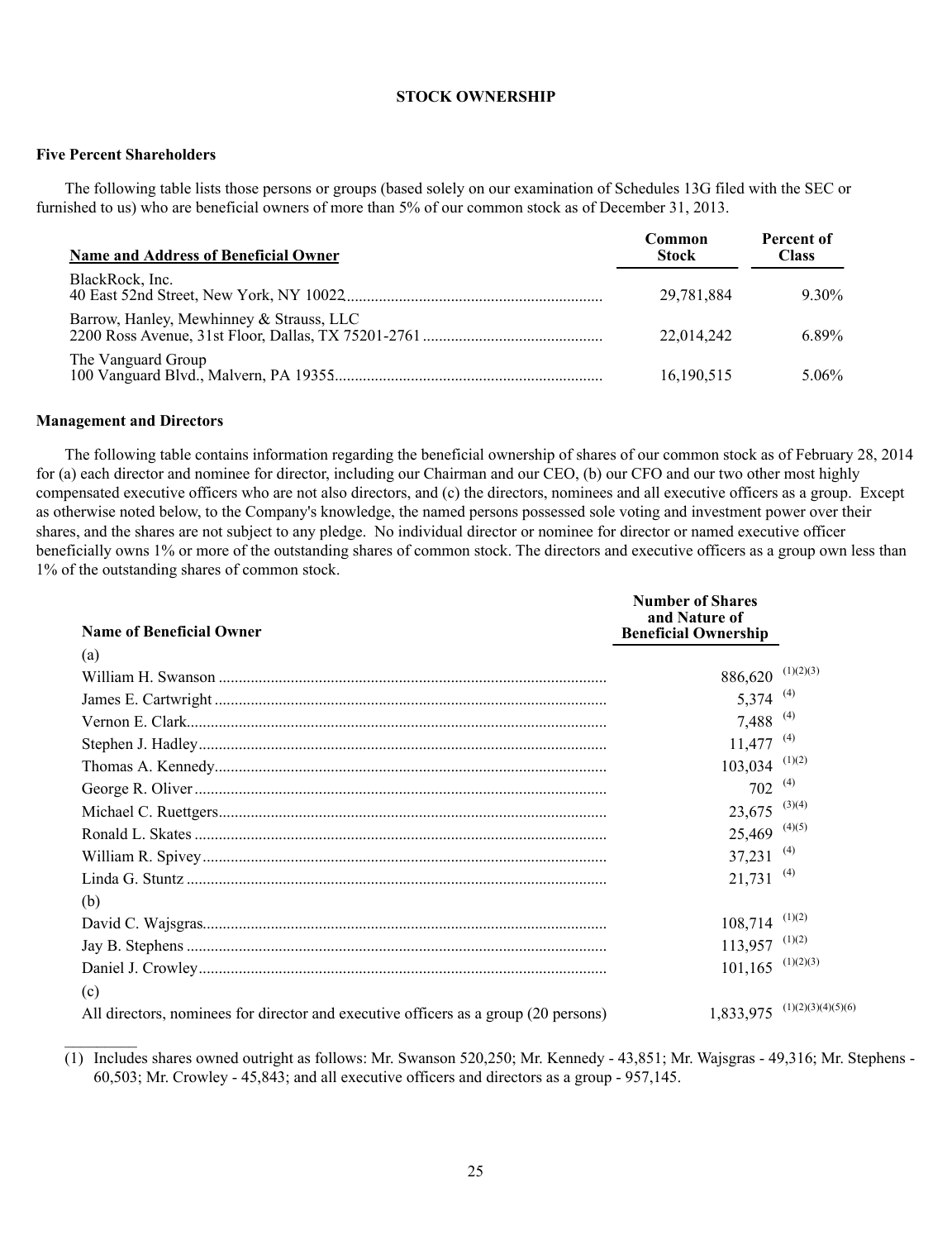- (2) Includes shares of restricted stock over which the beneficial owner has voting power as follows: Mr. Swanson 238,120; Mr. Kennedy - 59,183; Mr. Wajsgras - 59,398; Mr. Stephens - 53,454; Mr. Crowley - 51,359; and all executive officers and directors as a group - 720,409.
- (3) Includes vested deferred compensation equivalent to shares of our common stock as follows: Mr. Swanson 128,250; Mr. Crowley - 3,963; Mr. Ruettgers - 498; and all executive officers and directors as a group - 152,297.
- (4) Includes shares of restricted stock over which the beneficial owner has voting power as follows: Ms. Stuntz and Messrs.
- Cartwright, Hadley, Ruettgers, Skates and Spivey 1,782 shares each; Mr. Clark 2,540 shares; and Mr. Oliver 702 shares. (5) Includes 2,400 shares held in family trusts as to which Mr. Skates disclaims beneficial ownership.
- (6) Includes 1,724 shares indirectly held by certain executive officers through the Raytheon Savings and Investment Plan and the Raytheon Excess Savings Plan.

# **Section 16(a) Beneficial Ownership Reporting Compliance**

Section 16(a) of the Securities Exchange Act of 1934 requires our directors, executive officers and persons who beneficially own more than 10% of a registered class of our equity securities to file reports of holdings and transactions in our common stock with the SEC and the NYSE. Based on our records and other information, we believe that, in 2013, none of our directors, executive officers or 10% shareholders failed to file a required report on time, with one exception. A Form 4, reporting a January 22, 2013 grant of shares of restricted stock on behalf of Michael J. Wood, our Vice President, Controller and Chief Accounting Officer, was filed a day late due to an administrative error.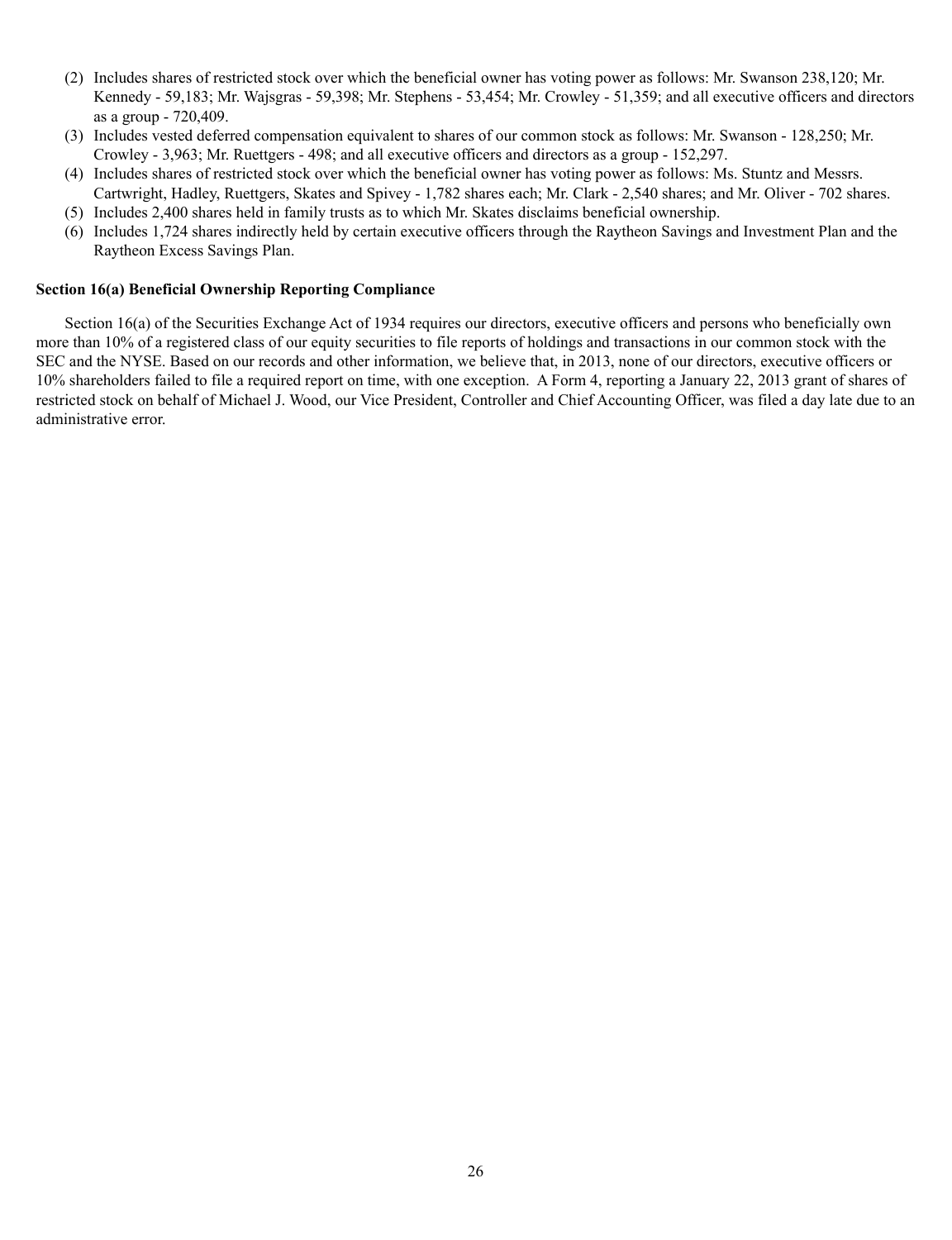## **EXECUTIVE COMPENSATION**

# **Compensation Discussion and Analysis**

In the discussion that follows, we provide an overview and analysis of our executive compensation program and policies, material compensation decisions and the factors that we considered in making those decisions. Included within and following this section you will find a series of tables containing specific information about the compensation earned or paid in 2013 to the following individuals, whose positions as of December 31, 2013 are noted below, to whom we refer as our named executive officers:

- $\bullet$ William H. Swanson, Chairman and CEO;
- Thomas A. Kennedy, Executive Vice President and Chief Operating Officer;
- $\bullet$ David C. Wajsgras, Senior Vice President and Chief Financial Officer;
- $\bullet$ Jay B. Stephens, Senior Vice President, General Counsel and Corporate Secretary; and
- $\bullet$ Daniel J. Crowley, Vice President, and President of our Integrated Defense Systems (IDS) business.

On January 15, 2014, the Company announced that the Board had elected Mr. Kennedy to serve as CEO effective March 31, 2014. This action followed notice to the Board by Mr. Swanson that he intended to step down from his position as CEO effective March 31, 2014. At the Board's request, Mr. Swanson will continue as Chairman of the Board while the Company completes the transition to the new CEO. Mr. Kennedy served as Executive Vice President and Chief Operating Officer until March 31, 2014. All references to CEO compensation in this Compensation Discussion and Analysis (unless otherwise noted) reflect Mr. Swanson's compensation in connection with his service as CEO during all of 2013.

The discussion below is intended to help our shareholders understand the detailed information provided in those tables and put that information into context within our overall compensation program.

## **Executive Summary**

Our executive compensation program reflects a commitment to (1) retain and attract highly-qualified executives, (2) motivate our executives to achieve our overall business objectives, (3) reward performance and (4) align the interests of our executives with our shareholders. Set forth below are highlights of our current executive compensation program as established by the Management Development and Compensation Committee (MDCC) in accordance with our compensation philosophy.

|           | <b>Program Highlights</b>                                                                                                                         | Page(s)               | <b>Program Highlights</b>                                                                                                                                | Page(s)   |
|-----------|---------------------------------------------------------------------------------------------------------------------------------------------------|-----------------------|----------------------------------------------------------------------------------------------------------------------------------------------------------|-----------|
| ٠         | Ties a significant portion of each<br>executive's compensation to the<br>Company's performance and individual<br>performance against various pre- | 28-41                 | Authorizes recovery or clawback of<br>٠<br>compensation in certain circumstances<br>where restatement of financial results<br>is required.               | 43        |
|           | established financial, operational and<br>other goals, through variable, at-risk<br>short- and long-term incentive awards.                        |                       | Maximizes the benefit to the MDCC<br>of its independent compensation<br>consulting firm by adhering to a                                                 | 32        |
| $\bullet$ | Aligns closely the interests of<br>executives with those of shareholders<br>by making stock-based incentives a                                    | 28-31<br>and<br>39-41 | stringent Compensation Consultant<br>Independence Policy.                                                                                                |           |
|           | central component of compensation<br>coupled with meaningful stock<br>ownership and retention requirements.                                       |                       | Provides our executives with total<br>compensation opportunities at levels<br>that are competitive for comparable<br>positions at companies with whom we | $33 - 35$ |
| ٠         | Establishes a balanced incentives                                                                                                                 | 28-41                 | compete for talent.                                                                                                                                      |           |
|           | program by providing awards with<br>both significant upside opportunity for<br>exceptional performance and downside<br>risk for underperformance. |                       | Is designed and monitored by the<br>MDCC to avoid risk-taking that might<br>be likely to have a material adverse<br>effect on the Company.               | $32 - 33$ |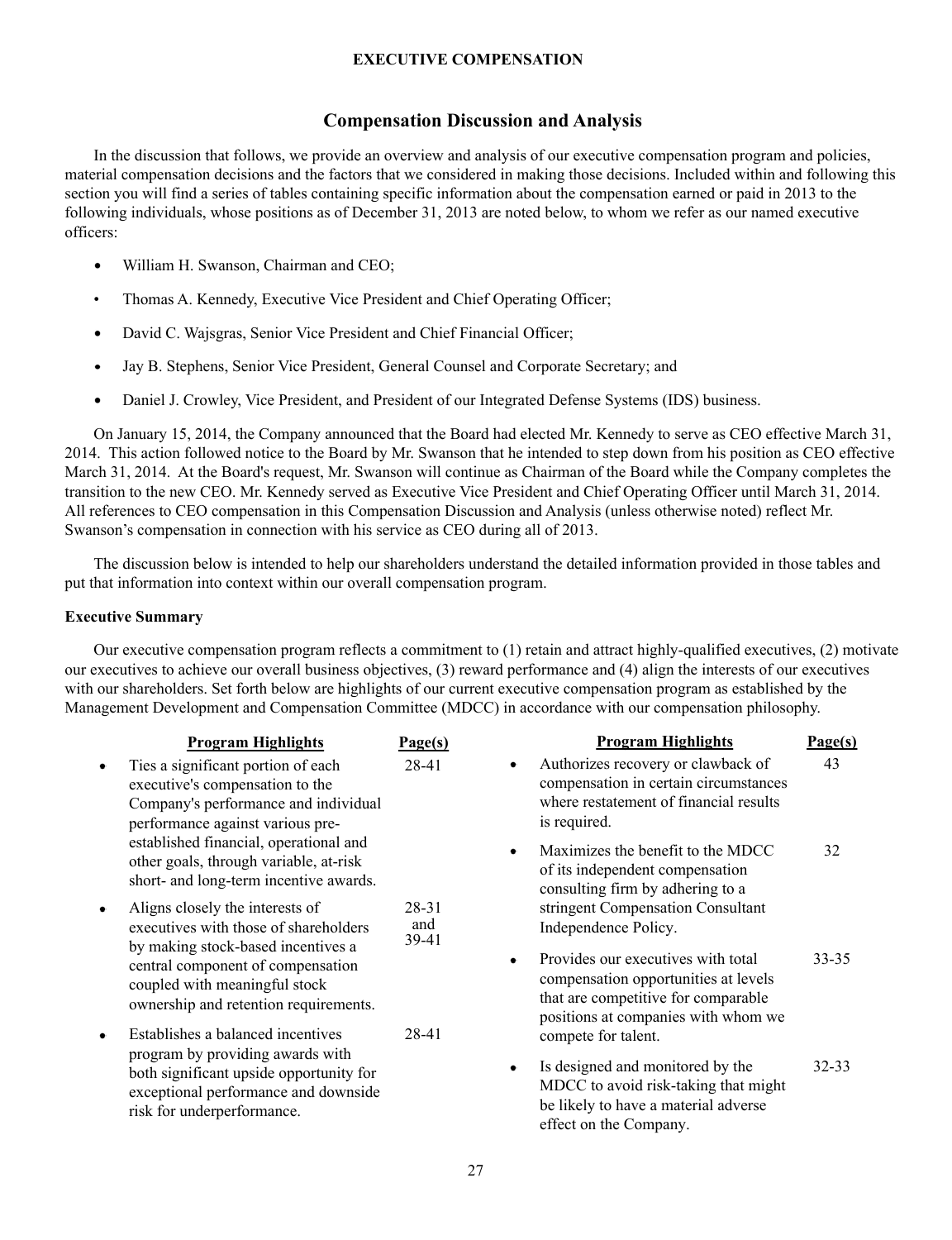The MDCC, with the assistance of management and the MDCC's independent consultant, oversees, approves and assesses the effectiveness of our compensation program in relation to our compensation philosophy and the market. The table below describes each element of the program and its link to our compensation objectives.

| <b>Compensation Element</b>                                                                                                       | <b>Retain and attract</b><br>highly-qualified<br>executive talent | Incentivize achievement of<br>our overall<br>business objectives | Differentiate rewards based<br>on individual performance | <b>Incentivize and reward</b><br>long-term performance in<br>alignment with<br>shareholders' interests |
|-----------------------------------------------------------------------------------------------------------------------------------|-------------------------------------------------------------------|------------------------------------------------------------------|----------------------------------------------------------|--------------------------------------------------------------------------------------------------------|
| Base Salary (Base)                                                                                                                |                                                                   |                                                                  |                                                          |                                                                                                        |
| Annual Incentive Plan (RBI)                                                                                                       |                                                                   |                                                                  |                                                          |                                                                                                        |
| Performance-Based Restricted<br>Stock Units (LTPP)                                                                                |                                                                   |                                                                  |                                                          |                                                                                                        |
| Time-Based Restricted Shares<br>(RSA)                                                                                             |                                                                   |                                                                  |                                                          |                                                                                                        |
| Benefits, Perquisites and Other<br>Compensation,<br>including severance and change-<br>in-control arrangements (Perks &<br>Other) |                                                                   |                                                                  |                                                          |                                                                                                        |

Set forth below for the CEO, and separately for the other named executive officers, are charts illustrating the percentage of total target compensation corresponding to the target levels for each element and tables reflecting the total direct compensation opportunities for fiscal 2013.



| <b>Total Direct Compensation Opportunity - CEO<sup>(1)</sup></b> |                                        |  |  |  |
|------------------------------------------------------------------|----------------------------------------|--|--|--|
| Fixed 9%                                                         | Variable 91%                           |  |  |  |
| (Base Salary)                                                    | $(RBI + Long-Term Incentive Value(2))$ |  |  |  |
| Short-term 28%                                                   | Long-term 72%                          |  |  |  |
| (Base Salary + RBI)                                              | (Long-Term Incentive Value)            |  |  |  |
| $\mathrm{Cash}\ 28\%$                                            | <b>Equity-Based 72%</b>                |  |  |  |
| (Base Salary + RBI)                                              | (Long-Term Incentive Value)            |  |  |  |

(1) Total direct compensation opportunity does not include perquisites and other executive benefits, including retirement and severance benefits. As a result, the percentages above may vary slightly from the percentages set forth in the pay mix charts which do include perquisites and other executive benefits.

(2) Long-Term Incentive Value consists of LTPP and RSA.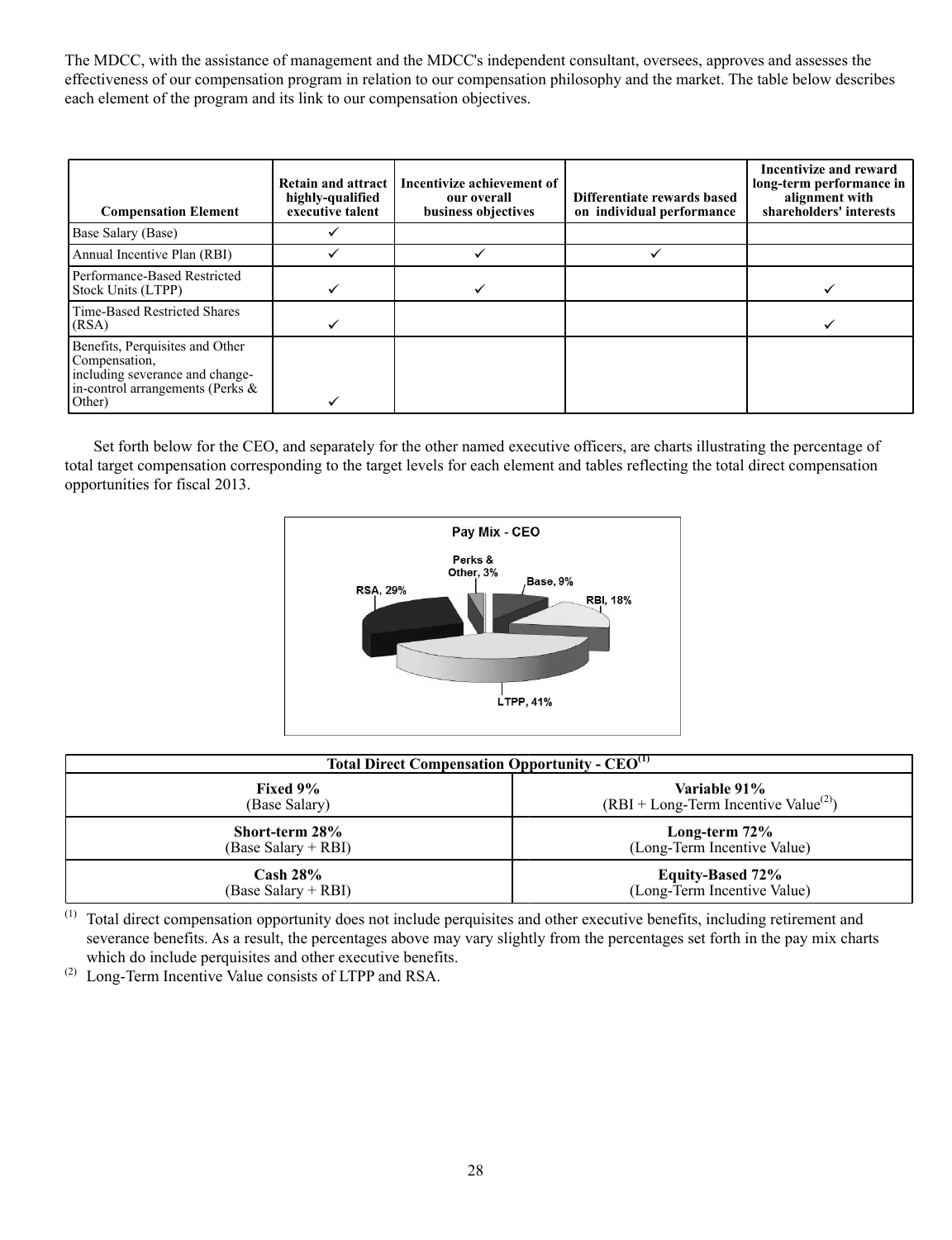

| Total Direct Compensation Opportunity - Other Named Executive Officers <sup>(1)</sup><br>(Average allocation for the four Named Executive Officers other than the CEO) |                                        |  |  |  |
|------------------------------------------------------------------------------------------------------------------------------------------------------------------------|----------------------------------------|--|--|--|
| <b>Fixed 19%</b>                                                                                                                                                       | Variable 81%                           |  |  |  |
| (Base Salary)                                                                                                                                                          | $(RBI + Long-Term Incentive Value(2))$ |  |  |  |
| Short-term 39%                                                                                                                                                         | Long-term $61\%$                       |  |  |  |
| (Base Salary + RBI)                                                                                                                                                    | (Long-Term Incentive Value)            |  |  |  |
| $Cash 39\%$                                                                                                                                                            | <b>Equity-Based 61%</b>                |  |  |  |
| (Base Salary + RBI)                                                                                                                                                    | (Long-Term Incentive Value)            |  |  |  |

(1) Total direct compensation opportunity does not include perquisites and other executive benefits, including retirement and severance benefits. As a result, the percentages above may vary slightly from the percentages set forth in the pay mix charts which do include perquisites and other executive benefits.

(2) Long-Term Incentive Value consists of LTPP and RSA.

According to an analysis performed by PM&P, these weightings were in line with what the companies in our peer groups provided to their executives holding comparable positions. The MDCC does not establish any fixed relationship between the compensation of our CEO and that of any other named executive officer. Using market data as a general reference point, we believe that the differences between our CEO's compensation and the compensation of the other named executive officers are consistent with differences that exist at comparable companies and are consistent with our executive compensation philosophy.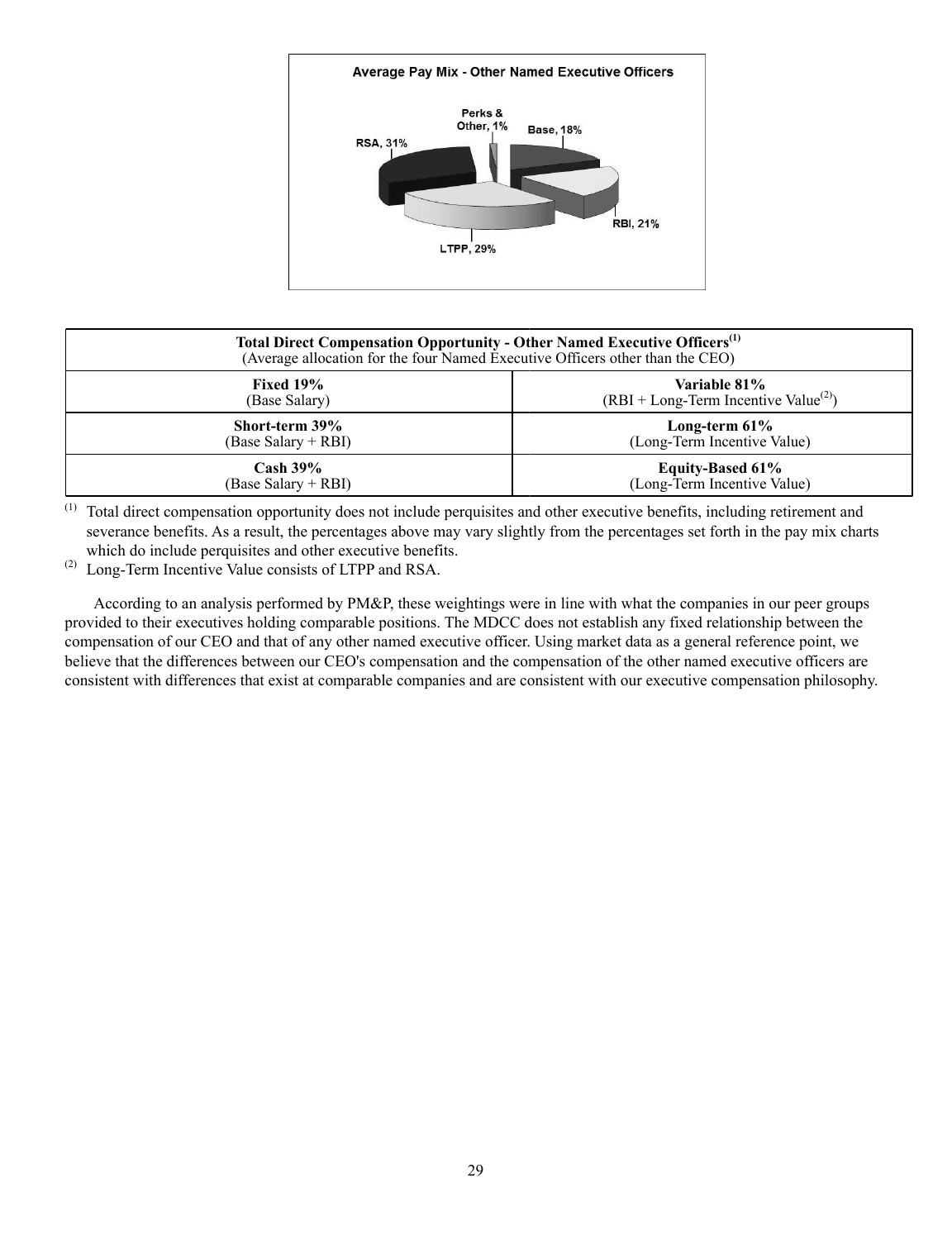The table below summarizes the 2011-2013 compensation provided to our named executive officers and reflects the view of our Board and the MDCC with respect to their annual compensation decisions for those executives during those years.

# **TOTAL COMPENSATION FOR 2011-2013**

|                    |              |                |                                                                             | (Stock Awards)<br><b>Long-Term Incentives</b> |                               |              |              |
|--------------------|--------------|----------------|-----------------------------------------------------------------------------|-----------------------------------------------|-------------------------------|--------------|--------------|
| <b>Executive</b>   | $Year^{(1)}$ | <b>Salary</b>  | (Non-Equity<br><b>Incentive Plan</b><br>Compensation)<br>RBI <sup>(2)</sup> | <b>Restricted</b><br><b>Stock</b>             | <b>LTPP</b><br>Award $^{(3)}$ | All<br>Other | <b>Total</b> |
| William H. Swanson | 2013         | \$1,463,456    | \$<br>3,500,000                                                             | \$4,699,971                                   | \$6,500,009                   | \$627,663    | \$16,791,099 |
|                    | 2012         | 1,414,421      | 3,400,000                                                                   | 4,699,989                                     | 6,499,980                     | 446,160      | 16,460,550   |
|                    | 2011         | 1,369,704      | 3,000,000                                                                   | 3,800,021                                     | 6,400,000                     | 439,546      | 15,009,271   |
| Thomas A. Kennedy  | 2013         | \$<br>664,017  | \$<br>1,200,000                                                             | \$1,999,970                                   | \$1,250,020                   | \$142,436    | \$5,256,443  |
| David C. Wajsgras  | 2013         | \$.<br>901,434 | \$<br>1,100,000                                                             | \$1,200,023                                   | \$1,300,013                   | \$158,674    | \$4,660,144  |
|                    | 2012         | 871,800        | 1,000,000                                                                   | 1,099,995                                     | 1,300,016                     | 138,098      | 4,409,909    |
|                    | 2011         | 844,245        | 865,000                                                                     | 999,987                                       | 1,300,010                     | 131,395      | 4,140,637    |
| Jay B. Stephens    | 2013         | 788,926<br>\$  | \$<br>1,000,000                                                             | 999,985<br>$\mathbb{S}^-$                     | \$1,200,026                   | \$120,986    | \$4,109,923  |
|                    | 2012         | 762,979        | 950,000                                                                     | 1,000,009                                     | 1,199,999                     | 122,096      | 4,035,083    |
|                    | 2011         | 738,863        | 755,000                                                                     | 950,018                                       | 1,200,010                     | 120,110      | 3,764,001    |
| Daniel J. Crowley  | 2013         | \$<br>717,262  | \$<br>750,000                                                               | \$1,200,023                                   | \$1,250,020                   | \$263,016    | \$4,180,321  |
|                    | 2012         | 691,028        | 575,000                                                                     | 900,024                                       | 1,250,008                     | 118,595      | 3,534,655    |
|                    | 2011         | 667,000        | 500,000                                                                     | 800,010                                       | 1,250,010                     | 117,231      | 3,334,251    |

(1) Years in which the executive was a named executive officer.

(2) Annual Results-Based Incentive (RBI) cash award. RBI awards are discussed under "Annual Incentives" on pages 35 - 39.

(3) Long-Term Performance Plan (LTPP) award. LTPP awards are discussed under "Long-Term Incentives - LTPP" on pages 39 -

40.

The above table differs from the 2013 Summary Compensation Table required by the SEC, which appears on page 46, and is not a substitute for that table. The 2013 Summary Compensation Table includes amounts based on the change in the actuarial present value of the executives' accumulated pension benefits. The above table excludes these amounts because the Company and the MDCC consider the pension plan in the context of their assessment of the overall benefit design and the competitiveness of the Company's retirement benefits, and not as an element of their annual compensation decisions. Another difference is that the amounts set forth under the Restricted Stock and LTPP Award columns in the above table represent the full intrinsic values of such awards on the date the Board or MDCC made the formal determination for such grant (e.g., target number of shares times the closing price of our common stock on the determination date), since that is the basis upon which the Company, the MDCC and the Board consider these awards in proposing, recommending and approving annual compensation. In contrast, the Stock Awards column in the 2013 Summary Compensation Table represents the grant date fair value of such awards for financial statement reporting purposes, which differs from the intrinsic value of the LTPP awards. These awards are discussed in more detail under

"Long-Term Incentives" beginning on page 39.

We discuss the elements of our compensation program set forth in the above table in detail beginning on page 35 and describe how we set these opportunities and the total compensation of our named executive officers so that they are market competitive and are based on Company and individual performance. While we generally have provided consistent compensation opportunities, the actual compensation earned by our executives has varied reflecting our pay-for-performance approach and market competitiveness. For 2013, the base salaries in existing roles for our CEO and three of the other named executive officers increased between 3.4% and 4.0%. In connection with his promotion to the new role as Chief Operating Officer, Mr. Kennedy received an increased base salary that brought him closer to the  $50<sup>th</sup>$  percentile of the market for his new position. In addition, based on Company, business and individual performance in 2013, our named executive officers, other than Mr. Crowley, received RBI awards that were above the funded RBI target level. For a discussion of named executive officer base salaries and RBI awards, see pages 35 to 39.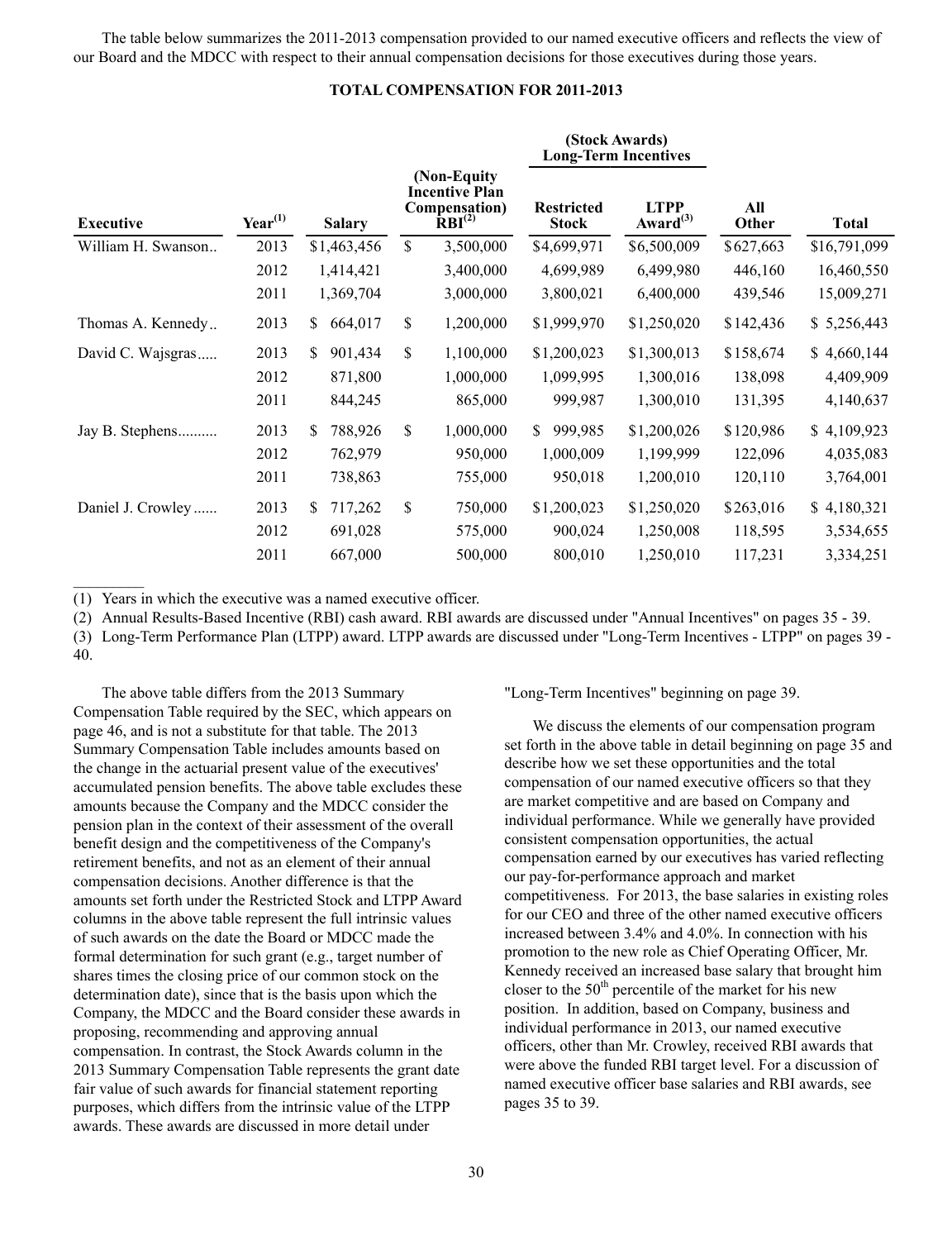From a performance perspective, the Company had strong operational results in 2013, including growth in earnings per share from continuing operations of 5.5%, and strong operating cash flow from continuing operations of \$2.4 billion, up from \$2.0 billion the prior year. The Company also continued to grow its international business in 2013. International bookings increased by 10% and international sales increased by 3%, which partially offset the decline in domestic sales which were impacted by a challenging U.S. budgetary environment, including the impacts of sequestration, a partial government shutdown, and a continuing resolution. Improved efficiencies and cost reduction initiatives coupled with strong global demand for the Company's innovative products and services were among the primary drivers of the Company's strong operating margin and earnings performance. The Company's performance drove significant shareholder value, with the Company's stock price surpassing its previous all-time high and total shareholder return for 2013 considerably outperforming the S&P 500. In line with our pay-forperformance philosophy, our executives received competitive compensation commensurate with these results, particularly through our performance-based 2013 RBI and the 2011-2013

LTPP. These programs are specifically designed to tie closely the compensation paid to the individual executive with the performance of the Company. A summary of these compensation elements, the applicable performance metrics, their respective weightings, the results we achieved, the overall funding levels and the location of a more detailed discussion of this section, are set forth in the table below.

As a result of the MDCC's ongoing review of the compensation program and how the Company measures performance in a changing business environment, as of January 1, 2012, the MDCC refined the performance metrics relating to RBI by removing ROIC and revising the weightings on the remaining metrics, as indicated in the table below. The MDCC determined that discontinuing the use of ROIC for RBI, while retaining it for LTPP, was appropriate to further differentiate between long-term and short-term incentives and related performance metrics. We view ROIC as a more meaningful measurement of longer-term value creation, as opposed to short-term performance. This realignment eliminates overlap between the short- and longterm elements and is consistent with the Company's growth philosophy.

| <b>RBI and LTPP Performance Results</b> |  |  |
|-----------------------------------------|--|--|
|-----------------------------------------|--|--|

 $\mathcal{L} = \{ \mathcal{L} \mathcal{L} \mathcal{L} \mathcal{L} \mathcal{L} \mathcal{L} \mathcal{L} \mathcal{L} \mathcal{L} \mathcal{L} \mathcal{L} \mathcal{L} \mathcal{L} \mathcal{L} \mathcal{L} \mathcal{L} \mathcal{L} \mathcal{L} \mathcal{L} \mathcal{L} \mathcal{L} \mathcal{L} \mathcal{L} \mathcal{L} \mathcal{L} \mathcal{L} \mathcal{L} \mathcal{L} \mathcal{L} \mathcal{L} \mathcal{L} \mathcal{L} \mathcal{L} \mathcal{L} \mathcal{L} \$ 

| <b>Compensation</b><br>Element | <b>Performance Metrics/Weightings</b>                                                                                                       | <b>Results Achieved</b>                                                                                                                                                                                                                                                                                   |
|--------------------------------|---------------------------------------------------------------------------------------------------------------------------------------------|-----------------------------------------------------------------------------------------------------------------------------------------------------------------------------------------------------------------------------------------------------------------------------------------------------------|
| 2013 RBI                       | Bookings $(20\%)$ ; net sales $(30\%)$ ; free cash<br>flow (FCF) $(20\%)$ ; and operating income<br>from continuing operations $(30\%).$    | We exceeded our pre-established 2013 target for FCF<br>and operating income from continuing operations, nearly<br>achieved target for net sales and fell below target for<br>bookings, resulting in the achievement of an overall<br>funding level of $106.0\%$ . See discussion beginning on<br>page 36. |
| 12011 - 2013<br><b>LTPP</b>    | Average return on invested capital (ROIC)<br>$(50\%)$ ; cumulative FCF (CFCF) $(25\%)$ ; and<br>total shareholder return $(TSR)$ $(25\%)$ . | We exceeded our pre-established three-year performance<br>targets for ROIC, CFCF and TSR, which resulted in a<br>145.8% of target payout in shares of our common stock.<br>See discussion beginning on page 39.                                                                                           |

# **Consideration of 2013 Advisory Vote on Executive Compensation**

In 2013, as in the prior two years, the Company asked its shareholders, through an advisory vote, to approve the compensation of the named executive officers as described in the 2013 Proxy Statement. The 2013 advisory vote received very strong support from shareholders, garnering a 96.1% affirmative vote, up from 94.2% in 2012 and 93.3% in 2011. The MDCC has considered the strong support conveyed by the vote, other input received from shareholders, as well as other factors and data discussed in this Compensation Discussion and Analysis. It also continued to find its existing executive compensation approach appropriate for the Company and its strategy and business in the then-current market environment. Based on the foregoing, the MDCC made no significant changes to its compensation decisions and policies, and is continuing to pursue its pay-forperformance approach in determining amounts and types of

executive compensation. The MDCC will, in consultation with its independent compensation consultant, consider changes to the program as appropriate in response to input from shareholders and evolving factors such as the business environment and competition for talent. The MDCC's decision to discontinue the use of ROIC as a performance metric for RBI beginning in 2012, while continuing its use as a metric for LTPP, illustrates this ongoing process. The MDCC will also continue to monitor future advisory votes carefully and seek input from shareholders in the course of the Company's shareholder outreach efforts.

At the 2011 annual meeting, our shareholders expressed a preference that advisory votes on executive compensation occur annually in accordance with the recommendation of the Board. Based on the results of this vote, the Board implemented an advisory vote on executive compensation annually until the next frequency vote is conducted, which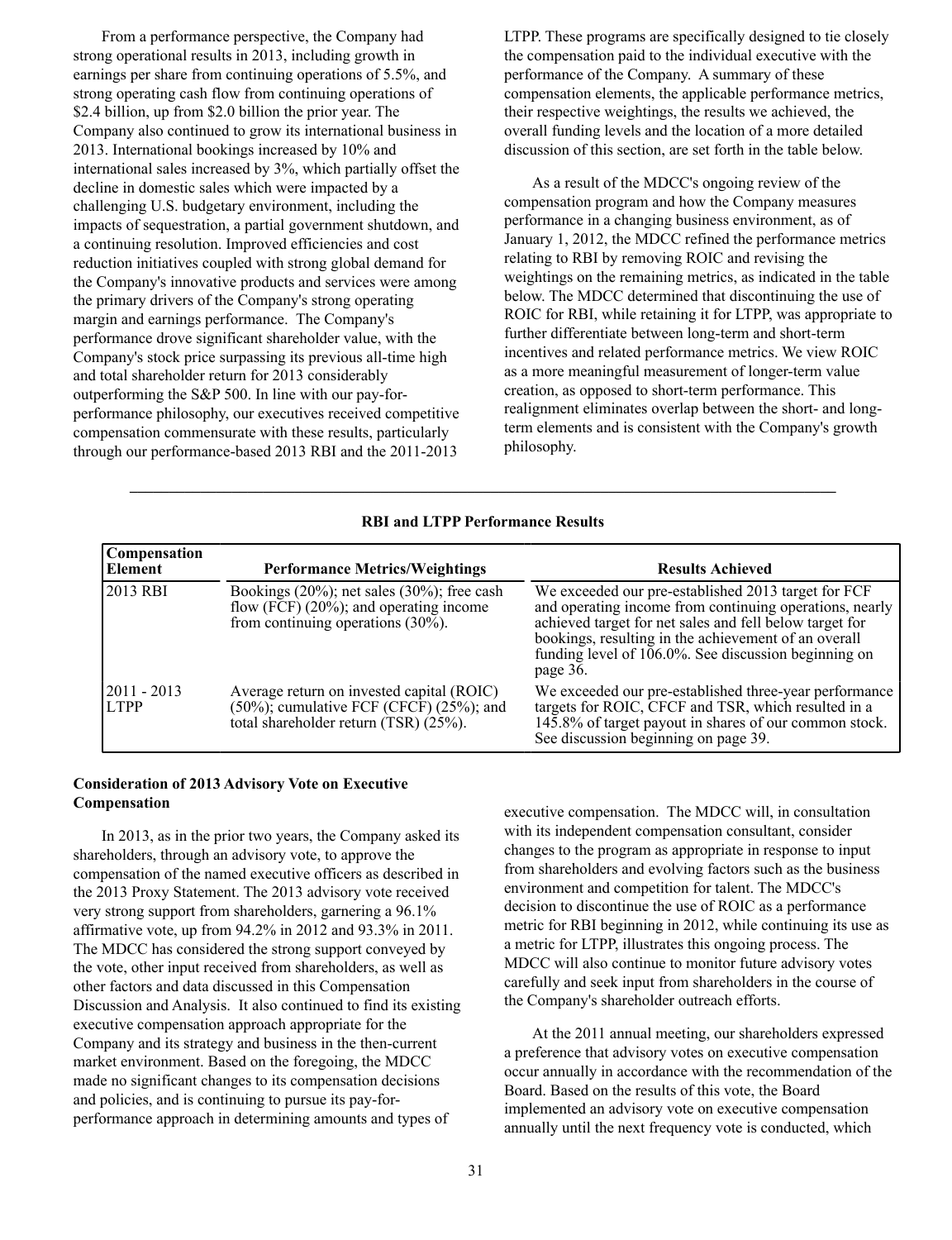shall occur no later than the Company's annual meeting in 2017.

# *Shareholder Outreach and Engagement*

In 2013, we continued to engage in a dialogue with many of our shareholders to solicit their input on a range of topics related to executive compensation and governance matters. Our outreach efforts in 2013 resulted in discussions outside of proxy season with representatives of institutional shareholders that in the aggregate owned more than 47% of the Company's outstanding shares. In addition to our outreach to institutional shareholders, we have also engaged in conversations and correspondence with a number of other investors, as well as proxy advisory and corporate governance research firms. The Governance and Nominating Committee and the MDCC have been provided with feedback regarding these outreach and engagement efforts. The MDCC considered such feedback in conjunction with its review of the 2013 advisory vote on executive compensation. We plan to continue with these efforts in the coming year.

### **How We Determine and Assess Executive Compensation**

We design our compensation program with a view to retaining and attracting executive leadership of a caliber and level of experience necessary to manage our complex, global businesses effectively. Given the length of our programs, contracts and business cycles, it is especially important for us to retain our executive talent over a number of years to provide continuity of management in a highly competitive industry. Our Board bears the ultimate responsibility for approving the compensation of our named executive officers. The MDCC assists the Board in discharging this responsibility. Information about the MDCC and its composition, responsibilities and operations can be found on page 13 under the heading "The Board of Directors and Board Committees - Management Development and Compensation Committee."

# *Independent Compensation Consultant*

In 2013, the MDCC retained Pearl Meyer & Partners (PM&P), a compensation consulting firm, to obtain information on compensation levels, programs and practices within certain peer groups and the broader market, provide the MDCC with a report on compensation trends among our peers and the broader market, perform a pay-for-performance assessment and perform related services. PM&P's work product provides one source of input to the MDCC's compensation decision making process, combined with information and analyses the MDCC receives from management and the MDCC's own judgment and experience.

The MDCC has had a formal compensation consultant independence policy since 2009 to ensure that it receives independent and unbiased advice and analysis from its consultant. Additionally, the MDCC's charter has required an annual assessment by the MDCC of the independence of the outside compensation consultant. Both the policy and the

charter were amended to incorporate new NYSE standards that became effective on July 1, 2013, establishing specific independence factors which must be considered by the MDCC before selecting any compensation adviser. Applying these factors as now reflected in the amended policy and charter, the MDCC has determined that PM&P continues to be independent pursuant to the policy, and that PM&P's work for the MDCC does not raise any conflict of interest. The policy requires the pre-approval of any services proposed to be provided by the consultant to the Company. The MDCC's pre-approval review is intended to ensure that the provision of non-MDCC services to the Company will not impair the consultant's independence. As a guideline to avoid any actual or perceived conflict of interest or bias, the policy limits the fees paid by the Company for such non-MDCC services to no more than 1% of the consulting firm's annual gross revenues and prohibits altogether the provision of services to Company officers and directors. In accordance with the policy, the MDCC pre-approved the Company's acquisition from PM&P of certain industry compensation surveys which PM&P makes available generally to companies for a fee. The fees paid to PM&P for these surveys were less than \$10,000, and well below 1% of PM&P's 2013 annual gross revenues.

### *Management of Compensation-Related Risk*

We have designed our compensation program to avoid excessive risk-taking. While risk is inherent in numerous aspects of our business operations, we believe our compensation program does not unduly affect these inherent business risks and has been appropriately designed to manage compensation-related risk. The following are some of the features of our program designed to help us appropriately manage compensation-related risk:

- An assortment of vehicles for delivering compensation, both fixed and variable, and including cash and equity-based measures with different time horizons, to focus our executives on specific objectives that help us achieve our business plans and create an alignment with long-term shareholder interests;
- Diversification of incentive-related risk by employing a variety of performance measures;
- A balanced weighting of the various performance  $\bullet$ measures to avoid excessive attention to achievement of one measure over another;
- Fixed maximum award levels for performancebased awards;
- $\bullet$ Guidelines designed to assure the independence of our compensation consultant, who advises the MDCC as described above;
- A clawback policy and equity grant procedures, as described below on page 43; and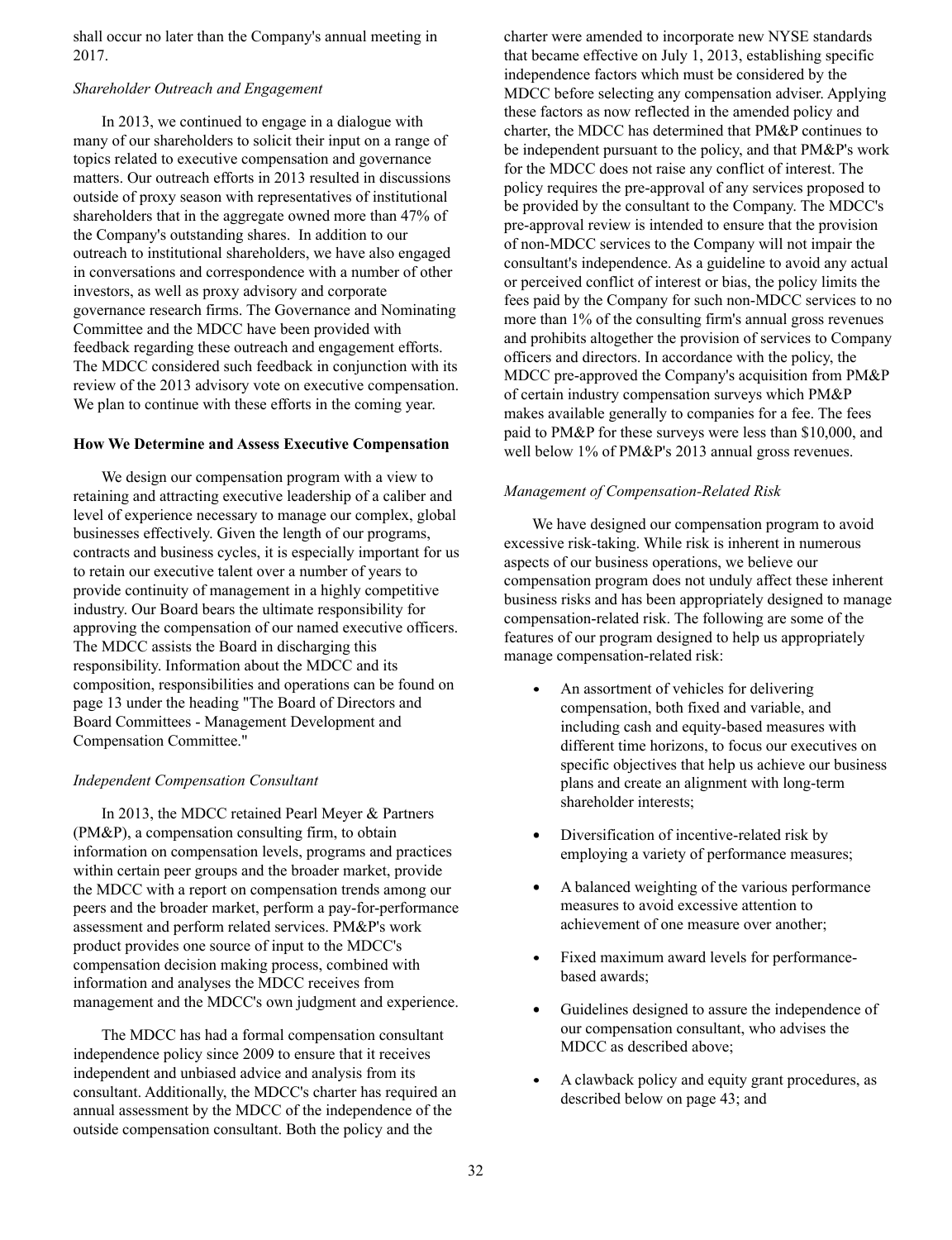Incentive compensation to named executive officers based on individual performance and overall Company performance.

As discussed beginning on page 8, the MDCC has reviewed with management the design and operation of our incentive compensation arrangements for all employees, including executive officers, for the purpose of determining whether such programs might encourage inappropriate risktaking that would be reasonably likely to have a material adverse effect on the Company. The MDCC concluded that the Company's compensation plans, programs and policies, considered as a whole, including applicable risk-mitigation features, are not reasonably likely to have a material adverse effect on the Company.

## *Key Considerations Related to Executive Compensation*

Our determinations and assessments of executive compensation are primarily driven by two considerations:

- Company and individual performance in five areas financial, operational, customer satisfaction, people and "Six Sigma"; and
- Market competitiveness of our compensation program.

# *Company and Individual Performance*

In addition to market competitiveness, we use a number of factors to determine our compensation levels and to customize our compensation program to appropriately recognize Company and individual performance and contribution to the enterprise. We consistently review performance in these five areas:

- Financial we focus on financial metrics that are good indicators of whether the Company and our businesses are achieving their annual or longer-term business objectives; bookings, sales, operating income, free cash flow and return on invested capital are measures used to gauge financial performance;
- Operational we evaluate product development and program execution through the use of tools designed to measure operational efficiencies, such as Integrated Product Development Systems and the Earned Value Management System;
- Customer satisfaction we measure customer satisfaction through the use of customer satisfaction surveys, performance against program cost and schedule indices, annual customer performance assessment reports and through customer award fees;
- People we assess our executives' development of people, leadership behavior, ethical conduct, employee opinion survey results and the

development of an inclusive workforce; and

"Six Sigma" - we look to see how well the Company, a business or an individual has used Raytheon Six Sigma, a continuous process improvement effort designed to reduce costs and improve efficiency.

Collectively, we consider these five factors to provide a measurable assessment of executive performance that will build value for our shareholders. We look to each of them, to varying degrees, to make the most of our executive compensation decisions, from setting base salaries to providing annual and longer-term rewards.

# *Market Data*

We consider the compensation levels, programs and practices of certain other companies to assist us in setting our executive compensation so that it is market competitive. We use two peer groups for these purposes:

A core peer group, which consists of companies that are either aerospace and defense companies or that have substantial aerospace or defense businesses. We also consider a company's complexity, operations, revenues, net income and market capitalization. We compete to varying degrees for business and talent with the companies in this core peer group. The companies comprising the core peer group are as follows:

| The Boeing Company | General Dynamics<br>Corporation    |
|--------------------|------------------------------------|
| L-3 Communications | Honeywell                          |
| Holdings, Inc.     | International, Inc.                |
| Northrop Grumman   | Lockheed Martin                    |
| Corporation        | Corporation                        |
| Textron Inc.       | United Technologies<br>Corporation |

 $\bullet$ A broader peer group, comprised of our core peer group and seven additional companies from other industries, which we selected on the basis of the comparability of their complexity, operations, revenues, net income and market capitalization to ours. The broader peer group companies are as follows: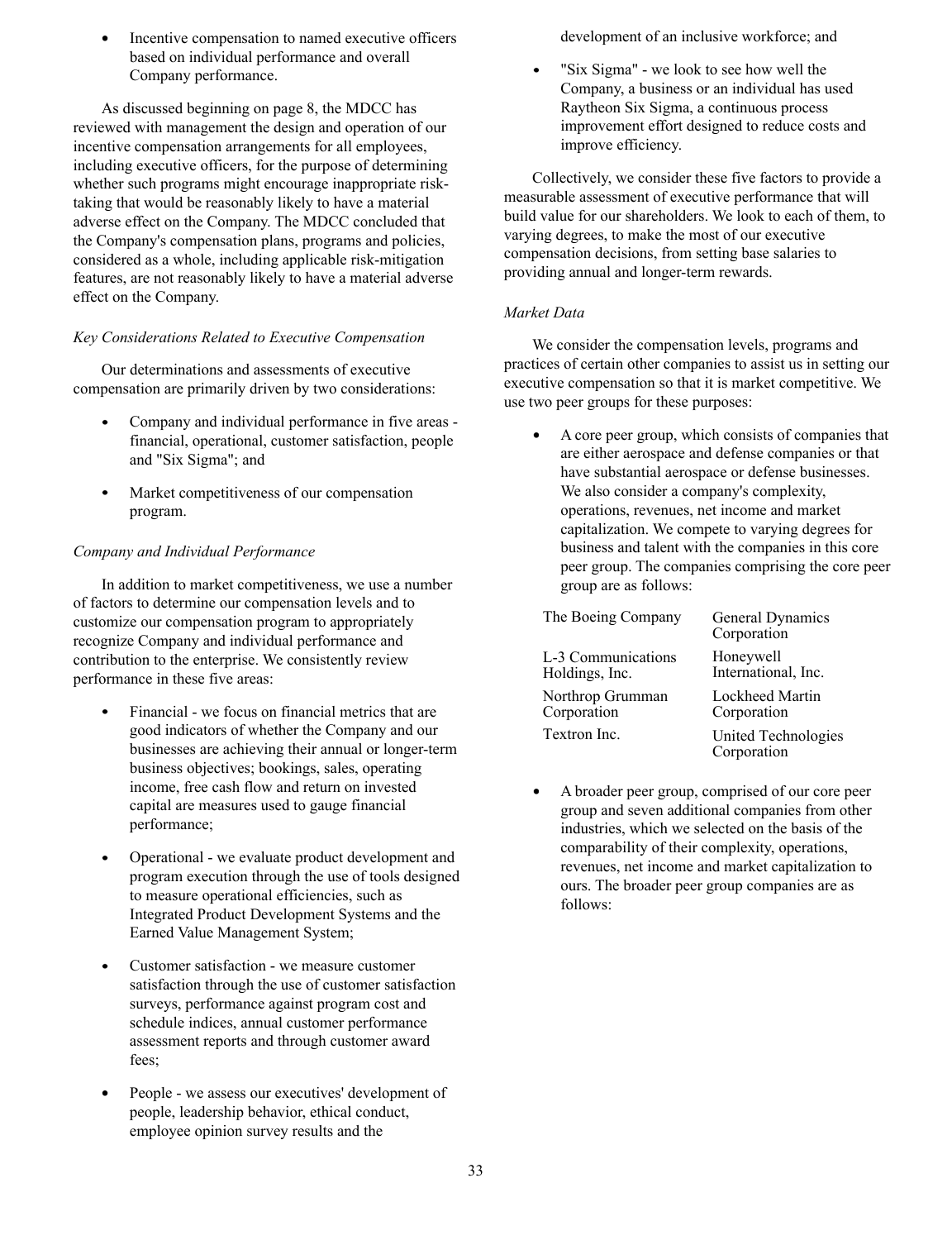| 3M Company                       | Emerson Electric Co.                 |
|----------------------------------|--------------------------------------|
| Caterpillar Inc.                 | Eaton Corporation                    |
| General Dynamics<br>Corporation  | Illinois Tool Works<br>Inc.          |
| Honeywell<br>International, Inc. | L-3 Communications<br>Holdings, Inc. |
| Johnson Controls, Inc.           | Lockheed Martin<br>Corporation       |
| Northrop Grumman<br>Corporation  | Motorola Solutions,<br>Inc.          |
| Textron Inc.                     | United Technologies<br>Corporation   |

The Boeing Company

We review the peer groups annually to ensure that we have the appropriate marketplace focus. We may change the composition of our peer groups to reflect changes in our strategy and markets, or if significant changes occur to a company or companies within the peer groups. In 2012, Goodrich Corporation was acquired by United Technologies Corporation. This change within our core peer group, in addition to other considerations, led to a more focused review of our peer groups. Based on recommendations from PM&P resulting from such review, the MDCC made several changes to the peer groups effective for 2013. Goodrich Corporation was removed from the core peer group. Rockwell Collins, Inc. was also removed due to size considerations. ITT Corporation was removed from the broader peer group because it spun off its defense business in 2012, while Eaton Corporation and Illinois Tool Works were added given the similarities to Raytheon in their complexity, operations, revenues, net incomes and market capitalizations.

The MDCC obtains information on the compensation levels, programs and practices of the companies within the core and broader peer groups. Statistical techniques, such as regression analysis, typically are used to adjust the data for differences in company size. The MDCC also considers market survey data for companies outside of our core and broader peer groups as a general indicator of relevant market conditions and pay practices and as a broader reference point. This market survey data was developed by national compensation consulting firms and provided to the MDCC by PM&P, its independent compensation consultant.

The MDCC establishes and evaluates compensation levels for our named executive officers based on market data primarily for our broader peer group, as well as other factors, as discussed below. While aggregate target and actual pay levels are analyzed and measured against market data, individual and Company performance can result in compensation for any one individual that varies from the market median. In 2013, PM&P also provided the MDCC with a report on peer compensation trends (levels, mix, vehicles and metrics) which is used to help set pay levels and design programs.

#### *2013 Review of Compensation*

PM&P provided the MDCC with a marketplace assessment of our named executive officers' 2013 compensation in comparison to compensation for comparable positions relative to the market comprised of the broader peer group. PM&P looked at the market in terms of:

- base salaries;
- total cash compensation (which includes base salary and annual incentive award); and
- total direct compensation (which includes base salary, annual incentive award and long-term incentive opportunity).

This assessment showed that:

- The 2013 base salaries for our named executive officers, on average, fell between the  $50<sup>th</sup>$  and the 75th percentiles of the market;
- Total cash compensation for our named executive officers, on average, fell between the  $50<sup>th</sup>$  and the 75th percentiles of the market; and
- Total direct compensation for our named executive officers, on average, fell between the  $50<sup>th</sup>$  and the 75th percentiles of the market.

 PM&P also assisted the MDCC with a pay-forperformance analysis, which assessed the correlation between our short-term pay (annual incentive award) and short-term performance and our long-term pay and long-term performance relative to the peer groups using 2012 performance data and the 2012 named executive officers. Rather than looking at current compensation opportunities (current salary, target annual incentive award and present value of long-term incentives), this analysis focused on realized or realizable pay in relation to past performance. For 2012, PM&P concluded that Raytheon continued to exhibit alignment between relative pay and relative performance on a short-term basis and delivered pay commensurate with that performance. It also determined that Raytheon's realizable pay specific to long-term incentive awards provided to all named executive officers as a group was in general alignment with its long-term performance (based on TSR, operating income and net sales growth over the three-year period) relative to its peers, in the aggregate. A similar 2013 pay-forperformance assessment will be performed in 2014 once peer group performance data is available.

The MDCC also periodically reviews the formulas that determine benefits under our retirement plans, perquisites and our severance arrangements so that we can be sure that these plans integrate appropriately into our total compensation strategy. We provide benefits under these plans that are comparable to our peer group companies in order to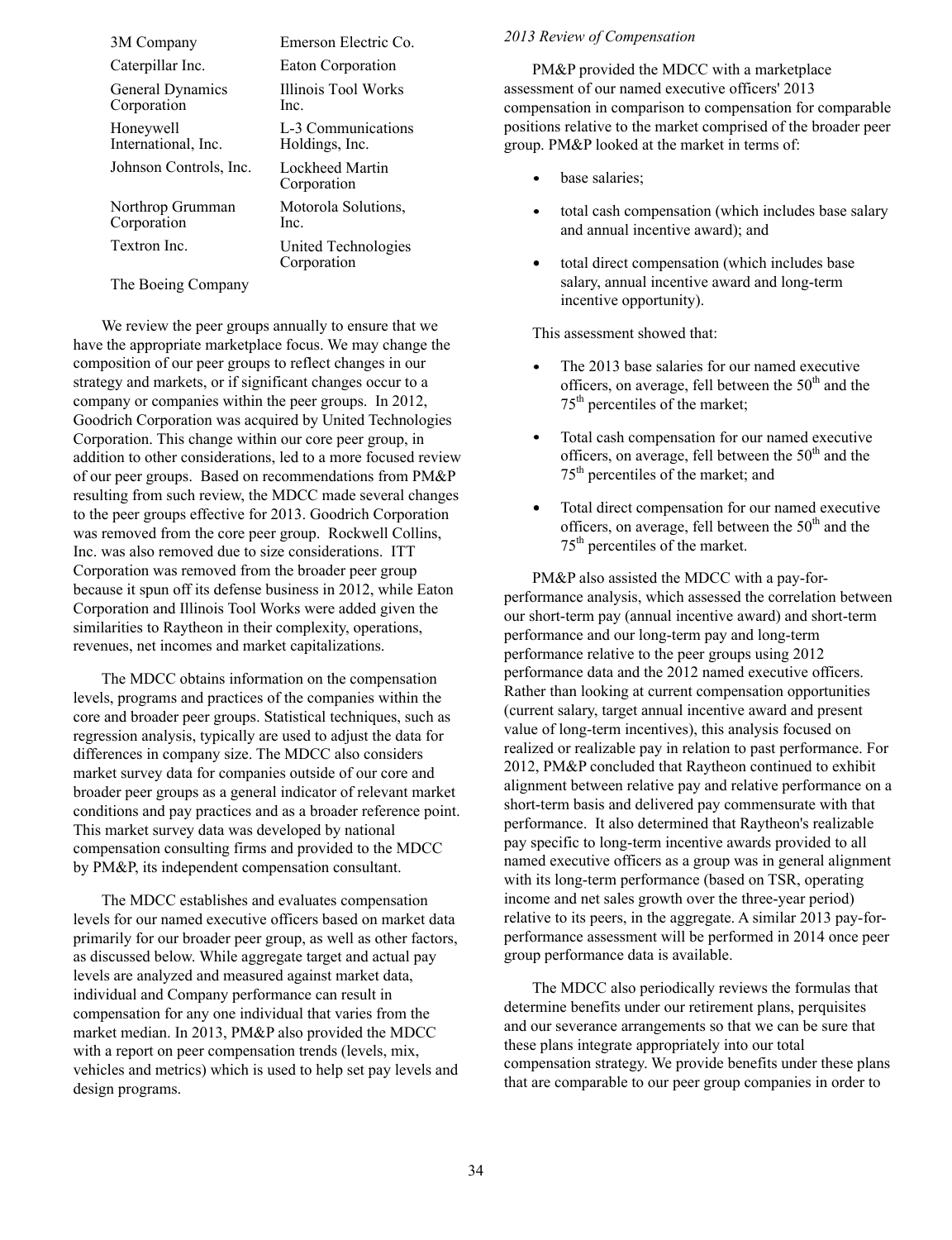offer employment packages that attract highly-qualified executives to join us and to keep our compensation competitive in order to retain such executives.

## **Elements of Our Compensation Program**

Our executive compensation program is designed to meet the objectives discussed in the Executive Summary, including tying a significant portion of each executive's compensation to Company and individual performance. As discussed in more detail below, our 2013 program successfully met our pay-for-performance objectives.

Our program consists primarily of the following integrated elements: base salary, annual incentive awards (RBI) and long-term achievement opportunities (LTPP and restricted stock awards), which together make up an executive's total direct compensation in a given year or performance period. The program is rounded out with perquisites and other executive benefits, including retirement and severance benefits.

# *Allocation of Total Direct Compensation*

The MDCC annually reviews the relative mix of our compensation elements to those of the market for comparable positions. Specifically, we review the total direct compensation opportunity (i.e., the sum of salary, target annual and target long-term incentives) in the following categories:

- Fixed versus variable
- Short-term versus long-term
- $\bullet$ Cash versus equity-based

See the charts and tables on pages 28 and 29 for a further description of the mix of our compensation elements and the allocations of total direct compensation opportunities for fiscal year 2013.

Just as our shareholders put their money at risk when they invest in our Company, a significant portion of our executives' compensation is at risk, and that risk increases with the executive's level of responsibility. We also balance the short- and long-term focus of our executives and align their interests with those of our shareholders by making sure that a significant portion of their compensation is equitybased and subject to stock price performance. In addition, to reinforce this direct link with shareholders' interests, we require our executive officers to own and retain a meaningful amount of our stock. See page 41 for a discussion of our Stock Ownership and Retention Guidelines.

# *Base Salary*

Base salary is the one fixed component of our executives' total direct compensation that is not at risk based on Company performance and/or stock price variations. The

MDCC reviews the base salaries of our executive officers annually and whenever an executive changes position. Our CEO makes salary recommendations to the MDCC with respect to his direct reports. To maintain competitive levels, we refer to the market median of base salaries for comparable positions in setting our named executive officers' base salaries. However, we also consider the executive's:

- Experience for the position;
- Personal contribution to the financial and operational performance of the Company and its businesses; and
- $\bullet$ Contribution in the areas of operational improvements, customer satisfaction, effective management of human resources and "Six Sigma."

These other factors could cause any one executive officer's base salary to be above or below the market median for a comparable position. Annual merit-based salary increases are an integral part of the annual performance management process and are used to reward and reinforce desired behaviors and maintain competitive marketplace positions.

Based on the MDCC's review of market data and the foregoing individual factors, the base salaries in existing roles for our CEO and three of the other named executive officers increased between 3.4% and 4.0% in 2013. In connection with his promotion to the new role as Chief Operating Officer, Mr. Kennedy received an increased base salary that brought him closer to the  $50<sup>th</sup>$  percentile of the market for his new position. The 2013 base salaries for our named executive officers, on average, fell between the  $50<sup>th</sup>$ and 75th percentiles of the market.

## *Annual Incentives*

Annual incentive awards provide a direct link between executive compensation and the achievement of financial, operational and individual goals over a one-year period. Unlike base salary, which is fixed, our executives' annual incentive award is at risk based on how well the Company and the executive perform.

We award annual incentives under our Results-Based Incentive (RBI) Plan to focus our executive officers on attaining pre-established annual performance goals. The RBI award for our named executive officers is variable in two respects.

- First, the funding of an overall RBI incentive pool is dependent on the Company's success in achieving specified financial performance goals, as described below.
- Second, the size of the executive's RBI payout from the funded pool depends on actual performance against pre-established individual performance objectives, which can be below target or, for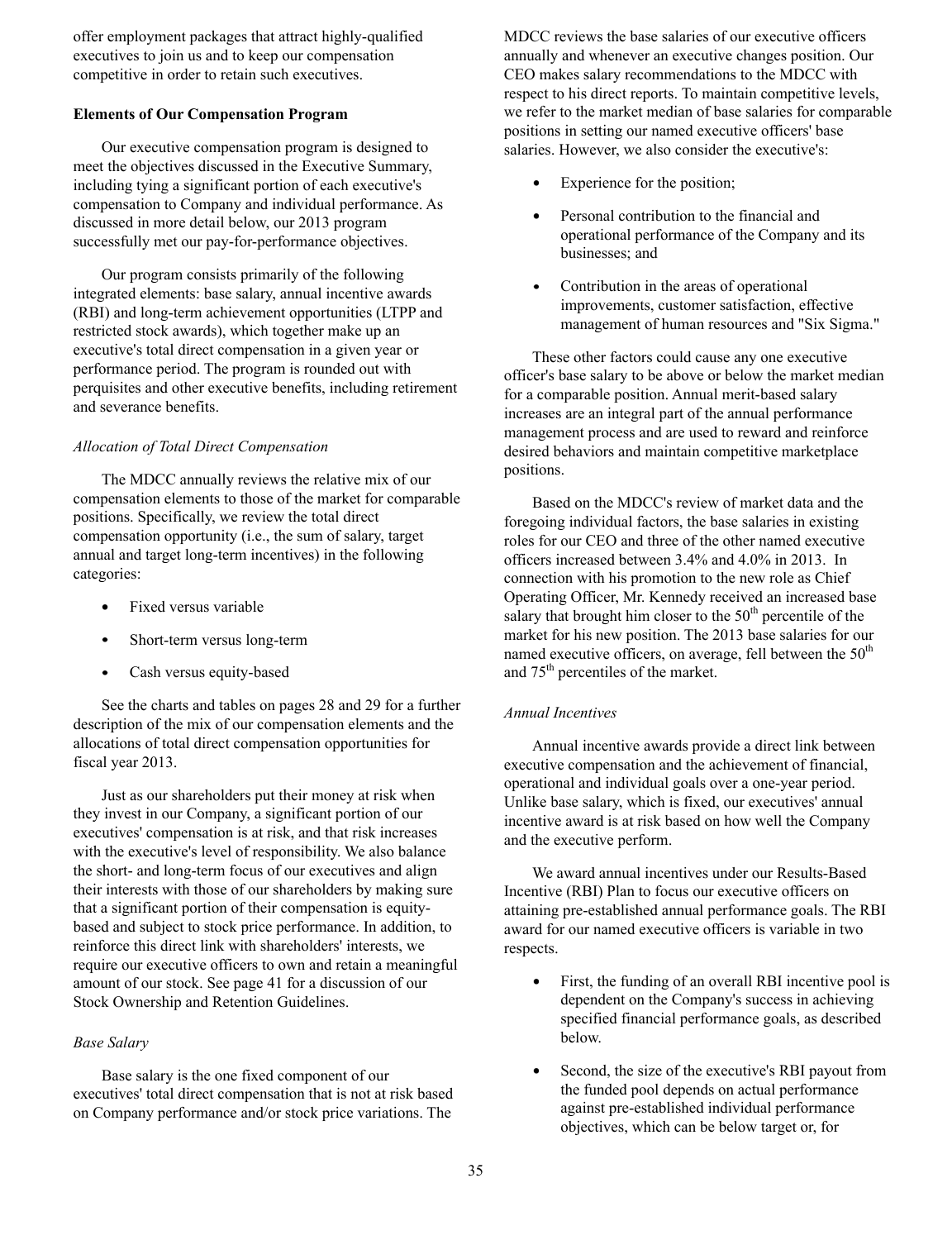exceptional individual performance, as much as 200% of target.

*Target Opportunities*. We generally set the target RBI amount for each executive at the median of our peer groups' annual cash incentives for employees in similar positions. In order to encourage and reward extraordinary performance, our RBI awards are structured so that the actual payout under an executive officer's award can approach or exceed the  $75<sup>th</sup>$ percentile if such executive exceeds individual performance objectives.

We use the sum of target awards to determine the overall funding of the RBI incentive pool, as described below, but the targets are not entirely determinative of what any one participant's actual RBI incentive payout will be.

*Funding the RBI Pool*. The pool of available funds to pay our RBI awards is based on the extent to which the Company and our businesses meet or exceed predetermined goals under selected financial metrics, which are set by the MDCC at the beginning of the performance year. Beginning in 2012, the MDCC discontinued use of ROIC as a financial metric for RBI, as discussed in the Executive Summary on page 31, and selected the four financial metrics, weighted as identified below, for purposes of funding an overall pool for the RBI plan:

- $\bullet$ Bookings - 20% - a forward-looking metric that measures the value of new contracts awarded to us during the year and an indicator of potential future growth.
- Net Sales 30% a growth metric that measures our revenue for the current year.
- Free Cash Flow (FCF) 20% a measure of the cash that is generated in a given year that we can use to make strategic investments to grow our businesses or return to our shareholders.
- Operating Income from Continuing Operations 30% - a measure of our profit from continuing operations for the year, before interest and taxes, and after certain non-operational adjustments.

FCF and Operating Income from Continuing Operations are non-GAAP financial measures and are calculated as follows:

- FCF is operating cash flow from continuing operations less capital spending and internal use software spending, excluding the impact of changes to cash flow from pension and post-retirement benefits-related items and other similar nonoperational items.
- Operating Income from Continuing Operations is operating income from continuing operations, excluding the FAS/CAS pension and post-retirement

benefits expense/income and, from time to time, certain other items.

Considered in the aggregate for 2013, the four metrics were strong indicators of our overall performance and our ability to create shareholder value. These measures were balanced among long-term and short-term performance, growth and efficiency and have been aligned with our business strategies. For example, we continue to focus on growing our business in core defense and new markets, both domestic and international, and we expect our success in this area to be reflected in our bookings in the shorter-term and net sales in the longer-term. In addition to growing our business, we maintain a strong focus on program execution in order to maximize operating income and cash.

For each financial metric, we set a specific target performance goal and a defined performance range around the target. The performance range consists of a threshold - or minimum performance level - and a maximum performance level. If the threshold performance level for a financial metric is not achieved, then we do not allocate funds to the RBI funding pool based on that metric. Funding of the pool for any one metric is capped once performance achieves or exceeds the maximum performance level set for that metric. We also establish a funding range around the target for each financial metric of 75% to 150% of target. If Company performance falls within the performance range (e.g., between the threshold and maximum performance levels), the funding amount is based on the corresponding funding range. A total Company RBI funding percentage is determined based on the overall performance of the Company against each of these financial metrics. The RBI payouts to all of our named executive officers, including those who are leaders of individual businesses, are based on the total Company RBI funding percentage. In addition to the financial metrics, the MDCC has given our CEO the authority to increase or decrease funding of the RBI pool based on an assessment of an individual business' performance on criteria such as customer satisfaction, growth, people and productivity.

The following table summarizes the performance target, and the corresponding total Company RBI funding percentage, for 2013:

| <b>Financial Metric</b>                        | Performance<br><b>Target</b> | <b>RBI</b><br><b>Funding</b> |  |  |
|------------------------------------------------|------------------------------|------------------------------|--|--|
|                                                | \$23.44B                     | 86.0%                        |  |  |
|                                                | \$23.82B                     | 98.8%                        |  |  |
|                                                | \$1.70B                      | 115.3%                       |  |  |
| Operating Income from<br>Continuing Operations | \$2.95B                      | 120.5%                       |  |  |
| Overall Funding Level %                        |                              | 106.0%                       |  |  |

The Company had a solid operating performance in 2013. We exceeded target on two of the four metrics, nearly achieved target for net sales and fell below target for bookings, resulting in a total Company RBI funding percentage of 106%.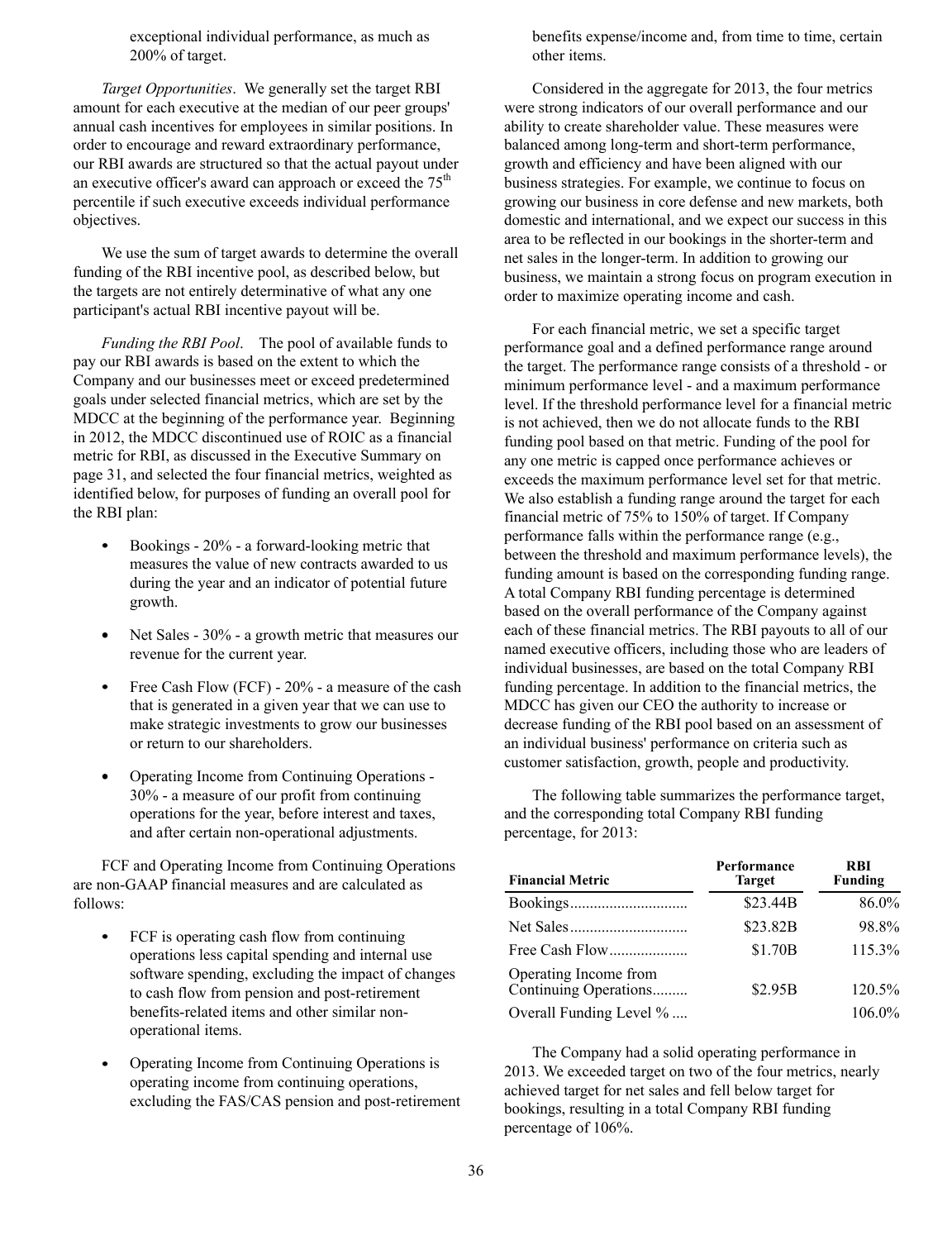The RBI financial metric targets for a performance year are based on our annual operating plan for that year. The annual operating plan represents management's view of the expected performance of the Company as a whole and its individual businesses for the coming year based on identified challenges, risks and opportunities. The annual plan is built using a rigorous "bottom up" approach. Each business' proposed plan is carefully considered and scrutinized by management through multiple reviews. Often management requires the businesses to increase or "stretch" their plan financial targets and incorporate other changes. Based on the annual plans of the businesses, management prepares the Company's annual operating plan which is finalized after review, assessment and approval by the Board. In addition, consistent with past practice, Company performance against these financial metric targets, which are established at the beginning of the year and based on anticipated operational performance during the year, is adjusted to account for the impact of certain matters not factored into the annual operating plan, such as acquisitions and dispositions that occur after the applicable targets are established, and certain non-operational items.

*Individual Performance Objectives*. Individual performance is directly reflected in an executive's RBI award. While combined Company and individual business performance determines funding of the overall RBI pool, individual RBI awards reflect an assessment of an executive's contribution to our achievement of the financial performance goals, as well as the executive's achievement of individual performance objectives. If an executive under-performs in relation to his objectives, his RBI award could fall below the funded target level or even be zero if threshold performance is not achieved. On the other hand, an executive who exceeds his performance objectives could receive up to 200% of target.

Individual performance objectives are established annually in writing for executive officers and are primarily comprised of quantifiable objectives with some subjective measures also included. In the case of our CEO, at the beginning of a review period, the MDCC recommends, and the full Board (excluding the CEO) approves, a statement of the CEO's objectives. In connection with his annual performance evaluation, our CEO provides to the MDCC a written self-appraisal, assessing his performance against these objectives. The MDCC discusses the CEO's performance and provides a preliminary performance evaluation. The MDCC's preliminary evaluation is then discussed with all of the independent directors in an Executive Session of the Board, at which time each Director has an opportunity to provide input. Based on this evaluation, the MDCC recommends, and the full Board (excluding the CEO) approves, the CEO's RBI award and other compensation. The CEO receives performance feedback directly from the Lead Director and the Chair of the MDCC.

A similar process is followed for the named executive officers other than the CEO. In the case of the other executive officers, our CEO provides input to the MDCC both with regard to the establishment of performance objectives and the determination of the extent to which objectives are met.

Examples of individual performance objectives for our named executive officers for 2013 include:

- Financial objectives within the individual's business or functional area;
- Successfully managing human resources and developing a more effective organization within the individual's business or functional area;
- Improving employee opinion survey results;
- Achieving exemplary regulatory compliance;
- Increasing energy efficiency and successfully implementing workplace safety initiatives;
- Demonstrating effective leadership behaviors; and
- Promoting a culture of innovation through respect and inclusion.

This individual assessment promotes accountability for each executive's performance and helps differentiate our executives' compensation based on performance. Thus, while the target incentive award for each executive is set with reference to the marketplace median for his position, in order to encourage and reward extraordinary performance, our RBI awards are structured so that the actual payout under an executive officer's award can approach or exceed the  $75<sup>th</sup>$ percentile if such executive exceeds his individual performance objectives.

Based on Company, business and individual performance in 2013, our named executive officers, other than Mr. Crowley, received RBI amounts that were above the funded RBI target level. A summary of our named executive officers' 2013 performance follows:

#### *William Swanson*

Mr. Swanson, as Chief Executive Officer, continued to provide strong, steady and effective leadership with a focus on operating performance, program execution, productivity and shareholder returns. In 2013, in a challenging environment, Raytheon successfully completed a consolidation of its businesses from six to four, maintained a strong balance sheet, delivered solid operating results and performed well against its business plan. The Company also continued to execute successfully on its strategic focus on growing its international business, to help offset the challenging domestic business environment. In 2013, the Company increased its international bookings by 10% and grew its international sales by 3%. The Company's performance drove significant shareholder value, with the Company's stock price surpassing its previous all-time high and total shareholder return for 2013 considerably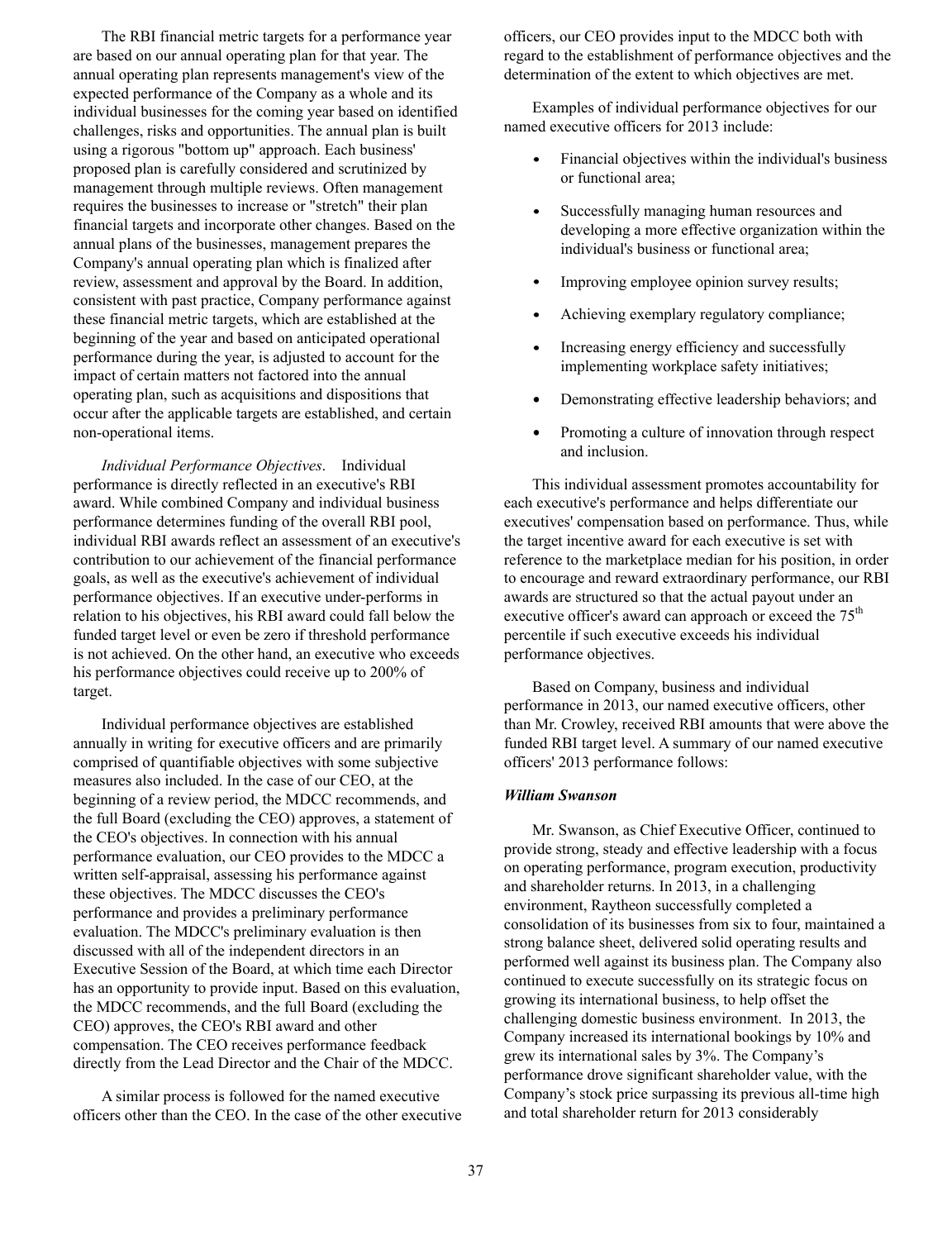outperforming the S&P 500. Under Mr. Swanson's leadership, the Company continued to be recognized as a well-managed company by investors and customers highlighted by significant competitive wins during the year, including the Air and Missile Defense Radar (AMDR) next generation radar system, the Next Generation Jammer (NGJ) electronic warfare solution, and a ground-based air defense system for Oman.

 In 2013, Raytheon continued to be a leader in the areas of corporate governance, corporate responsibility and leadership development. Raytheon was recognized for the ninth year by the Human Rights Campaign (HRC) Corporate Equality Index with a score of 100 percent and received HRC's Best Place to Work designation. Raytheon also continued to be a leader in the industry in health and safety, and the Company's efforts in sustainability were recognized through EPA Climate Leadership and Energy Star Sustained Excellence awards.

 On January 15, 2014, Mr. Swanson notified the Board of Directors that he would step down from his position as Chief Executive Officer effective March 31, 2014. At the Board's request, Mr. Swanson will continue as Chairman of the Board while the Company completes the transition to the new CEO.

#### *Thomas Kennedy*

In April 2013, after successfully serving as President of the Company's Integrated Defense Systems (IDS) business, Mr. Kennedy was promoted to the role of Executive Vice President and Chief Operating Officer. As the Company's COO, Mr. Kennedy led the successful consolidation of Raytheon's businesses from six to four, and managed dayto-day operating activities, while contributing to the Company's long-range planning and customer engagement strategies. As a result of the business consolidation, Raytheon streamlined operations, increased productivity and achieved stronger alignment with customer priorities. The consolidation was implemented with minimal business disruption and ahead of schedule and was well-received by Raytheon customers. Mr. Kennedy also promoted engagement with domestic and international customers and continued to drive Raytheon's growth objectives. On January 15, 2014, our Board of Directors elected Mr. Kennedy to the Board and announced that he would succeed William H. Swanson as Chief Executive Officer effective March 31, 2014.

#### *David Wajsgras*

Under Mr. Wajsgras' leadership as Chief Financial Officer, the Company delivered solid financial performance in a challenging business environment, exceeding its 2013 goals with respect to operating income and earnings per share from continuing operations, FCF and ROIC. The Company delivered industry-leading operating margins (adjusted). The Company's performance in these areas was attributable in part to the Finance organization's leadership

role in efficiency initiatives, including cash cycle and supply chain productivity actions, Company-wide cost reduction efforts and real estate consolidations. Mr. Wajsgras, along with other industry executives, worked closely with various customers to address and resolve important industry issues relating to performance based payments and contractor compensation. In addition, Mr. Wajsgras' leadership in strategy development has and is expected to continue to drive value creating business opportunities. Further, the Company continued to engage and communicate with investors, conducting investor relations meetings extensively across the country and globally in 2013.

#### *Jay Stephens*

 As General Counsel and Corporate Secretary, Mr. Stephens contributed to the Company's successful performance in 2013 by providing both leadership for legal and regulatory affairs, ethics and compliance programs, and corporate governance activities, as well as broad-based business guidance beyond the traditional role of General Counsel. He continued to guide the Company's governance and compliance practices, further advancing Raytheon's position as a leader in corporate responsibility and sound, contemporary corporate governance. Mr. Stephens continued to pursue active and extensive engagement with shareholders on governance and executive compensation matters. Mr. Stephens also continued to successfully manage the Company's risk profile with respect to a wide range of legal and regulatory matters. He provided balanced judgment and effective business counseling to the Board and senior management during the Company's business consolidation and organizational transition. He also led the development and roll-out of the Company's cross-functional Anti-Corruption Sustainment program, and the restructuring of the Company's Export-Import organization promoting its effectiveness. Under Mr. Stephens' leadership, the Company achieved the aerospace industry's best safety incident record in 2013. In addition, Mr. Stephens was named by the Legal 500 organization as one of the 100 best in-house legal counsel in the United States.

## *Daniel Crowley*

In April 2013, Mr. Crowley transitioned to a new role as President of the IDS business. He focused on driving the implementation of the business consolidation at IDS, including the integration of product lines and the generation of business synergies and cost efficiencies, while also driving strong IDS financial performance. Mr. Crowley positioned IDS to continue its focus on the international marketplace, while simultaneously maintaining a strong domestic presence. Under his leadership, IDS was awarded a contract for Air and Missile Defense Radar (AMDR), the U.S. Navy's next generation radar system for its Arleigh Burke-class DDG-51 Flight III destroyers, and several significant international contract awards, including a \$1.3 billion contract for a ground-based air defense system for Oman.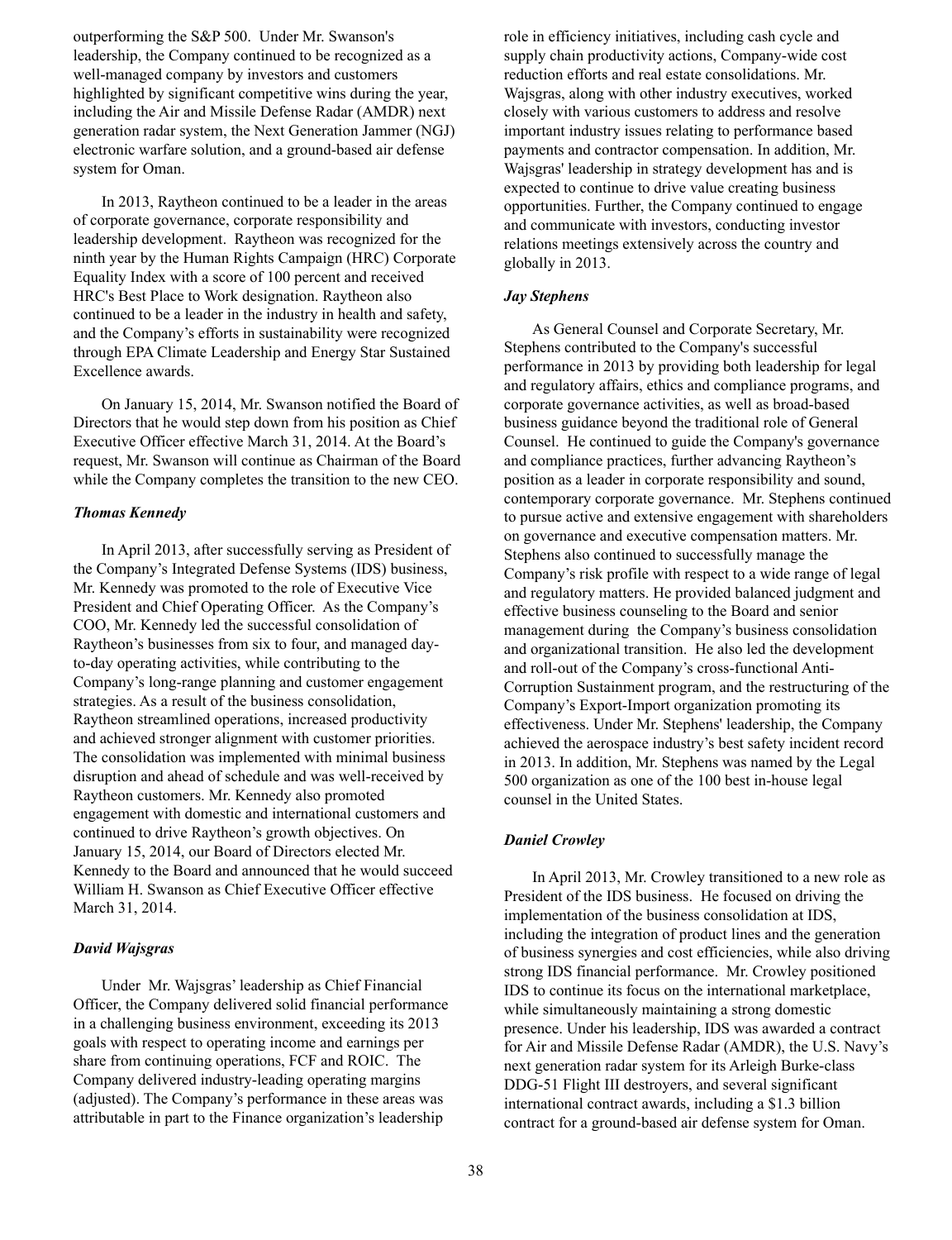At the end of the year, our CEO recommends to the MDCC the RBI awards for our executive officers other than himself. The full Board of Directors (excluding the CEO) approves all of our named executive officers' annual RBI awards, based on a recommendation from the MDCC. The 2013 Grants of Plan-Based Awards table on page 50 shows the threshold, target and maximum RBI awards that each of our named executive officers was eligible to receive for 2013. Their actual RBI awards earned for 2013 are shown in the "Non-Equity Incentive Plan Compensation" column of the Summary Compensation Table on page 46. The average 2013 RBI payments to our named executive officers approximated the  $75<sup>th</sup>$  percentile of the market.

## *Long-Term Incentives*

Our long-term incentive opportunities reward Company leaders and assist with the retention of these leaders. By aligning financial rewards with the economic interests of our shareholders, leaders are encouraged to work toward achieving our long-term strategic objectives. Our named executive officers receive long-term incentive awards in the form of performance-vesting restricted stock units pursuant to our Long-Term Performance Plan (LTPP) and restricted stock awards that vest on a specified time schedule. While we do not follow a formula allocation as between the two forms of long-term incentives, we more heavily weight the performance-based awards under the LTPP.

We target our named executive officers' long-term incentives, on average, between the  $50<sup>th</sup>$  and  $75<sup>th</sup>$  percentiles of the market for long-term incentives for employees in similar positions. The 2013 Grants of Plan-Based Awards table on page 50 shows the LTPP and restricted stock awards that were granted to each of our named executive officers for 2013.

*LTPP*. We award performance-based restricted stock units pursuant to the LTPP under our 2010 Stock Plan to encourage both retention and targeted performance. The LTPP provides awards of restricted stock units that vest at the end of a three-year performance cycle based upon the achievement of specific pre-established levels of Company performance. Stock units may be settled in our common stock or in cash, at the discretion of the MDCC. The LTPP awards are granted annually in independent over-lapping three-year cycles, which provides continuity of opportunity and marketplace consistency.

The performance goals for the 2013-2015, 2012-2014, and 2011-2013 performance cycles are based on the following weighted metrics:

| Performance | ROIC | CECF | TSR | Total   |
|-------------|------|------|-----|---------|
| 2013-2015   | 50%  | 25%  | 25% | $100\%$ |
| 2012-2014   | 50%  | 25%  | 25% | $100\%$ |
| 2011-2013   | 50%  | 25%  | 25% | $100\%$ |

We have used the same performance metrics since 2006 and the same weightings since 2007. In each case, the goals

are independent and additive, which means that if we miss the threshold performance as to one measure, no credit would apply to that element, but could be made up for by abovetarget performance in another area.

- Return on Invested Capital (ROIC) measures how efficiently and effectively we use capital.
- Cumulative Free Cash Flow (CFCF) measures, on a cumulative basis, the cash that is generated over the three-year performance cycle, which we can use to make strategic investments to grow our businesses or return to our shareholders. The calculation of CFCF is essentially the same as the FCF calculation described above under the discussion of the RBI plan.
- Total Shareholder Return (TSR) compares our stock price appreciation, including reinvested dividends, over the performance period to our peers' stock performance over the same period and provides a percentage ranking.

Like CFCF and TSR, ROIC is a non-GAAP financial measure and is calculated as follows:

 $\bullet$ ROIC is (a) (i) income from continuing operations, excluding (ii) the after-tax effect of the FAS/CAS pension and post-retirement benefits expense/ income and, from time to time, certain other items, plus (iii) after-tax net interest expense plus (iv) onethird of operating lease expense after-tax (estimate of interest portion of operating lease expense) divided by (b)(i) average invested capital after capitalizing operating leases (operating lease expense times a multiplier of 8), adding (ii) financial guarantees, less net investment in discontinued operations, and adding back (iii) the liability for defined benefit pension and other post-retirement benefit plans, net of tax and excluding (iv) other similar non-operational items. Such calculation also includes certain variations due to averaging the metric over the three-year performance cycle.

In 2011, we adjusted the ROIC definition from the prior year's definition to exclude any change from pension contributions. This adjustment eliminates all of the non-operational pension impact from the calculation in order to more clearly reflect the underlying business performance.

We selected these three non-GAAP financial performance measures because they are good indicators of the Company's overall performance and, we believe, lead to the creation of long-term value for our shareholders. They also reflect input from our investors. For example, CFCF is a useful measure because our ability to generate cash efficiently will continue to be critical to our ability to fund our operations, grow our business, prudently manage our debt levels, and, going forward, will be useful in the development of technology and making acquisitions to meet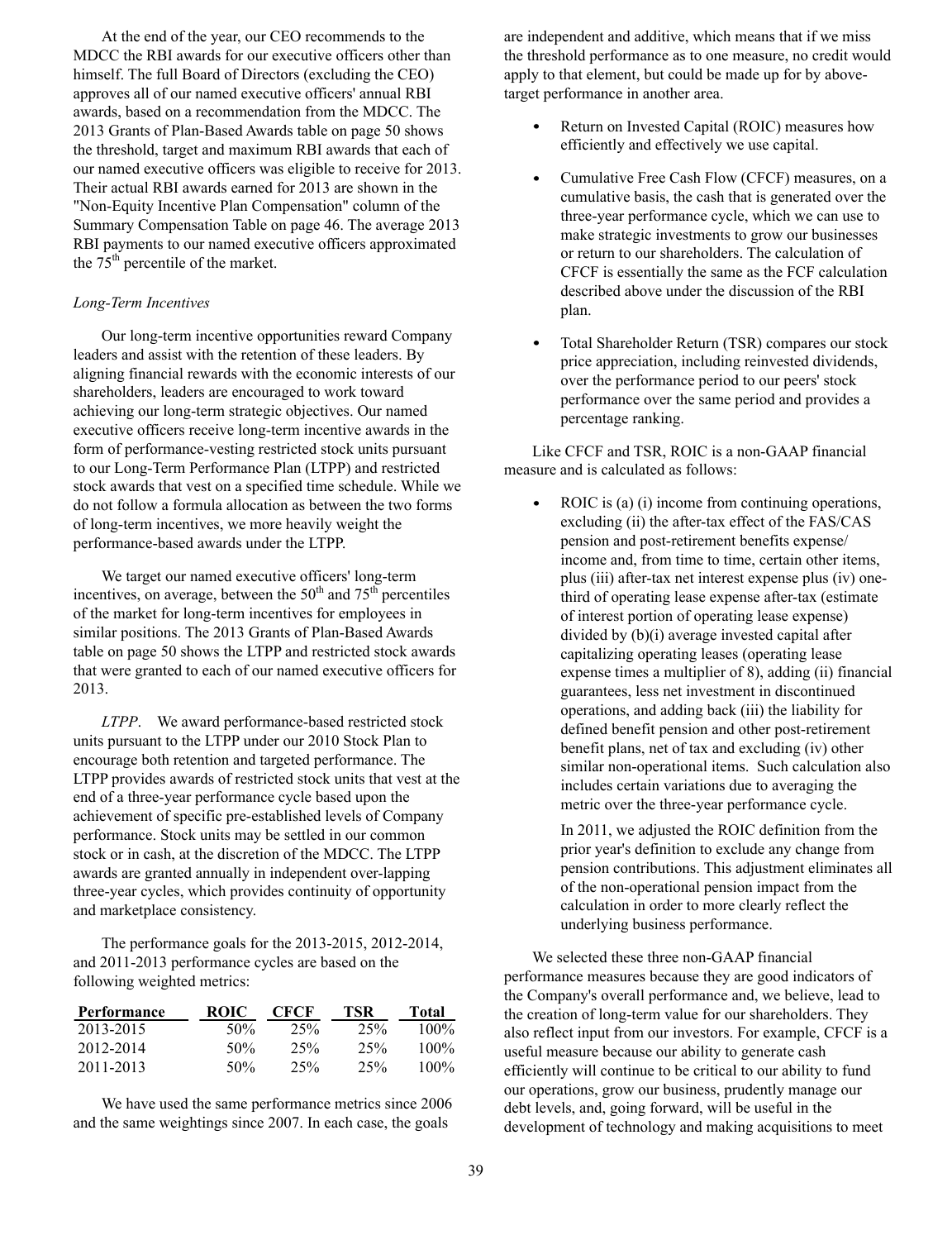our strategic objectives.

We use comparative TSR as one of our metrics because investors recognize it as an appropriate measure to incentivize executives. We use the core peer group rather than the broader peer group for this comparison because the TSR of our peer aerospace and defense companies is more relevant to our performance. However, our comparative TSR performance may be impacted by a number of factors not necessarily related to our performance. For example, the TSR of our peer companies may be impacted by extraordinary events on financial results, or may be impacted differently by economic and business factors due to their different mixes of commercial and defense businesses. Due to the acquisition of Goodrich Corporation by United Technologies Corporation in 2012, Goodrich was not included in the TSR calculation for the performance cycles completed in 2012 and 2013.

In setting the performance levels for each of these metrics in the LTPP, we start with our five-year financial plan. The five-year plan represents management's long-term view of the potential performance of the Company for such period, based on identified future challenges, risks and opportunities, and is reviewed by the Board of Directors. We take the three relevant years within the five-year strategic plan and derive a three-year set of financial targets. This set of targets is reviewed by the MDCC and is used for setting the three-year LTPP target performance metrics. The LTPP targets are established at the beginning of each three-year cycle when the performance results are uncertain. We do not make changes in the LTPP targets as a result of subsequent revisions to our business projections. However, due to the recent and continuing environment of economic and industry uncertainty, and the challenges of setting three-year performance targets in this environment, the MDCC has provided for the possibility of adjustments to performance for the 2011-2013, 2012-2014, 2013-2015 and 2014-2016 LTPP performance cycles. Such potential adjustments are intended to take into account differences between the conditions reasonably assumed when metrics were established and the actual conditions that might take place during such performance cycles. The conditions are regarded as largely outside the control of the Company and generally relate to Department of Defense budget and contract award uncertainties and, for certain performance cycles, the timing of international contract awards. The potential adjustments were predetermined using clearly articulated objective criteria established at the time of the MDCC's approval of the performance metrics for the respective plan period and made subject to a cap. The performance criteria are not subject to further adjustment, although the MDCC retained discretion to adjust awards downward in compliance with Section 162(m) of the U.S. Internal Revenue Code.

Given that the LTPP financial metric targets are longterm estimates of potential Company performance, it is difficult to predict accurately whether they will be met as the Company's performance during the period will be impacted by a wide range of known and unknown factors, including

geo-political events, macroeconomic conditions and other matters beyond our control. As a result of these factors, it is too early to tell how our future financial performance will affect future LTPP awards.

 The following table summarizes our performance in the three performance metrics and the corresponding funding for such metrics for the 2011-2013 LTPP award cycle.

| Performance<br>Metric<br>and Weighting | <b>Performance Against Targets</b>                                                                                                                                            | Metric<br>Funding |
|----------------------------------------|-------------------------------------------------------------------------------------------------------------------------------------------------------------------------------|-------------------|
| CFCF (25%)                             | $$6,132$ million (pre-<br>established target of \$5,171<br>million and maximum of<br>$$6,671$ million)                                                                        | 37.5%             |
| TSR (25%)                              | Ranked fourth within our<br>core peer group (with<br>funding dependent on our<br>relative rank compared to<br>our core peer group of 10<br>companies, including<br>ourselves) | 33.3%             |
| ROIC (50%)                             | 14.55% (pre-established<br>target of $13.61\%$ and<br>maximum of $15.36\%$ )                                                                                                  | 75.0%             |
|                                        |                                                                                                                                                                               | 145.8%            |

Target levels on all three metrics were exceeded, resulting in a combined factor of 145.8% of target being earned and paid out in shares of common stock for the 2011-2013 award cycle. The final ROIC and CFCF performance was based on the ROIC and CFCF metrics with the predetermined adjustment condition in the 2011-2013 LTPP relating to the Department of Defense budget as described above, without any further adjustment by the MDCC.

*Restricted Stock*. Restricted stock awards with timebased vesting schedules provide a strong retentive complement to the LTPP, while still keeping focus on creating shareholder value. Restricted stock awards also encourage executive officers to manage the Company from the perspective of an owner with an equity stake in our business. Restricted stock awards granted to our named executive officers in 2013 vest in three equal tranches on each of the second, third and fourth anniversaries of the grant date, provided, other than as noted below, the executive is then still employed by the Company. The two-year vesting period for the first tranche, and the four-year vesting period for the entire award, are effective ways to promote retention of our executives. In 2004, we changed the primary form of our broad-based equity compensation from stock options to restricted stock. There have been no stock options granted since 2005.

In 2013, the MDCC determined that future time-based awards to retiree-eligible employees, who have attained the age of 60 with at least ten years of service with the Company, including eligible executive officers, will generally be in the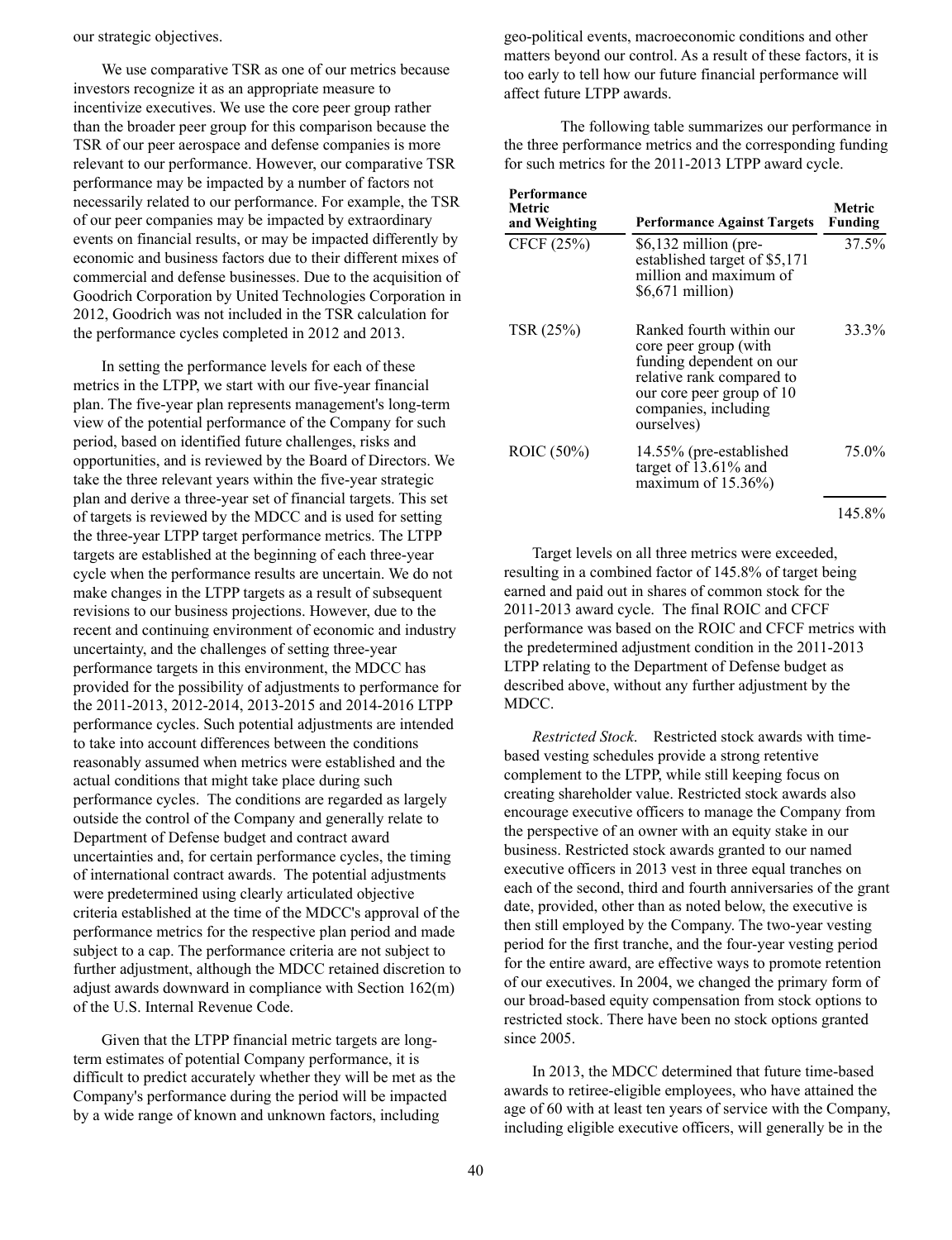form of restricted stock units that continue to vest (but do not accelerate) on the scheduled vesting dates into retirement, subject to the employee's compliance with certain postemployment covenants, including non-competition and nonsolicitation. In making this determination, the MDCC received input from PM&P and assessed a number of considerations, including peer company practices, uncertainties in the aerospace and defense industry and organizational changes.

# *Stock Ownership and Retention Guidelines*

To reinforce our culture and expectation of long-term share ownership, we have implemented stock ownership

guidelines for our elected officers. (See the following table.) In 2013, the guidelines were amended to increase the threshold ownership requirements for our CEO and elected Vice Presidents, and to create a new requirement for our new COO role. These guidelines are designed to ensure sustained, meaningful executive share ownership, align executive longterm interests with shareholder interests, and demonstrate our officers' commitment to enhancing long-term shareholder value. The MDCC regularly reviews the requisite ownership levels, as well as attainment of these ownership levels, by our elected officers. As of December 31, 2013, each of our named executive officers had met or exceeded his stock ownership requirements.

| Ownership Guidelines      | $\bullet$ CEO:                                                                                                                               | 6 x base salary |  |  |  |  |
|---------------------------|----------------------------------------------------------------------------------------------------------------------------------------------|-----------------|--|--|--|--|
|                           | $\cdot$ COO:                                                                                                                                 | 4 x base salary |  |  |  |  |
|                           | • Senior Vice Presidents:                                                                                                                    | 3 x base salary |  |  |  |  |
|                           | • Business Presidents:                                                                                                                       | 3 x base salary |  |  |  |  |
|                           | • Other Elected Vice Presidents:                                                                                                             | 2 x base salary |  |  |  |  |
| Time to Meet Requirements | • 5 years from date on which guidelines become applicable to the officer.                                                                    |                 |  |  |  |  |
|                           | • Officers may not dispose of Company stock until attaining ownership thresholds and<br>thereafter must maintain specified ownership levels. |                 |  |  |  |  |

# **Stock Ownership and Retention Guidelines for Elected Officers**

## *Policy Against Hedging with Respect to Company Stock*

To assure alignment with the long-term interests of our other shareholders, under the Company's Insider Trading Policy, our officers, as well as other employees and nonemployee directors, may not engage in short sales of Company stock or transactions in any derivative of a Company security, including, but not limited to, puts, calls and options (other than the receipt and exercise of options that might be granted by the Company pursuant to a Company compensation plan), nor in any type of hedging or similar monetization transaction that would permit the holder to own Company securities without the full risks and rewards of ownership.

#### *Perquisites and Other Executive Benefits*

While a relatively small portion of our executives' total direct compensation opportunities, perquisites and other executive benefits are important to ensure competitiveness at the senior leadership level. Under our executive perquisite policy, we provide our executive officers a car allowance, financial planning services, executive physicals and life insurance coverage benefits. We also provide other perquisites to certain executives in limited circumstances due to our security and personal safety requirements. Individually and in the aggregate, the perquisites we provide to our named executive officers are comparable in scope to those provided by the companies in our peer groups, particularly in the core peer group of aerospace and defense companies. In 2012, we

changed our perquisites policy to transition all car leases to car allowances as leases terminate. All executives have now transitioned from leased vehicles to car allowances. In 2011, we also eliminated the following perquisites previously provided to certain executives after a separation: car allowances, excess liability insurance, financial planning services and executive physicals.

#### *Retirement Benefits and Deferred Compensation*

*Retirement Benefits*. Retirement benefits also fulfill an important role within our overall executive compensation objective because they provide an element of financial security that promotes retention. Our retirement program, including the amount of benefit, is comparable to those offered by the companies in our peer groups and, as a result, ensures that our executive compensation remains competitive.

We maintain the following broad-based retirement plans in which our named executive officers are eligible to participate, along with a majority of our employees:

- the Raytheon Savings and Investment Plan (RAYSIP), a tax-qualified defined contribution retirement plan (401(k) plan);
- the Raytheon Company Pension Plan for Salaried Employees, a tax-qualified, defined benefit pension plan that covers most of our salaried employees and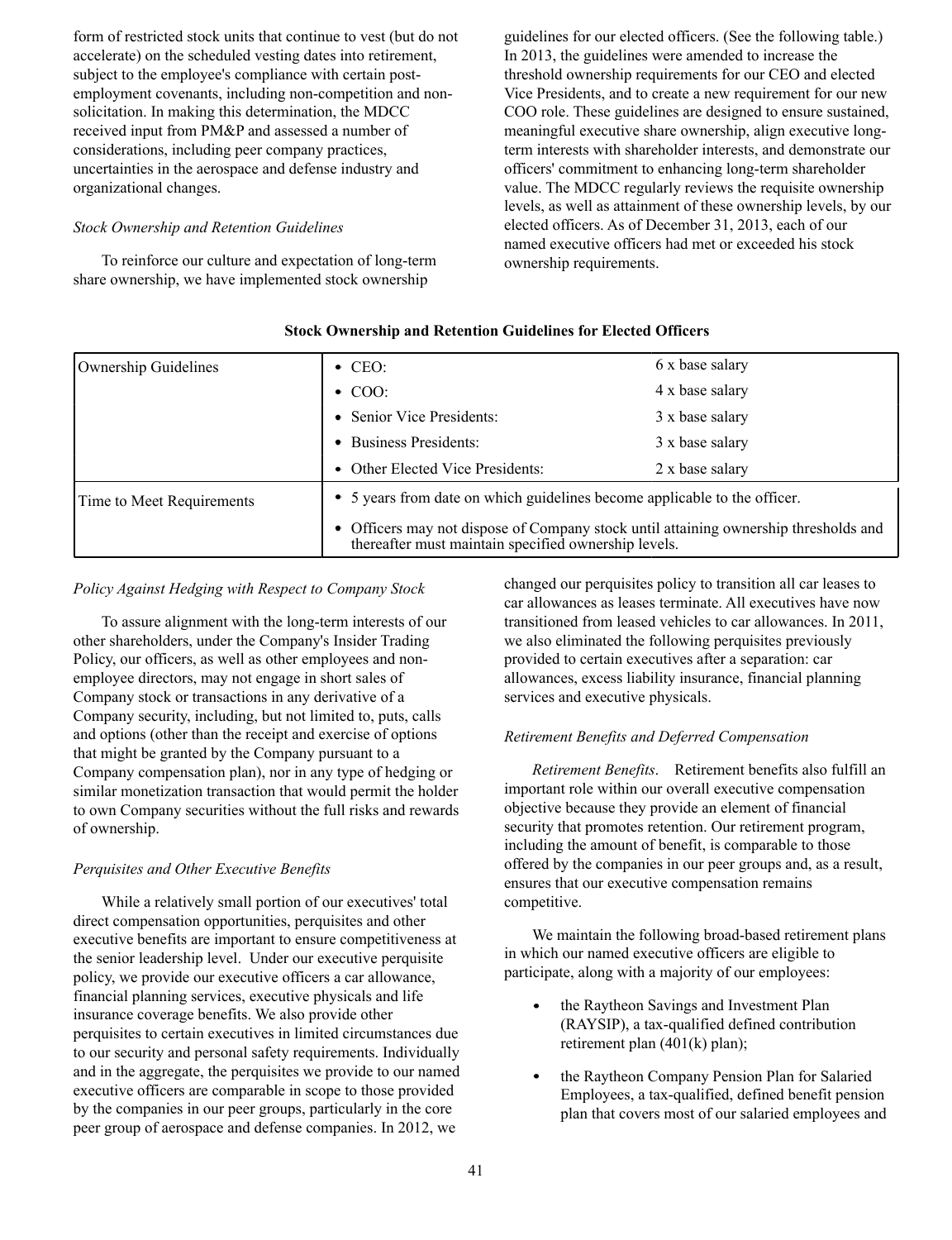executive officers, including Messrs. Swanson, Wajsgras and Stephens; and

the Raytheon Non-Bargaining Retirement Plan, a tax-qualified, defined benefit pension plan that covers most of the people who became Raytheon employees when Raytheon merged with Hughes Aircraft in 1997, including Mr. Kennedy.

We also maintain the Raytheon Excess Pension Plan for employees who qualify, including our named executive officers other than Mr. Crowley. The Raytheon Excess Pension Plan is a nonqualified excess pension plan which provides benefits that would have been provided to a participant under the tax-qualified pension plan but for compensation limits imposed under the U.S. Internal Revenue Code (IRC).

We also sponsor the tax-qualified Retirement Income Savings Program (RISP) within RAYSIP. Employees who joined the Company after December 31, 2006 are eligible for RISP, in lieu of one of our defined benefit pension plans. Participation begins after one year of employment. Raytheon contributes from 2.5% to 9% of eligible compensation to the participant's RISP account based on date of hire, age on date of hire and years of service. Participants direct the investment of their RISP account from among RAYSIP's investment options. For participants in the tax-qualified RISP, we also maintain the nonqualified RISP within the Deferred Compensation Plan (as discussed below) for contributions on compensation over the IRC compensation limit. Participants vest in the tax-qualified and nonqualified RISP accounts after three years of service to the Company. Mr. Crowley is the only named executive officer who was not with the Company as of December 31, 2006 and, as such, is the only one who participates in RISP.

In addition, certain senior executives, including our named executive officers, are eligible to participate in the Raytheon Company Supplemental Executive Retirement Plan (SERP). The SERP is designed to replicate, but not exceed, the retirement benefit that a mid-career person joining the Company would achieve under the qualified and excess pension plans had such person begun his or her career with Raytheon. The SERP benefit (up to 50% of final average earnings for a participant who retires after age 60 with at least 15 years of service to the Company) is offset by amounts payable under our other Company pension plans, any prior employer plan, Social Security and, in the case of Mr. Crowley, the annuity value of his account in the RISP.

Mr. Swanson and Mr. Kennedy will not receive a payment under the SERP because of their longstanding service with Raytheon (42 years for Mr. Swanson and 30 years for Mr. Kennedy). Were either of them to retire, their pension benefit under the formula in our qualified and excess pension plans exceeds the maximum 50% of final average earnings that the SERP would provide. Because the SERP has offsets for the pension plan benefits, there would be no excess benefit payable under the SERP. Our other named

executive officers could be eligible for SERP benefits, depending on when they retire.

Each of the above retirement plans, including the SERP, is described in more detail under the heading "Pension Benefits" beginning on page 56.

*Deferred Compensation Plan*. We maintain the Raytheon Deferred Compensation Plan under which a select group of management or highly compensated employees, including our named executive officers, may elect to defer up to 50% of their salary and up to 90% of their annual RBI plan awards and receive tax-deferred returns on those deferrals. The account balances in this plan are unfunded and represent money that the participants have previously earned and voluntarily elect to defer in order to accumulate tax-deferred returns. Plan participants can allocate their account balances among substantially the same investment options available under our qualified RAYSIP, which also accumulate on a taxdeferred basis. We make a matching contribution of up to 4% of deferrable compensation. In addition, for participants in the tax-qualified RISP, we make contributions from 2.5% to 9% of compensation over the IRC compensation limit. The provision of this deferral opportunity is a competitive practice in the marketplace. For more information on our Deferred Compensation Plan, see "Nonqualified Deferred Compensation" on page 58.

#### *Severance Pay Arrangements*

Our employees, including our named executive officers, are employees at-will and do not have long-term employment contracts with the Company. The at-will employment status of our employees affords us the necessary flexibility to remove employees when appropriate under the circumstances. However, in order to retain and attract highlyqualified executives who may otherwise desire the protection of long-term employment contracts, we offer specified severance benefits under our executive severance guidelines. Such benefits provide protection for our executives who, upon joining the Company, may forfeit substantial pay and benefits earned from a previous employer. For our named executive officers, other than Messrs. Kennedy and Crowley, the severance benefits under these guidelines provide a multiple of base salary and target annual incentive award (2.99 for our CEO and 2.0 for the other named executive officers) and continuation of welfare benefit and pension plans, other than the SERP, for 3 and 2 years, respectively. In 2009, we changed our guidelines prospectively for new officers first elected on or after January 1, 2010, such as Messrs. Kennedy and Crowley, to reduce these multiples to 2.0 for the CEO and 1.0 for other officers. At the same time, we also eliminated the following post-separation perquisites previously provided to certain executives: car allowances, excess liability insurance, financial planning services and executive physicals.

Separate from our executive severance guidelines, we have change-in-control agreements with our executive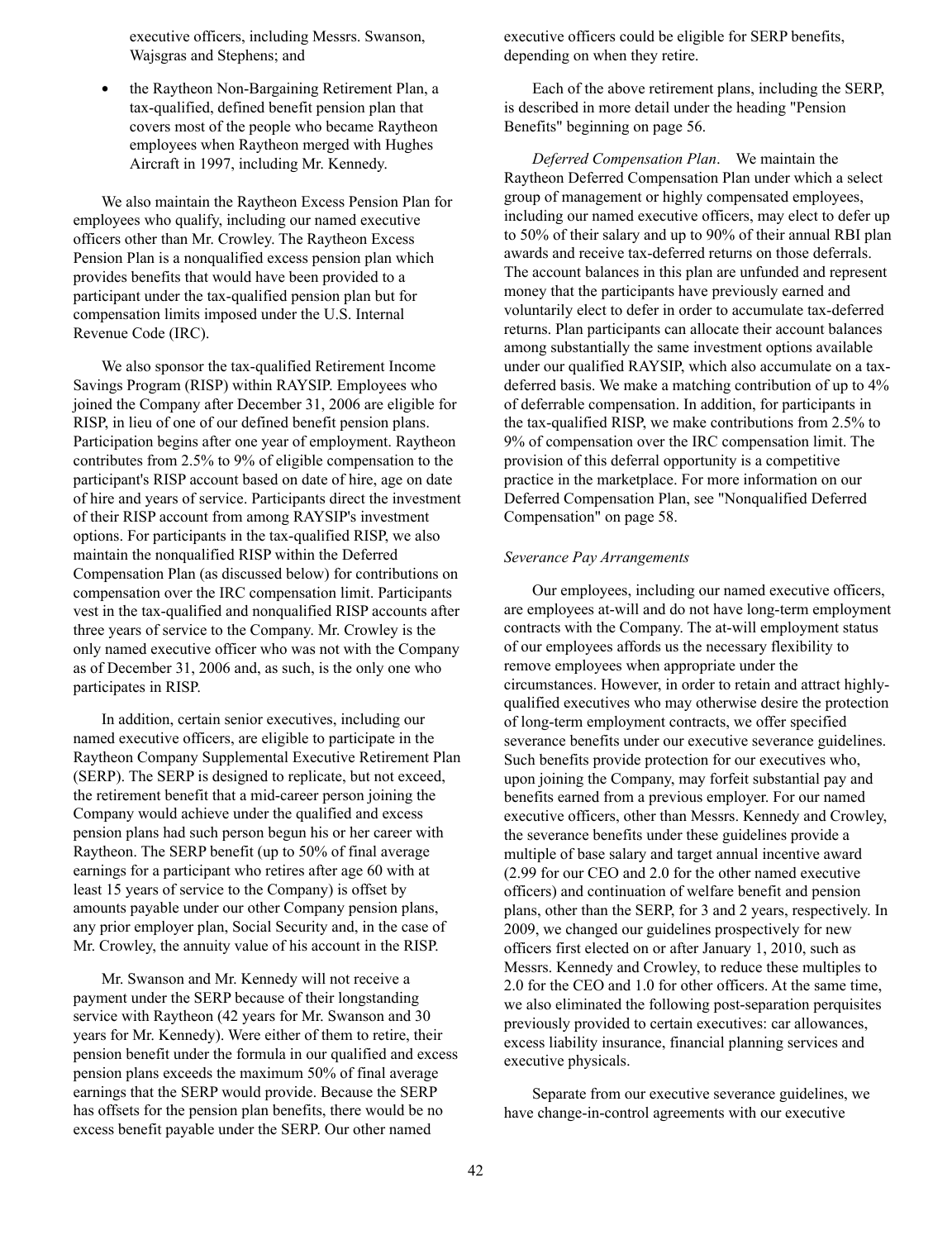officers that have been reviewed and approved by the MDCC. Changes in corporate control are often accompanied by changes in the corporate culture and job losses, especially at executive levels. If a transaction affecting corporate control of Raytheon were under consideration, we expect that our executives would naturally be faced with personal uncertainties and distractions about how this might affect their continued employment by the Company. By entering into change-in-control agreements before any such transaction is contemplated, we hope to focus our executives' full attention and dedication on our shareholders' best interests, despite any threatened or pending change-incontrol, and to encourage our executives to stay with the Company until the transaction is completed. The agreements do this by providing a meaningful severance benefit in the event that a change-in-control occurs and, within the 24 months after the change-in-control, the executive is either terminated without cause or resigns due to a material reduction in compensation or a material change in the executive's job duties without his consent. These agreements are not intended to provide a windfall to our executives occasioned by a change-in-control. The agreements provide for a "double trigger" such that an executive would only receive severance benefits upon a qualifying termination following a change-in-control, and not simply upon a changein-control. Furthermore, any benefit received by an executive under a change-in-control agreement would be reduced by the severance benefit he or she may earn under our severance guidelines as described above, so that there would be no duplication of benefits.

Our change-in-control agreements no longer provide tax gross-up protection for excise taxes that might apply in the event of a change-in-control. We have also eliminated the following perquisites upon a qualifying termination within 24 months after a change-in-control: car allowances, excess liability insurance, financial planning services and executive physicals. Our severance programs, including the conditions under which such benefits are triggered and the amount of such benefits, are comparable to those provided by the companies in our peer groups. The MDCC's independent consultant has confirmed that our change-in-control and other severance arrangements are competitive in our industry. For more information on our executive severance policy and the terms of our change-in-control agreements, see "Potential Payments Upon Termination or Change-in-Control" beginning on page 59.

#### **Enhancements in Governance**

In recent years, the Company has adopted a number of important governance enhancements related to its executive compensation program. In 2013, the Board amended its Governance Principles to increase the multiple of base salary necessary to satisfy our stock ownership guidelines applicable to the CEO from 5.0 to 6.0, while also increasing the multiple applicable to certain other categories of elected officers. Also in 2013, the MDCC revised the guidelines applicable to change-in-control agreements to reduce the

multiple of base salary and target annual incentive award to be provided under such agreements from 3.0 to 2.0 for those executive officers, other than the CEO, first hired or appointed as an officer on or after July 31, 2013.

In 2009, the MDCC adopted a formal policy to ensure that it will continue to receive independent and unbiased advice and analyses from its compensation consultant. At the same time, the Board made related amendments to the MDCC charter to require an annual MDCC assessment of the independence of its outside compensation consultant and the pre-approval of any services proposed to be provided by such consultant to the Company. Early in 2013, both the policy and the charter were amended to incorporate new NYSE standards effective on July 1, 2013 establishing the specific independence factors which must be considered before selecting any compensation committee adviser. The policy, as amended, requires the MDCC to assess annually the independence of its compensation consultant, considering all relevant factors including those enumerated in the NYSE standards and, further, prohibits the consultant from providing certain services either to our executive officers and directors, personally, or to the Company (other than the MDCC). The services to the Company subject to this prohibition are advice to management related to executive and director compensation, employee compensation and employee benefits.

As part of the independence assessment mandated by the policy, the MDCC reviews any services proposed to be provided by the consultant to the Company not otherwise prohibited under the policy and considers whether the provision of such non-MDCC services to the Company will impair the consultant's independence. Such non-MDCC services may be provided only with the MDCC's preapproval. Additionally, as a guideline to avoid any actual or perceived conflict of interest or bias, the policy limits the fees paid by the Company for such non-MDCC services to no more than 1% of the consulting firm's annual gross revenues.

The Board amended the Company's Governance Principles in 2008 to add a Restatement Clawback Policy. This policy gives the Board the right to recover RBI payments, LTPP awards and restricted stock awards made on or after January 1, 2009 to any elected officer, to the extent that such payments or awards were inflated due to erroneous financial statements substantially caused by the executive's knowing or intentionally fraudulent or illegal conduct. The policy is designed to maximize the likelihood that the Company will be successful if it seeks to recover the portion of an executive's incentive compensation attributable to inflated financial results caused by the executive's malfeasance.

The Board amended the Governance Principles in 2009 to clarify stock retention requirements in the Stock Ownership and Retention Guidelines. The clarifications implement existing Company policy under which executive officers and directors may not dispose of Company stock until attaining ownership thresholds and thereafter must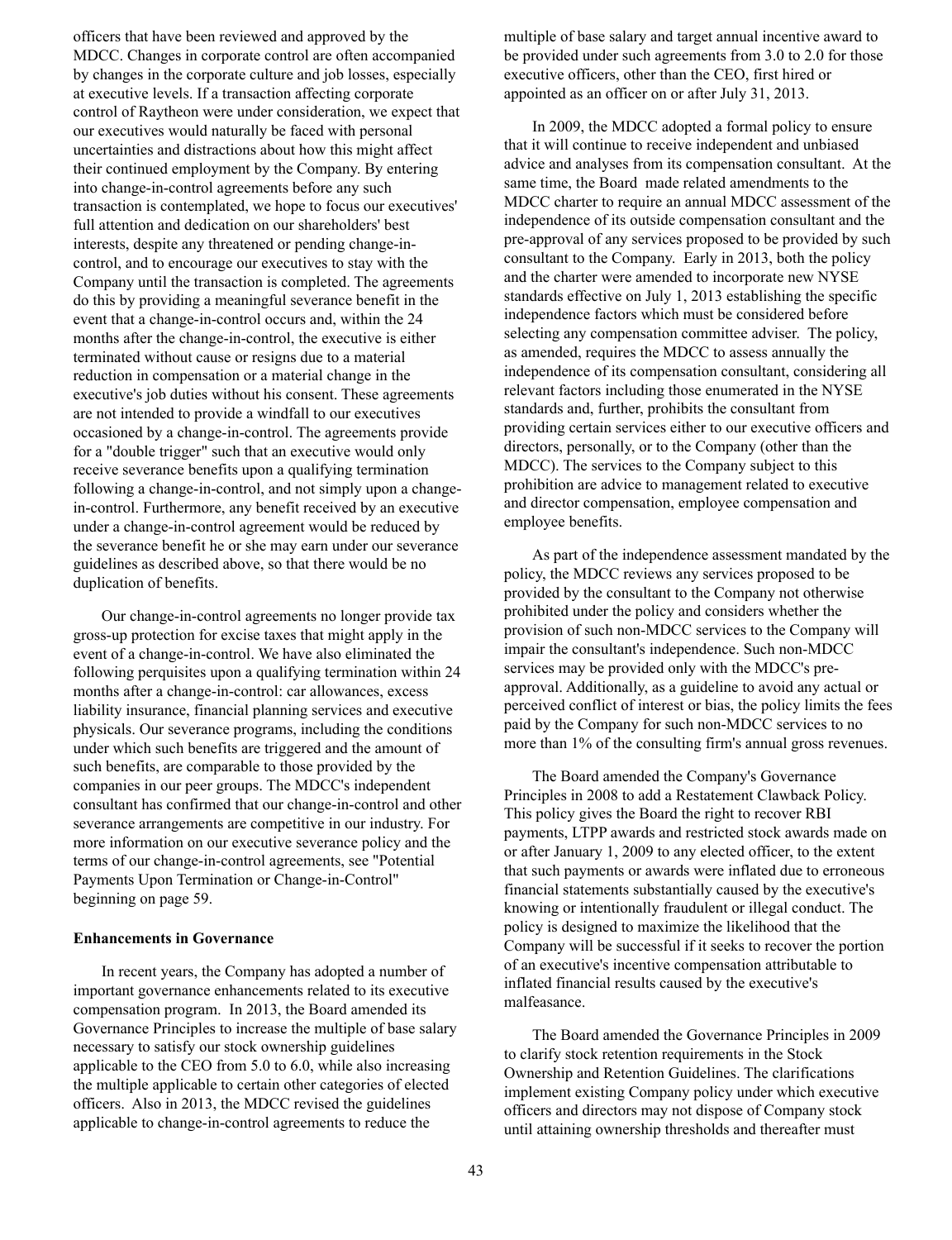maintain specified ownership levels. In 2011, the Board revised the stock ownership guidelines applicable to directors to provide that each director is expected to own shares of Company stock with a market value of at least four times the cash component of the director's annual retainer for service on the Board. In 2013, the Board further revised the stock ownership guidelines applicable to officers to provide increased ownership thresholds for our CEO, COO and elected vice presidents.

The Board also amended the MDCC charter in 2009 to formalize the practice and responsibility of the MDCC to review succession plans for the CEO, executive officers and other elected officers of the Company and career development plans for elected officers and other key employees.

## **Other Considerations**

*Tax Considerations.* Under Section 162(m) of the U.S. Internal Revenue Code, there is a limit of \$1,000,000 on the amount of compensation that we may deduct in any one year with respect to compensation paid to certain of our named executive officers. However, qualified performance-based compensation will not be subject to the deduction limit if specified requirements are met. To maintain flexibility in compensating our executives, the MDCC reserves the right to use its judgment to authorize compensation payments that may be subject to the limit when the MDCC believes that such payments are appropriate. Accordingly, certain components of our executive compensation program are designed to be qualified performance-based compensation under Section 162(m) while others are not.

In 2006, the MDCC determined that compensation paid pursuant to awards under the LTPP, starting with our LTPP awards made for the 2006-2008 performance cycle, should generally be structured with a goal that they be tax deductible pursuant to Section 162(m). As a result, we obtained shareholder approval of the performance goals that may be used with respect to the LTPP at our 2006 annual meeting of shareholders, and we operate the LTPP intending to comply with the Section 162(m) exemption. The MDCC again made this determination with respect to the 2010 Stock Plan which was approved by the shareholders at the 2010 Annual Meeting of Shareholders.

However, neither our annual RBI awards nor our timebased restricted stock awards are eligible for the performance-based compensation exemption from Section 162(m). In the case of our RBI awards, we believe that the ability to exercise judgment about our executives' individual performance in certain areas that do not easily lend themselves to specific objective measurement, such as effective management of human resources, ethical business behavior and leadership competencies, outweighs the cost to us of the loss of a tax deduction imposed by the limits of Section 162(m).

*Other Considerations*. Many of our government contracts are cost-reimbursable contracts under which we are reimbursed for our allowable costs. These types of contracts are subject to special regulations about what are and are not allowable costs, which we sometimes take into consideration in structuring our compensation program. For example, since compensation in the form of time-based restricted stock is an allowable cost and stock options are not, in 2004 we began to use consistently restricted stock awards in our executive compensation program rather than stock options.

#### **Equity Grant Practices**

Historically, we have not timed the grant of equity awards to coincide with, precede or follow the release of material non-public information. We have an internal policy on equity grant practices, approved by the MDCC, which provides, among other things, that equity awards shall be approved only at regularly scheduled meetings of the MDCC or Board, that equity awards granted to new employees or directors or promoted employees shall be considered by the MDCC or Board at a regularly scheduled meeting subsequent to the hire or promotion date, and that equity awards shall not be granted with a retroactive effective date.

#### **Agreed-Upon Procedures on Compensation Tables**

As part of the Company's annual governance procedures, our independent registered public accounting firm is engaged to perform certain agreed-upon procedures determined by the Company and the Audit Committee of our Board, with respect to the information provided in the compensation tables related to the named executive officers.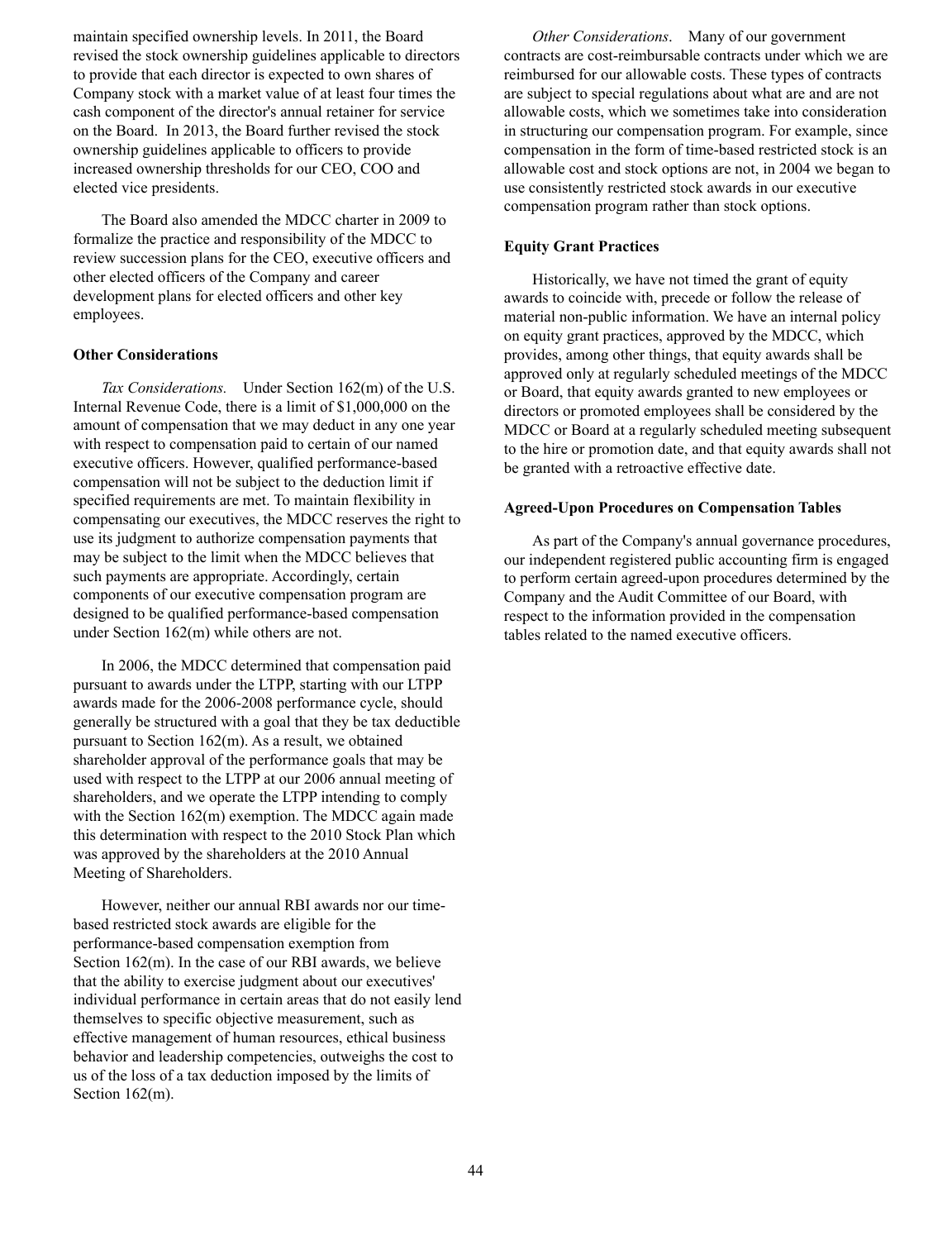# **MANAGEMENT DEVELOPMENT AND COMPENSATION COMMITTEE REPORT**

The Management Development and Compensation Committee is comprised entirely of independent directors. The Committee has reviewed and discussed with management the Compensation Discussion and Analysis required by Item 402(b) of Regulation S-K. Based on such review and discussions, the Committee recommended to the Board that the Compensation Discussion and Analysis be included in this proxy statement.

## **Submitted by the Management Development and Compensation Committee**

William R. Spivey, Chairman, James E. Cartwright, Ronald L. Skates and Linda G. Stuntz

*The above report of the Management Development and Compensation Committee does not constitute soliciting material and shall not be deemed to be incorporated by reference into any other filing under the Securities Act of 1933 or under the Securities Exchange Act of 1934, including by any general statement incorporating this proxy statement, except to the extent we specifically incorporate this information by reference, and shall not otherwise be deemed filed under such Acts.*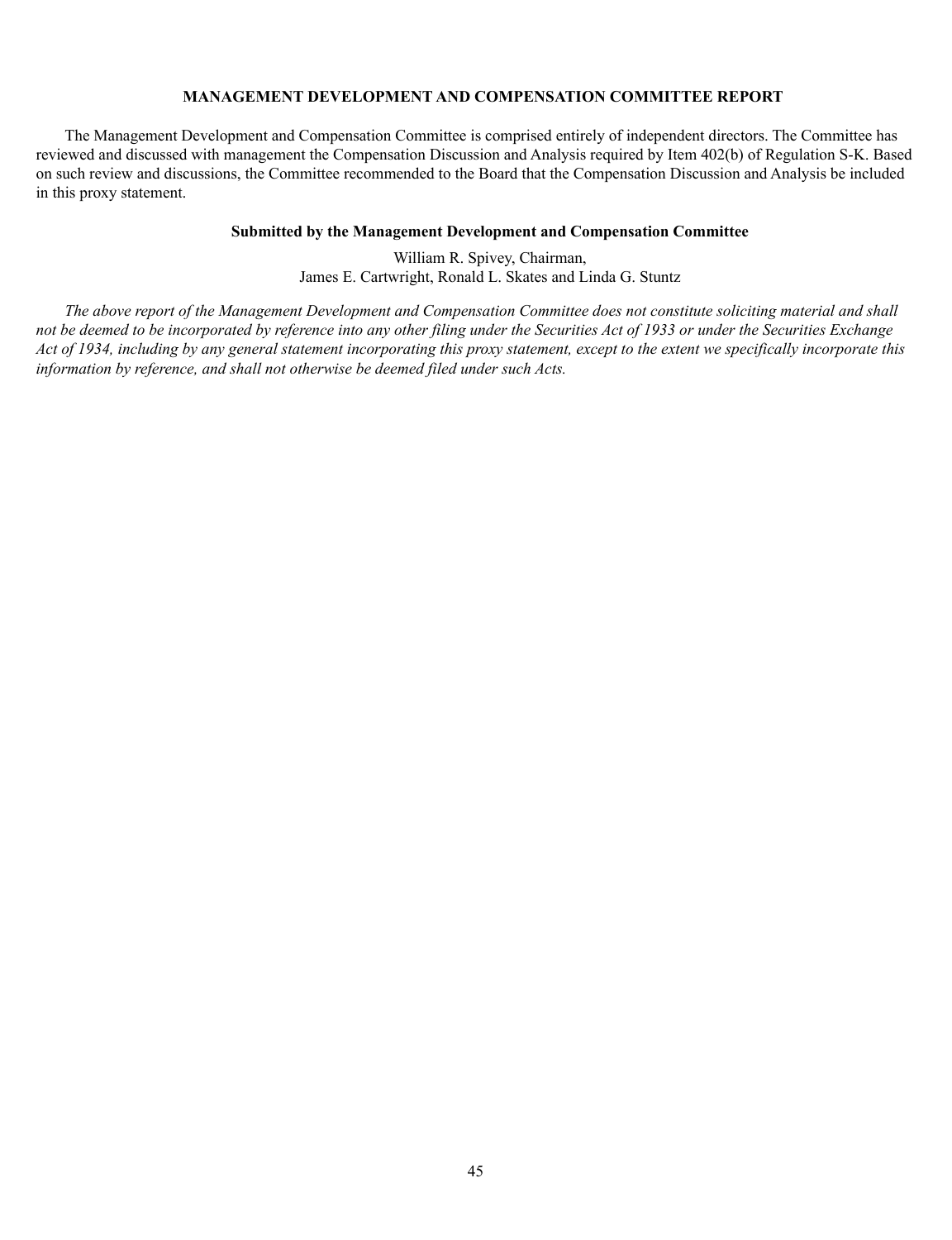#### **Summary Compensation Table**

The following table sets forth the compensation for each of our named executive officers in all capacities for the fiscal years ended December 31, 2011, 2012 and 2013, other than Mr. Kennedy who first became a named executive officer in 2013.

The table below was prepared in accordance with SEC requirements. The total compensation presented below does not necessarily reflect the actual total compensation received by our named executive officers or the Company's view of their total compensation opportunities in 2011-2013. More specifically, the amounts under "Stock Awards" do not represent the actual amounts paid to or realized by our named executive officers for these awards during 2011-2013 and simply represent the aggregate grant date fair value of awards granted in those years for financial reporting purposes. The Long-Term Performance Plan awards are subject to future Company performance and, like the restricted stock awards, are subject to future vesting periods. Likewise, the amounts under "Change in Pension Value and Nonqualified Deferred Compensation Earnings," which represent the change in the actuarial present values of such officers' accumulated pension benefits based on the same assumptions we use for financial reporting purposes, do not reflect amounts paid to or realized by our named executive officers during 2011-2013, nor does the MDCC consider such changes in pension benefits as an element of its annual compensation decisions. For information regarding the named executive officers' compensation opportunities in 2011-2013, see our supplemental table on page 30 in "Compensation Discussion and Analysis." The supplemental table is not a substitute for the required table below.

|                                                                   |      |     |                      |     | <b>Bonus</b>                    | <b>Stock</b><br>$Awards^{(1)}$ |               | Option                   |               | <b>Non-Equity</b><br><b>Incentive Plan</b> |    | Change in<br><b>Pension Value</b><br>and Non-<br>qualified<br><b>Deferred</b><br>Compensation<br>Earnings $(3)(4)$ |               | <b>All Other</b>                          | Total        |
|-------------------------------------------------------------------|------|-----|----------------------|-----|---------------------------------|--------------------------------|---------------|--------------------------|---------------|--------------------------------------------|----|--------------------------------------------------------------------------------------------------------------------|---------------|-------------------------------------------|--------------|
| <b>Name and Principal Position</b>                                | Year |     | <b>Salary</b><br>(S) |     | (S)                             | <b>(S)</b>                     |               | Awards<br>(S)            |               | Compensation <sup>(2)</sup><br><b>(S)</b>  |    | (S)                                                                                                                |               | Compensation <sup>(5)</sup><br><b>(S)</b> | <b>(S)</b>   |
| William H. Swanson                                                | 2013 |     | \$1,463,456          | \$  |                                 | \$11,555,135                   | \$            | $\overline{\phantom{m}}$ | S             | 3,500,000                                  | -S |                                                                                                                    | \$.           | 627,663                                   | \$17,146,254 |
| Chairman and Chief<br><b>Executive Officer</b>                    | 2012 |     | 1,414,421            |     | $\hspace{0.1mm}-\hspace{0.1mm}$ | 11,346,745                     |               |                          |               | 3,400,000                                  |    | 2,416,710                                                                                                          |               | 446,160                                   | 19,024,036   |
|                                                                   | 2011 |     | 1,369,704            |     | $\hspace{0.05cm}$               | 10,290,873                     |               |                          |               | 3,000,000                                  |    | 1,770,447                                                                                                          |               | 439,546                                   | 16,870,570   |
| Thomas A. Kennedy                                                 | 2013 | S.  | 664,017              | \$. |                                 | \$3,318,290                    | <sup>\$</sup> |                          | \$            | 1,200,000                                  | -S | 2,415,847                                                                                                          | S.            | 142,436                                   | \$7,740,590  |
| <b>Executive Vice President</b><br>and Chief Operating<br>Officer |      |     |                      |     |                                 |                                |               |                          |               |                                            |    |                                                                                                                    |               |                                           |              |
| David C. Wajsgras                                                 | 2013 | \$. | 901,434              | -S  | $\hspace{0.1mm}-\hspace{0.1mm}$ | \$2,571,068                    | <sup>\$</sup> | $\overline{\phantom{0}}$ | S             | 1,100,000                                  | -S | 218,627                                                                                                            | <sup>\$</sup> | 158,674                                   | \$4,949,803  |
| Senior Vice President and                                         | 2012 |     | 871,800              |     |                                 | 2,429,367                      |               |                          |               | 1,000,000                                  |    | 600,782                                                                                                            |               | 138,098                                   | 5,040,047    |
| Chief Financial Officer                                           | 2011 |     | 844,245              |     | $\hspace{0.1mm}-\hspace{0.1mm}$ | 2,318,452                      |               |                          |               | 865,000                                    |    | 477,304                                                                                                            |               | 131,395                                   | 4,636,396    |
|                                                                   | 2013 | \$  | 788,926              | -S  |                                 | \$<br>2,265,579                | <sup>\$</sup> | $\qquad \qquad$          | S             | 1,000,000                                  | -S |                                                                                                                    | <sup>\$</sup> | 120,986                                   | \$4,175,491  |
| Senior Vice President.<br>General Counsel and                     | 2012 |     | 762,979              |     | $\hspace{0.1mm}-\hspace{0.1mm}$ | 2,227,106                      |               |                          |               | 950,000                                    |    | 856,563                                                                                                            |               | 122,096                                   | 4,918,744    |
| Secretary                                                         | 2011 |     | 738,863              |     |                                 | 2,167,063                      |               |                          |               | 755,000                                    |    | 713,881                                                                                                            |               | 120,110                                   | 4,494,917    |
| Daniel J. Crowley                                                 | 2013 | \$. | 717,262              | -S  | $\hspace{0.1mm}-\hspace{0.1mm}$ | 2,518,343                      | <sup>\$</sup> | $\overline{\phantom{0}}$ | <sup>\$</sup> | 750,000                                    | -S |                                                                                                                    | <sup>\$</sup> | 263,016                                   | \$4,248,621  |
| Vice President, and                                               | 2012 |     | 691,028              |     | $\hspace{0.1mm}-\hspace{0.1mm}$ | 2,178,258                      |               |                          |               | 575,000                                    |    |                                                                                                                    |               | 118,595                                   | 3,562,881    |
| President, Integrated<br>Defense Systems                          | 2011 |     | 667,000              |     | $\hspace{0.1mm}-\hspace{0.1mm}$ | 2,067,765                      |               |                          |               | 500,000                                    |    |                                                                                                                    |               | 117,231                                   | 3,351,996    |

(1) Amounts represent the aggregate grant date fair values of restricted stock and Long-Term Performance Plan (LTPP) awards granted in 2013, 2012 and 2011, respectively, in accordance with the accounting standard for share-based payments, disregarding for this purpose the estimate of forfeitures related to service-based vesting conditions. Values for LTPP awards, which are subject to performance conditions, are computed based upon the probable outcome of the performance conditions as of the grant date of such awards. The values of the 2013-2015 LTPP awards at the grant date of such awards, assuming the highest level of performance conditions will be achieved during the three-year performance cycle, are as follows: Mr. Swanson - \$13,710,328; Mr. Kennedy - \$2,636,639; Mr. Wajsgras - \$2,742,090; Mr. Stephens - \$2,531,188; and Mr. Crowley - \$2,636,639. For more information on potential payouts under the 2013-2015 LTPP awards, see "2013 Grants of Plan-Based Awards" on page 50.

 $\frac{1}{2}$ 

The grant date fair values of restricted stock awards are based on the stock price on the date of grant and the number of shares (or the intrinsic value method). The grant date fair values of LTPP awards are calculated using the intrinsic value method for the CFCF and ROIC portions of the awards and the Monte Carlo simulation method for the total stockholder return portion of the awards. For more information on the assumptions used by us in calculating the grant date fair values for restricted stock and LTPP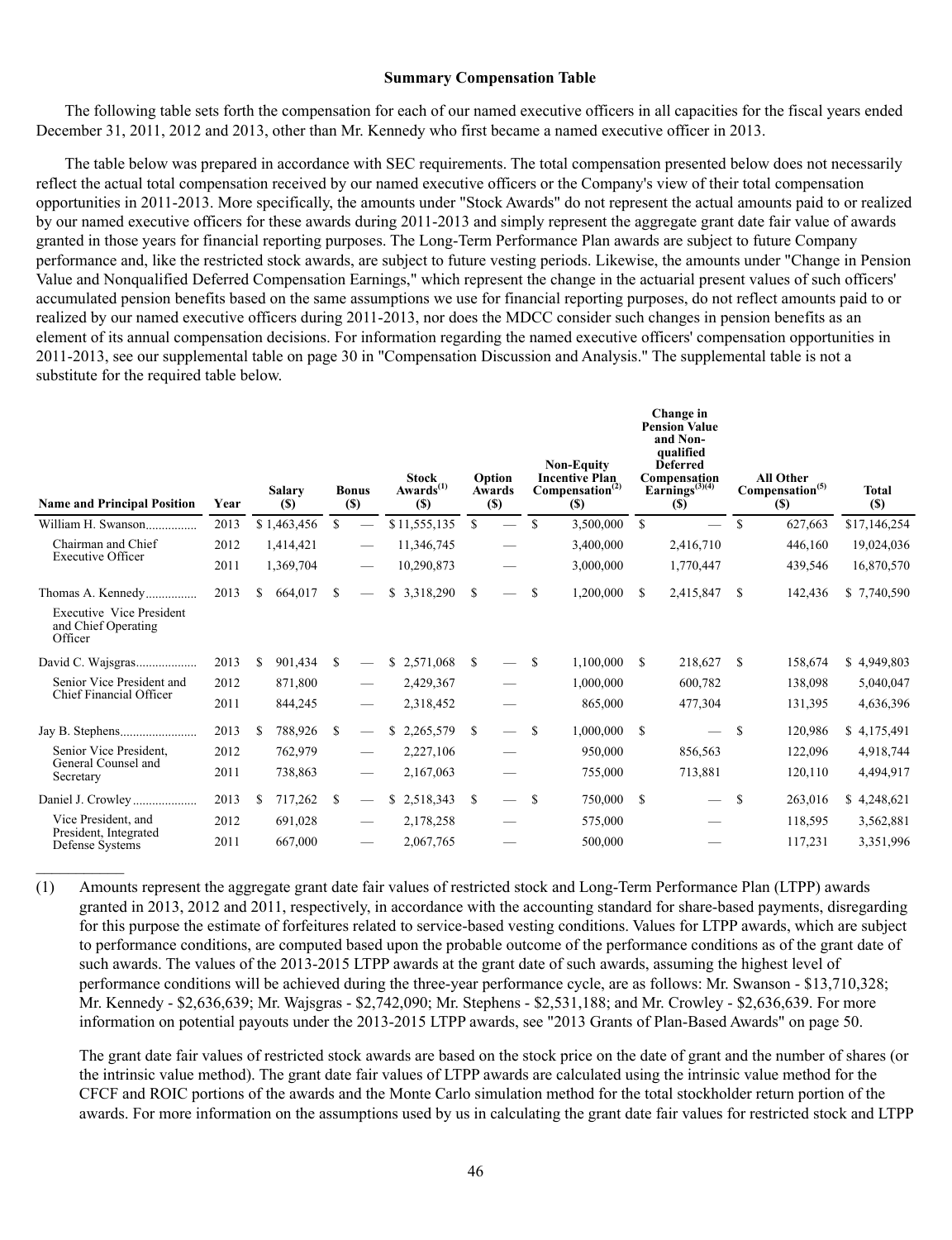awards, see Note 12: Stock-based Compensation Plans to our financial statements in our 2013 Form 10-K. A description of the material terms and conditions of the stock awards granted to the named executive officers in 2013 can be found on page 52 under the heading "2013 Grants of Plan-Based Awards - Equity Awards."

- (2) Represents amounts earned pursuant to RBI awards for 2011, 2012 and 2013 but which were paid in 2012, 2013 and 2014, respectively. A description of the material terms and conditions of the 2013 RBI awards can be found beginning on page 50 under the heading "2013 Grants of Plan-Based Awards - Non-Equity Incentive Plan Awards."
- (3) The amounts represent the aggregate change in the actuarial present value of the named executive officer's accumulated benefit under all defined benefit and actuarial pension plans (including supplemental plans) from the end of the preceding year to the end of the reported year. Generally, these amounts represent the change in value of the named executive officer's benefit due to an additional year of service, changes in compensation and changes in the discount rate. The amounts were computed using the same assumptions we used for financial reporting purposes under the accounting standard for employers' accounting for pensions. Actual amounts paid under our plans are based on assumptions contained in the plans, which may be different than the assumptions used for financial statement reporting purposes.
- (4) None of the named executive officers received any earnings on their deferred compensation based on above-market or preferential rates (as defined by the SEC). For more information on our Deferred Compensation Plan, see "Nonqualified Deferred Compensation" on page 58.
- (5) All Other Compensation amounts include, as applicable, (a) the value of perquisites and personal benefits (as defined by the SEC), (b) the amount of tax gross-ups, (c) the amount of Raytheon contributions to qualified and nonqualified defined contribution plans, (d) the value of insurance premiums paid and (e) certain other payments or items of compensation. Where the value of the items reported in a particular category for a named executive officer exceeded \$10,000 in 2013, those items are identified and quantified below.

# *(a) Perquisites and Personal Benefits*

Under our executive perquisites policy, each of the named executive officers is entitled to receive certain perquisites, including a car allowance of up to \$18,000 per year, other than our CEO who is entitled to a \$25,000 allowance, financial planning services of up to \$15,000 per year, and participation in the Executive Health Program (benefits of up to \$2,000 per year).

- Mr. Swanson's amount includes an aggregate of \$391,655 for personal use of Raytheon aircraft, personal use of a Raytheon-leased car and certain driving services, a car allowance, financial planning services, home security system and other security expenses and certain travel and incidental expenses relating to his spouse attending Raytheon-related events at our request.
- Mr. Kennedy's amount includes an aggregate of \$37,270 for a car allowance, financial planning services, certain travel  $\bullet$ and incidental expenses relating to his spouse attending Raytheon-related events at our request and an executive physical.
- Mr. Wajsgras' amount includes an aggregate of \$47,345 for a car allowance, financial planning services, certain travel and incidental expenses relating to his spouse attending Raytheon-related events at our request and an executive physical.
- Mr. Stephens' amount includes an aggregate of \$32,609 for a car allowance, financial planning services, certain travel and incidental expenses relating to his spouse attending Raytheon-related events at our request and an executive physical.
- Mr. Crowley's amount includes an aggregate of \$108,587 for a car allowance, financial planning services, relocation  $\bullet$ benefits and certain travel and incidental expenses relating to his spouse attending Raytheon-related events at our request.

*Personal use of corporate aircraft* - For reasons of security and personal safety, we require Mr. Swanson generally to use Raytheon aircraft for all air travel, including for personal purposes. We determined our incremental cost for the personal use of corporate aircraft as follows:

We derived an average variable operating cost per hour for such aircraft based on fuel, aircraft maintenance, landing, parking, and catering costs, certain taxes and certain other miscellaneous fees and costs, and the hours flown. Since our corporate aircraft are used primarily for business travel, we did not include fixed costs for such aircraft that generally do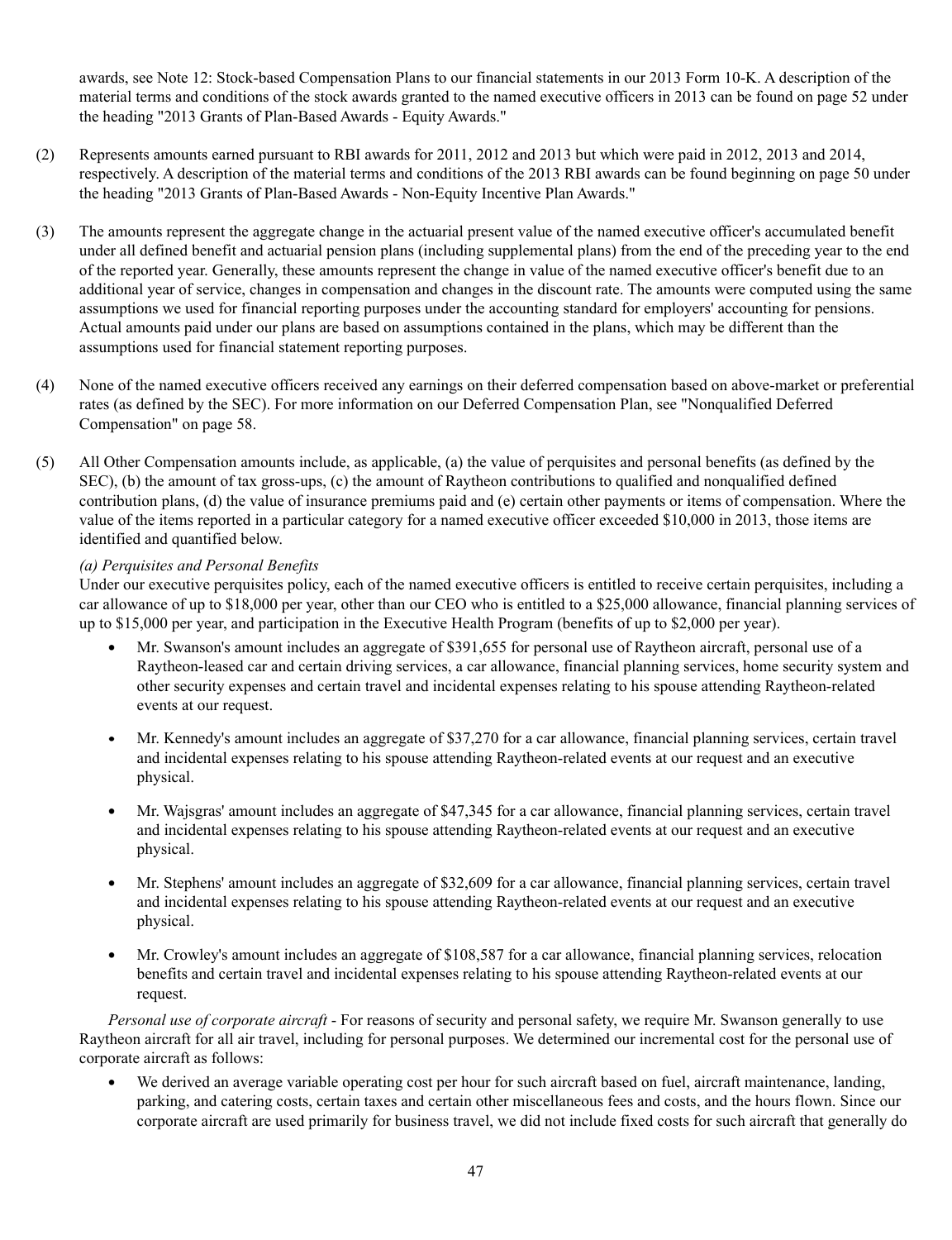not change with usage, such as pilots' and other employees' salaries, purchase costs of aircraft and certain hangar expenses.

- In determining the number of hours that an aircraft was used for personal purposes, we did not include the flight time of any "deadhead" flight, e.g., a return flight on which no passenger was aboard.
- For trips that involved mixed personal and business usage, we determined the total variable cost attributable to personal use by subtracting the total variable cost of a "business-only" trip from the total variable cost of the whole trip (both personal and business).

In 2013, we incurred incremental costs of \$318,474 for personal use of Raytheon aircraft by Mr. Swanson. As noted above, this amount was calculated without deadhead flights. Based on our average variable operating cost per hour (as derived above), these deadhead flights would have amounted to an additional \$146,696 for Mr. Swanson.

*Personal use of automobiles* - In 2010, we amended our executive perquisites policy to provide that upon completion of a vehicle lease, all our executive officers would transition to car allowances. All of our named executive officers receive car allowances. The named executive officers also have access to a pool of Raytheon vehicles and drivers which are generally available for various corporate purposes and which may be used in limited circumstances for uses that may have a personal element. For reasons of security and personal safety, Mr. Swanson frequently travels in Raytheon-provided vehicles operated by Raytheon-provided drivers for business and personal (primarily commuting) purposes. We determined our incremental cost for personal travel in Raytheon-provided vehicles operated by Raytheon-provided drivers as follows:

- We determined our total annual cost for each pooled vehicle used by such executives for personal purposes and then allocated such total cost based on the total miles driven in the year and the number of miles driven for each executive for personal purposes, as tracked by our administrators.
- $\bullet$ We determined our total cost for each driver and then allocated such amount based on the total hours worked and the estimated number of hours that such driver drove the executive for personal purposes.

*Relocation Benefits* - Under our key employee relocation policy, we provide certain relocation benefits to our executive officers and certain other key employees, including certain temporary housing and moving expenses. In 2013, we incurred incremental costs of \$71,709 in providing relocation benefits to Mr. Crowley.

# *(b) Tax Gross-Ups*

In limited circumstances, we make certain items of imputed income to our named executive officers tax-neutral to them. In 2013, we made the following amounts in tax gross-up payments relating to imputed income as a result of the executive's spouse attending Raytheon-related events at our request and, in certain instances, relocation benefits: Mr. Swanson - \$18,832, Mr. Wajsgras - \$13,752 and Mr. Crowley - \$43,259. Consistent with prior years, Mr. Swanson did not receive any tax gross-ups for his personal use of Raytheon aircraft.

## *(c) Contributions to Plans*

We make a 4% matching contribution to compensation deferred under our qualified RAYSIP 401(k) Plan and under our nonqualified, unfunded Deferred Compensation Plan (3% for Mr. Crowley based on his date of hire). The Deferred Compensation Plan matching contributions include our matching contribution for deferred 2013 RBI compensation earned in 2013 but made in March 2014. We also make a 4% contribution for Mr. Crowley, who is eligible for our Retirement Income Savings Program (RISP) within our qualified RAYSIP 401(k) Plan, and also contributed 4% of Mr. Crowley's 2013 RBI compensation to his RISP account. For information on our contributions under RISP and our matching contributions under the Deferred Compensation Plan, see "Nonqualified Deferred Compensation" on page 58. In 2013, we made the following contributions to qualified and nonqualified defined contribution plans for the named executive officers:

|                                  | Mr. Swanson |         | Mr. Kennedy | Mr. Wajsgras | Mr. Stephens | Mr. Crowley |         |  |
|----------------------------------|-------------|---------|-------------|--------------|--------------|-------------|---------|--|
| RAYSIP 401(k) Plan Match         |             | 10.200  | 10.200      | 10.200       | 4.749        |             | 7,650   |  |
| RAYSIP RISP Contribution         |             | N/A     | N/A         | N/A          | N/A          |             | 10,200  |  |
| Deferred Compensation Plan Match |             | 188,338 | 64.361      | 69.857       | 61.357       |             | 36,368  |  |
| Deferred Compensation Plan RISP  |             | N/A     | N/A         | N/A          | N/A          |             | 48.490  |  |
| Total                            |             | 198.538 | 74.561      | 80.057       | 66.106       |             | 102,708 |  |

## *(d) Insurance Premiums*

Under our executive perquisites policy, we pay for the premiums for certain insurance policies covering our named executive officers, including basic life, executive liability and business travel and accident insurance policies. We also provide our named executive officers and certain other executives with a senior executive life insurance benefit for which we impute income to each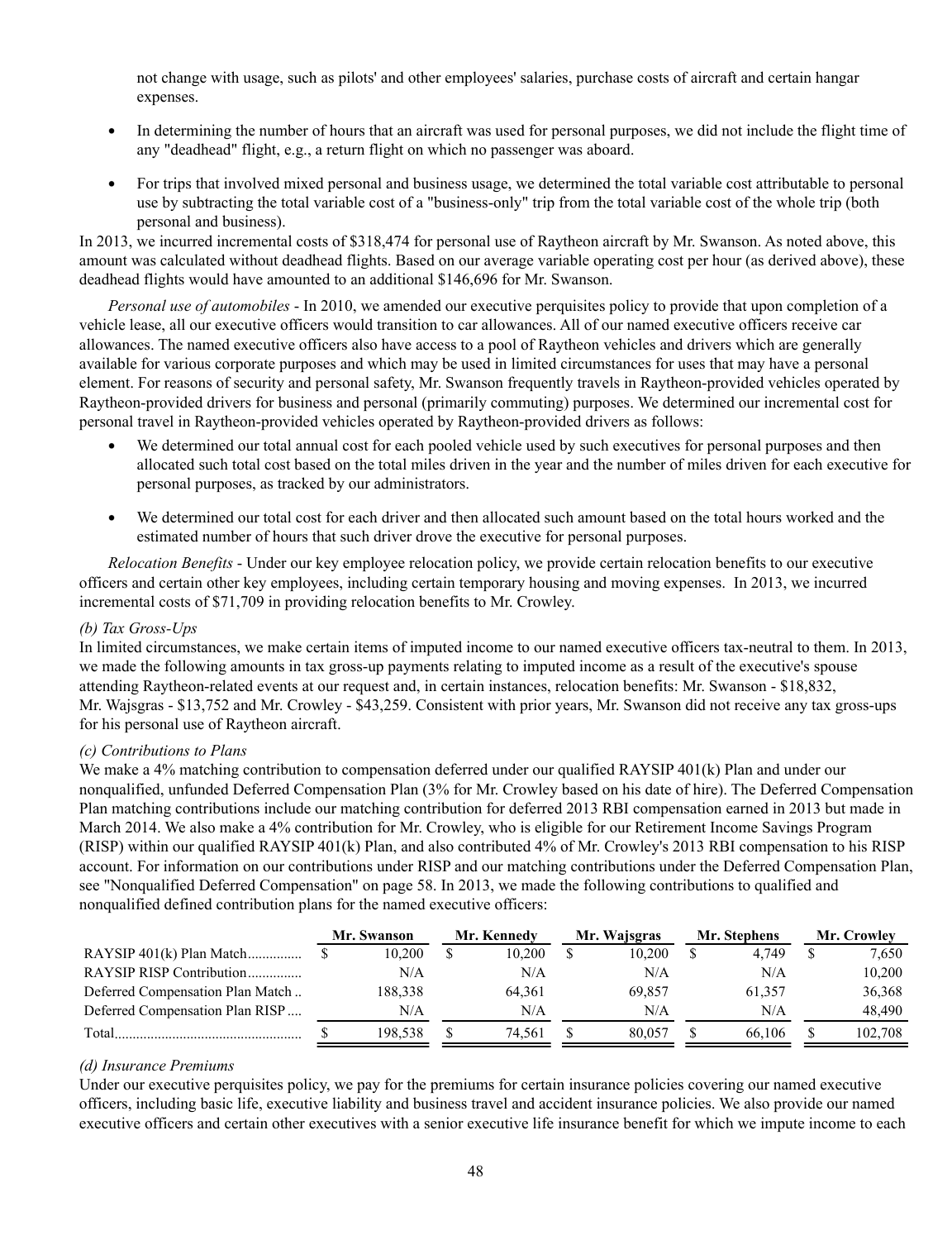executive based on the amount of the annual premium for a comparable term life insurance policy and include such amount of imputed income in the value of insurance premiums paid. In 2013, the total value of insurance premiums paid for Messrs. Kennedy, Wajsgras and Stephens were \$18,818, \$12,520 and \$18,792, respectively.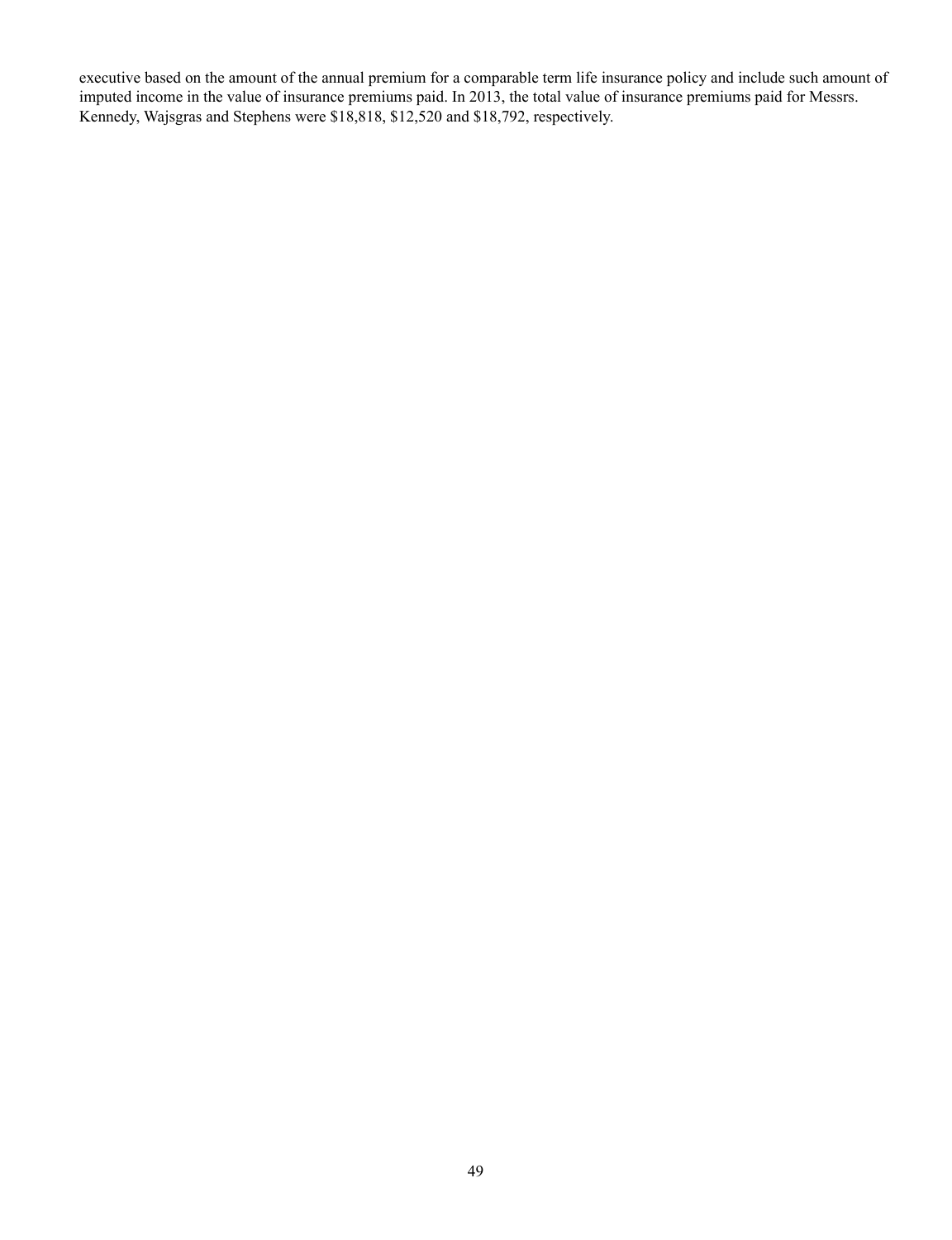#### **2013 Grants of Plan-Based Awards**

The following table sets forth the awards granted to each of our named executive officers under any plan during the fiscal year ended December 31, 2013.

|                    | Grant<br>Date |                                 | <b>Estimated Future Payouts</b><br>Under Non-Equity Incentive Plan<br>Awards <sup>(1)</sup> |                              |                              | <b>Estimated Future Payouts</b><br>Under Equity Incentive Plan<br>Awards <sup>(2)</sup> |                            |                                                                                                                        |                                                                                                                             |                                                                      |                                                                                           |
|--------------------|---------------|---------------------------------|---------------------------------------------------------------------------------------------|------------------------------|------------------------------|-----------------------------------------------------------------------------------------|----------------------------|------------------------------------------------------------------------------------------------------------------------|-----------------------------------------------------------------------------------------------------------------------------|----------------------------------------------------------------------|-------------------------------------------------------------------------------------------|
| <b>Name</b>        |               | <b>Threshold</b><br><b>(\$)</b> | <b>Target</b><br><b>(\$)</b>                                                                | <b>Maximum</b><br><b>(S)</b> | <b>Threshold</b><br>$^{(#)}$ | <b>Target</b><br>$^{(#)}$                                                               | <b>Maximum</b><br>$^{(#)}$ | All<br>Other<br><b>Stock</b><br>Awards:<br><b>Number</b><br>of<br><b>Shares</b><br>of Stock<br>or Units<br>$(H)^{(3)}$ | <b>All Other</b><br>Option<br>Awards:<br>Number<br>of<br><b>Securities</b><br>Under-<br>lying<br><b>Options</b><br>$^{(#)}$ | <b>Exercise</b><br>or Base<br>Price of<br>Option<br>Awards<br>(S/Sh) | Grant<br><b>Date Fair</b><br>Value of<br><b>Stock and</b><br>Option<br>Awards $(S)^{(4)}$ |
| William H. Swanson | 1/23/2013     |                                 |                                                                                             |                              | 7,036                        | 111,684                                                                                 | 223,368                    |                                                                                                                        |                                                                                                                             |                                                                      | \$6,855,164                                                                               |
|                    | 5/30/2013     |                                 |                                                                                             |                              |                              |                                                                                         |                            | 69,805                                                                                                                 |                                                                                                                             |                                                                      | 4,699,971                                                                                 |
|                    |               | 444,238<br>\$                   | \$2,961,587                                                                                 | \$5,923,174                  |                              |                                                                                         |                            |                                                                                                                        |                                                                                                                             |                                                                      |                                                                                           |
| Thomas A. Kennedy  | 1/23/2013     |                                 |                                                                                             |                              | 1,353                        | 21,478                                                                                  | 42,956                     |                                                                                                                        |                                                                                                                             |                                                                      | \$1,318,320                                                                               |
|                    | 5/30/2013     |                                 |                                                                                             |                              |                              |                                                                                         |                            | 29,704                                                                                                                 |                                                                                                                             |                                                                      | 1,999,970                                                                                 |
|                    |               | S<br>168,751                    | \$1,125,010                                                                                 | \$2,250,019                  |                              |                                                                                         |                            |                                                                                                                        |                                                                                                                             |                                                                      |                                                                                           |
| David C. Wajsgras  | 1/23/2013     |                                 |                                                                                             |                              | 1,407                        | 22,337                                                                                  | 44,674                     |                                                                                                                        |                                                                                                                             |                                                                      | \$1,371,045                                                                               |
|                    | 5/30/2013     |                                 |                                                                                             |                              |                              |                                                                                         |                            | 17,823                                                                                                                 |                                                                                                                             |                                                                      | 1,200,023                                                                                 |
|                    |               | \$<br>136,771                   | \$911,810                                                                                   | \$1,823,619                  |                              |                                                                                         |                            |                                                                                                                        |                                                                                                                             |                                                                      |                                                                                           |
| Jay B. Stephens    | 1/23/2013     |                                 |                                                                                             |                              | 1,299                        | 20,619                                                                                  | 41,238                     |                                                                                                                        |                                                                                                                             |                                                                      | \$1,265,594                                                                               |
|                    | 5/30/2013     |                                 |                                                                                             |                              |                              |                                                                                         |                            | 14,852                                                                                                                 |                                                                                                                             |                                                                      | 999,985                                                                                   |
|                    |               | \$119,702                       | 798,013<br>\$                                                                               | \$1,596,026                  |                              |                                                                                         |                            |                                                                                                                        |                                                                                                                             |                                                                      |                                                                                           |
| Daniel J. Crowley  | 1/23/2013     |                                 |                                                                                             |                              | 1,353                        | 21,478                                                                                  | 42,956                     |                                                                                                                        |                                                                                                                             |                                                                      | \$1,318,320                                                                               |
|                    | 5/30/2013     |                                 |                                                                                             |                              |                              |                                                                                         |                            | 17,823                                                                                                                 |                                                                                                                             |                                                                      | 1,200,023                                                                                 |
|                    |               | \$109,041                       | \$726,939                                                                                   | \$1,453,878                  |                              |                                                                                         |                            |                                                                                                                        |                                                                                                                             |                                                                      |                                                                                           |

(1) Amounts represent the threshold, target and maximum payout opportunities under the 2013 RBI Program.

- (2) Amounts represent the threshold, target and maximum payouts under the 2013-2015 LTPP awards. LTPP payouts range from zero to 200% of target and may be paid in our common stock or in cash, at the discretion of the MDCC. The amounts do not include any accrued dividend equivalents.
- (3) Amounts represent awards of time-vesting restricted stock.
- (4) Amounts represent the grant date fair value of the restricted stock and 2013-2015 LTPP awards granted to the named executive officer in 2013 in accordance with the accounting standard for share-based payments, disregarding for this purpose the estimate of forfeitures related to service based vesting conditions. Such values are generally expensed by us over the employee's requisite service period, generally the vesting period of the awards. Values for the 2013-2015 LTPP awards, which are subject to performance conditions, are computed based upon the probable outcome of the performance conditions as of the grant date of such awards.

## *Non-Equity Incentive Plan Awards*

 $\mathcal{L}_\text{max}$ 

*2013 RBI Program*. In 2013, each of our named executive officers received an annual award under our 2013 Results-Based Incentive (RBI) Program, which provides the executive the opportunity to earn incentive cash compensation based upon the attainment of the specific pre-established performance metrics and an assessment of his individual performance during 2013.

*Target Opportunities*. Each named executive officer is

assigned a pre-established individual RBI payout target expressed as a percentage of base salary, as well as threshold and maximum payout amounts. The MDCC established individual payout targets for each named executive officer based on the criteria discussed in our "Compensation Discussion and Analysis - Elements of Our Compensation Program - Annual Incentives" beginning on page 35. We use the target awards to determine the overall funding of the RBI award pool, as described below, but the targets are not entirely determinative of what any one participant's RBI award will be.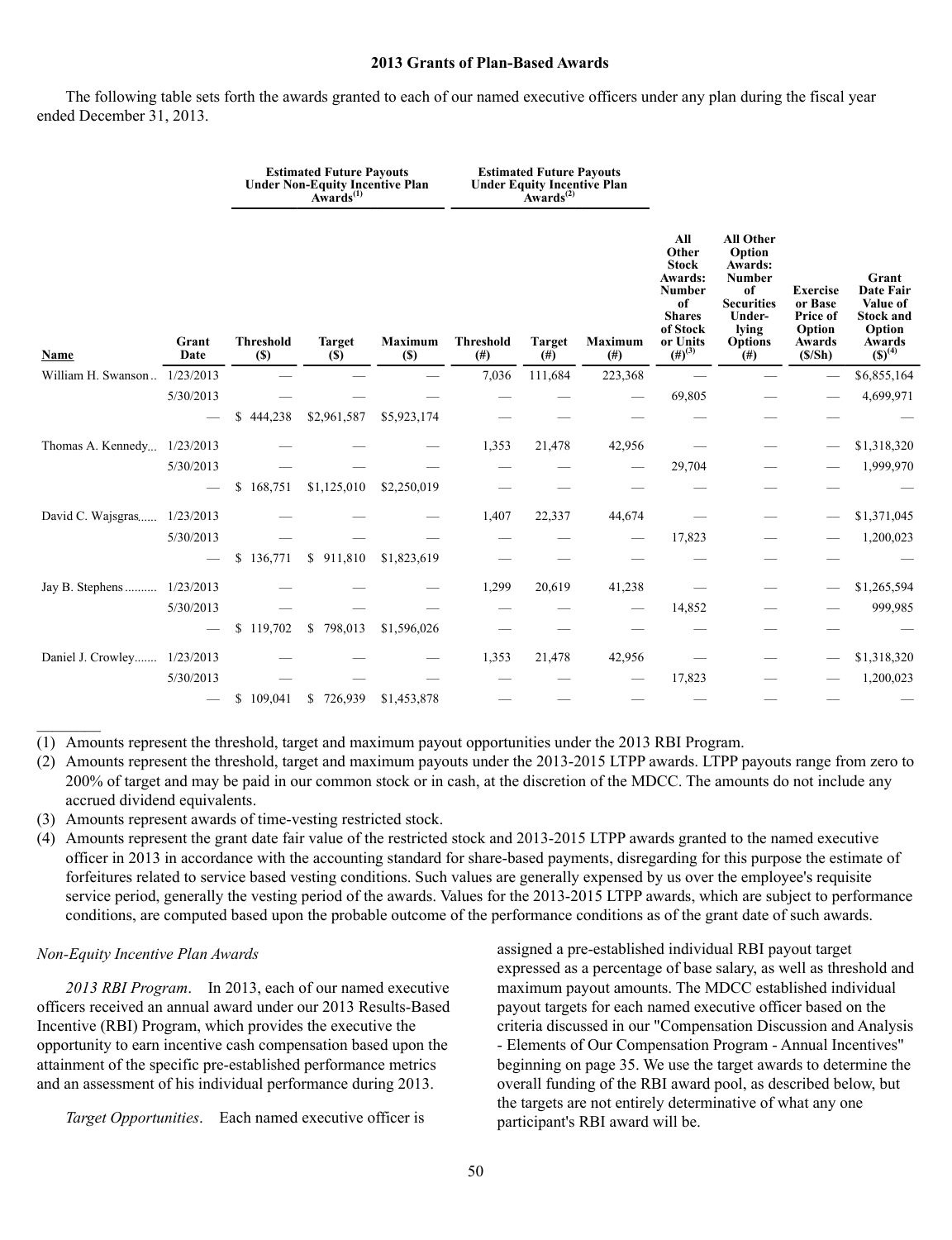*Funding the RBI Pool*. The pool of available funds to pay our RBI awards is based on the extent to which the Company and our businesses meet or exceed predetermined goals under selected financial metrics, which are set by the MDCC prior to the beginning of the performance year. Beginning in January 2012, Return on Invested Capital (ROIC), which had been included in the past as an equally measured metric was removed as a financial metric because the MDCC determined that discontinuing the use of ROIC for RBI, while retaining it for LTPP, was appropriate to further differentiate between long-term and short-term incentives and related performance metrics. For 2013, the MDCC selected the four financial metrics, weighted as identified below, for purposes of funding an overall pool under the RBI plan:

- $\bullet$ Bookings - 20% - a forward-looking metric that measures the value of new contracts awarded to us during the year and an indicator of potential future growth.
- Net Sales 30% a growth metric that measures our  $\bullet$ revenue for the current year.
- Free Cash Flow (FCF) 20% a measure of the cash  $\bullet$ that is generated in a given year that we can use to make strategic investments to grow our businesses or return to our shareholders.
- $\bullet$ Operating Income from Continuing Operations - 30% a measure of our profit from continuing operations for the year, before interest and taxes, and after certain non-operational adjustments.

FCF and Operating Income from Continuing Operations are non-GAAP financial measures and are calculated as follows:

- FCF is operating cash flow from continuing operations  $\bullet$ less capital spending and internal use software spending, excluding the impact of changes to cash flow from pension and post-retirement benefits-related items and other similar non-operational items.
- Operating Income from Continuing Operations is  $\bullet$ operating income from continuing operations, excluding the FAS/CAS pension and post-retirement benefits expense/income and, from time to time, certain other items.

For each financial metric, we set a specific target performance goal and defined performance range around the target. The performance range consists of a threshold - or minimum performance level - and a maximum performance level. If the threshold performance level for a financial metric is not achieved, then we do not allocate funds to the RBI funding pool based on that metric. Funding of the pool for any one metric is capped once performance achieves or exceeds the maximum performance level set for that metric. We also establish a funding range around the target for each financial

metric of 75% to 150% of target. If Company performance falls within the performance range (e.g., between the threshold and maximum performance levels), the funding amount is based on the corresponding funding range. In addition to the four financial metrics, with the authorization of the MDCC, our CEO may increase or decrease funding of the RBI pool based on an assessment of a business unit's performance on criteria such as customer satisfaction, growth, people and productivity. Consistent with past practice, Company performance against these financial metric targets, which are established at the beginning of the year and based on anticipated operational performance during the year, is adjusted to account for the impact of certain matters not factored into the Company's annual operating plan, such as acquisitions and dispositions that occur after the applicable targets are established, and certain nonoperational items. For information regarding the 2013 RBI performance targets and funding percentages, see "Compensation Discussion and Analysis - Elements of Our Compensation Program - Annual Incentives" beginning on page 35.

*Individual Performance Objectives*. Individual performance is directly reflected in an executive's RBI award. While combined Company and individual business performance determines funding of the overall RBI pool, individual RBI awards reflect an assessment of an executive's contribution to our achievement of the financial performance goals, as well as the executive's achievement of individual performance objectives, including successful management of human resources, furtherance of ethical business behavior, leadership competencies, "Six Sigma" and customer satisfaction, as well as the degree of challenge in the executive's position. If an executive under-performs in relationship to his objectives, his RBI award could fall below the funded target level or even be zero if threshold performance is not achieved. On the other hand, an executive who exceeds his performance objectives could receive up to 200% of target.

Individual performance objectives are established annually in writing for executive officers and are primarily comprised of quantifiable objectives with some subjective measures also included. In the case of our CEO, at the beginning of a review period, the MDCC recommends, and the full Board (excluding the CEO) approves, a statement of the CEO's objectives. In connection with his annual performance evaluation, our CEO provides to the MDCC a written self-appraisal, assessing his performance against these objectives. The MDCC discusses the CEO's performance and provides a preliminary performance evaluation. The MDCC's preliminary evaluation is then discussed with all of the independent directors in an Executive Session of the Board, at which time each Director has an opportunity to provide input. Based on this evaluation, the MDCC recommends, and the full Board (excluding the CEO) approves, the CEO's RBI award and other compensation. The CEO receives performance feedback directly from the Lead Director and the Chair of the MDCC.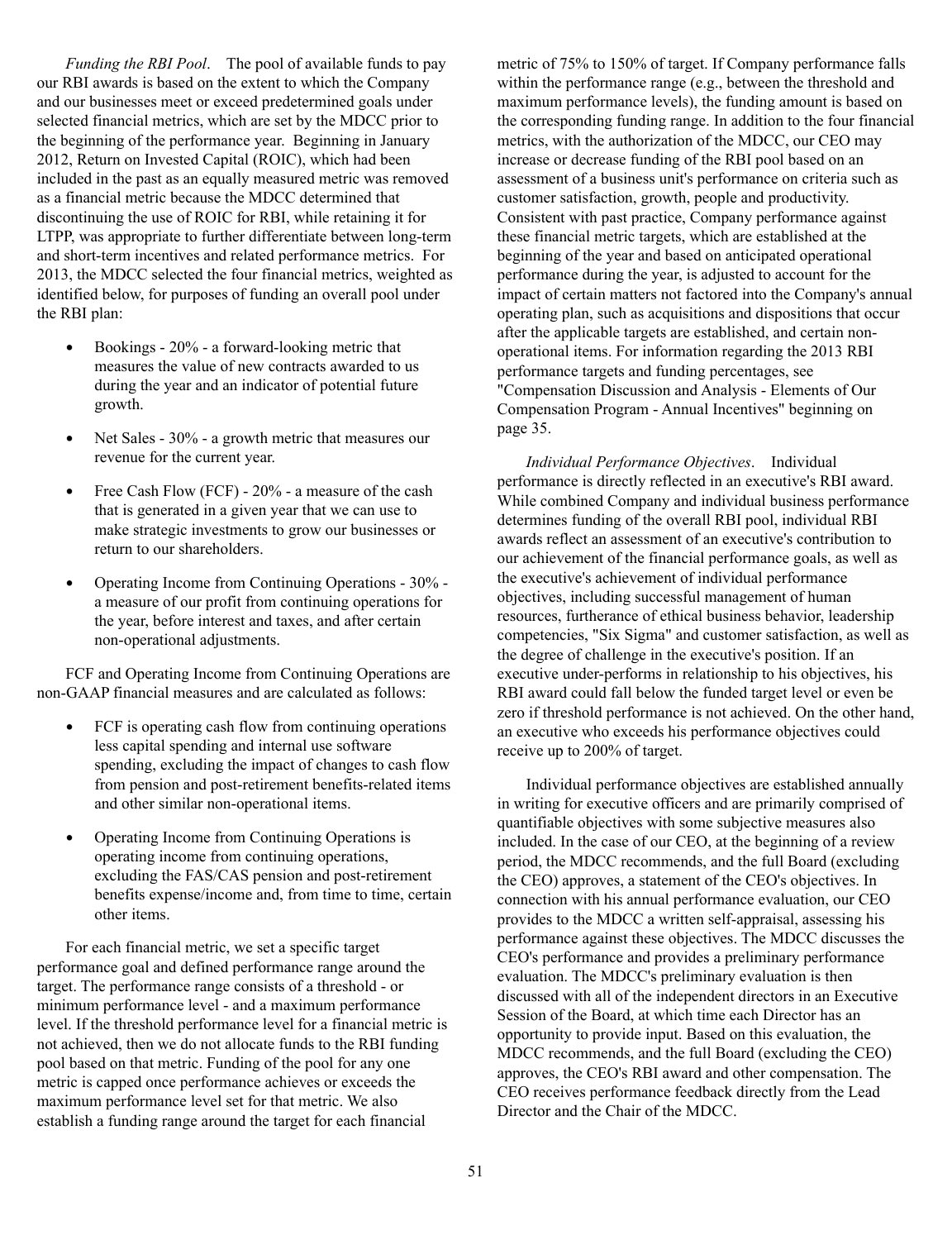A similar process is followed for the named executive officers other than the CEO. In the case of the other executive officers, our CEO provides input to the MDCC both with regard to the establishment of performance objectives and the determination of success in meeting those objectives. For information on the actual amounts paid to the named executive officers under their 2013 RBI awards, see the amounts in the "Non-Equity Incentive Plan Compensation" column in the Summary Compensation Table on page 46. For more information regarding our RBI program, see our "Compensation Discussion and Analysis" beginning on page 27.

## *Equity Awards*

In 2013, each of our named executive officers received two equity-based awards: an award of restricted stock units under our long-term incentive compensation program called the 2013-2015 Long-Term Performance Plan (2013-2015 LTPP), and a restricted stock award.

*2013-2015 Long-Term Performance Plan*. The 2013-2015 LTPP operates under, and awards were made pursuant to, our 2010 Stock Plan. Under the 2013-2015 LTPP, each named executive officer was awarded restricted stock units that vest when specific pre-established levels of Company performance are achieved over a three-year performance cycle (2013-2015). Restricted stock units may be settled in our common stock or in cash, at the discretion of the MDCC.

*Target Opportunities*. Before each three-year cycle, the MDCC assigns a target number of restricted stock units to each participant. These target numbers are assigned by the MDCC based on the criteria discussed in our "Compensation Discussion and Analysis - Elements of Our Compensation Program - Long-Term Incentives" beginning on page 39.

*Performance Goals*. The MDCC approves the performance goals for each three-year cycle, the relative weightings that those goals will have for that cycle and the target level of performance for each goal. The MDCC specifies the shares or amount of cash that will be paid out in settlement of the restricted stock unit awards based on whether actual performance is at, below or above the target, subject to a maximum payout. The performance criteria for the 2013-2015 LTPP, which are independent of each other and are weighted as follows, are: cumulative free cash flow (CFCF) (25%); total shareholder return relative to our peer group (TSR) (25%); and Return on Invested Capital (ROIC) (50%). In each case, the goals are independent and additive, which means that if we miss the threshold performance as to one measure, no credit would apply to that element, but could be made up for by above-target performance in another area.

 $\bullet$ CFCF measures, on a cumulative basis, the cash that is generated over the three-year performance cycle, which we can use to make strategic investments to grow our businesses or return to our shareholders.

- $\bullet$ The TSR component of the LTPP compares our stock price appreciation, including reinvested dividends, over the performance cycle to our peers' stock performance over the same period and provides a percentage ranking.
- $\bullet$ ROIC measures how efficiently and effectively we use capital that is invested in our operations over the performance cycle.

CFCF, TSR and ROIC are non-GAAP financial measures. The calculation of CFCF is the FCF calculation described above under the RBI plan over a three-year performance cycle. TSR is stock price appreciation over the applicable period plus reinvested dividends paid during the applicable period. TSR is calculated using 30 trading day average stock prices at the beginning of the performance cycle and following the end of the cycle. Finally, the calculation of ROIC is (a) (i) income from continuing operations, excluding (ii) the after-tax effect of the FAS/CAS pension and post-retirement benefits expense/income and, from time to time, certain other items, plus (iii) after-tax net interest expense plus (iv) one-third of operating lease expense after-tax (estimate of interest portion of operating lease expense) divided by (b)(i) average invested capital after capitalizing operating leases (operating lease expense times a multiplier of 8), adding (ii) financial guarantees, less net investment in discontinued operations, and adding back (iii) the liability for defined benefit pension and other post-retirement benefit plans, net of tax and excluding (iv) other similar non-operational items. Such calculation also includes certain variations due to averaging the metric over the three-year performance cycle.

Due to the recent and continuing environment of economic and industry uncertainty, and the challenges of setting three-year performance targets in this environment, the MDCC provided for the possibility of adjustments to performance for the 2013-2015 LTPP performance cycle. Such potential adjustments are intended to take into account differences between the conditions reasonably assumed when metrics were established and the actual conditions that might take place during such performance cycles. The conditions are regarded as largely outside the control of the Company and generally relate to Department of Defense budget and contract award uncertainties and, for certain performance cycles, the timing of international contract awards. The potential adjustments were predetermined using clearly articulated objective criteria established at the time of the MDCC's approval of the performance metrics for the respective plan period and made subject to a cap. The performance criteria are not subject to further adjustment, although the MDCC retained discretion to adjust awards downward in compliance with Section 162(m) of the U.S. Internal Revenue Code.

*Award Settlement*. Shortly after the performance results for the three-year performance cycle are determined, we settle each award in cash or stock based upon our actual performance relative to the LTPP performance goals plus an amount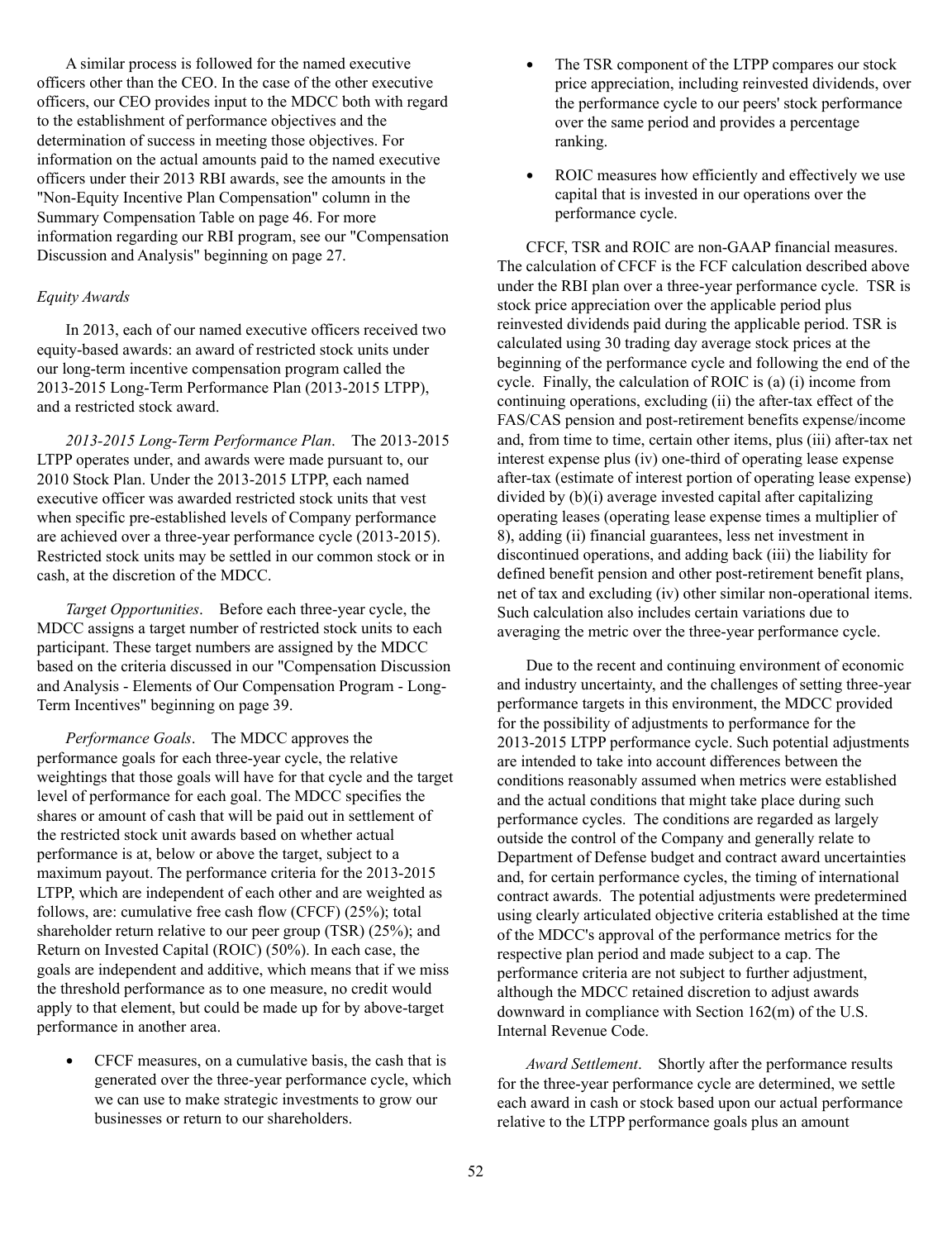equivalent to dividends that would have been paid during the performance cycle on the shares ultimately issued under the award, assuming that those dividends had been reinvested in our common stock.

For more information regarding our LTPP program, see our "Compensation Discussion and Analysis - Elements of Our Compensation Program - Long-Term Incentives" beginning on page 39.

*Restricted Stock Awards*. In 2013, each of our named executive officers received an award of restricted stock. The awards, which were made pursuant to our 2010 Stock Plan, vest one-third per year on each of the second, third and fourth anniversaries of the grant date, subject to the executive remaining employed by us. The holders of the restricted stock awards are entitled to any dividends paid with respect to the shares, whether vested or unvested.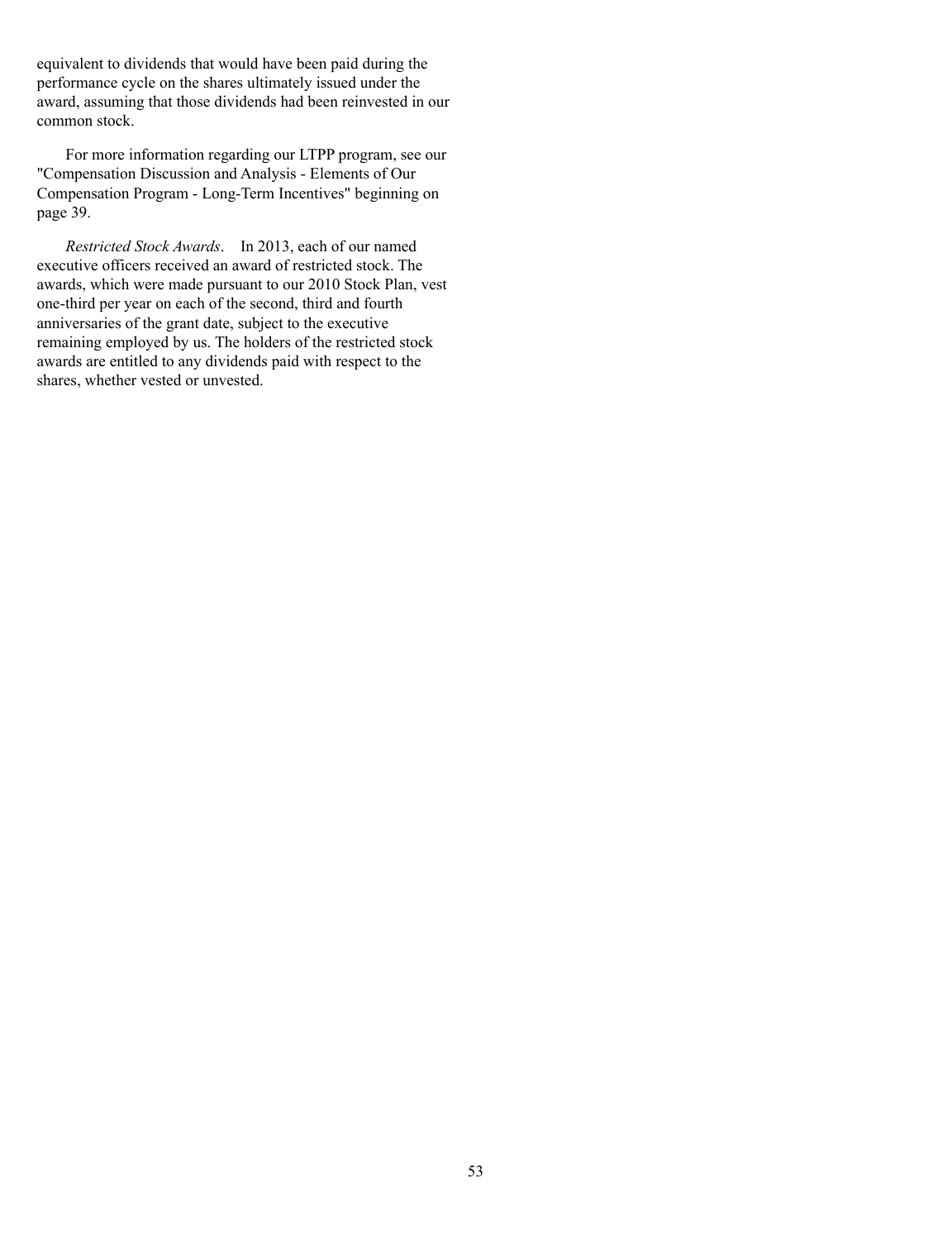## **Outstanding Equity Awards at 2013 Fiscal Year-End**

The following table sets forth information regarding unexercised options, unvested stock and unvested equity incentive plan awards for each of our named executive officers outstanding as of December 31, 2013.

|                    |                                                                                                                 |                                                                                                            | <b>Option Awards</b> <sup>(1)</sup>                                                                                                        |                                                   |                                     | <b>Stock Awards</b>                                                                                                     |                                                                                                                                          |                                                                                                                                                                                            |                                                                                                                                                                                                               |  |  |  |  |
|--------------------|-----------------------------------------------------------------------------------------------------------------|------------------------------------------------------------------------------------------------------------|--------------------------------------------------------------------------------------------------------------------------------------------|---------------------------------------------------|-------------------------------------|-------------------------------------------------------------------------------------------------------------------------|------------------------------------------------------------------------------------------------------------------------------------------|--------------------------------------------------------------------------------------------------------------------------------------------------------------------------------------------|---------------------------------------------------------------------------------------------------------------------------------------------------------------------------------------------------------------|--|--|--|--|
| <b>Name</b>        | Number of<br><b>Securities</b><br>Underlying<br>Unexercised<br><b>Options</b><br><b>Exercisable</b><br>$^{(#)}$ | Number of<br><b>Securities</b><br>Underlying<br>Unexercised<br><b>Options</b><br>Unexercisable<br>$^{(#)}$ | <b>Equity</b><br>Incentive<br>Plan<br>Awards:<br>Number of<br><b>Securities</b><br>Underlying<br>Unexercised<br>Unearned<br>Options $(\#)$ | Option<br><b>Exercise</b><br>Price<br><b>(\$)</b> | Option<br><b>Expiration</b><br>Date | <b>Number</b><br>of<br><b>Shares</b><br>or Units<br>of Stock<br>That<br>Have<br><b>Not</b><br><b>Vested</b><br>$^{(#)}$ | <b>Market</b><br>Value of<br><b>Shares</b> or<br>Units of<br><b>Stock That</b><br><b>Have Not</b><br>Vested <sup>(2)</sup><br><b>(S)</b> | Equity<br>Incentive<br>Plan<br>Awards:<br><b>Number</b><br>of<br>Unearned<br>Shares,<br><b>Units or</b><br>Other<br><b>Rights</b><br>That<br><b>Have Not</b><br>$Vested^{(3)}$<br>$^{(#)}$ | Equity<br>Incentive<br>Plan<br>Awards:<br>Market or<br>Payout<br>Value of<br>Unearned<br>Shares,<br><b>Units</b><br>or Other<br><b>Rights That</b><br><b>Have Not</b><br>Vested <sup>(2)</sup><br><b>(\$)</b> |  |  |  |  |
| William H. Swanson |                                                                                                                 |                                                                                                            |                                                                                                                                            |                                                   |                                     | $238,120^{(4)}$                                                                                                         | \$21,597,484                                                                                                                             | $257,683$ (5)(14)                                                                                                                                                                          | \$23,371,848                                                                                                                                                                                                  |  |  |  |  |
| Thomas A. Kennedy  |                                                                                                                 |                                                                                                            |                                                                                                                                            |                                                   |                                     | 59,183 $(6)$                                                                                                            | 5,367,898                                                                                                                                | 49,555 $(7)(14)$                                                                                                                                                                           | 4,494,639                                                                                                                                                                                                     |  |  |  |  |
| David C. Wajsgras  |                                                                                                                 |                                                                                                            |                                                                                                                                            |                                                   |                                     | 59,398 (8)                                                                                                              | 5,387,399                                                                                                                                | 51,538 $(9)(14)$                                                                                                                                                                           | 4,674,497                                                                                                                                                                                                     |  |  |  |  |
| Jay B. Stephens    |                                                                                                                 |                                                                                                            |                                                                                                                                            |                                                   |                                     | 53,454 (10)                                                                                                             | 4,848,278                                                                                                                                | 47,574 $(11)(14)$                                                                                                                                                                          | 4,314,962                                                                                                                                                                                                     |  |  |  |  |
| Daniel J. Crowley  |                                                                                                                 |                                                                                                            |                                                                                                                                            |                                                   |                                     | $51,359$ <sup>(12)</sup>                                                                                                | 4,658,261                                                                                                                                | 49,555 $(13)(14)$                                                                                                                                                                          | 4,494,639                                                                                                                                                                                                     |  |  |  |  |

(1) As of December 31, 2013, none of our named executive officers held any outstanding options. For a further discussion, please see pages 40 and 44 in "Compensation Discussion and Analysis."

(2) Amounts are equal to \$90.70, the closing price of our common stock on the NYSE on December 31, 2013, times the number of unvested shares or units.

- (3) Amounts represent the number of shares that would be issued upon vesting of awards of restricted stock units under the 2013-2015 LTPP and 2012-2014 LTPP, assuming target performance for the applicable 3-year performance cycle and settlement of such awards in shares of stock. They also include the number of shares representing accrued dividend equivalents on such LTPP awards as of December 31, 2013. Amounts do not include any shares for the 2011-2013 LTPP awards as the 3-year performance cycle for such awards ended as of December 31, 2013. Information on the 2011-2013 LTPP awards and the shares issued to the named executive officers in February 2014, including accrued dividend equivalents, is set forth in the "2013 Option Exercises and Stock Vested" table on page 55.
- (4) Includes 24,063, 25,425, 25,425, 31,134, 31,134, 31,134, 23,268, 23,268 and 23,269 shares of restricted stock that vest on May 27, 2014, May 26, 2014, May 26, 2015, May 31, 2014, May 31, 2015, May 31, 2016, May 30, 2015, May 30, 2016 and May 30, 2017, respectively, subject, in each case, to Mr. Swanson remaining employed by us.
- (5) Includes 111,684 and 130,758 shares for Mr. Swanson's 2013-2015 LTPP and 2012-2014 LTPP awards, respectively. Also includes 3,078 and 12,163 shares, which represent accrued dividend equivalents on such LTPP awards, respectively, as of December 31, 2013. See Note 14 below for information regarding the vesting of and payouts under these LTPP awards.
- (6) Includes 887, 5,353, 5,353, 5,962, 5,962, 5,962, 9,901, 9,901 and 9,902 shares of restricted stock that vest on May 27, 2014, May 26, 2014, May 26, 2015, May 31, 2014, May 31, 2015, May 31, 2016, May 30, 2015, May 30, 2016 and May 30, 2017, respectively, subject, in each case, to Mr. Kennedy remaining employed by us.
- (7) Includes 21,478 and 25,146 shares for Mr. Kennedy's 2013-2015 LTPP and 2012-2014 LTPP awards, respectively. Also includes 592 and 2,339 shares, which represent accrued dividend equivalents on such LTPP awards, respectively, as of December 31, 2013. See Note 14 below for information regarding the vesting of and payouts under these LTPP awards.
- (8) Includes 6,333, 6,691, 6,691, 7,286, 7,287, 7,287, 5,941, 5,941 and 5,941 shares of restricted stock that vest on May 27, 2014, May 26, 2014, May 26, 2015, May 31, 2014, May 31, 2015, May 31, 2016, May 30, 2015, May 30, 2016 and May 30, 2017, respectively, subject, in each case, to Mr. Wajsgras remaining employed by us.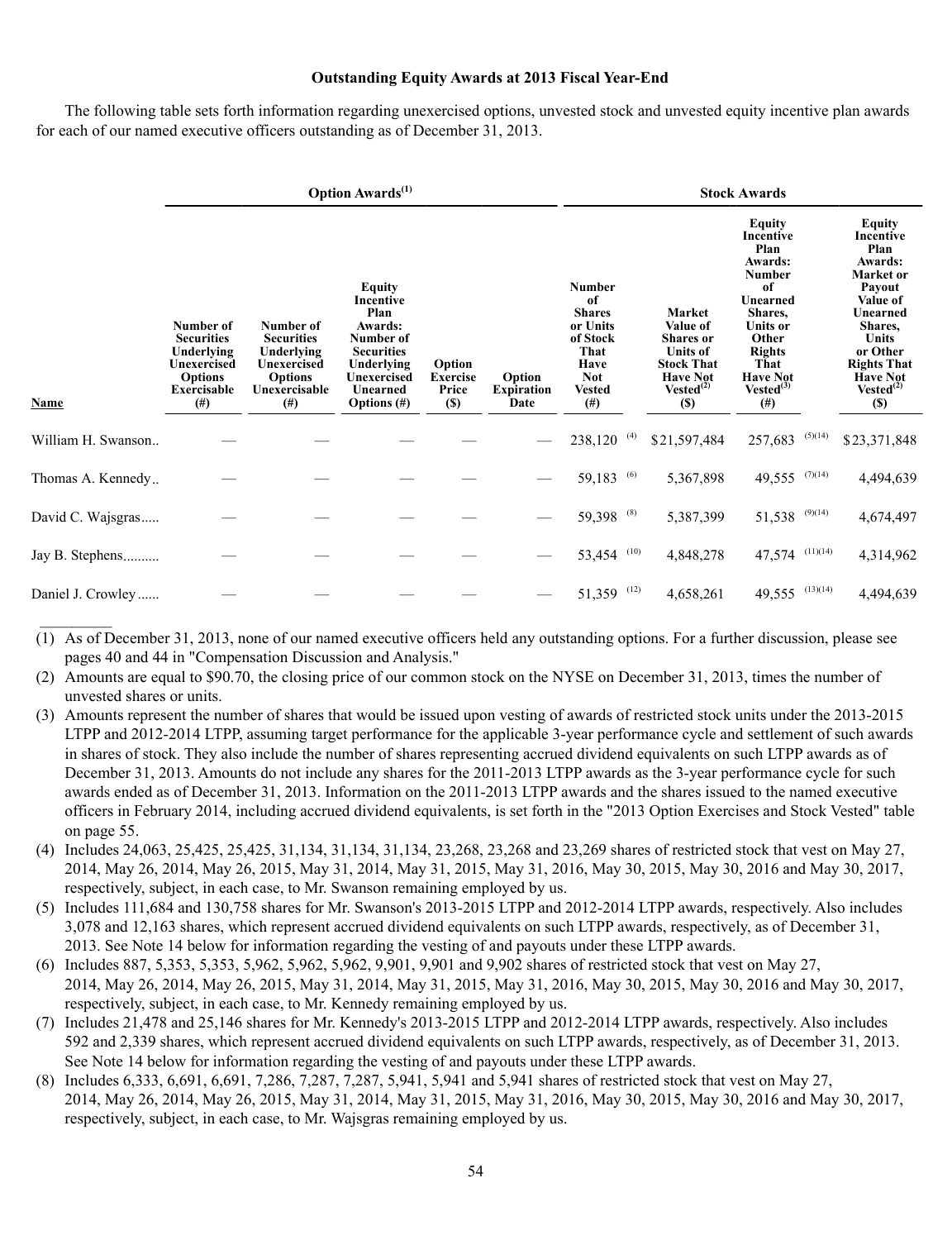- (9) Includes 22,337 and 26,152 shares for Mr. Wajsgras' 2013-2015 LTPP and 2012-2014 LTPP awards, respectively. Also includes 616 and 2,433 shares, which represent accrued dividend equivalents on such LTPP awards, respectively, as of December 31, 2013. See Note 14 below for information regarding the vesting of and payouts under these LTPP awards.
- (10) Includes 6,016, 6,356, 6,357, 6,624, 6,624, 6,625, 4,950, 4,951 and 4,951 shares of restricted stock that vest on May 27, 2014, May 26, 2014, May 26, 2015, May 31, 2014, May 31, 2015, May 31, 2016, May 30, 2015, May 30, 2016 and May 30, 2017, respectively, subject, in each case, to Mr. Stephens remaining employed by us.
- (11) Includes 20,619 and 24,140 shares for Mr. Stephens' 2013-2015 LTPP and 2012-2014 LTPP awards, respectively. Also includes 569 and 2,246 shares, which represent accrued dividend equivalents on such LTPP awards, respectively, as of December 31, 2013. See Note 14 below for information regarding the vesting of and payouts under these LTPP awards.
- (12) Includes 4,944, 5,353, 5,353, 5,962, 5,962, 5,962, 5,941, 5,941 and 5,941 shares of restricted stock that vest on December 6, 2014, May 26, 2014, May 26, 2015, May 31, 2014, May 31, 2015, May 31, 2016, May 30, 2015, May 30, 2016 and May 30, 2017 respectively, subject, in each case other than as provided herein, to Mr. Crowley remaining employed by us.
- (13) Includes 21,478 and 25,146 shares for Mr. Crowley's 2013-2015 LTPP and 2012-2014 LTPP awards, respectively. Also includes 592 and 2,339 shares, which represent accrued dividend equivalents on such LTPP awards, respectively, as of December 31, 2013. See Note 14 below for information regarding the vesting of and payouts under these LTPP awards.
- (14) Awards of restricted stock units under the LTPP vest upon the completion of the applicable 3-year performance cycle, subject to the attainment of certain performance goals over the performance cycle and the executive remaining employed by us. These awards may be settled in shares of our common stock or cash, and the actual number of shares to be issued or cash to be paid upon settlement will be based on the extent to which we have attained or exceeded the performance goals, which performance is determined by the MDCC shortly after the completion of the 3-year performance cycle. Such awards also include dividend equivalents accrued over the 3-year performance cycle.

## **2013 Option Exercises and Stock Vested**

The following table sets forth options exercised and stock vested for each of our named executive officers during the fiscal year ended December 31, 2013.

|             | <b>Option Awards</b>                                                |                                                               | <b>Stock Awards</b>                                                |                                                            |
|-------------|---------------------------------------------------------------------|---------------------------------------------------------------|--------------------------------------------------------------------|------------------------------------------------------------|
| <b>Name</b> | Number of<br><b>Shares</b><br><b>Acquired on</b><br>Exercise $(\#)$ | Value<br><b>Realized on</b><br>Exercise <sup>(1)</sup><br>(S) | Number of<br><b>Shares</b><br><b>Acquired on</b><br>Vesting $(\#)$ | Value<br><b>Realized on</b><br>Vesting <sup>(2)</sup> (\$) |
|             |                                                                     |                                                               | $\overline{278,082}$ <sup>(3)</sup>                                | $\overline{823,435,793}$                                   |
|             |                                                                     |                                                               | 47,882 <sup>(4)</sup>                                              | 4,146,263                                                  |
|             |                                                                     |                                                               | $61,158$ <sup>(5)</sup>                                            | 5,076,992                                                  |
|             |                                                                     |                                                               | $57,005$ <sup>(6)</sup>                                            | 4,723,792                                                  |
|             |                                                                     |                                                               | $56,470^{(7)}$                                                     | 4,950,736                                                  |

(1) These amounts are equal to the number of shares underlying the exercised option times the difference between the sales price of the shares and the exercise price of the option.

(2) These amounts are equal to the closing price of our common stock on the NYSE on the vesting date times the number of shares vested.

(3) Includes 200,250 shares which were issued to Mr. Swanson in February 2014 upon the MDCC's determination of performance under the 2011-2013 LTPP (which includes accrued dividend equivalents), which had vested at the end of 2013.

(4) Includes 39,112 shares which were issued to Mr. Kennedy in February 2014 upon the MDCC's determination of performance under the 2011-2013 LTPP (which includes accrued dividend equivalents), which had vested at the end of 2013.

(5) Includes 40,677 shares which were issued to Mr. Wajsgras in February 2014 upon the MDCC's determination of performance under the 2011-2013 LTPP (which includes accrued dividend equivalents), which had vested at the end of 2013.

- (6) Includes 37,547 shares which were issued to Mr. Stephens in February 2014 upon the MDCC's determination of performance under the 2011-2013 LTPP (which includes accrued dividend equivalents), which had vested at the end of 2013.
- (7) Includes 39,112 shares which were issued to Mr. Crowley in February 2014 upon the MDCC's determination of performance under the 2011-2013 LTPP (which includes accrued dividend equivalents), which had vested at the end of 2013.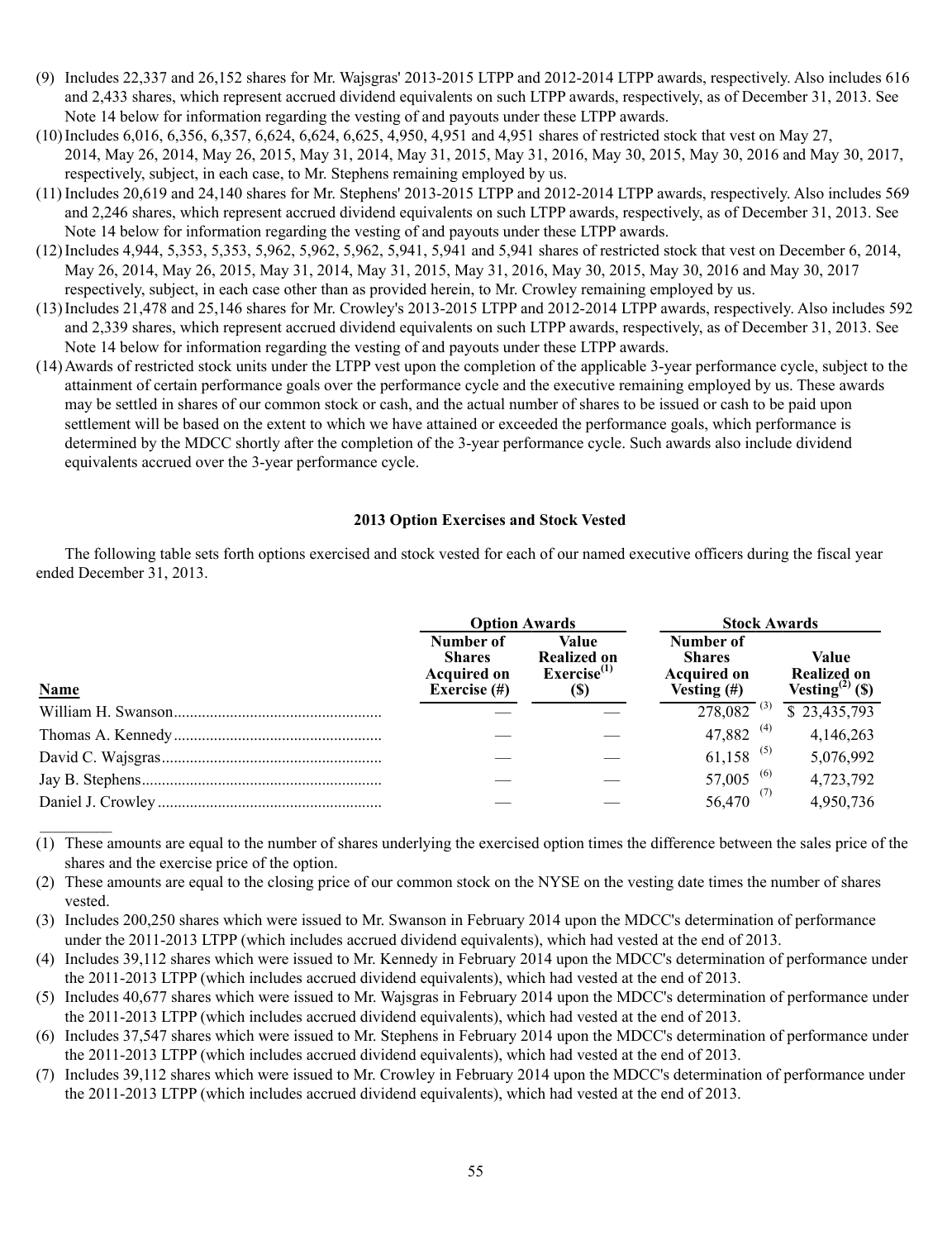#### **Pension Benefits**

The following table sets forth the present value of accumulated benefits payable to each of our named executive officers, as well as the number of years of credited service, as of December 31, 2013.

| <b>Name</b> | Plan<br>Name | Number of<br><b>Years of</b><br><b>Credited</b><br><b>Service</b><br>$^{(#)}$ |              | <b>Present</b><br>Value of<br>Accumulated<br><b>Benefit</b> (\$) |              | <b>Payments</b><br>During<br>the Last<br>Fiscal<br>Year $(S)$ |
|-------------|--------------|-------------------------------------------------------------------------------|--------------|------------------------------------------------------------------|--------------|---------------------------------------------------------------|
|             | Qualified    | 40.34                                                                         | \$           | 1,590,261                                                        | $\mathbb{S}$ |                                                               |
|             | Excess       | 40.34                                                                         |              | 30,791,411                                                       |              |                                                               |
|             | <b>SERP</b>  | 41.50                                                                         |              |                                                                  |              |                                                               |
|             | Qualified    | 23.42                                                                         | $\mathbb{S}$ | 2,532,534                                                        | \$           |                                                               |
|             | Excess       | 23.42                                                                         |              | 6,975,776                                                        |              |                                                               |
|             | <b>SERP</b>  | 30.58                                                                         |              |                                                                  |              |                                                               |
|             | Qualified    | 6.75                                                                          | $\mathbb{S}$ | 264,834                                                          | \$           |                                                               |
|             | Excess       | 6.75                                                                          |              | 1,773,703                                                        |              |                                                               |
|             | <b>SERP</b>  | 7.75                                                                          |              |                                                                  |              |                                                               |
|             | Qualified    | 15.17                                                                         | \$           | 450,990                                                          | \$           |                                                               |
|             | Excess       | 15.17                                                                         |              | 2,710,012                                                        |              |                                                               |
|             | <b>SERP</b>  | 16.17                                                                         |              | 5,052,544                                                        |              |                                                               |
|             | Qualified    | N/A                                                                           |              | N/A                                                              |              | N/A                                                           |
|             | Excess       | N/A                                                                           |              | N/A                                                              |              | N/A                                                           |
|             | <b>SERP</b>  | 3.08                                                                          |              |                                                                  |              |                                                               |

(1) Reflects five additional years of credited service under our pension plans, including the SERP, which Mr. Stephens received upon completion of five years of employment with us in October 2007.

(2) As he was hired after December 31, 2006, Mr. Crowley participates in RISP as further described in our "Compensation Discussion and Analysis" on page 42. Mr. Crowley does not participate in a qualified pension plan or the Excess Pension Plan.

The following is a discussion regarding the valuation and material assumptions used in determining the pension benefits set forth above and certain other material information regarding our pension plans.

 $\mathcal{L}$ 

Benefits are valued at the age of the named executive officer when he is first eligible for unreduced benefits and discounted to the named executive officer's current age with interest and are based upon current levels of compensation. In addition, we have assumed no pre-retirement mortality, disability or termination. All other assumptions, including the discount rate of 5.20% (4.90% for the Raytheon Non-Bargaining Retirement Plan) for 2013, are consistent with those used to determine our pension obligations under the accounting standard for employers' accounting for pensions in our 2013 Form 10-K. For a discussion of our discount rate assumption, see "Management's Discussion and Analysis of Financial Condition and Results of Operations - Critical Accounting Estimates - Pension and Other Postretirement Benefits Costs - FAS Expense" in our 2013 Form  $10-K$ .

An executive's SERP benefit is assumed to be zero until he first becomes eligible for such benefit.

#### *Qualified Pension Plans*

*Salaried Pension Plan*. We sponsor the Raytheon Company Pension Plan for Salaried Employees (Salaried Pension Plan), a non-contributory pension plan that covers most of our salaried employees and executive officers, including Messrs. Swanson, Wajsgras and Stephens. The Salaried Pension Plan is Company-funded and since 1981 has not permitted employee contributions. Benefits under the Salaried Pension Plan are a percentage of final average compensation based on the following formula and reduced by the same percentage of the employee's estimated primary Social Security benefit:

- $\bullet$ 1.8% for each of the first 20 years of credited service; and
- 1.2% for each year of credited service thereafter. $\bullet$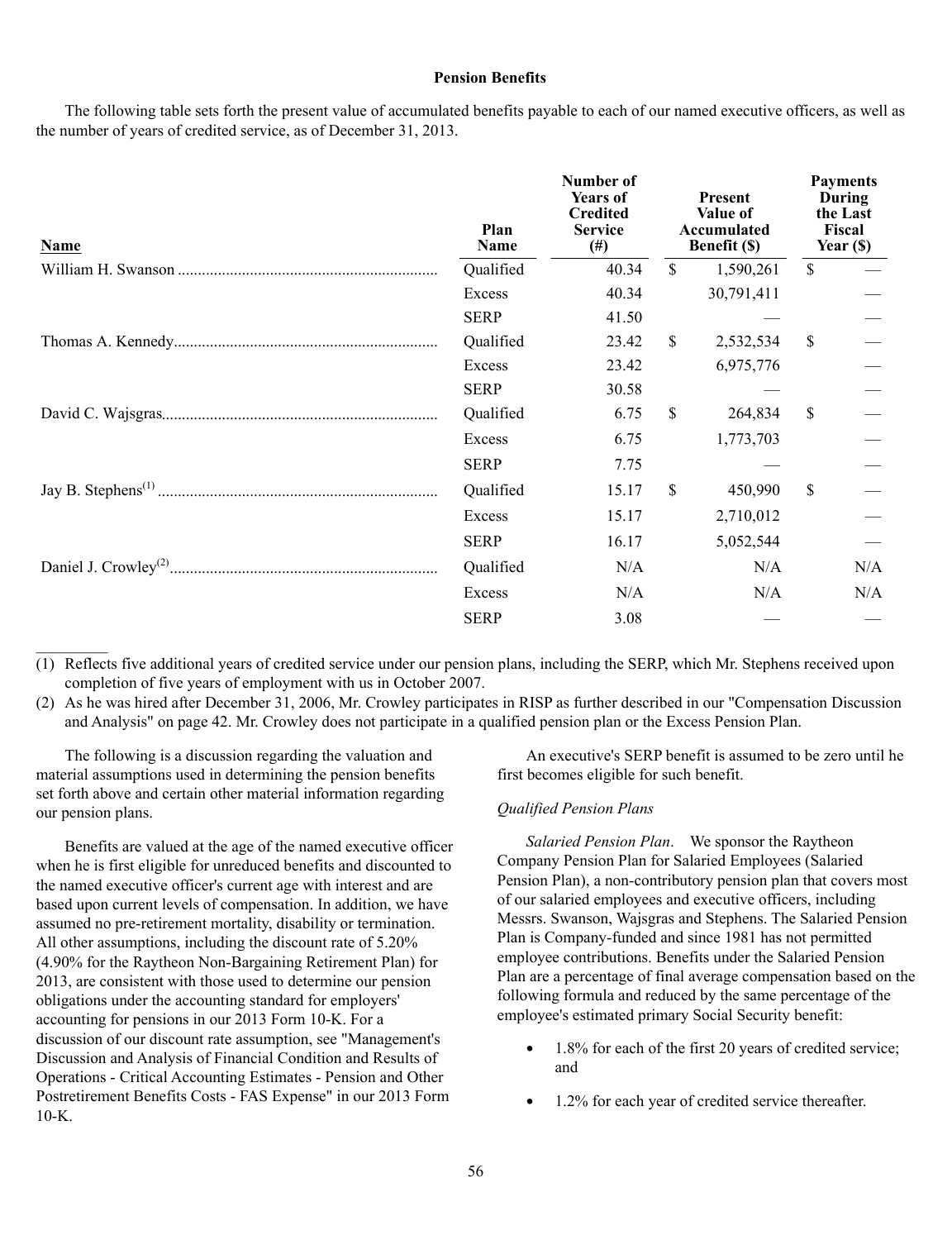Final average compensation is the average of the 60 highest consecutive months of compensation in the final 120 months of employment and includes base salary and annual cash incentive awards.

The normal retirement age under the Salaried Pension Plan is age 65. Employees who are at least age 55 with at least 10 years of service can retire with reduced benefits. There is no reduction for employees who retire at age 60 or older with at least 10 years of service.

The standard form of benefit for married participants is a 50% joint and survivor annuity. The standard form of benefit for single participants is a single-life annuity. Both married and single participants can elect other actuarially equivalent optional forms of payment, including a 10-year certain and continuous benefit and joint and survivor annuities of 50%, 66-2/3%, 75% and 100%.

*Non-Bargaining Retirement Plan.* We sponsor the Raytheon Non-Bargaining Retirement Plan (Retirement Plan), which covers most of the people who became Raytheon employees when Raytheon merged with Hughes Aircraft in 1997. Mr. Kennedy is covered under the contributory part of the Retirement Plan.

The contributory part of the Retirement Plan requires employee contributions of 3% of covered earnings. Except for these employee contributions, the Retirement Plan is companyfunded.

For each year of credited service, the pension under the contributory part of the Retirement Plan is 1.75% of the employee's final average compensation for each year of credited service, reduced by 1.5% of the employee's Social Security benefit estimated to be payable at age 65. The offset under the second part of that formula is limited to 50% of the Social Security benefit.

Final average compensation under the Retirement Plan is the average of compensation in the highest 5 twelve-month periods out of the last 10 twelve-month periods of employment, and includes base salary and annual cash incentive awards.

An employee will be entitled immediately to 100% of the pension otherwise payable at age 65, provided that both of the following requirements are satisfied: (1) the employee's age at termination of Raytheon employment is at least 55; and (2) the employee's age plus continuous service (both measured in full years) is at least 75. Unless both of those requirements are satisfied, a pension beginning before the employee reaches age 65 will be reduced for early commencement.

The standard form of benefit for married participants is a 50% joint and survivor annuity. The standard form of benefit for single participants is a single life annuity. Both married and single participants can elect other actuarially equivalent optional

forms of payment, including a 5, 10 or 15-year certain and continuous benefit, joint and survivor annuities of 50%, 66-2/3%, 75% and 100%, and payments over a specified period of five, 10 or 15 years. The benefit of a retiree from the contributory part of the Retirement Plan is subject to an annual cost-of-living adjustment.

# *Excess Pension Plan*

We also sponsor the Raytheon Excess Pension Plan, a separate, nonqualified, unfunded plan. The Raytheon Excess Pension Plan provides to participants in our qualified pension plans the benefits that would have been provided by the qualified plan but for certain U.S. Internal Revenue Code limitations on qualified pension plans. For 2013, federal law limited to \$255,000 the amount of compensation that may be included under qualified pension plans. Messrs. Swanson, Kennedy, Wajsgras and Stephens are covered by the Excess Pension Plan.

## *Supplemental Executive Retirement Plan*

We have a supplemental executive retirement plan (SERP) that covers each of the named executive officers, as well as certain other senior executives. This plan provides a pension of 35% of final average compensation after 10 years of service and age 55, increasing by 3% of final average compensation for every additional year of service up to a maximum of 50% of final average compensation. Amounts payable under this plan will be offset by amounts payable under our other pension plans, any prior employer plan, Social Security and, in the case of Mr. Crowley, the annuity value of his account in RISP (as more fully described on page 42 in "Compensation Discussion and Analysis").

# *Years of Credited Service*

Mr. Stephens' pension will be calculated as follows: 35% of final average earnings after 10 years of service, reaching 50% of final average earnings after 15 years of service, with all pension benefits offset by amounts payable under our other pension plans, any prior employer plans and Social Security. In June 2003, our Board of Directors granted Mr. Stephens five additional years of credited service under our pension plans, including the SERP, effective upon Mr. Stephens' completion of five years of employment with us. Mr. Stephens received such additional years of credited service effective as of October 2007.

The years of credited service for Messrs. Swanson, Kennedy, Wajsgras, Stephens and Crowley do not include an additional three years that each is eligible to receive under change-in-control agreements. More information regarding these change-in-control agreements may be found below under the heading "Potential Payments Upon Termination or Change-in-Control."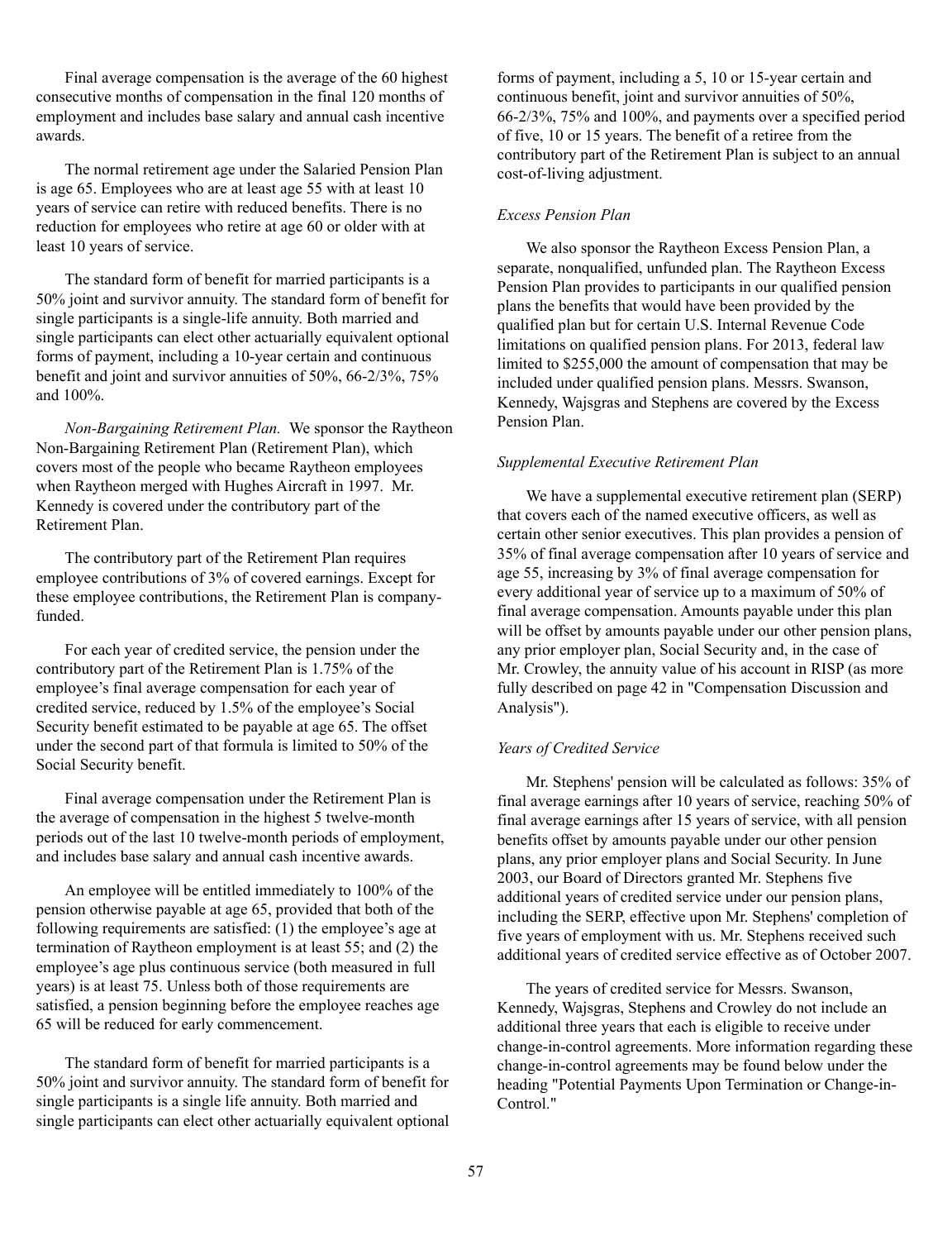### **Nonqualified Deferred Compensation**

The following table provides information regarding contributions, earnings and account balances under defined contribution or other plans that provide for the deferral of compensation on a basis that is not tax-qualified for each of our named executive officers as of December 31, 2013. Our named executive officers participate in the Deferred Compensation Plan, a nonqualified plan designed to enable employees who are projected to reach the U.S. Internal Revenue Code (IRC) compensation limit to elect to defer 3-50% of their salary over the IRC compensation limit and defer 3-90% of their RBI compensation earned in the current year, but paid in the following year, on a pretax basis. We make a matching contribution of up to 4% of deferrable compensation and make RISP contributions from 2.5-9% of compensation over the IRC compensation limit for executives eligible for RISP.

| <b>Name</b> | Executive<br><b>Contributions</b><br>in Last Fiscal<br>$Year^{(1)}$<br>(S) |         |   | Registrant<br><b>Contributions</b><br>in Last Fiscal<br>$\text{Year}^{(2)}$<br>(S) |  | Aggregate<br><b>Earnings</b> in<br><b>Last Fiscal</b><br>$Year^{(3)}$<br>(S) |  | <b>Aggregate</b><br>Withdrawals/<br><b>Distributions</b><br>(S) |  | Aggregate<br><b>Balance at</b><br><b>Last Fiscal</b><br>Year-End $(4)$<br>(S) |  |
|-------------|----------------------------------------------------------------------------|---------|---|------------------------------------------------------------------------------------|--|------------------------------------------------------------------------------|--|-----------------------------------------------------------------|--|-------------------------------------------------------------------------------|--|
|             |                                                                            | 189.734 | S | 188,338                                                                            |  | 464,073                                                                      |  |                                                                 |  | 5,771,950                                                                     |  |
|             |                                                                            | 176,756 |   | 64,361                                                                             |  | 114,547                                                                      |  |                                                                 |  | 911.222                                                                       |  |
|             |                                                                            | 366,370 |   | 69.857                                                                             |  | 563,553                                                                      |  |                                                                 |  | 4,206,929                                                                     |  |
|             |                                                                            | 852,482 |   | 61,357                                                                             |  | 440,725                                                                      |  |                                                                 |  | 8,140,841                                                                     |  |
|             |                                                                            | 204,985 |   | 84,858                                                                             |  | 175,304                                                                      |  |                                                                 |  | 863,402                                                                       |  |

(1) Contributions of deferred salary and RBI compensation earned in 2013 to the Deferred Compensation Plan. Deferred salary and 2013 RBI compensation are included in the amounts under the "Salary" column and the "Non-Equity Incentive Plan Compensation" column, respectively, for 2013 in the Summary Compensation Table on page 46. Deferred 2013 RBI compensation was earned in 2013 but was paid in March 2014.

 $\mathcal{L}$ 

- (2) Raytheon matching contributions on deferred salary and RBI compensation earned in 2013 under the Deferred Compensation Plan. Matching contributions are included in the "All Other Compensation" column for 2013 in the Summary Compensation Table on page 46. Matching contributions on deferred 2013 RBI compensation were earned in 2013 but were made in March 2014 when the 2013 RBI awards were paid. Amounts for Mr. Crowley also include Raytheon RISP contributions.
- (3) Earnings on deferred compensation are not included in the Summary Compensation Table for 2013 because such earnings are not based on above-market or preferential rates.
- (4) Amounts shown are actual aggregate account balances as of December 31, 2013 plus (a) deferred 2013 RBI compensation (see footnote 1 above), (b) Raytheon matching contributions on such deferred 2013 RBI compensation (see footnote 2 above) and (c) Raytheon RISP contributions relating to 2013 RBI compensation. The aggregate balances include the following executive contributions and Raytheon matching and RISP contributions reported as compensation earned in 2012 and 2011 in the Summary Compensation Table:

| Year | Contribution      | Mr. Swanson |         | Mr. Kennedy | Mr. Wajsgras |         | Mr. Stephens |         | Mr. Crowley |         |
|------|-------------------|-------------|---------|-------------|--------------|---------|--------------|---------|-------------|---------|
| 2012 |                   |             | 184.062 | N/A         |              | 256.169 |              | 811.611 |             | 143.750 |
|      | Raytheon Matching |             | 182.577 | N/A         |              | 64.872  |              | 58.519  |             | 54.291  |
| 2011 | Executive         |             | 166.521 | N/A         |              | 232.502 |              | 473.421 |             | 137,660 |
|      | Raytheon Matching |             | 164.988 | N/A         |              | 58,570  |              | 49.955  |             | 51,820  |

Under the Deferred Compensation Plan, participants must elect how deferred amounts are to be distributed to them when they leave or retire from Raytheon. Participants must also indicate how they wish their deferred compensation, the Raytheon matching contributions and any RISP contributions to be notionally invested among the same investment options available through the qualified RAYSIP 401(k) plan. Participants may change their investment options in their discretion, subject to any applicable trading restrictions on changes involving the Raytheon stock fund. The account balances in this plan are unfunded and represent money that the participants have previously earned and that is deferred.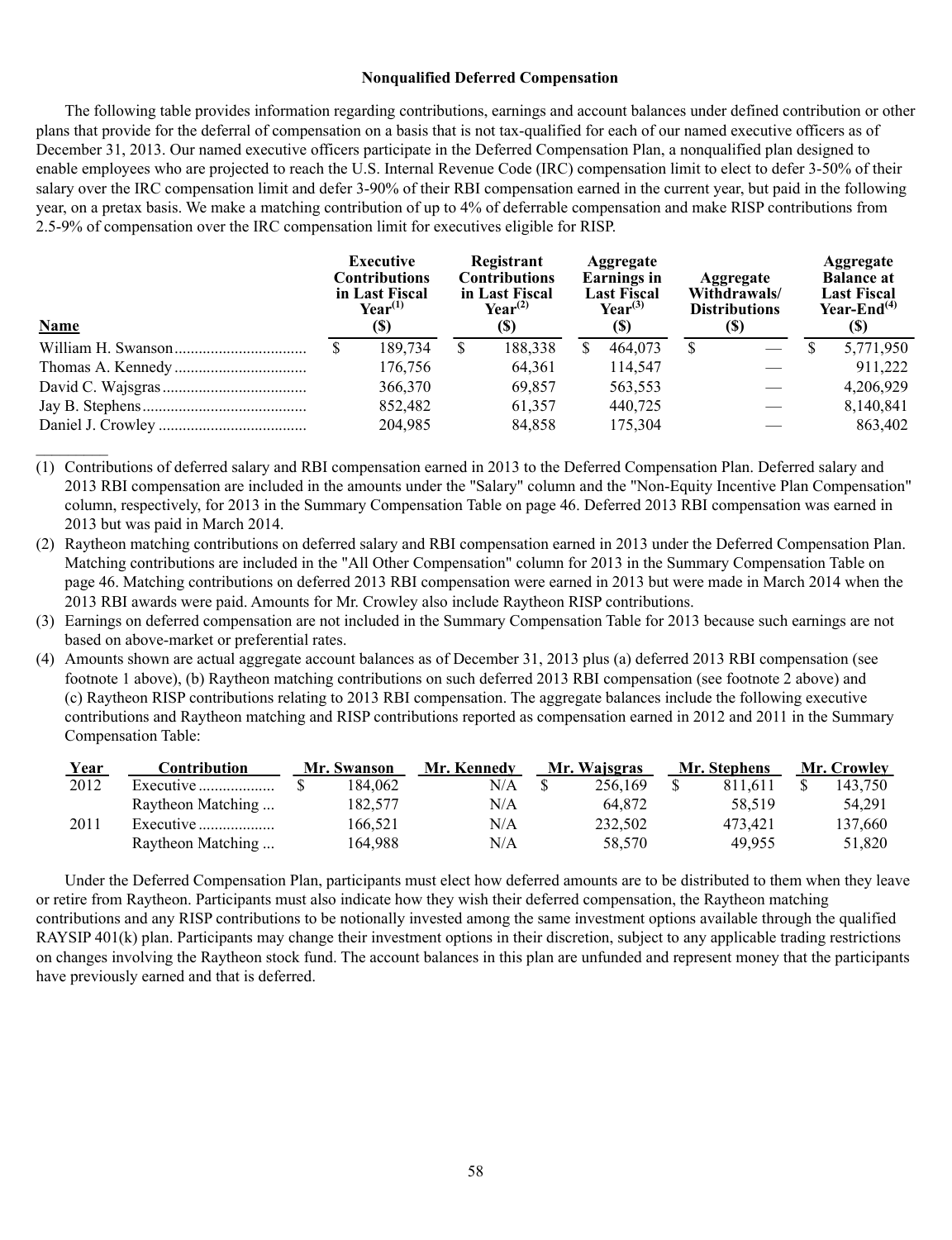## **Potential Payments Upon Termination or Change-in-Control**

The tables below indicate the amount of compensation payable by us to each named executive officer upon a voluntary resignation, involuntary for-cause termination, involuntary notfor-cause termination, a qualifying termination following a change-in-control, termination due to disability, termination due to death, and retirement. The amounts assume that such termination was effective as of December 31, 2013, and thus include amounts earned through such date, and are only estimates of the amounts that would actually be paid to such executives upon their termination. The tables do not include certain amounts that the named executive officer is entitled to receive under certain plans or arrangements that do not discriminate in scope, terms or operation in favor of our executive officers and that are generally available to all salaried employees.

#### *Treatment of Certain Compensation Elements*

*Executive Severance Policy.* We have executive severance guidelines which provide certain benefits to our executives in the event that their employment with us is involuntarily terminated without cause. Under the guidelines, Mr. Swanson is entitled to receive cash payments equal to 2.99 times his current base salary plus targeted RBI cash award and continuation for three years of certain benefits pursuant to health and welfare benefit and retirement plans, and each of Messrs. Wajsgras and Stephens is entitled to receive a cash payment equal to two times his current base salary plus targeted RBI cash award and continuation for two years of certain benefits pursuant to health and welfare benefit and retirement plans. Within the last several years, we changed our guidelines prospectively for new executives first elected on or after January 1, 2010 to reduce these multiples to 2.0 for the CEO and 1.0 for other executive officers. Such revised guidelines apply to each of Messrs. Kennedy and Crowley who would receive a cash payment equal to one times his current base salary plus targeted RBI cash award and continuation for one year of certain benefits pursuant to health and welfare benefit and retirement plans. We also eliminated the following perquisites previously provided to certain executives after a separation under our executive severance policy: car allowances, excess liability insurance, financial planning services and executive physicals.

*Pension Benefits*. Except in the circumstances discussed below, each named executive officer is only entitled to amounts accrued and vested through our pension plans upon the termination of his employment. The accrued and vested amounts are not included in the tables below because all participants in our pension plans are entitled to these amounts upon termination of employment. However, in the event of an involuntary termination without cause, each named executive officer is entitled to continuation for one to three years of benefits pursuant to retirement plans. In the event of a "qualifying

termination" within 24 months after a "change-in-control" (as discussed below), each named executive officer is entitled to special supplemental retirement benefits determined as if the executive had three years additional credited service as of the date of termination.

*Health and Welfare Benefit Continuation*. Except in the circumstances discussed below, the named executive officer is not entitled to any continuation of his health and welfare benefits or executive benefits (other than pursuant to COBRA) following the termination of his employment. In the event of an involuntary termination without cause, such executive is entitled to continuation for one to three years of certain benefits pursuant to health and welfare benefit plans. In the event of a qualifying termination within 24 months after a change-in-control, each named executive officer is entitled to continuation for three years of certain fringe benefits pursuant to all health and welfare benefit plans under which the executive and his family are eligible to receive benefits.

*Long-Term Incentives*. Except in the circumstances discussed below, upon termination of employment, the named executive officer forfeits his options and restricted stock awards, to the extent they are unvested, and is not entitled to any continuation of vesting or acceleration of vesting with respect to his options and restricted stock awards. Such executive is entitled to exercise any vested options for a limited period after termination and is entitled to continue to hold his shares of unrestricted stock after termination. The amounts representing the value of vested stock options and unrestricted stock are not included in the tables below because all employees who hold vested options and unrestricted stock under our stock plans are entitled to exercise such options and continue to hold such stock upon termination of employment. However, in the event of a change-in-control, or termination by reason of disability or death, each named executive officer is entitled to the acceleration of vesting with respect to all of his restricted stock awards (or, in the case of disability, to continued vesting of his restricted stock awards) and certain payments pursuant to his LTPP awards. Upon a change-in-control, each named executive officer is entitled to a prorated LTPP payment, assuming target performance and based on service completed through the change-in-control. Upon termination by reason of death, disability or retirement, the executive is entitled to a prorated LTPP payment based on our performance for the performance cycle and service completed through the termination date. LTPP payments are generally made by us when the remaining LTPP awards are settled after the end of the performance cycle in accordance with their terms. The amounts in the tables below representing such LTPP payments assume target performance for those awards.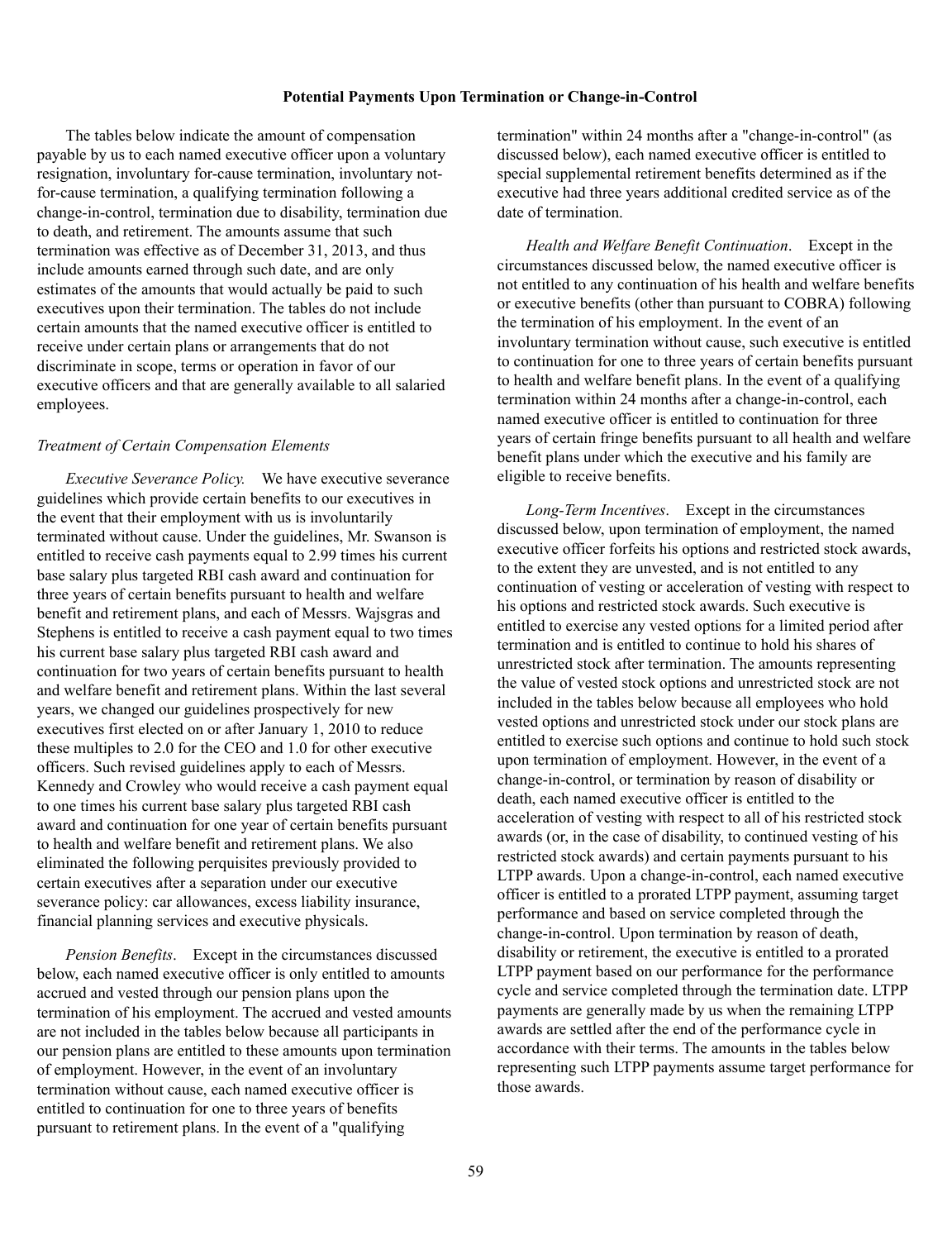As discussed in greater detail on pages 40 and 41, the MDCC has determined that future time-based awards to retireeeligible employees will generally be in the form of restricted stock units that continue to vest (but do not accelerate) on the scheduled vesting dates into retirement, subject to the employee's compliance with certain post-employment covenants, including non-competition and non-solicitation. No such awards were made in 2013.

*Nonqualified Deferred Compensation*. Each named executive officer is entitled to amounts accrued and vested under our Excess Savings Plan and Deferred Compensation Plan upon the termination of his employment. The amounts are generally distributed to each named executive officer in accordance with his election under the applicable plan. The accrued and vested amounts under the plans, which are set forth in the table under "Nonqualified Deferred Compensation" on page 58, are not included in the tables below because all employees who participate in these plans are entitled to these amounts upon termination of their employment, and these plans are available to a substantial number of employees (including the named executive officers) who qualify under the applicable compensation requirements.

## *Change-in-Control Agreements*

In order to receive benefits under a change-in-control agreement, a named executive officer must experience a "qualifying termination" within two years after a "change-incontrol." Benefits under the change-in-control agreements include: (i) a cash payment of three times, and for executives first hired or appointed as an officer on or after July 31, 2013, other than our Chairman or CEO, two times, the executive's current compensation (including base salary plus targeted RBI cash award or the RBI cash award for the year prior to the change-in-control, if greater); (ii) special supplemental retirement benefits determined as if the executive had three years additional credited service as of the date of termination; and (iii) continuation for a period of three years of fringe

benefits pursuant to all health and welfare benefit and retirement plans under which the executive and the executive's family are eligible to receive benefits. The cash payment will be paid six months after the executive's separation from service. Over the last several years, we amended our change-in-control agreements to eliminate (i) the following perquisites previously provided to certain executives after a change-in-control termination: car allowances, excess liability insurance, financial planning services and executive physicals, and (ii) tax gross-ups for changes-in-control. In addition, new executives will not receive change-in-control agreements that provide for any tax gross-ups.

A *"change-in-control"* means the acquisition by a third party of 25% or more of our common stock, the replacement of the majority of the incumbent directors by individuals not approved by a majority of the incumbent Board, or the consummation of an agreement for the sale of substantially all of the assets of Raytheon, a liquidation of Raytheon, or a merger which results in a change in the ownership or control of more than 50% of the voting securities of Raytheon. A *"qualifying termination"* means: (i) we terminate the executive other than for cause within 24 months following a change-in-control; or (ii) the executive terminates his employment with us for "good reason." Termination for "good reason" means that the executive has terminated employment with us because the executive's compensation has been materially reduced or the executive's job duties have been materially changed without the executive's consent.

We have entered into change-in-control agreements with Messrs. Swanson, Kennedy, Wajsgras, Stephens and Crowley. The terms of those agreements provide for benefits of three times base salary plus targeted RBI cash incentive award, supplemental retirement benefits based on three years' additional credited service and continuation of fringe benefits for three years, all as more fully described above.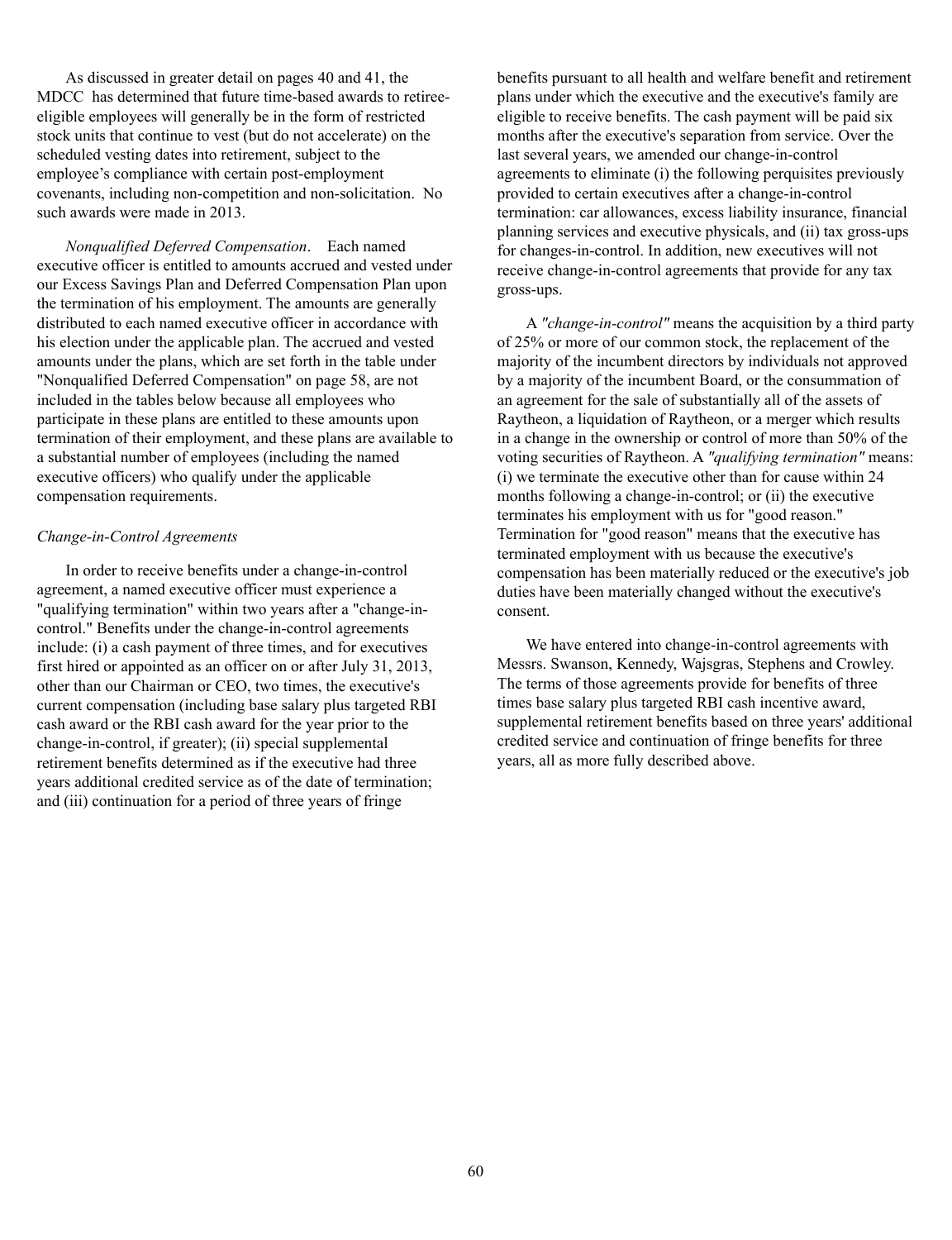The tables below indicate the amounts of compensation payable by us to our named executive officers, including cash severance, benefits and long-term incentives, upon certain different types of terminations of employment.

*William H. Swanson*

| Element                                  | Voluntary<br>Resignation | Involuntary<br><b>For Cause</b> | Involuntary<br>Without<br>Cause | Change-in-<br>Control | <b>Disability</b> | Death        | Retirement   |
|------------------------------------------|--------------------------|---------------------------------|---------------------------------|-----------------------|-------------------|--------------|--------------|
| Cash Severance                           |                          |                                 |                                 |                       |                   |              |              |
| Base Salary + Target RBI $\$             | — \$                     |                                 | \$13,282,722                    | \$14,642,382          | - S               |              | - \$         |
| Pro-rata Target RBI                      |                          |                                 |                                 | 2,961,588             |                   |              |              |
| <i>Benefits</i>                          |                          |                                 |                                 |                       |                   |              |              |
|                                          |                          |                                 |                                 |                       |                   |              |              |
| Health and Welfare Benefit               |                          |                                 | 53,516                          | 53,516                |                   |              |              |
| Long-Term Incentives $^{(3)}$            |                          |                                 |                                 |                       |                   |              |              |
| Value of Accelerated<br>Restricted Stock |                          |                                 |                                 | 21,597,484            | 21,597,484        | 21,597,484   |              |
| Value of Accelerated LTPP                |                          |                                 |                                 | 12,665,439            | 12,665,439        | 12,665,439   | 12,665,439   |
|                                          |                          |                                 | \$13,336,238                    | \$51,920,409          | \$34,262,923      | \$34,262,923 | \$12,665,439 |

# *Thomas A. Kennedy*

| Element                                   | Voluntary<br>Resignation | Involuntary<br><b>For Cause</b> | Involuntary<br>Without<br>Cause | Change-in-<br>Control | <b>Disability</b> | Death       | Retirement  |
|-------------------------------------------|--------------------------|---------------------------------|---------------------------------|-----------------------|-------------------|-------------|-------------|
| Cash Severance                            |                          |                                 |                                 |                       |                   |             |             |
| Base Salary + Target RBI \$               |                          | S                               | \$1,875,015                     | $$5,625,045$ \;       |                   |             | \$          |
| Pro-rata Target RBI                       |                          |                                 |                                 | 1,125,009             |                   |             |             |
| <b>Benefits</b>                           |                          |                                 |                                 |                       |                   |             |             |
|                                           |                          |                                 | 3,061,454                       |                       |                   |             |             |
| Health and Welfare Benefit                |                          |                                 | 32,975                          | 98,924                |                   |             |             |
| Long-Term Incentives $^{(3)}$             |                          |                                 |                                 |                       |                   |             |             |
| Value of Accelerated<br>Restricted Stock. |                          |                                 |                                 | 5,367,898             | 5,367,898         | 5,367,898   |             |
| Value of Accelerated LTPP                 |                          |                                 |                                 | 2,435,688             | 2,435,688         | 2,435,688   | 2,435,688   |
| Total                                     |                          |                                 | \$4,969,444                     | \$14,652,564          | \$7,803,586       | \$7,803,586 | \$2,435,688 |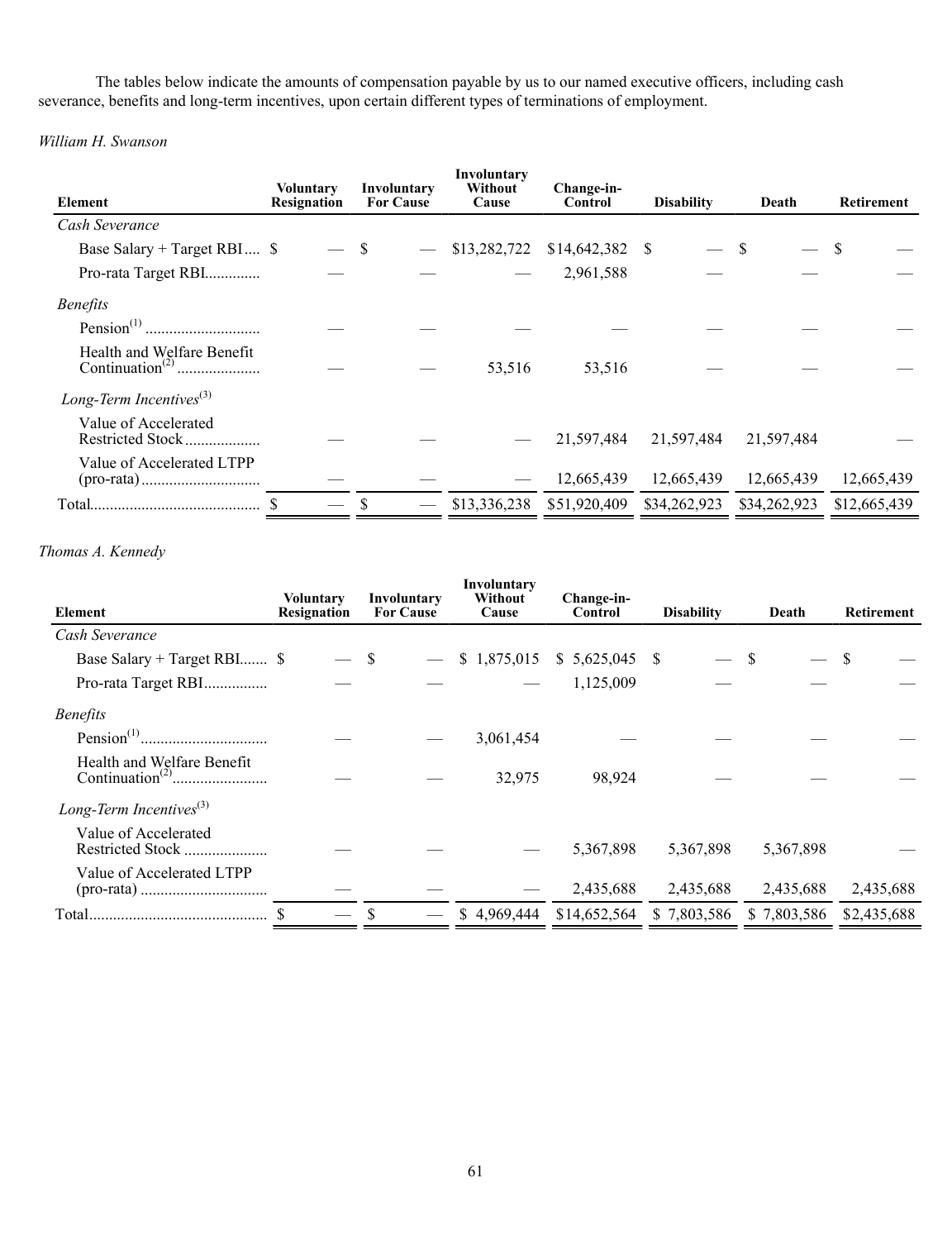# *David C. Wajsgras*

| <b>Element</b>                | <b>Voluntary</b><br><b>Resignation</b> | Involuntary<br><b>For Cause</b> | Involuntary<br>Without<br>Cause | Change-in-<br>Control | <b>Disability</b> | Death       | <b>Retirement</b> |
|-------------------------------|----------------------------------------|---------------------------------|---------------------------------|-----------------------|-------------------|-------------|-------------------|
| Cash Severance                |                                        |                                 |                                 |                       |                   |             |                   |
| Base Salary + Target RBI \$   | $-$ \$                                 |                                 | \$3,647,240                     | \$5,735,430           | - S               |             | S                 |
| Pro-rata Target RBI           |                                        |                                 |                                 | 911,810               |                   |             |                   |
| <i>Benefits</i>               |                                        |                                 |                                 |                       |                   |             |                   |
|                               |                                        |                                 | 527,851                         | 2,823,354             |                   |             |                   |
| Health and Welfare Benefit    |                                        |                                 | 55,296                          | 82,944                |                   |             |                   |
| Long-Term Incentives $^{(3)}$ |                                        |                                 |                                 |                       |                   |             |                   |
| Value of Accelerated          |                                        |                                 |                                 | 5,387,399             | 5,387,399         | 5,387,399   |                   |
| Value of Accelerated LTPP     |                                        |                                 |                                 | 2,533,191             | 2,533,191         | 2,533,191   | 2,533,191         |
|                               |                                        | \$                              | \$4,230,387                     | \$17,474,128          | \$7,920,590       | \$7,920,590 | \$2,533,191       |

# *Jay B. Stephens*

|                                          | <b>Voluntary</b> | Involuntary      | Involuntary<br>Without | Change-in-      |                   |             |              |
|------------------------------------------|------------------|------------------|------------------------|-----------------|-------------------|-------------|--------------|
| Element                                  | Resignation      | <b>For Cause</b> | Cause                  | Control         | <b>Disability</b> | Death       | Retirement   |
| Cash Severance                           |                  |                  |                        |                 |                   |             |              |
| Base Salary + Target RBI \$              | $-$ \$           |                  | \$3,192,052            | $$5,244,039$ \; |                   | - \$        | <sup>S</sup> |
| Pro-rata Target RBI                      |                  |                  |                        | 798,013         |                   |             |              |
| <b>Benefits</b>                          |                  |                  |                        |                 |                   |             |              |
| Health and Welfare Benefit               |                  |                  | 19,132                 | 28,697          |                   |             |              |
| Long-Term Incentives $^{(3)}$            |                  |                  |                        |                 |                   |             |              |
| Value of Accelerated<br>Restricted Stock |                  |                  |                        | 4,848,278       | 4,848,278         | 4,848,278   |              |
| Value of Accelerated LTPP                |                  |                  |                        | 2,338,367       | 2,338,367         | 2,338,367   | 2,338,367    |
| Total.                                   |                  |                  | \$3,211,184            | \$13,257,394    | \$7,186,645       | \$7,186,645 | \$2,338,367  |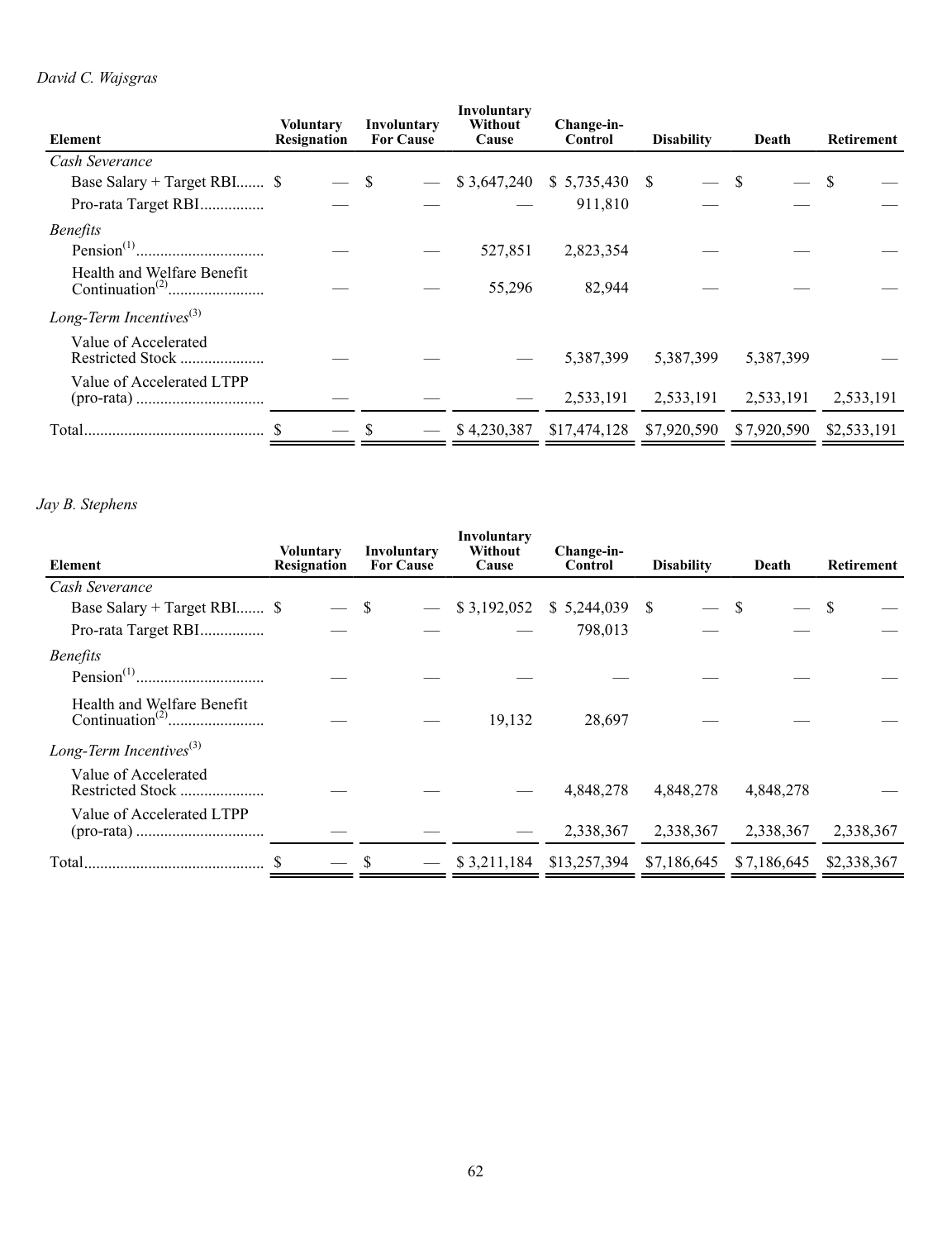# *Daniel J. Crowley*

| Element                       | Voluntary<br>Resignation | Involuntary<br><b>For Cause</b> | Involuntary<br>Without<br>Cause | Change-in-<br>Control | <b>Disability</b> | Death       | <b>Retirement</b> |
|-------------------------------|--------------------------|---------------------------------|---------------------------------|-----------------------|-------------------|-------------|-------------------|
| Cash Severance                |                          |                                 |                                 |                       |                   |             |                   |
| Base Salary + Target RBI \$   |                          | S                               | \$1,453,878                     | \$4,361,634           | -S                | S           | \$.               |
| Pro-rata Target RBI           |                          |                                 |                                 | 726,939               |                   |             |                   |
| <i>Benefits</i>               |                          |                                 |                                 |                       |                   |             |                   |
|                               |                          |                                 |                                 |                       |                   |             |                   |
| Health and Welfare Benefit    |                          |                                 | 26,467                          | 79,401                |                   |             |                   |
| Long-Term Incentives $^{(3)}$ |                          |                                 |                                 |                       |                   |             |                   |
| Value of Accelerated          |                          |                                 |                                 | 4,658,261             | 4,658,261         | 4,658,261   |                   |
| Value of Accelerated LTPP     |                          |                                 |                                 | 2,435,688             | 2,435,688         | 2,435,688   | 2,435,688         |
| Total.                        |                          |                                 | \$1,480,345                     | \$12,261,923          | \$7,093,949       | \$7,093,949 | 2,435,688<br>S.   |

(1) Pension benefits are calculated assuming a 5.20% discount rate, other than for Mr. Kennedy who participates in the Raytheon Non-Bargaining Retirement Plan and whose benefits are calculated assuming a 4.90% discount rate, as of fiscal year-end under the assumption that the executive commenced the benefit as soon as possible following separation from service.

(2) Health and Welfare Benefit calculations are based on the estimated annual Company cost of the benefits programs in which the executive was enrolled as of December 31, 2013.

(3) Equity values are determined based on the closing price of our common stock on December 31, 2013 (\$90.70) based on equity holdings as of December 31, 2013.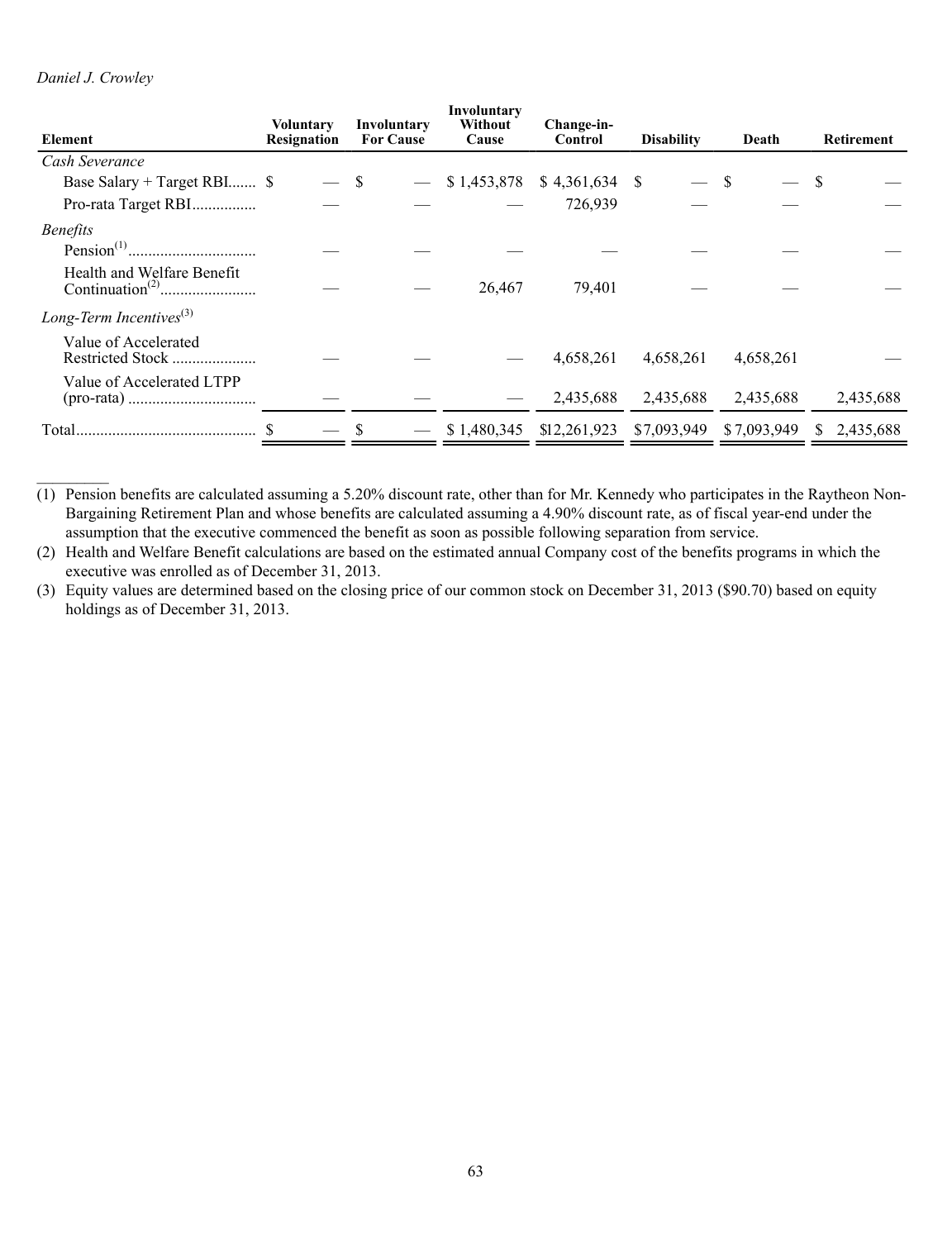# **ADVISORY VOTE ON EXECUTIVE COMPENSATION (Item No. 2 on the proxy card)**

The Board of Directors (the Board) is proposing an advisory vote on executive compensation for approval by our shareholders. The vote relates to the overall compensation program for our named executive officers as described on pages 27 to 63 in this proxy statement under the heading "Executive Compensation." While this vote is non-binding, the Board and its Management Development and Compensation Committee (MDCC) will review the results and consider the expression of shareholder views. The Company also will continue to engage with shareholders to address any concerns relating to executive compensation or otherwise. The proposed vote states as follows:

**"Resolved, that the shareholders approve the compensation of the named executive officers, described in this proxy statement under 'Executive Compensation,' including the Compensation Discussion and Analysis, the compensation tables, and accompanying narrative disclosure."**

In the Executive Compensation section of this proxy statement, which includes the Compensation Discussion and Analysis, the Summary Compensation Table and other tables, we describe the compensation philosophy, policies and pay-forperformance approach of the Company, along with specific elements of our compensation program. As discussed in greater detail in that section, the Company's compensation program, as established by the MDCC, rests on certain key principles, including:

- $\bullet$ Pay for Performance: Tying executive compensation to Company and individual performance over both the near- and long-term (see pages 28 to 41);
- $\bullet$ Shareholder Alignment: Aligning closely the interests of executives with those of shareholders by making stock-based incentives a central component of compensation coupled with meaningful stock ownership and retention requirements (see pages 28 to 31 and 39 to 41);
- Balanced Incentives: Providing awards with both  $\bullet$ significant upside opportunity for exceptional performance and downside risk for underperformance (see pages 28 to 41);
- Clawback Rights: Recovery or clawback of compensation in certain circumstances where restatement of financial results is required (see page 43);
- $\bullet$ Substantial Variable Component: Assuring that a substantial component of each executive's compensation opportunity is variable, based upon the Company's financial performance and stock price (see pages 28 to 29);
- $\bullet$ Short-Term Versus Long-Term: Achieving a balance in the compensation program between short-term versus long-term incentives (see pages 28 to 29);
- Use of Key Financial Metrics: Using pre-established  $\bullet$ financial measures for purposes of determining Results-Based Incentive (RBI) cash awards and Long-Term Performance Plan (LTPP) equity-based awards that drive short-term and long-term performance and link compensation to performance (see pages 31 and 35 to 40);
- Consultant Independence: Assuring that the MDCC's  $\bullet$ compensation consultant is independent by adhering to a stringent Compensation Consultant Independence Policy (see page 32);
- $\bullet$ Market Focus: Taking into account the practices of peer companies, as well as broader market survey data provided by the MDCC's independent consultant in setting executive compensation (see page 29 and pages 33 to 35);
- Competitiveness: Establishing an executive  $\bullet$ compensation program that addresses the need to retain and attract highly-qualified executives essential to the Company's success in a highly competitive environment (see pages 28 to 29 and 33 to 35); and
- $\bullet$ Managing Risk: Designing the compensation program to avoid excessive risk-taking (see pages 32 to 33).

As reflected in the Executive Compensation disclosure, the Board believes that the MDCC has established a compensation program for the named executive officers soundly grounded in the above-enumerated principles that is appropriate and warrants an advisory vote of approval by shareholders.

**The Board unanimously recommends an advisory vote FOR this proposal. Proxies solicited by the Board will be so voted unless shareholders specify otherwise in their proxies.**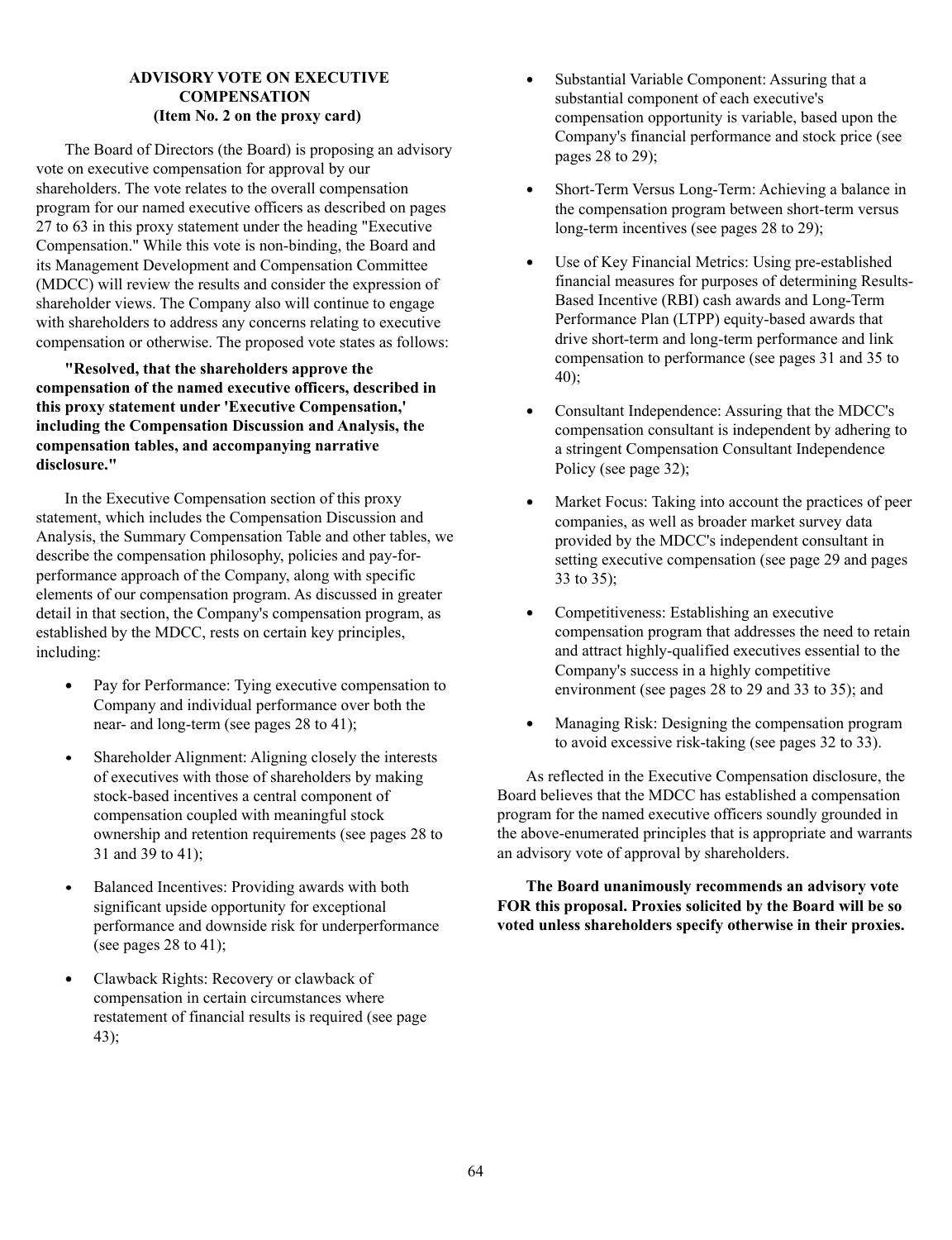*The following report of the Audit Committee does not constitute soliciting material and shall not be deemed to be incorporated by reference into any other filing under the Securities Act of 1933 or under the Securities Exchange Act of 1934, including by any general statement incorporating this proxy statement, except to the extent we specifically incorporate this information by reference, and shall not otherwise be deemed filed under such Acts.*

# **AUDIT COMMITTEE REPORT**

The Audit Committee is comprised entirely of independent directors who meet the independence and experience requirements of the New York Stock Exchange and the Securities and Exchange Commission. The Audit Committee focuses on, among other things, the following:

- the integrity of Raytheon's financial statements;
- the independence, qualifications and performance of Raytheon's independent auditors; and
- $\bullet$ the performance of Raytheon's internal auditors.

We meet with management periodically to consider the adequacy of Raytheon's internal controls and the objectivity of its financial reporting. We discuss these matters with Raytheon's independent auditors and with appropriate Raytheon management personnel and internal auditors.

As needed, we meet privately with both the independent auditors and the internal auditors, each of whom has unrestricted access to the Audit Committee. We also appoint the independent auditors and review their performance and independence from management. We regularly review the performance of the internal audit function. Management has primary responsibility for Raytheon's financial statements and the overall financial reporting process, including Raytheon's system of internal controls. Raytheon's independent auditors are responsible for (i) performing an audit of the annual financial statements prepared by management, (ii) expressing an opinion as to whether those financial statements fairly present the financial position, results of operations and cash flows of Raytheon in conformity with accounting principles generally accepted in the United States of America and the effectiveness of Raytheon's internal control over financial reporting, and (iii) discussing with us any issues they believe should be raised with us.

During fiscal year 2013, we reviewed Raytheon's audited financial statements and met with both management and PricewaterhouseCoopers LLP (PwC), Raytheon's independent auditors, to discuss those financial statements. Management has represented to us that the financial statements were prepared in accordance with generally accepted accounting principles and PwC has issued an unqualified audit report regarding such financial statements.

Periodically throughout fiscal year 2013, we reviewed with management and PwC Raytheon's progress in the testing and evaluation of Raytheon's internal control over financial reporting. Management has provided us with a report on the effectiveness of Raytheon's internal control over financial reporting. We have reviewed management's assessment and PwC's audit of the effectiveness of Raytheon's internal control over financial reporting included in Raytheon's Annual Report on Form 10-K for the fiscal year ended December 31, 2013.

We reviewed and discussed with PwC the matters required to be communicated by PwC to the Audit Committee by Auditing Standard No. 16 (Communications with Audit Committees) adopted by the Public Company Accounting Oversight Board (PCAOB). We also discussed with management the significant accounting estimates utilized by Raytheon, the reasonableness of significant judgments and the clarity of disclosures in the financial statements.

We received the written disclosures and letter from PwC required by applicable PCAOB requirements regarding independent registered public accounting firm communications with audit committees concerning independence which report that PwC is independent under applicable standards in connection with its audit opinion for Raytheon's 2013 financial statements. We also have discussed with PwC its independence from Raytheon.

Based on the reviews and discussions with management and PwC referred to above, we recommended to the Board that Raytheon's audited financial statements be included in Raytheon's Annual Report on Form 10-K for the fiscal year ended December 31, 2013.

#### **Submitted by the Audit Committee**

Ronald L. Skates, Chairman, James E. Cartwright, Stephen J. Hadley, George R. Oliver and Michael C. Ruettgers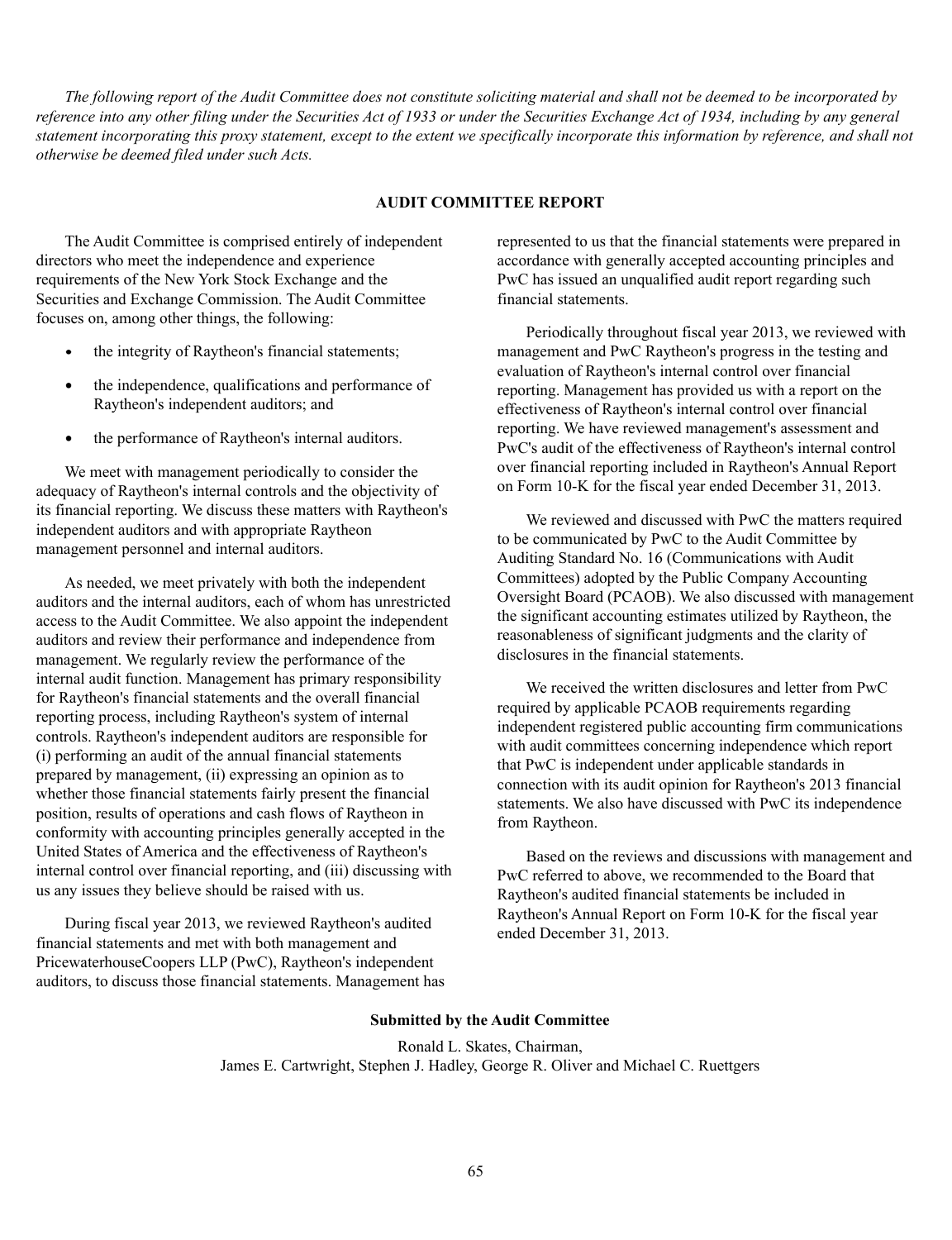## **INDEPENDENT AUDITORS: AUDIT AND NON-AUDIT FEES**

The following table sets forth the fees and expenses billed by PricewaterhouseCoopers LLP (PwC) for audit, audit-related, tax and all other services rendered for 2013 and 2012.

|                                   | 2013            | 2012            |
|-----------------------------------|-----------------|-----------------|
| Audit $Fees^{(1)}$                | $$11.0$ million | $$11.2$ million |
| Audit-Related Fees <sup>(2)</sup> | 0.3 million     | 0.3 million     |
| Tax Fees $^{(3)}$                 | 1.1 million     | 0.9 million     |
| All Other Fees                    |                 |                 |
| Total                             | $$12.4$ million | \$12.4 million  |

- (1) Represents fees and expenses for professional services provided in connection with the audit of our annual audited financial statements and review of our quarterly financial statements, advice on accounting matters directly related to the audit and audit services provided in connection with other financial statements, and other statutory or regulatory filings.
- (2) Represents fees and expenses for assurance and related services that are reasonably related to the performance of the audit or review of our financial statements and not reported under "Audit Fees." For both 2013 and 2012, fees are primarily for audits of financial statements of 401(k) and other employee benefit plans and for certain agreed-upon procedures.
- (3) Includes approximately (i) \$0.3 million and \$0.4 million for non-U.S. tax compliance and advisory services and (ii) \$0.8 million and \$0.5 million for U.S. tax compliance and advisory services in 2013 and 2012, respectively.

The amounts shown above do not include PwC fees and expenses of approximately \$0.9 million and \$1.0 million in 2013 and 2012, respectively, paid by our pension plans for audits of financial statements of such plans and certain international tax compliance services. These services were rendered by PwC to the pension plans and were billed directly to such plans.

The Audit Committee approves in advance all audit and non-audit services to be provided by the independent auditors. Under the Audit Committee's pre-approval policy for 2013, the Chairman of the Audit Committee has the delegated authority from the Committee to pre-approve services with fees up to \$100,000. Any such pre-approvals are to be reviewed and ratified by the Audit Committee at its next meeting. The Audit Committee requires the independent auditors and management to report on actual fees charged for each category of service periodically throughout the year.

## **RATIFICATION OF APPOINTMENT OF PRICEWATERHOUSECOOPERS LLP (Item No. 3 on the proxy card)**

The Audit Committee of the Board of Directors has reappointed PricewaterhouseCoopers LLP (PwC) as the independent registered public accounting firm to audit our financial statements for the fiscal year beginning January 1, 2014. We are asking shareholders to ratify the appointment of PwC. Representatives of PwC are expected to be present at the Annual Meeting. They will be given the opportunity to make a statement if they desire to do so, and they will be available to respond to appropriate questions.

In the event that shareholders fail to ratify the appointment of PwC, the Audit Committee may reconsider the appointment. Even if the appointment is ratified, the Audit Committee, in its discretion, may direct the appointment of a different independent registered public accounting firm at any time during the year if the Audit Committee determines that such a change would be in the best interests of the Company and its shareholders.

**The Board unanimously recommends that shareholders vote FOR ratification of the appointment of PricewaterhouseCoopers LLP as the Company's independent auditors. Proxies solicited by the Board will be so voted unless shareholders specify otherwise in their proxies.**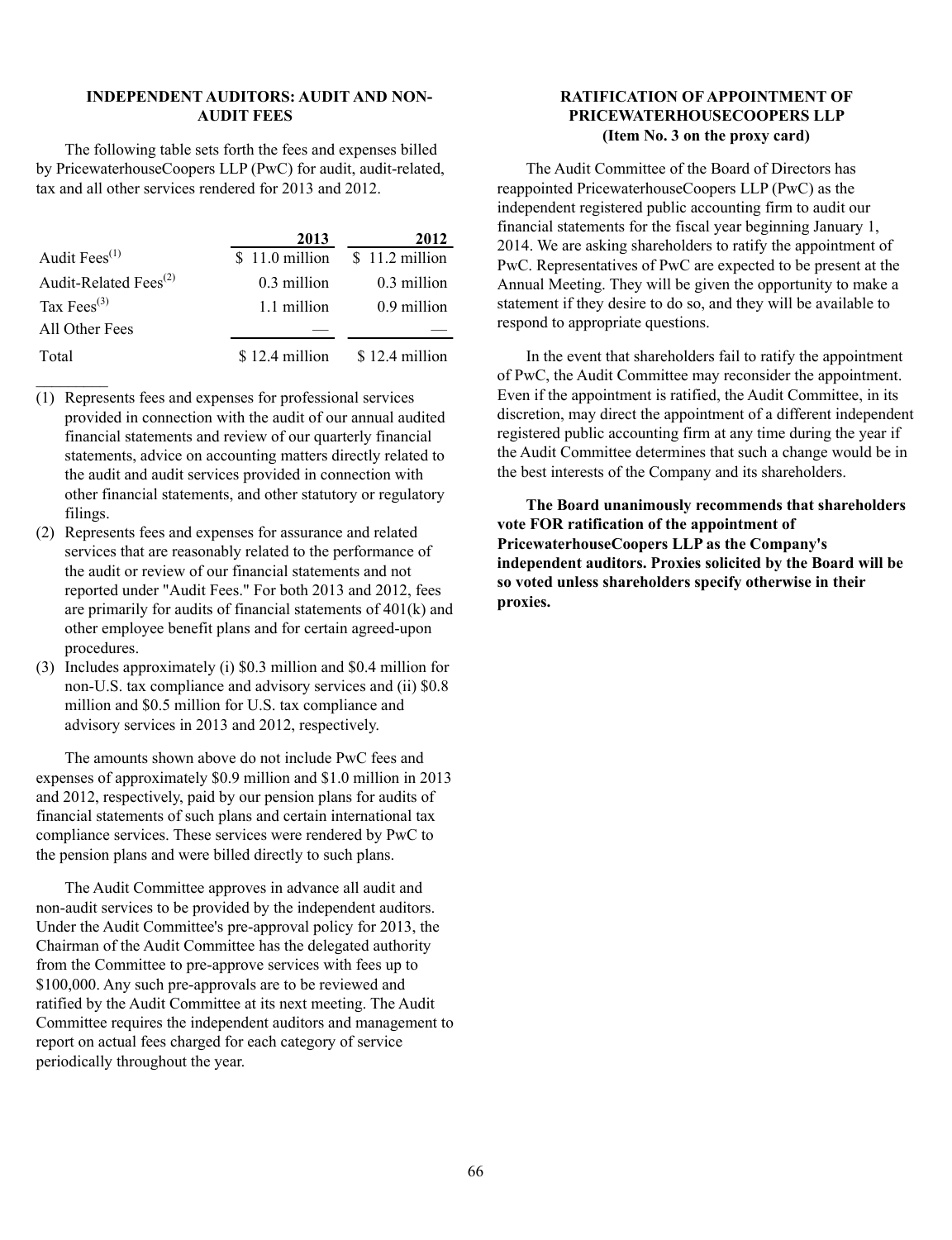# **APPROVAL OF AMENDMENT TO RESTATED CERTIFICATE OF INCORPORATION TO AUTHORIZE SHAREHOLDER ACTION BY WRITTEN CONSENT (Item No. 4 on the proxy card)**

The Board is proposing, for approval by our shareholders, an amendment (the "Amendment") to the Company's Restated Certificate of Incorporation, as amended (the "COI"), to allow shareholders to take action without a meeting by written consent, subject to the same approval thresholds that would be required to take the same action at a meeting of shareholders. This right would be subject to certain procedural requirements, contained in the Amendment and in the Company's By-Laws, intended to protect the best interests of the Company and all of our shareholders.

Article V of the COI currently allows shareholders to act only at a duly called annual or special meeting and does not permit shareholder action by written consent. The Board has undertaken a review of this governance issue and, upon the recommendation of the Governance and Nominating Committee, has unanimously adopted a resolution declaring the advisability of the Amendment and recommending its approval by the shareholders.

The proposed Amendment demonstrates the Board's interest in promoting shareholder access and progressive corporate governance practices. At the Company's 2013 Annual Meeting, a shareholder proposal calling for stockholders to be given the right to act by written consent, without any procedural safeguards, received a 42.7% affirmative vote. The Board recommended a vote against that proposal because it believed that, without such safeguards, written consent solicitations could lead to abusive or disruptive shareholder action for the benefit of special interest groups, to the detriment of other shareholders and effective management of the Company. The procedural safeguards below, in the Board's view, address those concerns.

If the Amendment is approved, then subject to the procedural requirements in the Amendment and in our By-Laws referred to below, any action required or permitted to be taken at any meeting of shareholders could be taken by the written consent of shareholders having at least the minimum number of votes that would be necessary to take that action at a meeting at which all shares entitled to vote thereon were present and voted. A copy of the Amendment is attached as Appendix A to this proxy statement.

The Amendment includes the following procedural requirements:

• Minimum Stock Ownership Threshold for Initiating Shareholder. The shareholder or shareholders initiating a written consent action must own, in the aggregate, a minimum of 25% of our outstanding stock in order to request that the Board set a record date to determine shareholders entitled to consent. This is the same ownership threshold required for shareholders to call a special meeting and is designed to avoid permitting a shareholder with very little support to cause the Company to incur expense and disruption unnecessarily.

• All Shareholders Would Have the Right to Vote. Consents must be solicited from all shareholders, giving every shareholder the right to consider and act on the proposal.

• Specified Time Frame to Set Record Date for the Written Consent Process. With respect to a valid request, the Board must set a record date within a specified time frame in order to provide a prompt and orderly process for shareholder action. If no record date is set within the specified time frame, and the matter is a proper subject for action by written consent, a default record date will apply.

• Compliance with Law and Avoiding Redundancy. The written consent process would not be available if:

(i) the record date request and solicitation of consents for the proposed action fail to comply with the federal proxy rules or other applicable law;

(ii) a consent solicitation overlaps with the solicitation of proxies for the Company's annual meeting;

(iii) a meeting of shareholders that included a substantially similar item occurred within 120 days before the request for a record date was received by the Company; or

(iv) a substantially similar item is to be included in the Company's notice for a meeting of the shareholders to be called within 40 days after the request for a record date is received.

• Reasonable Period for Board and Shareholder Consideration. Written consents could not be dated and delivered until 60 days after delivery of a valid request to set a record date. This would provide the Board with an opportunity for review and presentation of its views and shareholders with sufficient time to consider the merits of any proposed action.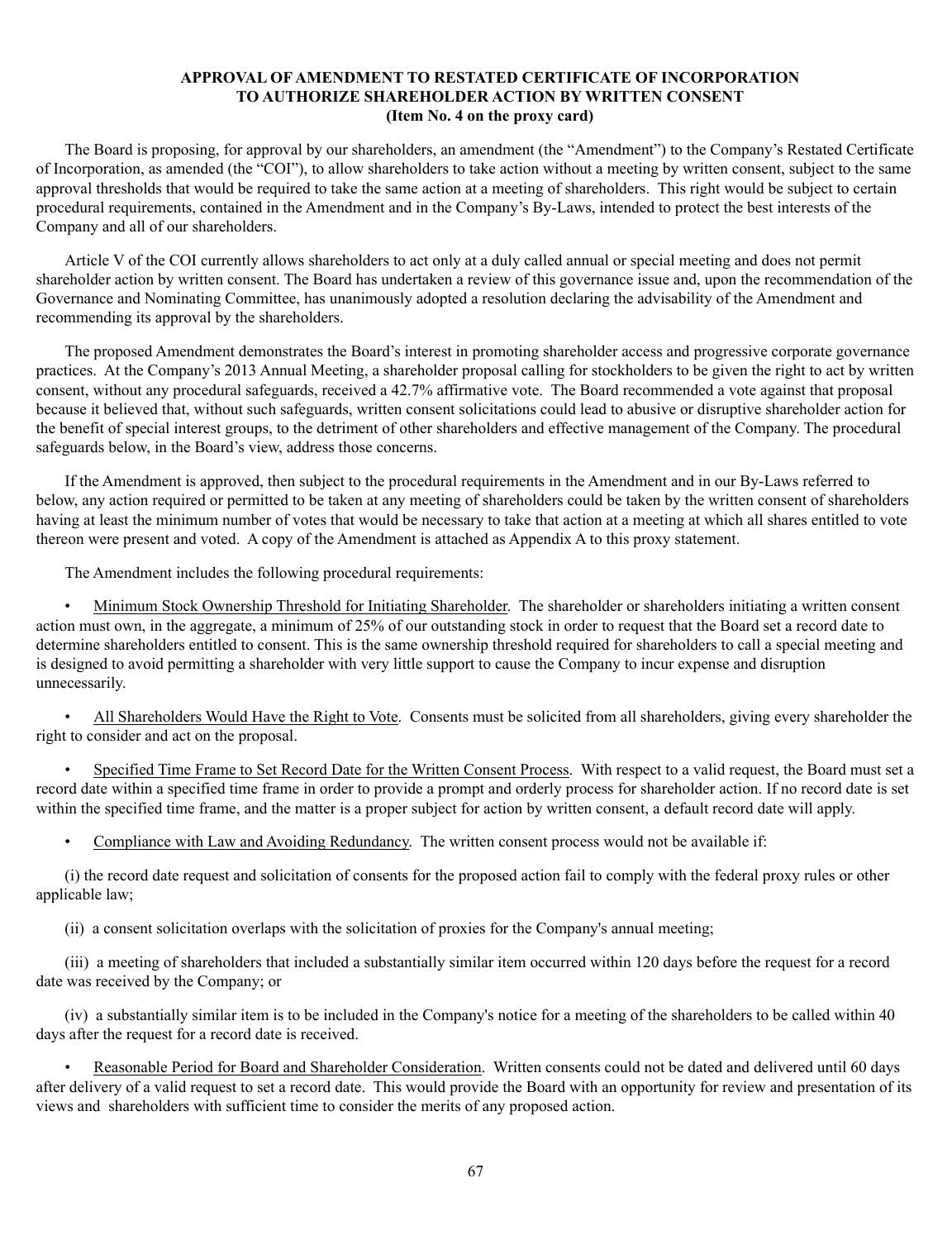• Time Limits to Avoid a Protracted Campaign. In order for an action to be effective, consents signed by a sufficient number of shareholders must be delivered to the Company no later than 120 days after the record date. Such a requirement spares the Company the expense and disruption of an unduly protracted campaign.

The foregoing procedural requirements would not apply to any solicitation of shareholder action by written consent by or at the direction of the Board.

The Board has adopted a corresponding amendment to the Company's By-Laws, which would become effective upon shareholder approval of the Amendment. The By-Law amendment contains additional procedural requirements relating to a request that action be taken by written consent such as that the request contain substantially the same information as that required for shareholders who seek to call a special meeting, in order to provide transparency as to the consent solicitation. The By-Law amendment also requires written requests to be dated and delivered to the Company within 60 days of the earliest written request and provides for the appointment of inspectors to determine and certify compliance with the requirements of the Amendment and the By-Law amendment.

To be approved, the Amendment must receive the affirmative vote of the holders of a majority of the shares of our common stock outstanding and entitled to vote on the Amendment. If the Amendment is approved by the shareholders, then the Amendment will become effective upon it being filed with the Secretary of State of the State of Delaware, which the Company intends to do promptly following action by shareholders at the 2014 Annual Meeting. If the Amendment is not approved by the requisite vote, then the Amendment will not be filed with the Secretary of State of the State of Delaware and our shareholders would not have the ability to act by written consent without a meeting. In any case, we will continue to maintain our existing governance mechanisms affording management and the Board the ability to respond to proposals and concerns of all shareholders, regardless of the level of share ownership.

**The Board unanimously recommends a vote** *FOR* **the adoption of this proposal. Proxies solicited by the Board will be so voted unless shareholders specify otherwise in their proxies.**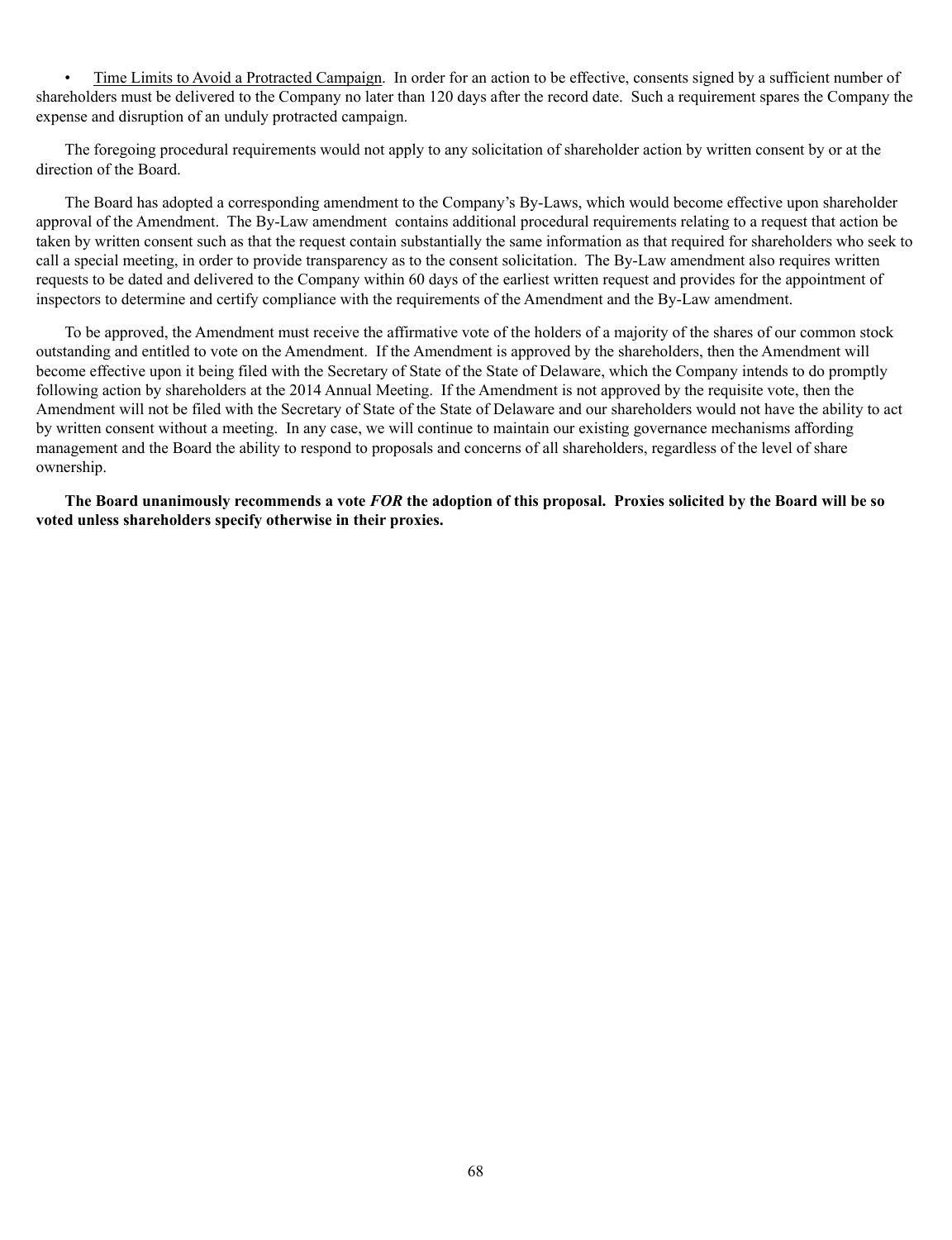#### **SHAREHOLDER PROPOSALS**

We have been notified that certain shareholders intend to present proposals for consideration at the 2014 Annual Meeting. We continue to make corporate governance, particularly shareholder concerns, a priority. Management remains open to engaging in dialogue with respect to shareholder concerns and to sharing our views regarding our governance generally. We encourage any shareholder wishing to meet with management to contact the Office of the Corporate Secretary.

Any shareholder who intends to present a proposal at the 2015 Annual Meeting must deliver the proposal, in the manner specified below, to the Corporate Secretary, Raytheon Company, 870 Winter Street, Waltham, Massachusetts 02451, not later than:

- December 26, 2014, if the proposal is submitted for inclusion in our proxy materials for the 2015 Annual Meeting pursuant to Rule 14a-8 under the Securities Exchange Act of 1934; or
- Between January 29, 2015 and February 28, 2015, if the proposal is submitted in accordance with our By-Laws, in which case  $\bullet$ we are not required to include the proposal in our proxy materials.

Any such proposal described above must be addressed and delivered to the Corporate Secretary at the address specified above either by U.S. mail or a delivery service, or by facsimile (FAX) transmission to FAX No. 781-522-3332.

# **SHAREHOLDER PROPOSAL (Item No. 5 on the proxy card)**

The Comptroller of the State of New York, 633 Third Avenue-31st Floor, New York, NY 10017, on behalf of the New York State Common Retirement Fund, beneficial owner of 1,340,457 shares, has proposed the adoption of the following resolution and has furnished the following statement in support of his proposal:

Resolved, that the shareholders of Raytheon Company, ("Company") hereby request that the Company provide a report, updated semiannually, disclosing the Company's:

- 1. Policies and procedures for making, with corporate funds or assets, contributions and expenditures (direct or indirect) to (a) participate or intervene in any political campaign on behalf of (or in opposition to) any candidate for public office, or (b) influence the general public, or any segment thereof, with respect to an election or referendum.
- 2. Monetary and non-monetary contributions and expenditures (direct and indirect) used in the manner described in section 1 above, including:
	- (a) The identity of the recipient as well as the amount paid to each; and
	- (b) The title(s) of the person(s) in the Company responsible for decision-making.

The report shall be presented to the board of directors or relevant board committee and posted on the Company's website.

### Stockholder Supporting Statement

As long-term shareholders of Raytheon, we support transparency and accountability in corporate spending on political activities. These include any activities considered intervention in any political campaign under the Internal Revenue Code, such as direct and indirect contributions to political candidates, parties, or organizations; independent expenditures; or electioneering communications on behalf of federal, state or local candidates.

Disclosure is in the best interest of the company and its shareholders and critical for compliance with federal ethics laws. Moreover, the Supreme Court's *Citizens United* decision recognized the importance of political spending disclosure for shareholders when it said, "[D]isclosure permits citizens and shareholders to react to the speech of corporate entities in a proper way. This transparency enables the electorate to make informed decisions and give proper weight to different speakers and messages." Gaps in transparency and accountability may expose the company to reputational and business risks that could threaten long-term shareholder value.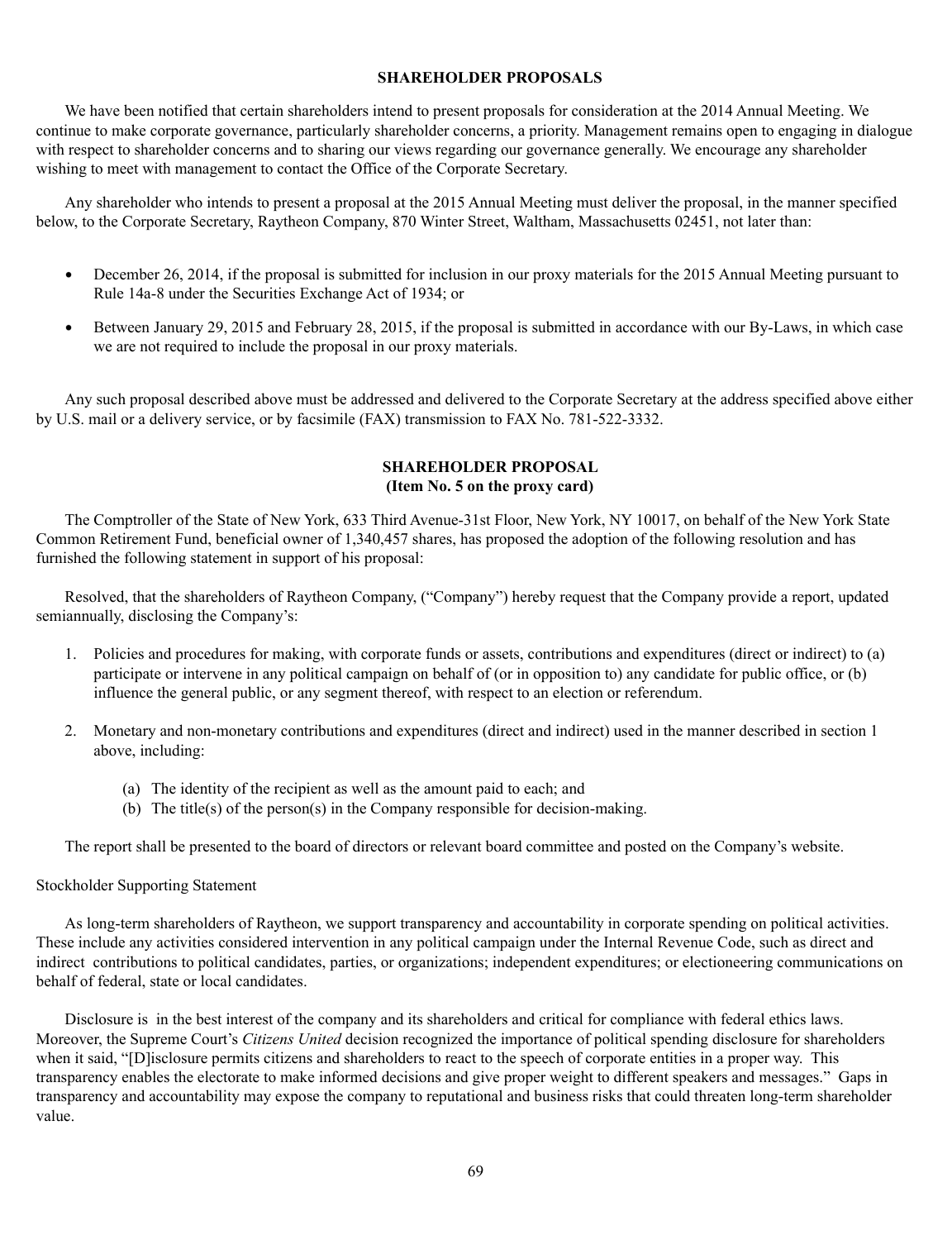Raytheon contributed at least \$1,289,314 in corporate funds since the 2003 election cycle. (CQ: http://moneyline.cq.com and National Institute on Money in State Politics: http://www.followthemoney.org)

However, relying on publicly available data does not provide a complete picture of the Company's political spending. For example, the Company's payments to trade associations used for political activities are undisclosed and unknown. In some cases, even management does not know how trade associations use their company's money politically. The proposal asks the Company to disclose all of its political spending, including payments to trade associations and other tax exempt organizations used for political purposes. This would bring our Company in line with a growing number of leading companies, including Exelon, Merck and Microsoft that support political disclosure and accountability and present this information on their websites.

The Company's Board and its shareholders need comprehensive disclosure to be able to fully evaluate the political use of corporate assets. We urge your support for this critical governance reform.

#### **The Board recommends that shareholders vote AGAINST this proposal.**

The Board believes that the Company has a legitimate interest in participating in the political process on issues that affect its business concerns and also acknowledges the interests of shareholders and others in information as to this participation. The Company has established effective policies to ensure appropriate disclosure of political expenditures. Raytheon discloses its political expenditures and activities consistent with state and federal law, and provides additional voluntary disclosure on the Company's website. Additional or different disclosure is not necessary to provide shareholders visibility into the Company's activities in this area.

The Company makes limited direct political contributions to state and local candidates and, from time to time, to organizations operated in accordance with Internal Revenue Code Section 527. The Company also responsibly engages in the legislative process to communicate its views on legislative and regulatory matters affecting the Company's business and its various constituencies. This activity is publicly disclosed. On the federal level, Raytheon files a publicly available Lobbying Disclosure Act (LDA) Report each quarter. This Report provides information on activities associated with influencing legislation through communication with any member or employee of a legislative body or with any covered executive branch official. It also provides disclosure on expenditures for the quarter, describes the specific pieces of legislation that were the topic of communications, and identifies the individuals who lobbied on behalf of the Company. The Company files similar periodic reports with state agencies reflecting state lobbying activities which are also publicly available. Management reports periodically on lobbying and political activities to the fully independent Public Affairs Committee of the Board of Directors.

Since 2009, Raytheon has disclosed on its website a description of its oversight process for political contributions and a summary of direct corporate contributions, including those to state and local parties and candidates, as well as organizations operated under Internal Revenue Code Section 527. This disclosure also includes a description of the Company's federal PAC and state PACs, along with links to state and federal filings on PAC contributions. In 2011, the Company expanded this disclosure to include links to Raytheon's LDA reports, state lobbying reports and reports on Federal Election Commission Act contributions, honorary contributions, presidential library contributions, and payments for event costs. This disclosure can be found at www.raytheon.com under the heading, "Investor Relations/Corporate Governance/Political Contributions and Lobbying Expenditures."

The proposal calls on Raytheon unilaterally to undertake additional reporting different from that used in the disclosure regime followed by the Company under state and federal law. Shifting from the Company's existing practices to those specified in the proposal could create confusion. It also would impose an unnecessary administrative burden on the Company and could complicate compliance efforts.

**The Board unanimously recommends that shareholders vote AGAINST the adoption of this proposal. Proxies solicited by the Board will be so voted unless shareholders specify otherwise in their proxies.**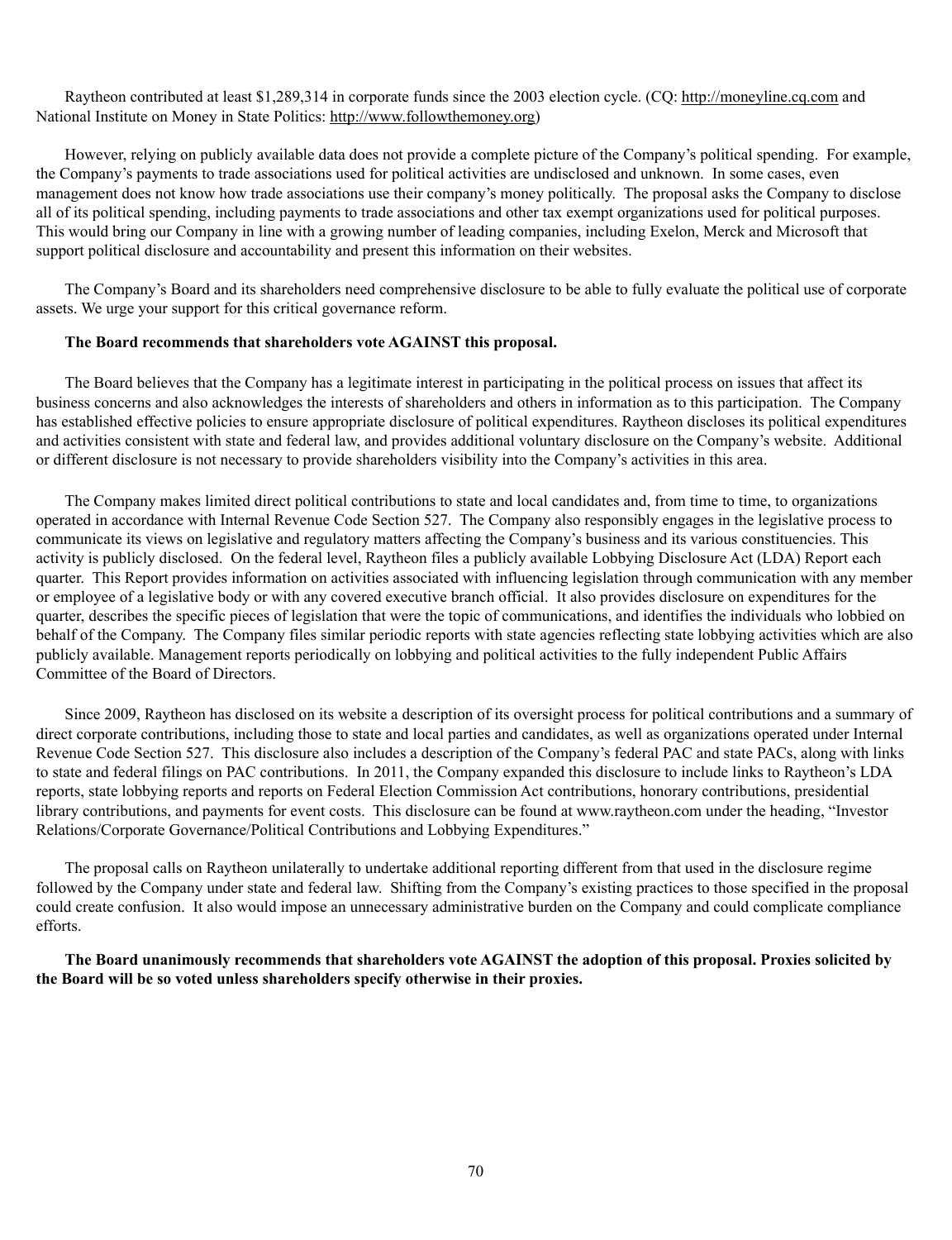## **SHAREHOLDER PROPOSAL (Item No. 6 on the proxy card)**

The Congregation of Sisters of St. Agnes, 320 County Road K, Fond du Lac, WI 54935, beneficial owner of 49 shares, has proposed the adoption of the following resolution and has furnished the following statement in support of their proposal:

Whereas, corporate lobbying exposes our company to risks that could adversely affect the company's stated goals, objectives, and ultimately shareholder value, and

Whereas, we rely on the information provided by our company to evaluate goals and objectives, and we, therefore, have a strong interest in full disclosure of our company's lobbying to assess whether our company's lobbying is consistent with its expressed goals and in the best interests of shareholders and long-term value.

Resolved, the shareholders of Raytheon Company ("Raytheon") request the Board authorize the preparation of a report, updated annually, disclosing:

1. Company policy and procedures governing lobbying, both direct and indirect, and grassroots lobbying communications.

2. Payments by Raytheon used for (a) direct or indirect lobbying or (b) grassroots lobbying communications, in each case including the amount of the payment and the recipient.

3. Raytheon's membership in and payments to any tax-exempt organization that writes and endorses model legislation.

4. Description of management's decision making process and the Board's oversight for making payments described in sections 2 and 3 above.

For purposes of this proposal, a "grassroots lobbying communication" is a communication directed to the general public that (a) refers to specific legislation or regulation, (b) reflects a view on the legislation or regulation and (c) encourages the recipient of the communication to take action with respect to the legislation or regulation. "Indirect lobbying" is lobbying engaged in by a trade association or other organization of which Raytheon is a member.

Both "direct and indirect lobbying" and "grassroots lobbying communications" include efforts at the local, state and federal levels.

The report shall be presented to the Audit Committee or other relevant oversight committees and posted on the company's website.

#### Supporting Statement

As shareholders, we encourage transparency and accountability in the use of corporate funds to influence legislation and regulation both directly and indirectly. Raytheon is listed as a member of the Aerospace Industries Association, which spent over \$5 million on lobbying in 2011 and 2012. Raytheon does not disclose its memberships in, or payments to, trade associations, or the portions of such amounts used for lobbying. Transparent reporting would reveal whether company assets are being used for objectives contrary to Raytheon's long-term interests.

Raytheon spent approximately \$14.86 million in 2011 and 2012 on direct federal lobbying activities (opensecrets.org). This figure does not include expenditures to influence legislation in states. Raytheon also lobbies at the state level, reportedly spending \$180,343 lobbying in California in 2011 and 2012. Raytheon does not disclose its membership and participation in, or contributions to, tax-exempt organizations that write and endorse model legislation, such as Raytheon's \$2,500 contribution to the American Legislative Exchange Council (ALEC) state scholarship fund in 2011. More than 50 companies, including 3M and General Electric, have publicly left ALEC because their business objectives and values did not align with ALEC's activities.

We encourage our Board to require comprehensive disclosure related to its direct, indirect, and grassroots lobbying.

### **The Board recommends that shareholders vote AGAINST this proposal.**

The Board believes that the Company has a legitimate interest in participating in the political process on issues that affect its business concerns. The Board has established effective policies to ensure appropriate oversight of these activities and the Company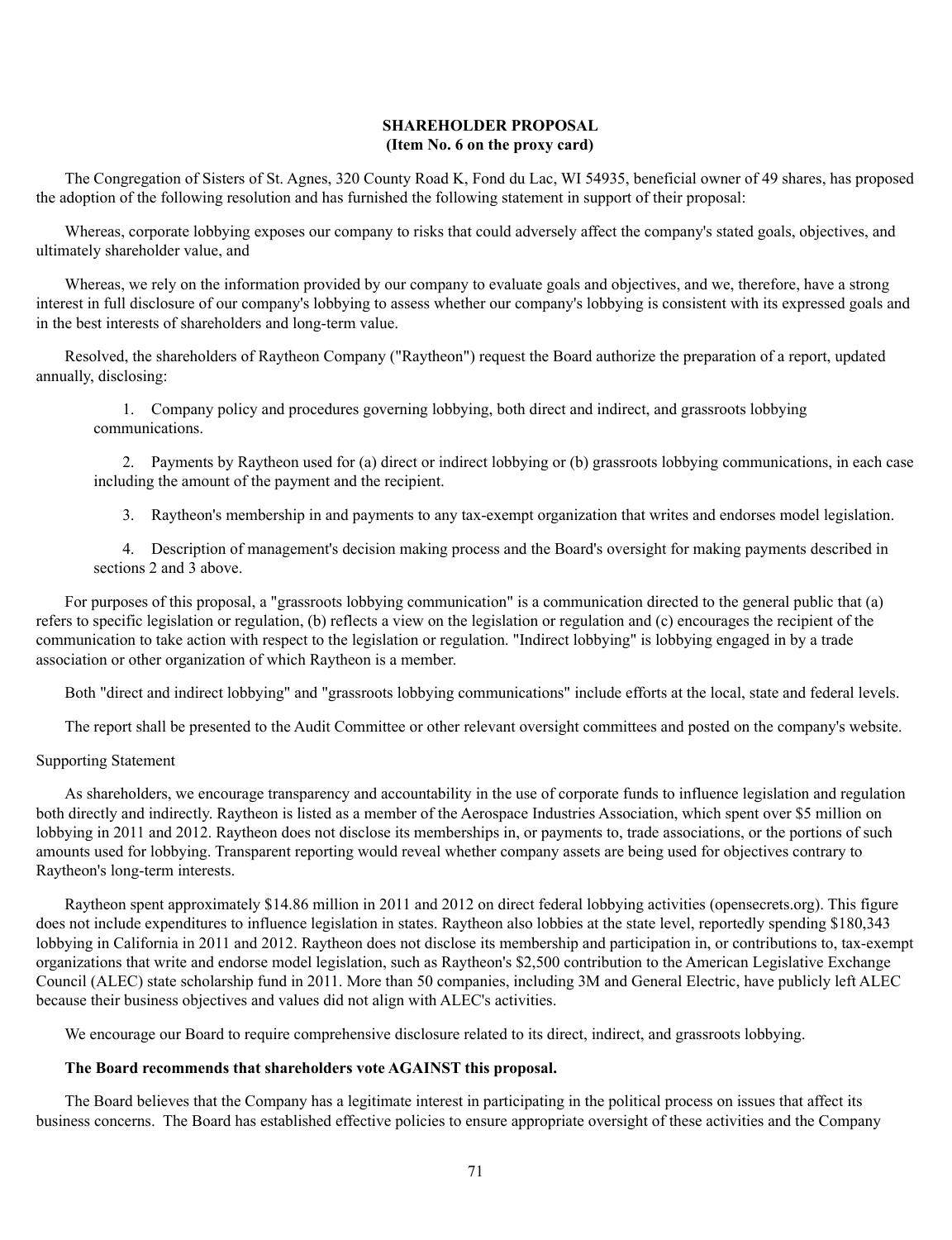appropriately discloses its activities consistent with state and federal law. Additional or different disclosure is not necessary to provide shareholders visibility into the Company's activities in this area.

The Company responsibly and lawfully engages in the constitutionally-protected process to communicate its views on legislative and regulatory matters affecting the Company's business and its various constituencies. This activity is already publicly disclosed. On the federal level, Raytheon currently files a publicly available Lobbying Disclosure Act (LDA) Report each quarter. Among other things, this Report provides information on activities associated with influencing legislation through communication with any member or employee of a legislative body or with any executive branch official. It also provides disclosure on expenditures for the quarter, describes the specific pieces of legislation and issues that were the topic of communications, and identifies the federally-registered lobbyists who lobbied on behalf of the Company. Pursuant to the LDA, the lobbying expenditures aggregated in the Report must include any grassroots lobbying efforts. The Company also files similar periodic and publicly-available reports with state agencies, reflecting state lobbying activities according to the pertinent state's laws.

To assure the accuracy and timeliness of lobbying activity reports, the Company has in place robust internal reporting and certification policies and procedures. These are facilitated by an intranet-based Lobby Compliance Tool that provides, among other things, information on relevant state and federal laws and training modules. The Company's Vice President of Business Development oversees Raytheon's lobbying activities, and management reports periodically to the fully independent Public Affairs Committee of the Board of Directors, further strengthening the internal control processes in this area.

Raytheon also has instituted a practice of disclosing on its web site direct political contributions, including those to state and local parties and candidates, and organizations operated under Internal Revenue Code Section 527. This disclosure, which also provides links to the Company's LDA reports, state lobbying reports and state and federal filings on political action committee (PAC) contributions, can be found at www.raytheon.com under the heading, "Investor Relations/Corporate Governance/Political Contributions and Lobbying Expenditures."

The proposal calls on Raytheon to undertake reporting that defines terms and includes reporting elements that are different from that used in the disclosure regime followed by the Company under state and federal law. Shifting from the Company's existing practices to those specified in the proposal could create confusion relating to the Company's compliance with existing legal requirements. It also would impose an unnecessary administrative burden on the Company. Adding the disclosure advocated by the proposal to the Company's current legally mandated reporting would obfuscate the Company's clear and legally compliant disclosure without realizing any additional benefit to shareholders.

**The Board unanimously recommends that shareholders vote AGAINST the adoption of this proposal. Proxies solicited by the Board will be so voted unless shareholders specify otherwise in their proxies.**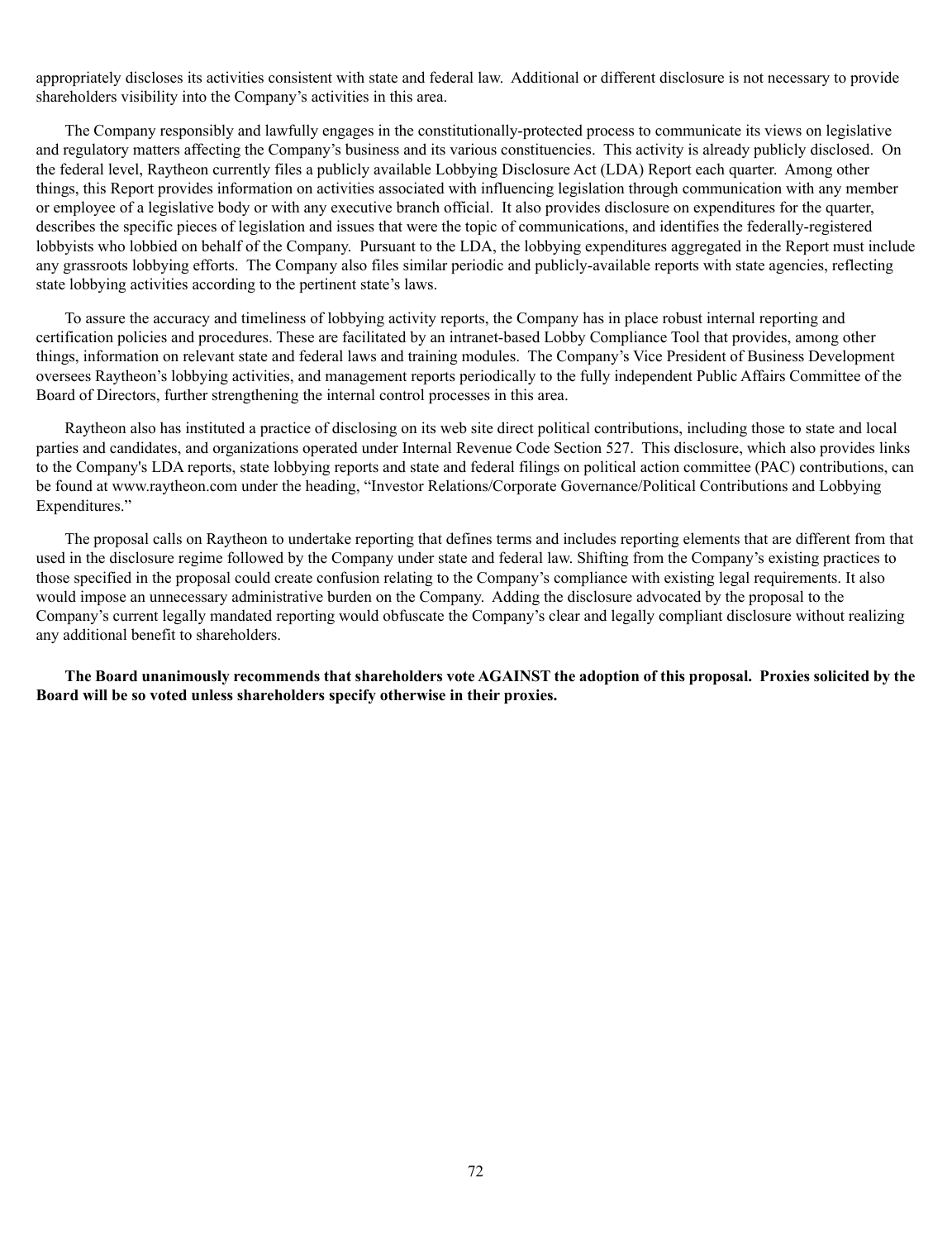## **OTHER MATTERS**

Whether or not you plan to attend the meeting, please vote over the Internet or by telephone or complete, sign and return the proxy card or voting instruction form sent to you in the envelope provided. No postage is required for mailing in the United States.

Our 2013 Annual Report, which is not a part of this proxy statement and is not proxy soliciting material, is enclosed.

By Order of the Board of Directors,

JB. Stephen

Jay B. Stephens *Secretary*

Waltham, Massachusetts April 25, 2014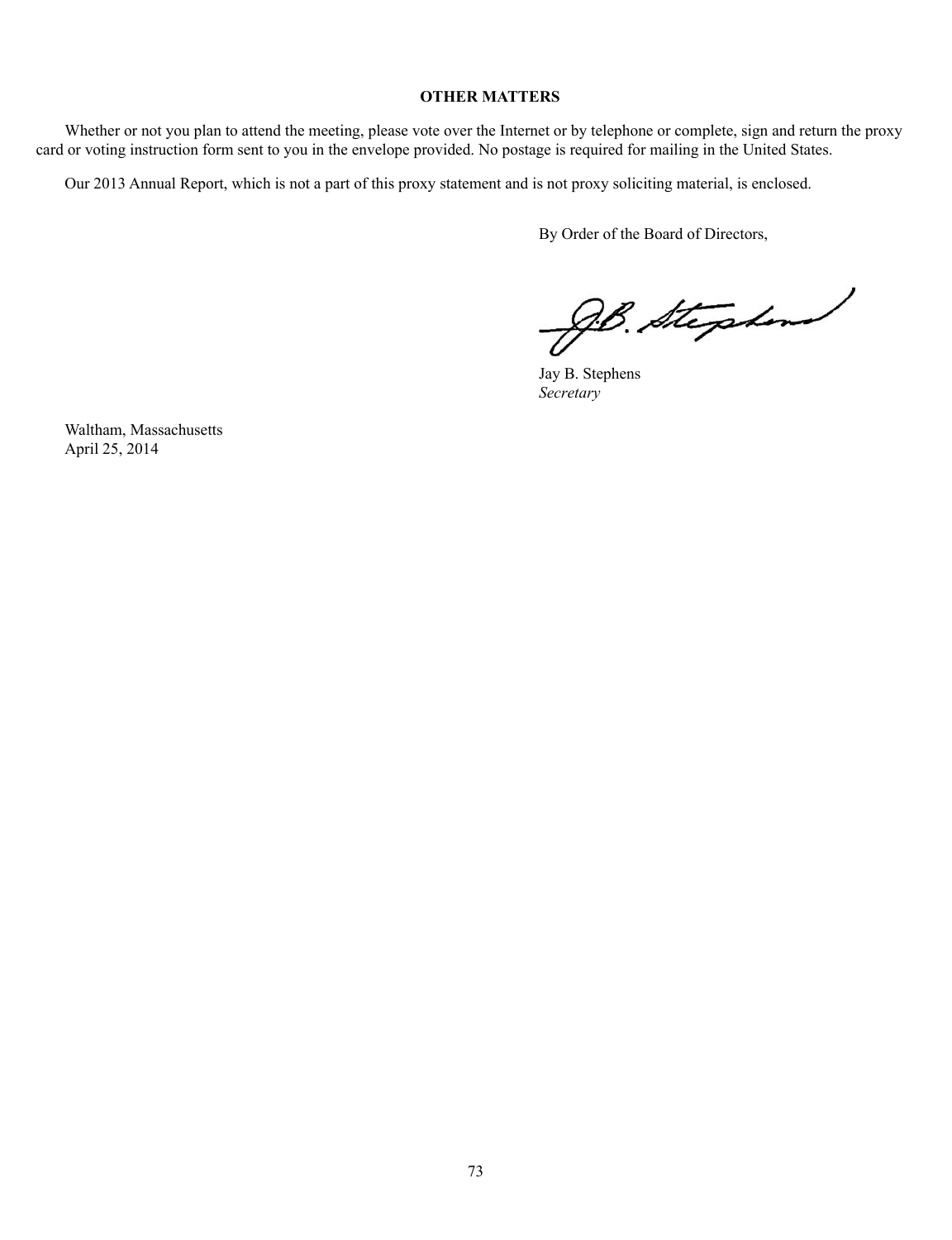### **APPENDIX A**

### **AMENDMENT TO ARTICLE V OF RESTATED CERTIFICATE OF INCORPORATION AS AMENDED**

(Subject to Shareholder Approval)

#### **Article V Stockholder Action**

(a) Annual and Special Meetings. Any action required or permitted to be taken by the stockholders of the Corporation mustmay be effected at a duly called annual or special meeting of such holders and may not be effected by any consent in writing by such holders. Except as otherwise required by law and subject to the rights of the holders of any class or series of stock having a preference over the Common Stock as to dividends or upon liquidation, special meetings of stockholders of the Corporation for any purpose or purposes may be called only (i) by the Board pursuant to a resolution stating the purpose or purposes thereof approved by a majority of the total number of directors which the Corporation would have if there were no vacancies (the "Whole Board"), (ii) by the Chairman of the Board, or (iii) pursuant to the written request of the holders of not less than twenty-five percent (25%) of the outstanding shares of the Corporation's voting capital stock, as specified in and subject to the provisions and conditions of the Corporation's By-Laws. No business other than that stated in the notice shall be transacted at any special meeting.

(b) Action by Written Consent. All actions required or permitted to be taken by stockholders at an annual or special meeting of stockholders of the Corporation may be effected by the written consent of the holders of the Corporation entitled to vote; provided that no such action may be effected except in accordance with the provisions of this Article V, the By-Laws of the Corporation and applicable law.

(c) Request for Record Date. The record date for determining stockholders entitled to consent to corporate action in writing without a meeting shall be as fixed by the Board or as otherwise established under this Article V. Any stockholder seeking to have the stockholders authorize or take corporate action by written consent without a meeting shall, by written notice addressed to the secretary of the Corporation and delivered to the Corporation and signed by holders of record of at least twentyfive percent (25%) of the outstanding shares of the Corporation's voting capital stock, request that a record date be fixed for such purpose. The written notice must contain all information required by the Corporation's By-Laws. Following delivery of the notice, the Board shall, by the later of (i) twenty (20) days after delivery of a valid request to set a record date and (ii) ten (10) days after delivery of any information requested by the Corporation to determine the validity of the request for a record date or to determine whether the action to which the request relates may be effected by written consent, determine the validity of the request and whether the request relates to an action that may be taken by written consent pursuant to this Article V and, if appropriate, adopt a resolution fixing the record date for such purpose. The record date for such purpose shall be no more than ten (10) days after the date upon which the resolution fixing the record date is adopted by the Board and shall not precede the date such resolution is adopted. If the request has been determined to be valid and to relate to an action that may be effected by written consent pursuant to this Article V or if no such determination shall have been made by the date required by this Article V, and in either event no record date has been fixed by the Board, the record date shall be the first date on which a signed written consent relating to the action taken or proposed to be taken by written consent is delivered to the Corporation in the manner described in paragraph (g) of this Article V; provided that, if prior action by the Board is required under the provisions of Delaware law, the record date shall be at the close of business on the day on which the Board adopts the resolution taking such prior action.

(d) Actions Which May Be Taken by Written Consent. The Board shall not be obligated to set a record date for an action by written consent if (i) the record date request does not comply with this Article V and the Corporation's By-Laws, (ii) the action relates to an item of business that is not a proper subject for stockholder action under applicable law, (iii) the request for a record date for such action is received by the Corporation during the period commencing ninety (90) days prior to the first anniversary of the date of the immediately preceding annual meeting and ending on the date of the next annual meeting, (iv) an annual or special meeting of stockholders that included an item of business substantially the same as or substantially similar (a "Similar Item") to such action was held not more than one hundred twenty (120) days before such request for a record date was received by the Corporation, (v) a Similar Item is to be included in the Corporation's notice as an item of business to be brought before a meeting of the stockholders to be called within forty (40) days after the request for a record date is received and held as soon as practicable thereafter, or (vi) such record date request was made in a manner that involved a violation of Regulation 14A under the Securities Exchange Act of 1934, as amended, or other applicable law.